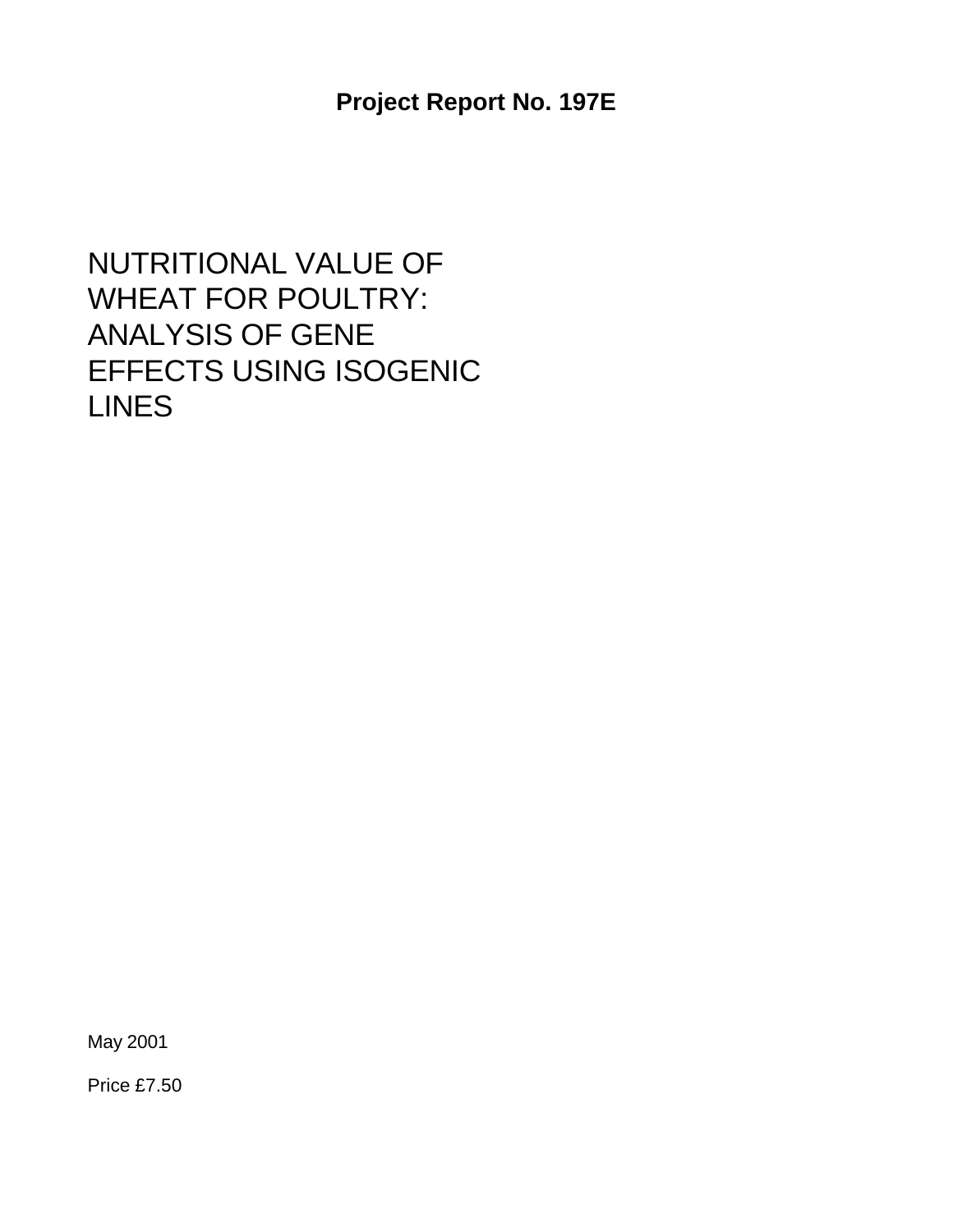#### **Project Report No. 197E**

#### **NUTRITIONAL VALUE OF WHEAT FOR POULTRY: ANALYSIS OF GENE EFFECTS USING ISOGENIC LINES**

by

J WISEMAN, N BOORMAN, F SHORT and S STRINGER University of Nottingham, School of Biosciences, Sutton Bonington Campus, Loughborough, Leicestershire LE12 5RD

J SNAPE and S ORFORD John Innes Centre, Norwich Research Park, Colney Lane, Norwich NR4 7UH

W ANGUS

Nickersons Seeds Ltd, Woolpit Business Park, Bury St Edmunds, Suffolk IP30 9TT

P GARLAND BOCM/Pauls. PO Box 39, 37 Key Street, Ipswich, Suffolk IP4 1BX

This is the final report of a three year, four month project which started in July 1995. The work was funded by a grant of £279,230 from HGCA (project no. 1740).

The Home-Grown Cereals Authority (HGCA) has provided funding for this project but has not conducted the research or written this report. While the authors have worked on the best information available to them, neither HGCA nor the authors shall in any event be liable for any loss, damage or injury howsoever suffered directly or indirectly in relation to the repot or the research on which it is based.

Reference herein to trade names and proprietary products without stating that they are protected does not imply that they may be regarded as unprotected and thus free for general use. No endorsement of named products is intended nor is any criticism implied of other alternative, but unnamed products.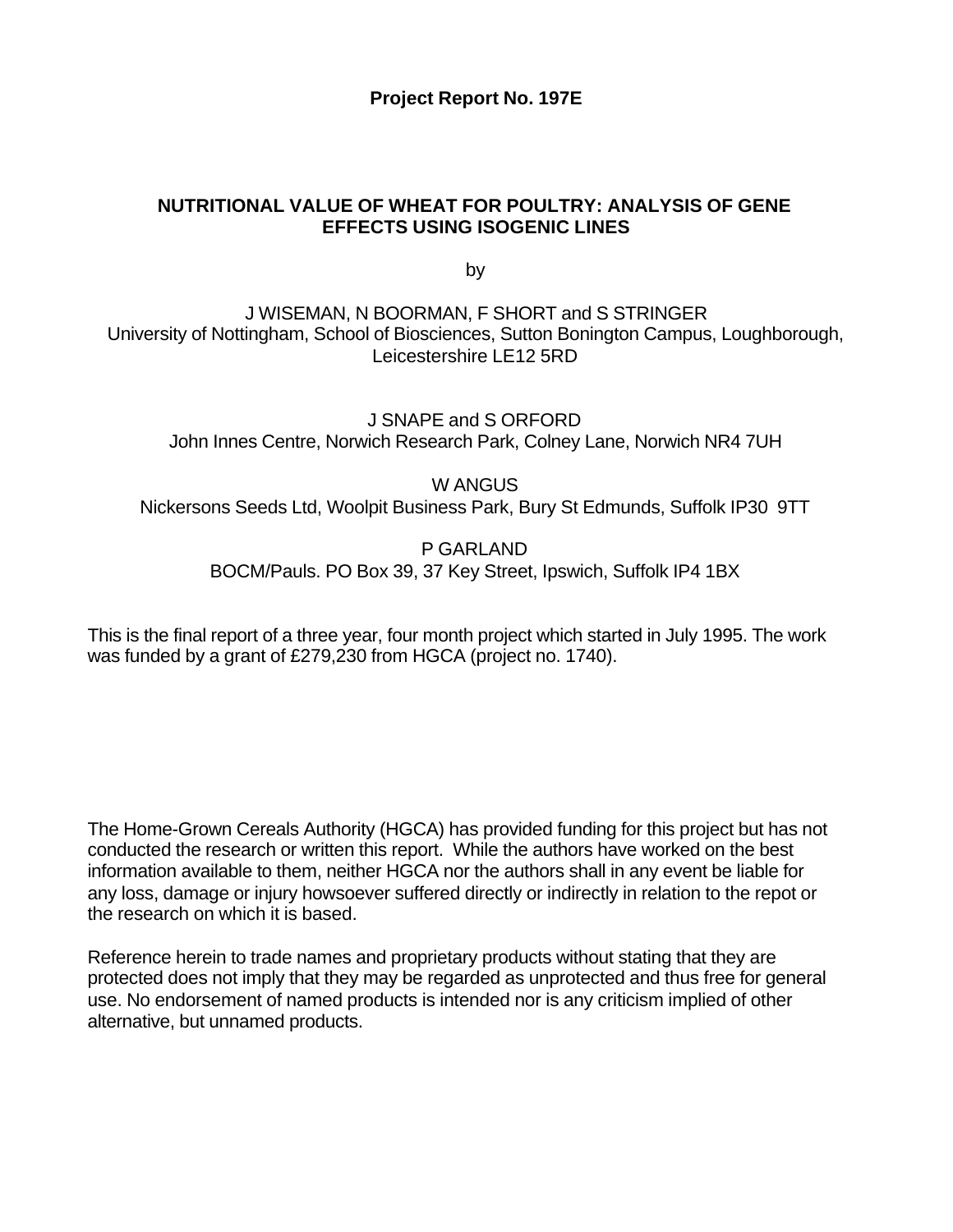# **CONTENTS**

| 1. Abstract                                                                                       | 1              |
|---------------------------------------------------------------------------------------------------|----------------|
| 2. Summary                                                                                        | $\overline{2}$ |
| 3. Scientific Report                                                                              | 9              |
| 3.1. Introduction - Importance of wheat to animals and variability in its<br>nutritional value    | 9              |
| 3.2. Methods and Materials                                                                        | 12             |
| 3.2.1. Developments in Plant Breeding and production of wheat lines<br>for nutritional evaluation | 12             |
| 3.1.2.1. The development of isogenic lines                                                        | 13             |
| 3.1.2.2. Hard/soft endosperm texture isogenics                                                    | 14             |
| 3.1.2.3. 1BL/1RS translocation (commonly referred to as IB/IR)                                    | 18             |
| 3.1.2.4. The effect of grain colour                                                               | 21             |
| 3.1.2.5. High molecular-weight glutenin proteins                                                  | 21             |
| 3.1.2.6. Existing Sicco isogenics                                                                 | 22             |
| 3.1.2.7. New Multiple Sicco isogenics                                                             | 24             |
| 3.1.2.8. Effect of alien HMW glutenin subunits                                                    | 24             |
| 3.1.2.9. Effects of differences in grain starch composition                                       | 25             |
| 3.1.2.10. Waxy wheat development                                                                  | 26             |
| 3.2.2. Basis of poultry nutrition trials                                                          | 27             |
| 3.2.2.1. Description of wheats evaluated in nutrition trials                                      | 30             |
| 3.3. Results and discussion                                                                       | 34             |
| 3.4. References                                                                                   | 58             |
| 3.5. Appendix - tables of data from individual trials                                             | 59             |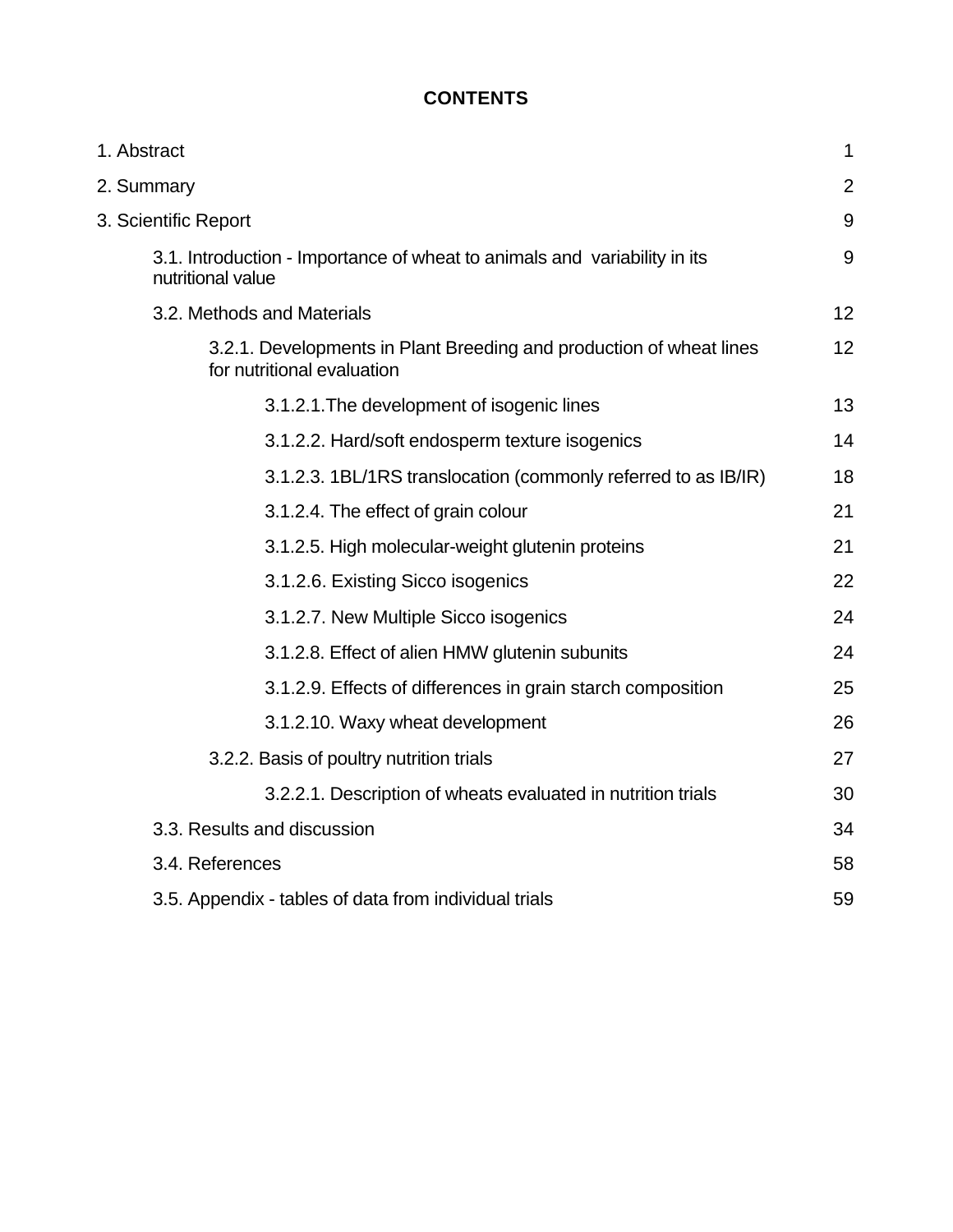#### **1. Abstract**

There is increasing emphasis on wheat quality from the poultry feed industry (who are one of the major end users of UK- grown wheat); poor nutritional quality will result in reduced performance, deteriorating litter conditions and downgrading. Recent developments in plant breeding have produced cultivars which are high-yielding with increased disease resistance and suitable for the quality bread and biscuit markets.

However, little attention has been paid to nutritional quality for poultry. In fact, it is suspected that some of the characteristics which have been bred into modern wheat cultivars are associated with reduced nutritional quality. Both plant breeders and, ultimately growers, are keen to secure markets for their wheat and programmes which seek to maintain quality are accordingly of value.

The report describes a programme of work which was designed to identify the nutritional consequences of key characteristics which are present in wheat. The approach adopted was to use 'near isogenic' lines which are those where the only difference is the characteristic under consideration. Thus a 'check list' of the effects of specific characteristics can be established.

A major part of the programme concentrated on the nutritional effects of the IB/IR translocation; clear evidence has been obtained which associates this characteristic with reduced nutritional value. The benefits to the industry (grower, plant breeder, poultry feed) are that it is now common to remove this feature for feed wheat breeding programmes, so 'technology transfer' from the current programme has been successful.

Further investigations examined the effect of endosperm hardness (with soft endosperm being associated with better quality, although there were interactions with endosperm texture) and the VPM eyespot resistance gene (no effect); degree of waxiness, presence of high molecular weight glutenins and grain colour have all been associated with changes to nutritional value.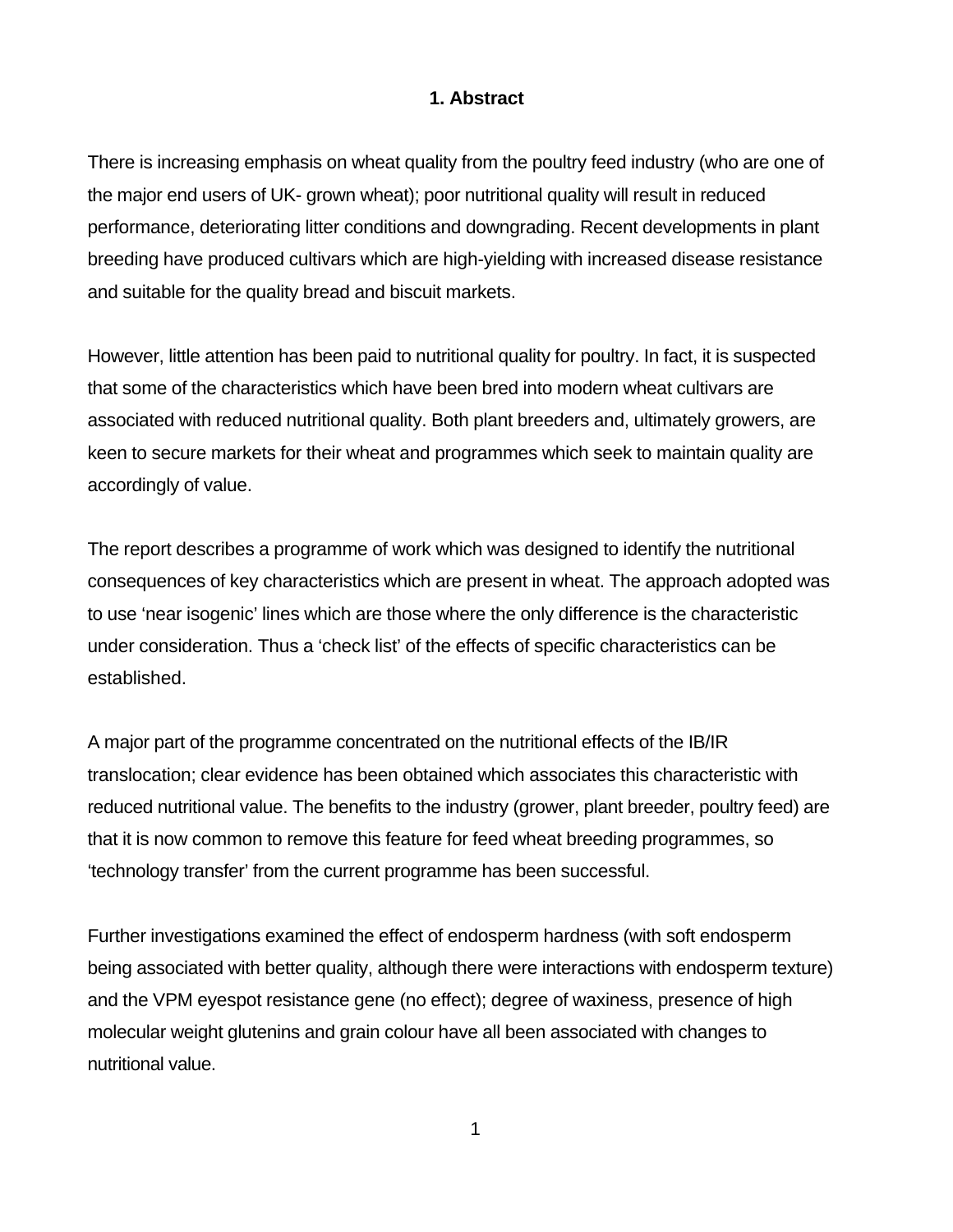### **2. Summary**

The objectives of the experimental programme were to evaluate the nutritional consequences of the introduction of specific genetic features into wheat lines. Individual genes were evaluated using paired near-isogenic lines, where the characteristic under examination was either the only major variable between the two lines within a pair, or was present in a defined background. This is a much more precise methodology than the reliance on evaluating cultivars by name only (which has been a common, but ineffective, approach in the evaluation of the nutritional quality of wheat) which will not allow conclusions to be drawn on the effects of developments in plant breeding.

The approach adopted provides information of value to the breeder, nutritionist and, ultimately, the grower in making informed decisions on further developments in plant breeding, nutritional evaluation and choice of cultivar to grow.

The general conclusions from the current programme were:

- The negative impact of the IB/IR translocation on nutritional quality has in general been confirmed.
- The influence of endosperm texture indicates that the characteristic 'soft' is associated with a superior nutritional value.
- Interactions between IB/IR and endosperm texture indicate, however, that there are situations where the effects are not as predicted, although a combination of 'IB/IR Yes (Present)' and 'Hard Endosperm' did give rise to the lowest nutritional value as might have been thought.
- Endosperm texture further interacts with protein content and quality.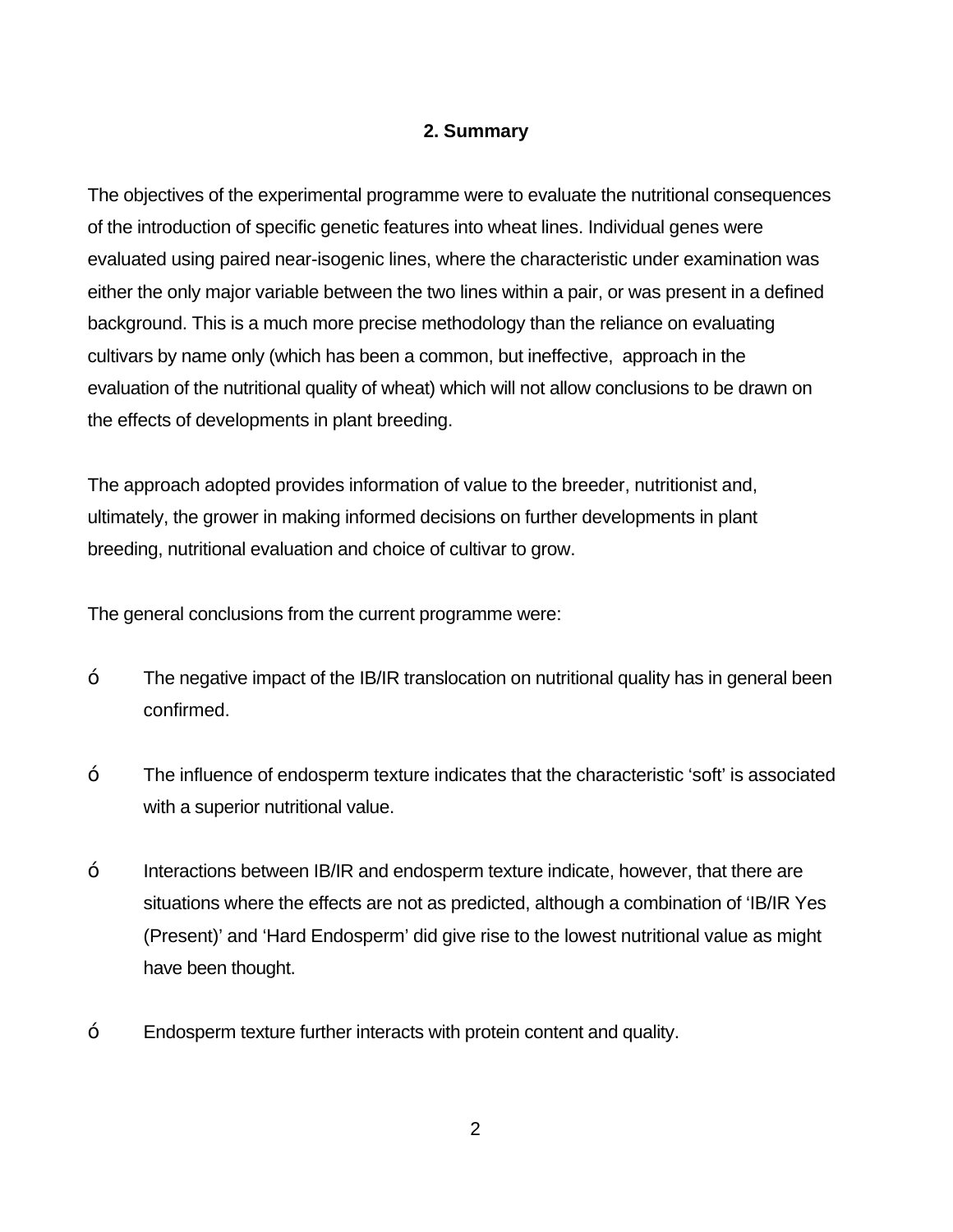- There are no adverse nutritional consequences of the presence of the VPM eyespot resistance gene Pch1.
- Wheats giving a characteristically more extensible dough are not associated with a reduction in nutritional value.
- The presence of high molecular weight glutenins (as evaluated with Sicco isogenic lines) may be of nutritional significance.
- Degree of waxiness of the endosperm determined by the lowering of amylose content is of nutritional significance.
- Grain colour may give rise to variability in nutritional value.
- Agronomically, wheat grown first in a rotation has a superior nutritional value.

Overall summary figures which describe responses to those characteristics which were evaluated in more than one trial (please see text for explanations) describing both the content of digestible component (e.g. starch / amino acids; for the latter, these are grouped into those which are nutritionally essential and those which are not) and the coefficients of digestibility are presented in subsequent pages.

Each figure identifies the characteristic(s) under consideration, allowing a clear picture of their nutritional effects.

#### **General summary of specific characteristics**

These are presented in figures for the major characteristics that have been associated with variability in nutritional value, including **IB/IR**, **endosperm texture** together with the interaction between **endosperm texture \* Protein** over trials (whose number is indicated either within the graph as a label or as an axis title, allowing reference back to the trials in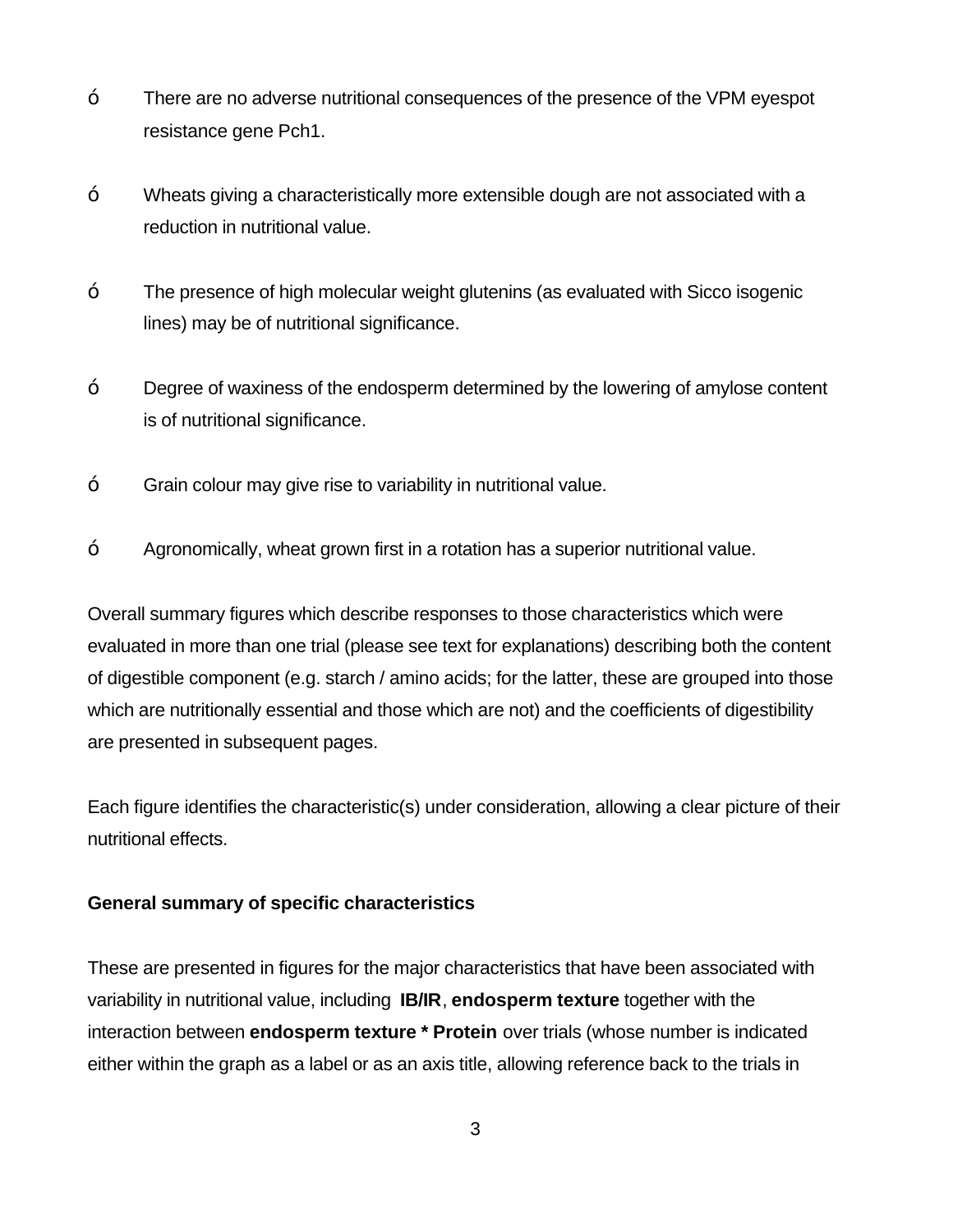question).

With respect to **IB/IR**, it is evident that it is associated with negative nutritional value, but that its effect may be compensated for by other characteristics, particularly endosperm texture. When considering **endosperm** texture itself, there is evidence that soft leads to higher nutritional value, although not in all cases.

The **endosperm \* IB/IR** interaction is seen clearly when comparing 4A and 4C - IB/IR Yes + Hard endosperm is, as would be predicted, of lower value whereas the other three combinations were higher and similar. A further interaction is between **endosperm \* protein** from which it may be concluded that the effects are not in a predictable fashion.

The data presented will be of value to plant breeders who will now be able to breed cultivars of better nutritional value. The poultry feed industry have already embarked on quality control procedures and are identifying those cultivars with which they have greater confidence. The levy payer will benefit in terms of greater awareness of the importance of nutritional quality and decisions on which cultivars to grow in order to secure market outlets for their crops.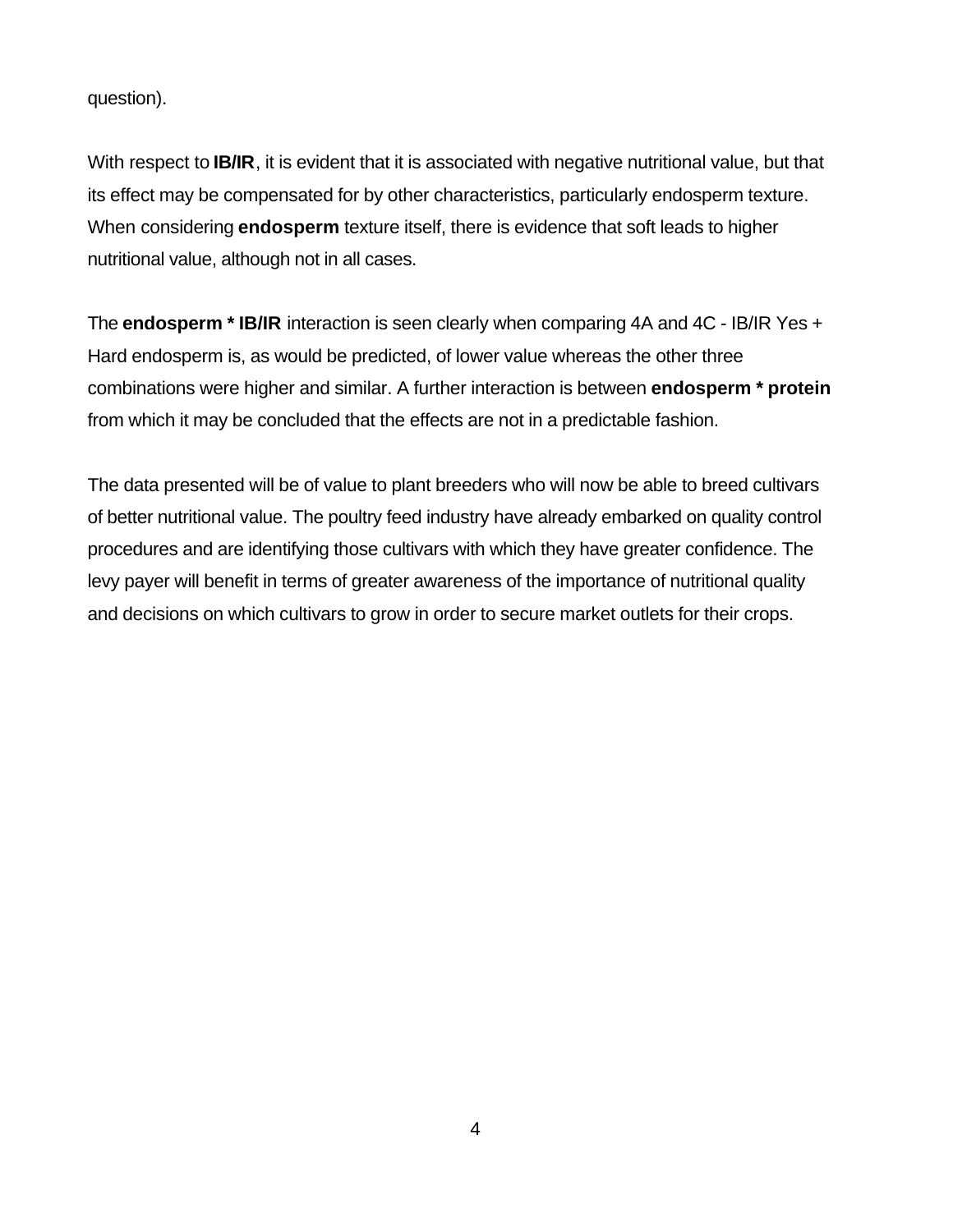



**2.8 3.3 3.8 4.3 4.8** Content (g/kg) **2B 4B** Trial **Y N Overall Influence of IBIR AA Digestibility: Essential - Content**

**Overall Influence of IBIR AA Digestibility: Essential - Coeff.**





**Overall Influence of IBIR AA Digestibility: N/Essential Coeff.**

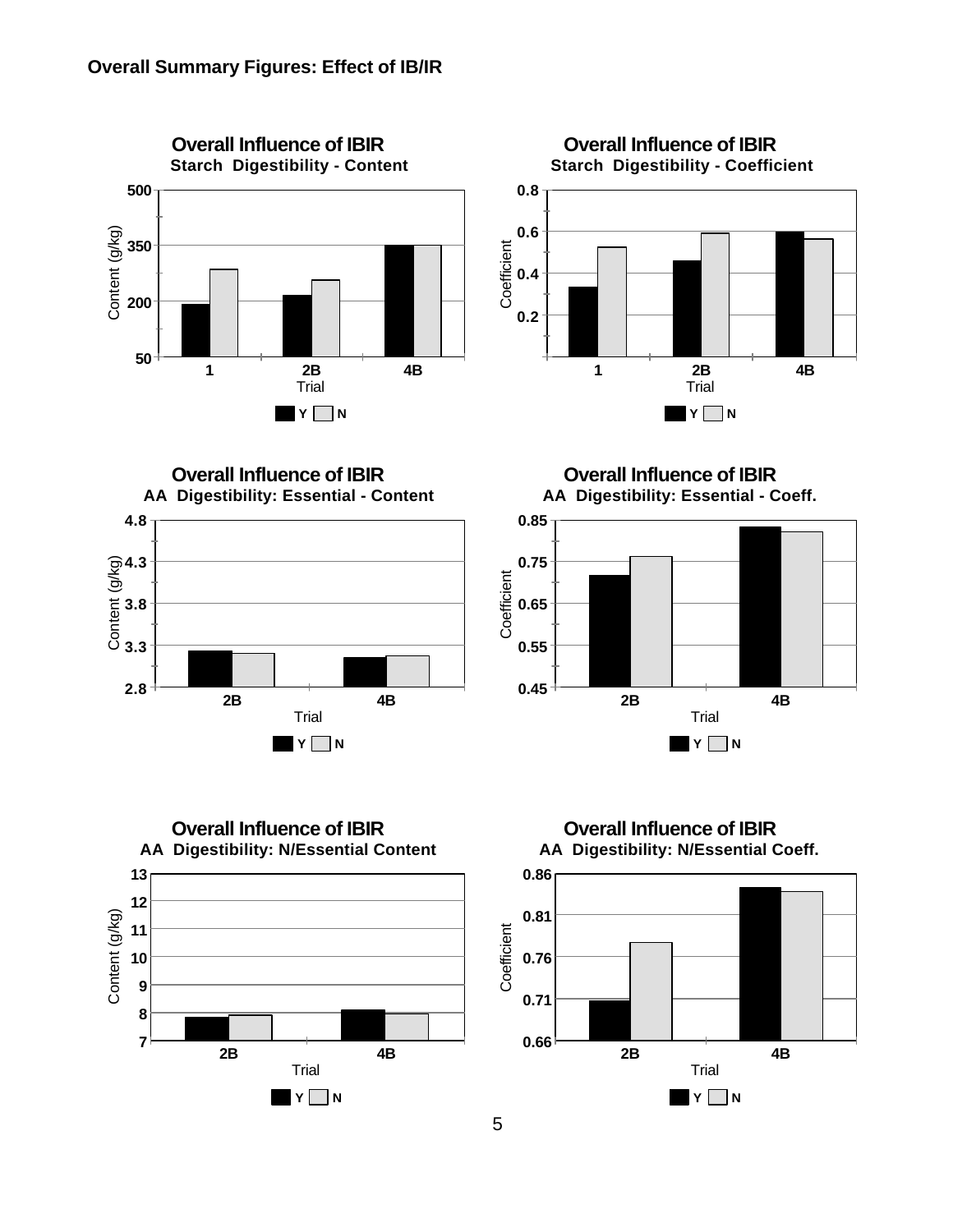

**0.2 0.4 0.6 0.8** Coefficient **2A 3A 5A 5B** Trial **Soft Hard Overall Influence of Endosperm Starch Digestibility - Coefficient**

**2.8 3.3 3.8 4.3 4.8** Content (g/kg) **2A 5A 5B** Trial **Soft Hard Overall Influence of Endosperm AA Digestibility: Essential - Content**



**Overall Influence of Endosperm AA Digestibility: Essential - Coeff.**



**Overall Influence of Endosperm AA Digestibility: NEssential - Coeff.**

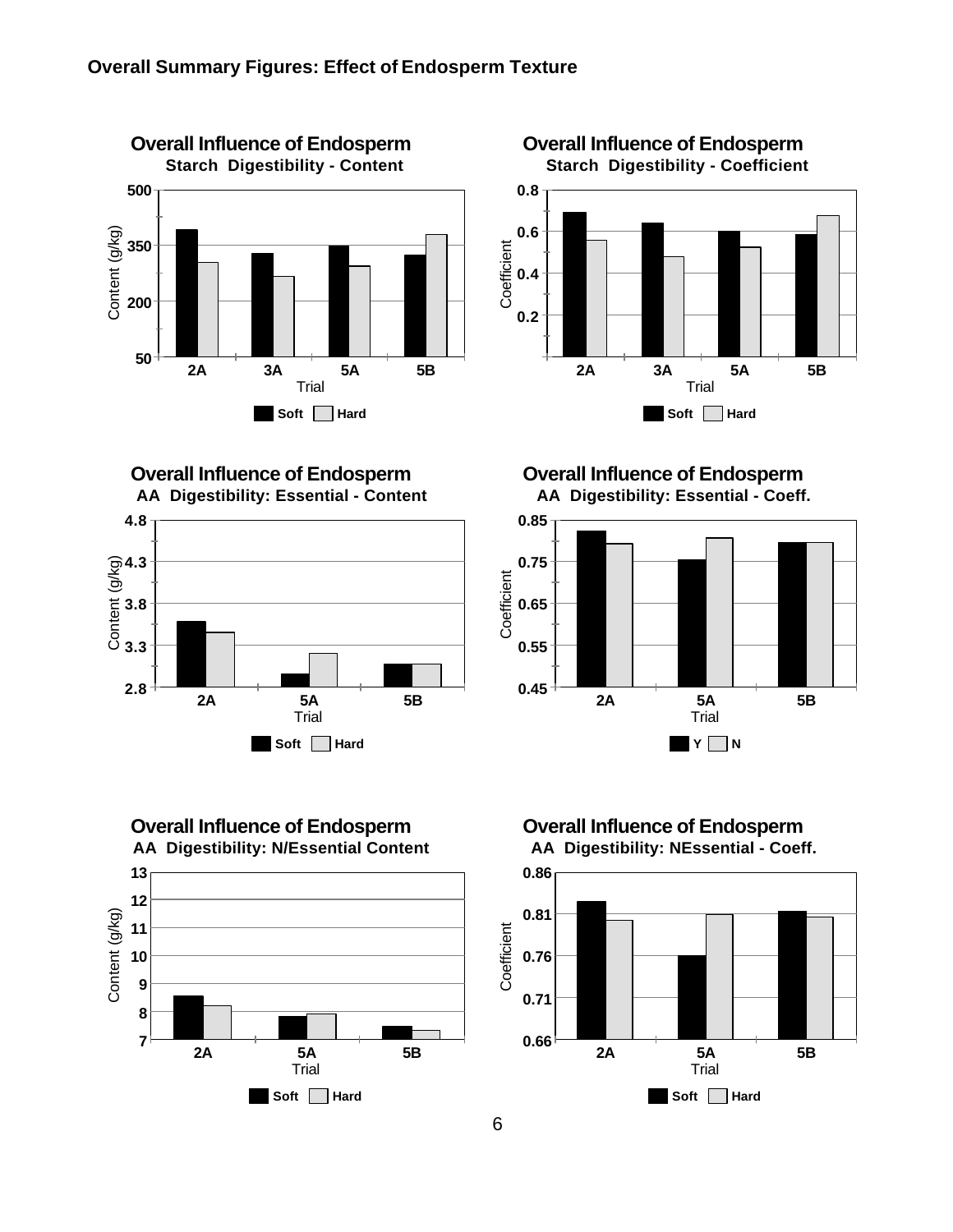

# **Interaction between Endosperm / IBIR**



**Interaction between Endosperm / IBIR**



**0.2 0.4 0.6 0.8 Coefficient Interaction beteen Endosperm / IBIR Starch Digestibility - Coefficient**



**Trial 4A Trial 4C**

**Interaction between Endosperm / IBIR AA Digestibility: Essential - Coeff.**



# **Interaction between Endosperm / IBIR**

**AA Digestibility: NEssential - Coeff.**

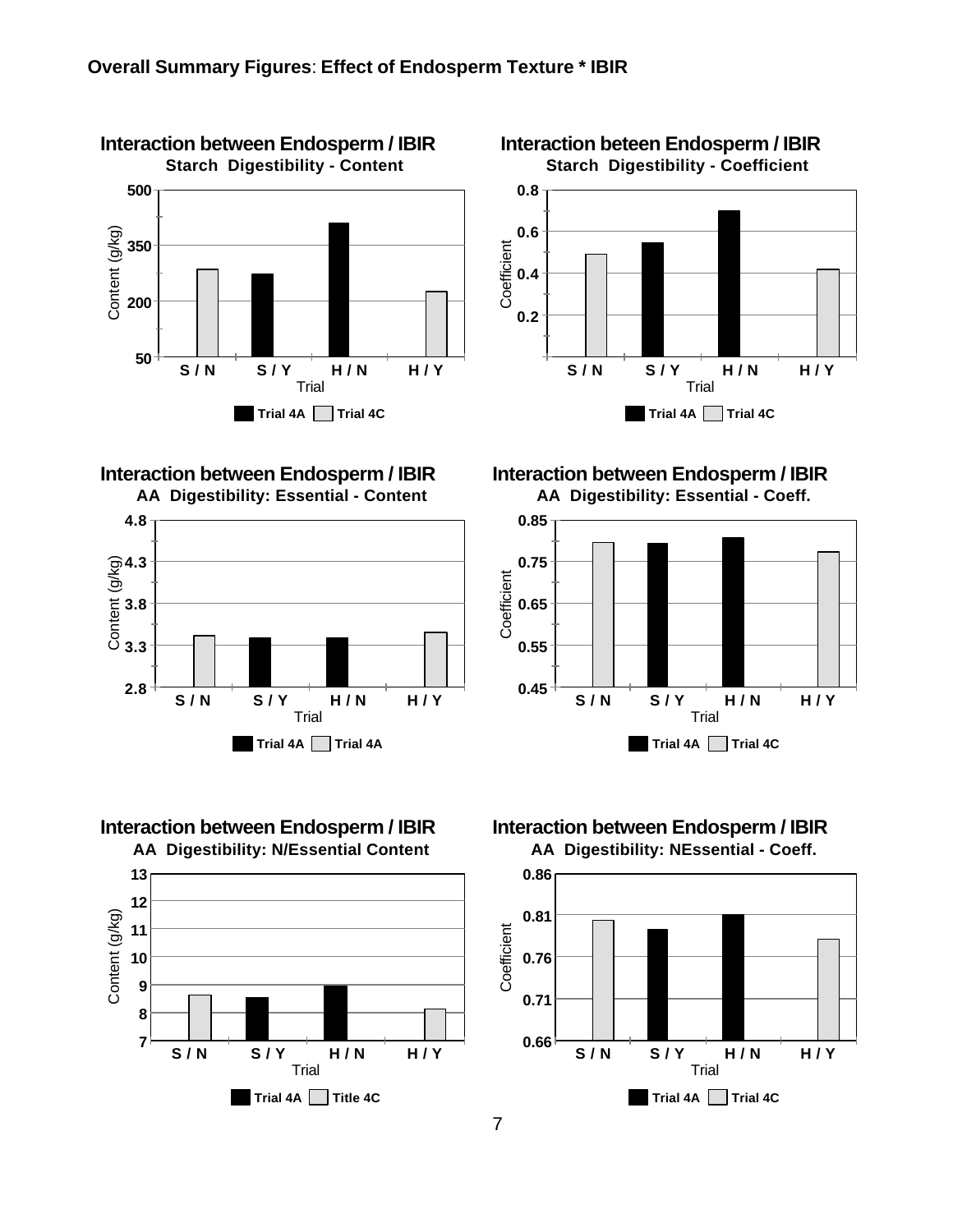

#### **Overall Summary Figures: Effect of Endosperm Texture \* Protein interactions**

**0.2 0.4 0.6 0.8** Content (g/kg) **S S H S H** Endosperm **3B 5A 5A 3B 5B 5B High Protein Low Protein Starch Digestibility - Coefficient**

**Interaction Endosperm / Protein**

**5A/B - Endosperm and Protein AA Digestibility - Essential: Content**



**5A/B - Endosperm and Protein AA Digestibility -N/Essential: Content 13 12** Content (g/kg) Content (g/kg) **11 10 9** S H **8** S<sub>H</sub> **7 H H L L** Protein **5A 5B**

**5A/B - Endosperm and Protein AA Digestibility: Essential - Coeff**





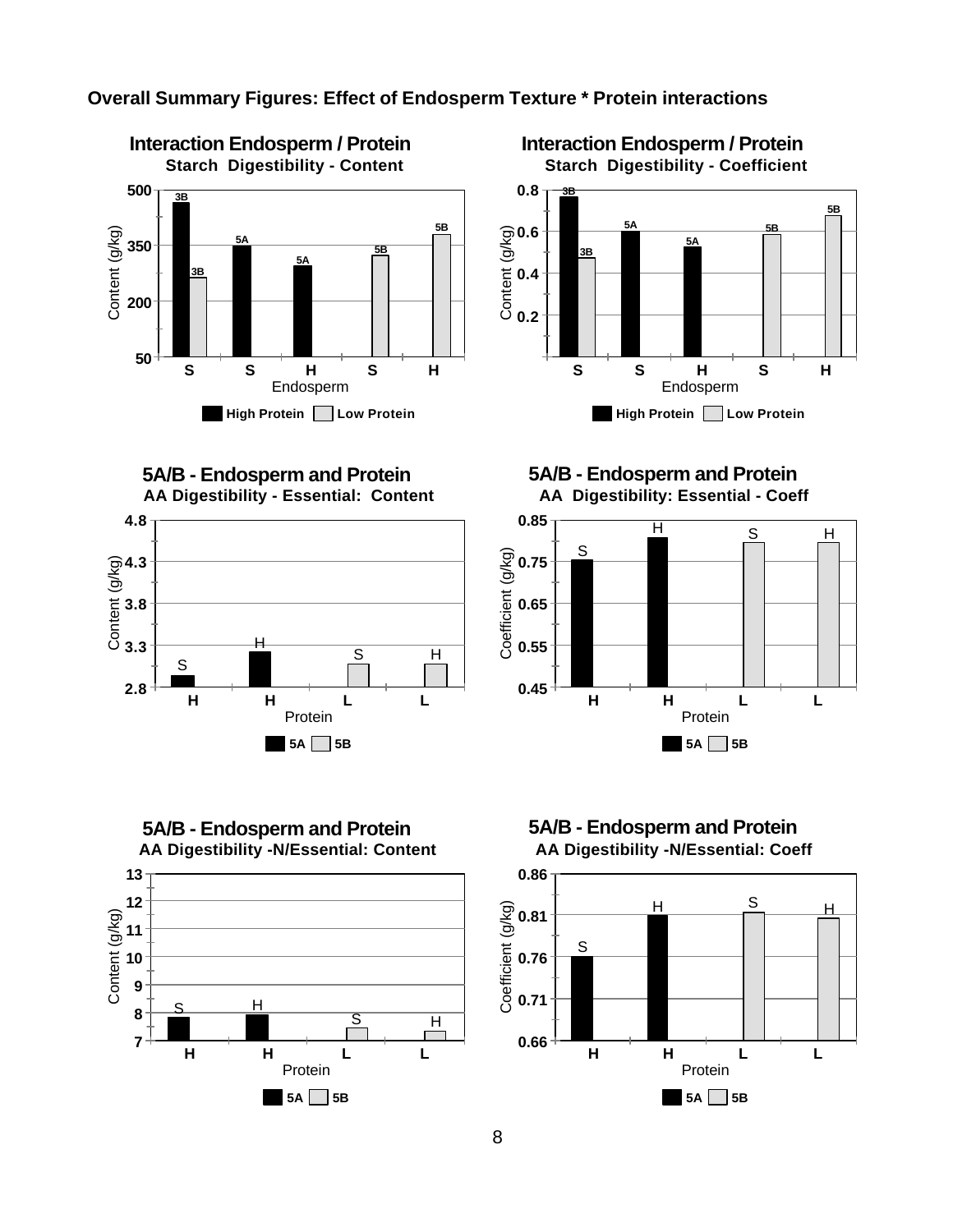#### **3. Scientific Report**

#### **3.1. Introduction - Importance of wheat to animals and variability in its nutritional value**

The animal feed industry is the largest user of wheat in the UK utilising 5.5 million tonnes of wheat from an annual wheat harvest of 16 million tonnes'; poultry represent the biggest market for feed wheat (over 50%) followed by pigs. Ruminants are a comparatively minor component of the wheat feed market. However both breeders and the feed industry have paid comparatively little attention to the nutritional value of wheat for animal feed. This is in stark contrast to other end users; thus the bread and biscuit making sectors have determined exacting standards for use, been highly influential in establishing which varieties should be grown (together with advising on agronomic inputs) and have, ultimately, been concerned with development of those varieties necessary for their industry.

It is now generally regarded that wheat is of variable nutritional value for poultry (e.g. Wiseman and Inborr, 1990), whilst precise reasons for this remain to be established. Although wheat is considered essentially as the major source of apparent metabolisable energy (AME) in poultry diets it may also make a significant contribution to amino acid requirements. Recent studies (e.g. Short et al., 1999, 2000) from programmes supported by H-GCA have demonstrated that amino acid digestibility is also variable between wheat samples.

Poultry are also particularly sensitive to variations in dietary inputs, thus making them an ideal model for investigating nutritional issues. The relative ease and speed of poultry studies means that data emerging from them may be rapidly disseminated.

A considerable amount of work has been undertaken on assessing nutritional value of wheat in attempts to identify controlling genetic factors. A common approach has been that based on the evaluation of a large number of named cultivars and, then, an attempt to relate data obtained to specific characteristics (e.g. endosperm texture).

However, this approach is basically flawed (as pointed out by Wiseman et al 1996, in a report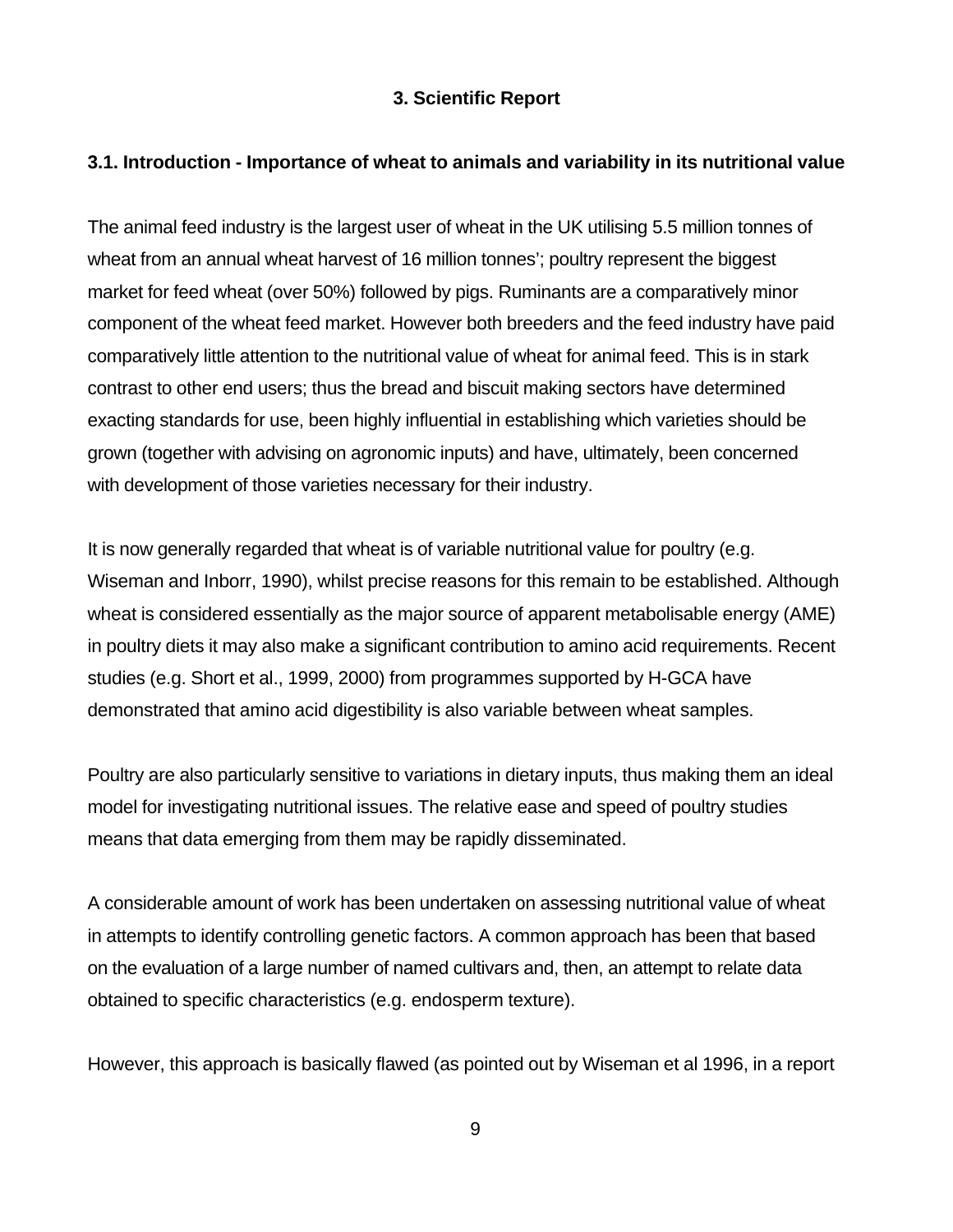for H-GCA) as varietal comparison alone is of no value in evaluating genetic potential or otherwise of specific cultivars; varietal comparisons confound the effects of thousands of genes and do not lead to clear genetical interpretations of the value of specific features.

A further observation from previous studies on the nutritional value of wheat (e.g. Wiseman and McNab 1993, in a report for H-GCA, Project number 111) ) is that environmental effects may be important. Thus evaluation of nutritional quality must be undertaken with samples grown at the same location under identical conditions unless agronomic features (such as nitrogen fertiliser, place in the rotation) are experimental variables. Obtaining wheat samples for evaluation without regard to location of growth (as would happen if samples were obtained from various regions) is not therefore appropriate.

The major development in understanding the genetics of the nutritional value of wheat has been the use of near isogenic lines. These are lines that can be developed by cross-pollination and backcrossing which are, in principle, identical to the original starting variety except for one key characteristic transferred from a 'donor' line. Evaluation of the influence of a particular characteristic can therefore proceed in the absence of any other variable.

This led to the observation at the University of Nottingham that the 1B/1R translocation and hard endosperm texture were probably having a negative influence on the nutritional value of wheat for broilers (e.g. Short et al., 2000) in a programme financed by H-GCA (Project number 111).

These observations, however, required confirmation (i.e. the presence of 1B/1R and endosperm texture in various genetic backgrounds) which were two of the objectives of the current collaborative venture; other objectives were the assessment of other characteristics (described below).

The overall objectives of the current programme were an assessment of the nutritional consequences of specific genetic characteristics evaluated with isogenic wheat lines grown under the same conditions (except where agronomic variables were assessed) at the same

10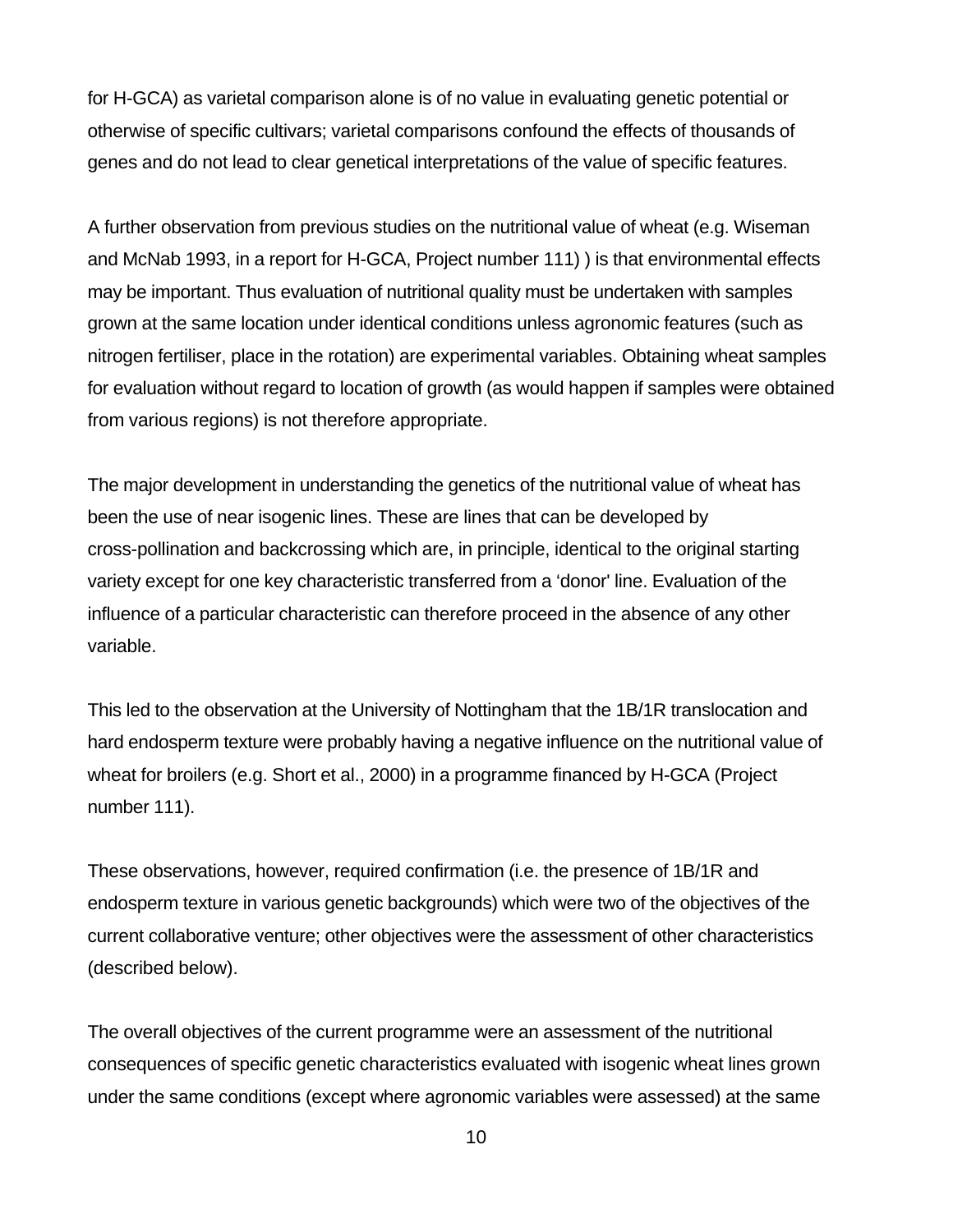location.

The intention was to be able to make recommendations to plant breeders as to the value of these characteristics and, ultimately, to be able to advise the grower on those cultivars best suited for the animal feed market.

The fact that one named cultivar has been retained within the NIAB official recommended list (as a result of the current programme) purely on the basis of its nutritional value is an indicator of the success of the approach adopted and also the speed with which information has been disseminated.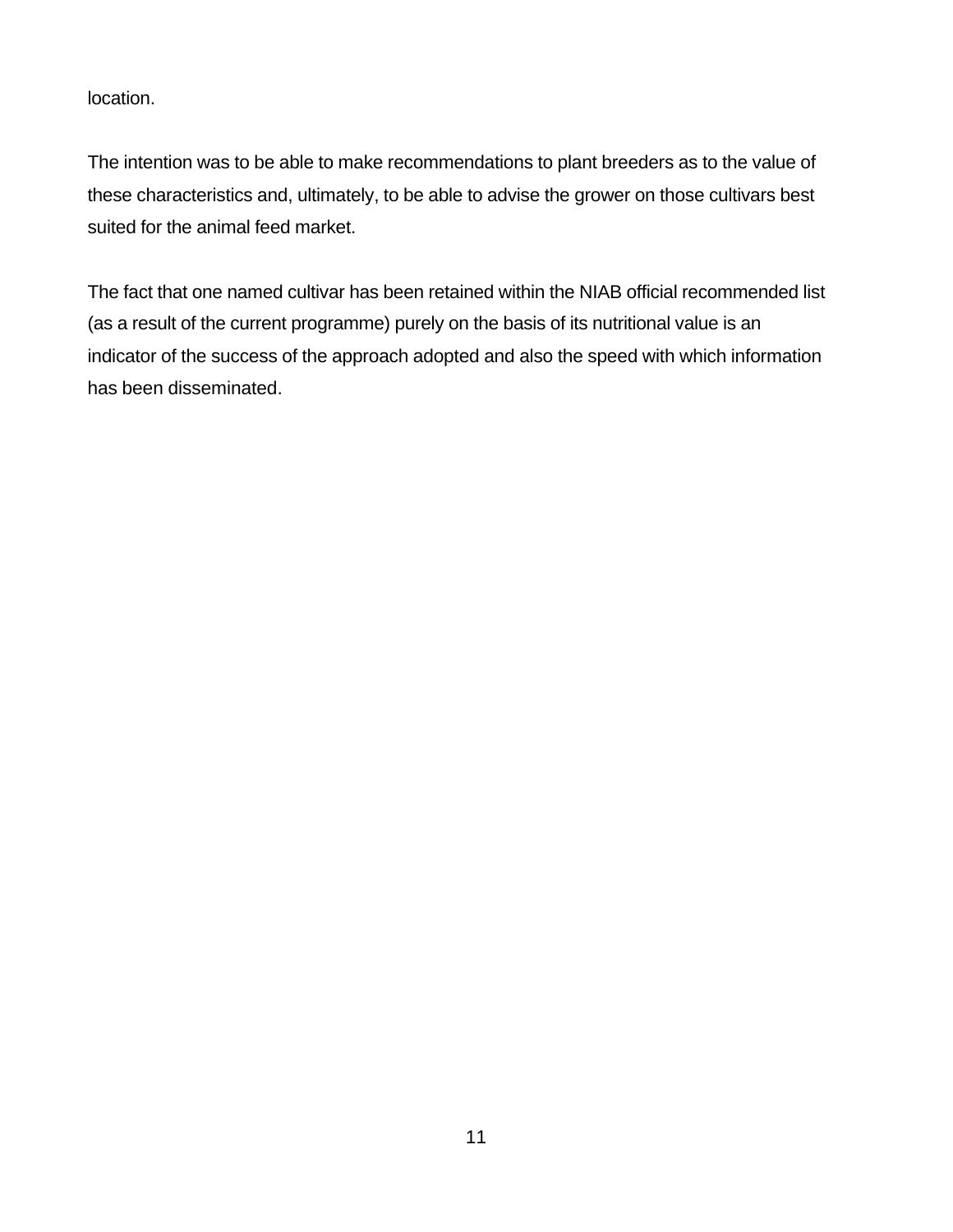#### **3.2 Methods and materials**

# **3.2.1. Developments in plant breeding and production of wheat lines for nutritional evaluation**

Wheat is genetically quite complex, being a synthetic species which evolved by the natural hybridization of three wild grasses - *Triticum uratu*, *Aegilops speltoides* and *Triticum tauchii*. Since each of these species had 14 chromosomes, bread wheat, *Triticum aestivum,* is a polyploid species having 42 chromosomes. However, the three ancestors were themselves related so that, effectively, wheat has three sets of related genes.

Current molecular biology studies suggest that wheat has between 25,000- 30,000 unique genes, but only very few of these have so far been identified and their effects understood. The challenge for the future is to identify all the genes that go into making up a wheat plant so that new varieties with high yield, good adaptation, disease resistance, stress tolerance and specifically adapted to a particular end-use, can be bred by plant breeders in a defined way.

The emergence of bread wheat has only occurred in the last 10,000 years, but nevertheless wheat varieties have evolved over this time to be genetically quite variable. This variability extends to end-use and this is clearly illustrated in the classification of varieties into good and poor bread-making, or biscuit making. Several genes controlling these latter attributes have been identified, such as genes controlling protein quality, particularly the high-molecular weight glutenin proteins, and the genes controlling grain hardness.

These discoveries have enabled plant breeders to assemble specific combinations of genes in a defined way to help secure good bread-making quality. However, much less is known about the genetical control of one of the most important other end-uses, namely nutritional quality for animals. Indeed, until recently, very little research had been carried out to identify if there are any specific positive or negative traits that have been introduced by plant breeding in recent years that affect nutritional value. It has been suggested that certain varieties may posses traits that make that variety beneficial in this context, but most of the evidence is circumstantial, and hard data have not been forthcoming. The major reason for this is that the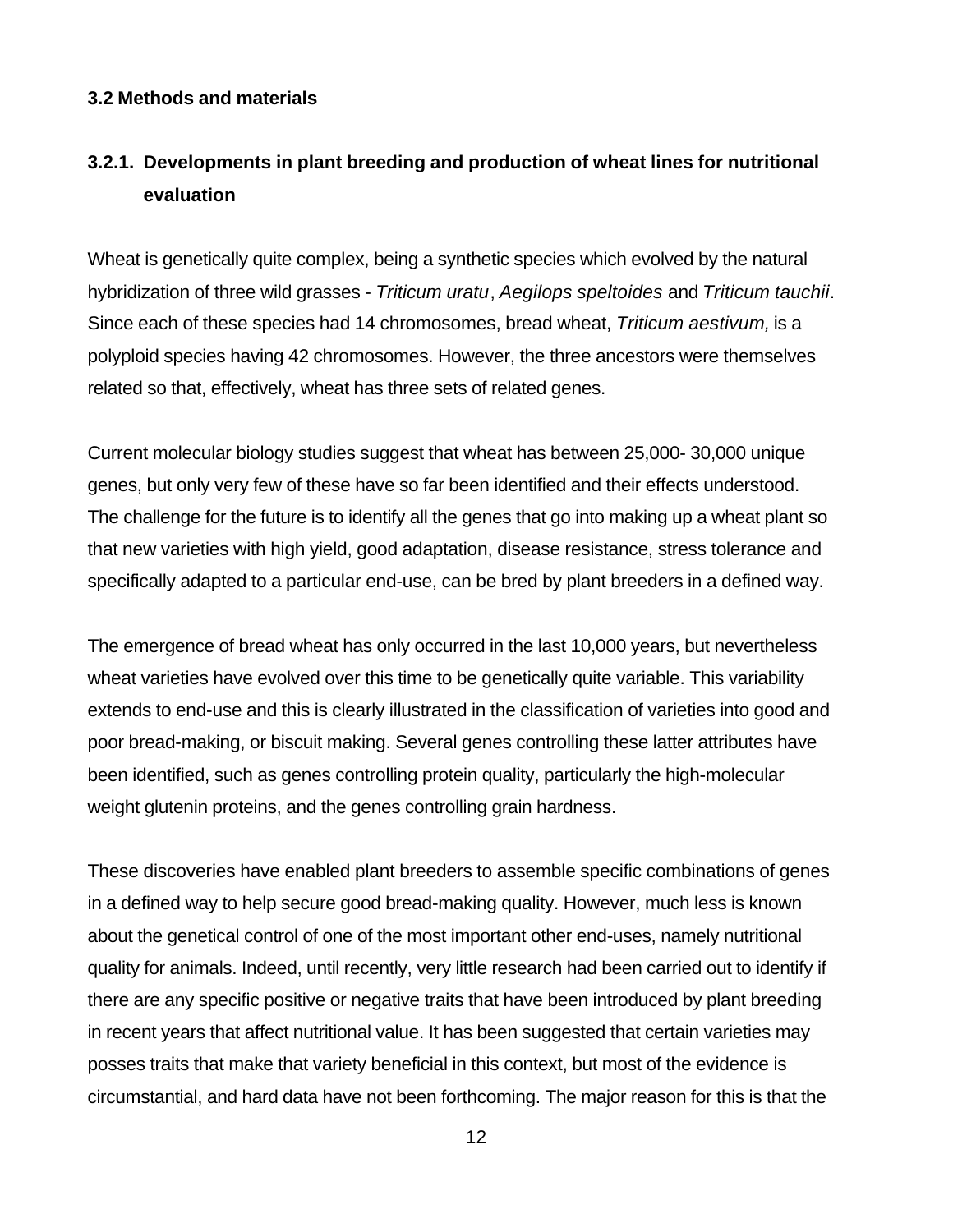very many genetic differences encountered when comparing named varieties, and the variable effects of environment, often obscure the small number of genetic differences that directly affect quality.

Consequently, an alternative approach to the analysis of genetic influences on nutritional value was necessary; rather than testing named varieties (which may or may not be closely related - name alone is no guide to genetic association) it is more advantageous to evaluate specific qualities within a variety, and evaluate the effects of known, specific genes which, *a priori*, should affect quality.

This is the approach that has been taken in the present investigation, where lines differing by single attributes, so called isogenic lines, have been evaluated.

### **3.1.2.1. The development of isogenic lines**

The development of isogenic lines enables a chosen variety to have, through selective breeding, a single directed change made to its genetic makeup. Isogenics are developed by conventional cross-breeding and backcrossing, where known genes are transferred from one variety, the donor, into the genetic background of another, the recipient.

Sometimes extensive backcrossing is not needed, as advanced sib-lines in a breeding programme can be almost identical, but segregate for a single defined genetic trait. In this case, contrasting near-isogenic lines can be identified in the progeny of such plants directly.

The procedure to develop an isogenic line by backcrossing is shown in Figure 1. Isogenic lines are genetically stable and can therefore be multiplied in the same way as a conventional variety and grown in different environments and tested for different attributes. Any phenotypic difference observed between the isogenic line and its recipient variety must relate to the specific gene transferred. In this way, the genetic effects of any known gene can be precisely defined.

Different genes can be transferred into the same variety so that different alterations are then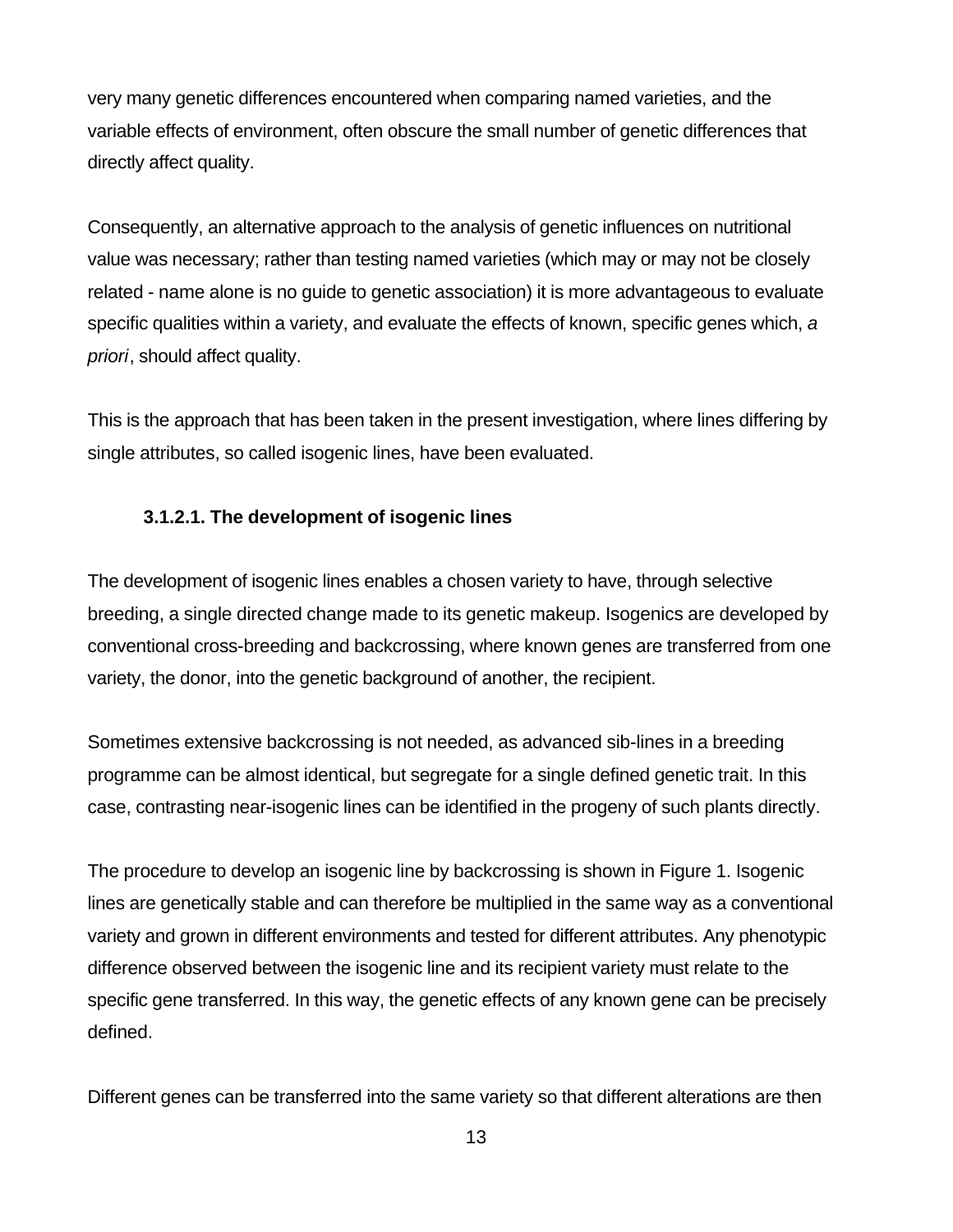in a standard background so that a precise comparison can be made of the effects of different genes on a particular trait.

In the series of experiments described in this report, isogenic lines were developed to evaluate the effects on nutritional value for animals of some of the major genetic changes introduced into the UK wheat crop over the last decade. The last twenty years of breeding has seen the introduction of new genes from exotic sources whose effects on agronomic performance as well as quality are, to date, ill defined. Prime examples are:

- a. Introduction of 1BL/1RS (rye chromosome arm) chromosome translocation
- b. Introduction of semi-dwarf varieties, utilizing the *Rht1, Rht2* genes
- c. Change of feed varieties from soft-milling to hard-milling varieties, utilizing the *Ha* gene
- d. Introduction of new grain protein genes from Mexico (Moulin), France (Mercia)
- e. Introduction of photoperiod insensitivity utilizing the *Ppd-D1*
- f. Introduction of alien disease resistance, e.g. eyespot resistance gene, *Pch1*, from *Aegilops ventricosa* (VPM resistance).

Several of these changes are, or could be expected to, affect end-use quality in a positive or negative way. For example, the new grain proteins improve bread-making quality, whilst the 1BL/1RS chromosome results in sticky dough, either due to the presence of the rye secalins on the 1RS arm, or the absence of the wheat gliadins and low-molecular-weight glutenins known to be missing on the 1BS arm. *A priori*, several of these changes in grain constituents would also be expected to affect nutritional value.

The lines developed and multiplied up at the John Innes Centre (JIC) for the nutritional programme at Nottingham are described below:

#### **3.1.2.2. Hard/soft endosperm texture isogenics**

Lines were developed at the John Innes Centre to investigate the effects of hard and soft endosperm texture in wheat based on the genetic difference between the varieties Hobbit sib (soft) and Avalon (hard). Genetic data at JIC had shown that the major component of this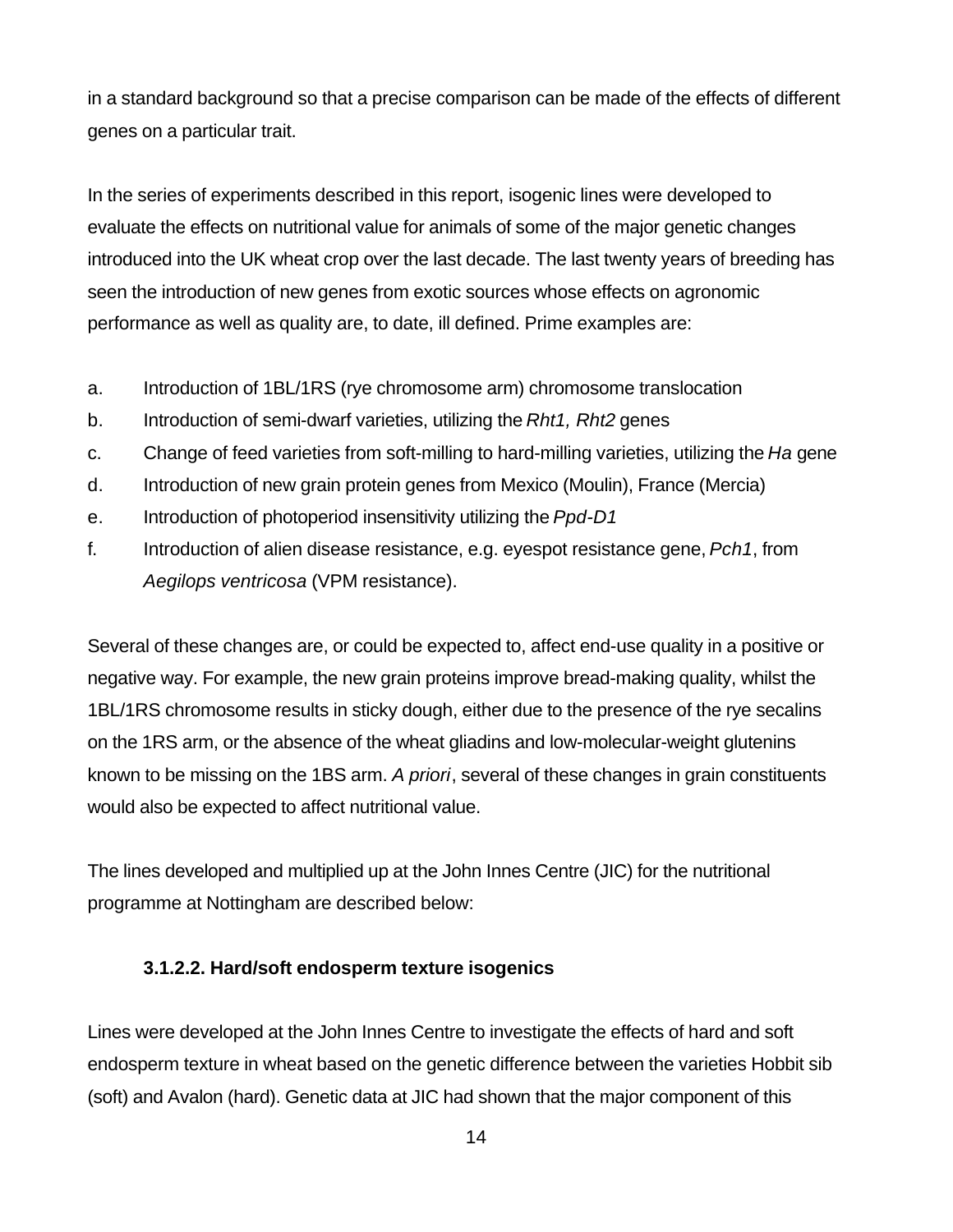difference is due to the gene *Ha* on the short arm of chromosome 5D of Avalon which makes it hard. Thus, this gene was transferred by backcrossing into the genetic background of Hobbit sib to create hard isogenic lines of this variety. Four independent hard lines and four soft controls were developed and identified using NIR techniques.

Seed of all lines were multiplied up in the field under normal agronomic conditions, and investigations were also carried out into the effects of normal and high protein (nitrogen) application. For this latter experiment, the eight lines were split into six plots of each. Three plots of each hard and soft endosperm texture isogenic received normal nitrogen application and three received high nitrogen with 425kg (of 34.5% nitrogen) being applied as a standard dressing to both treatments per Ha, and a further 138kg / Ha was then applied to treatment two as a high application rate.

No apparent differences were noted between the treatments during the growing season and this was reflected in the harvest data. The 'normal protein' plots yielded 99.83 kg of seed in total whilst the high protein plots gave 100.71 kg of seed (0.87% difference). Protein analysis results did, however, show significant differences after data were obtained through NIR analysis. The highest protein content was found in the hard lines with high protein application. Lowest protein content was found in the soft lines with normal protein application (see Table A).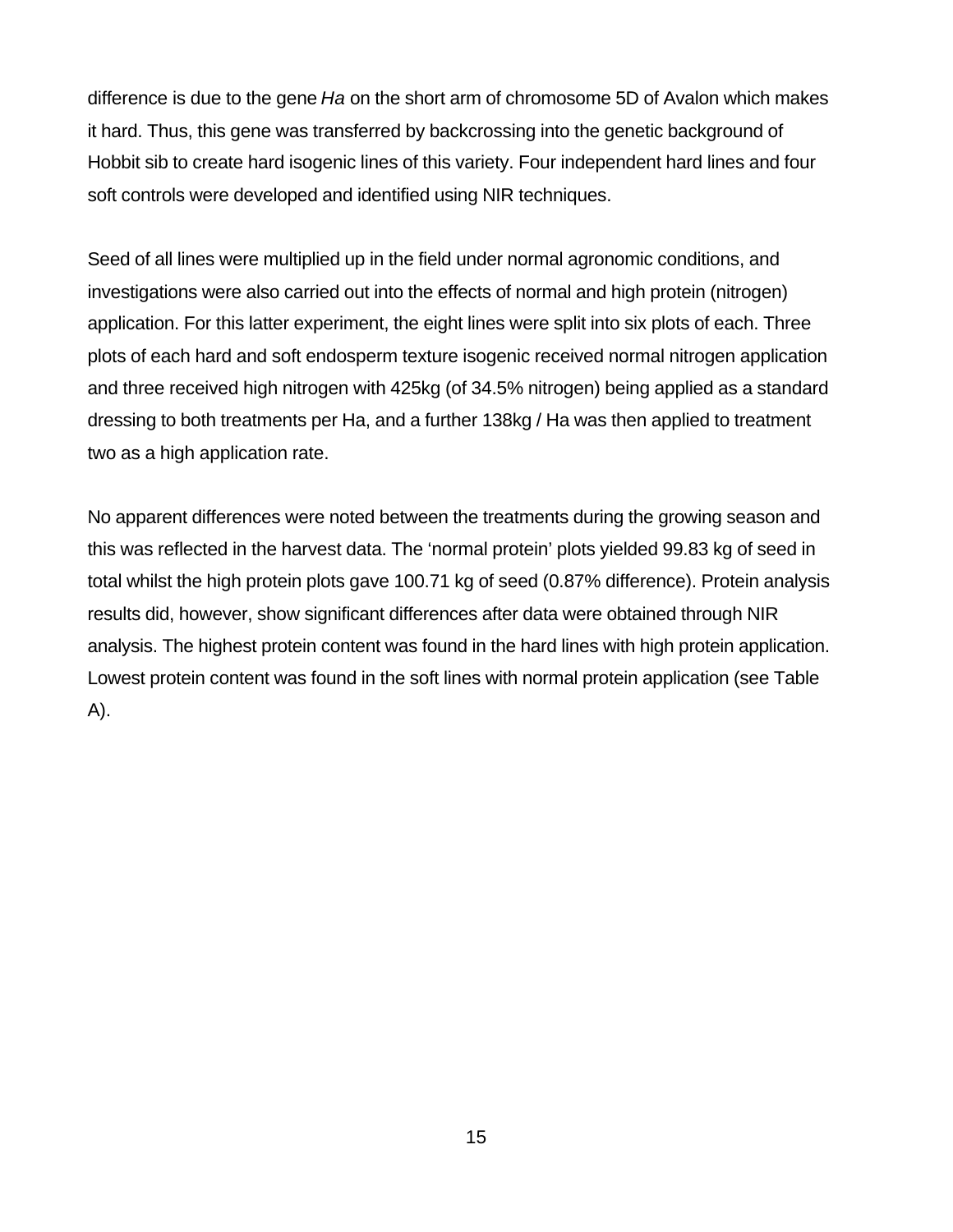**Figure 1. Schematic diagram of the development of isogenic lines**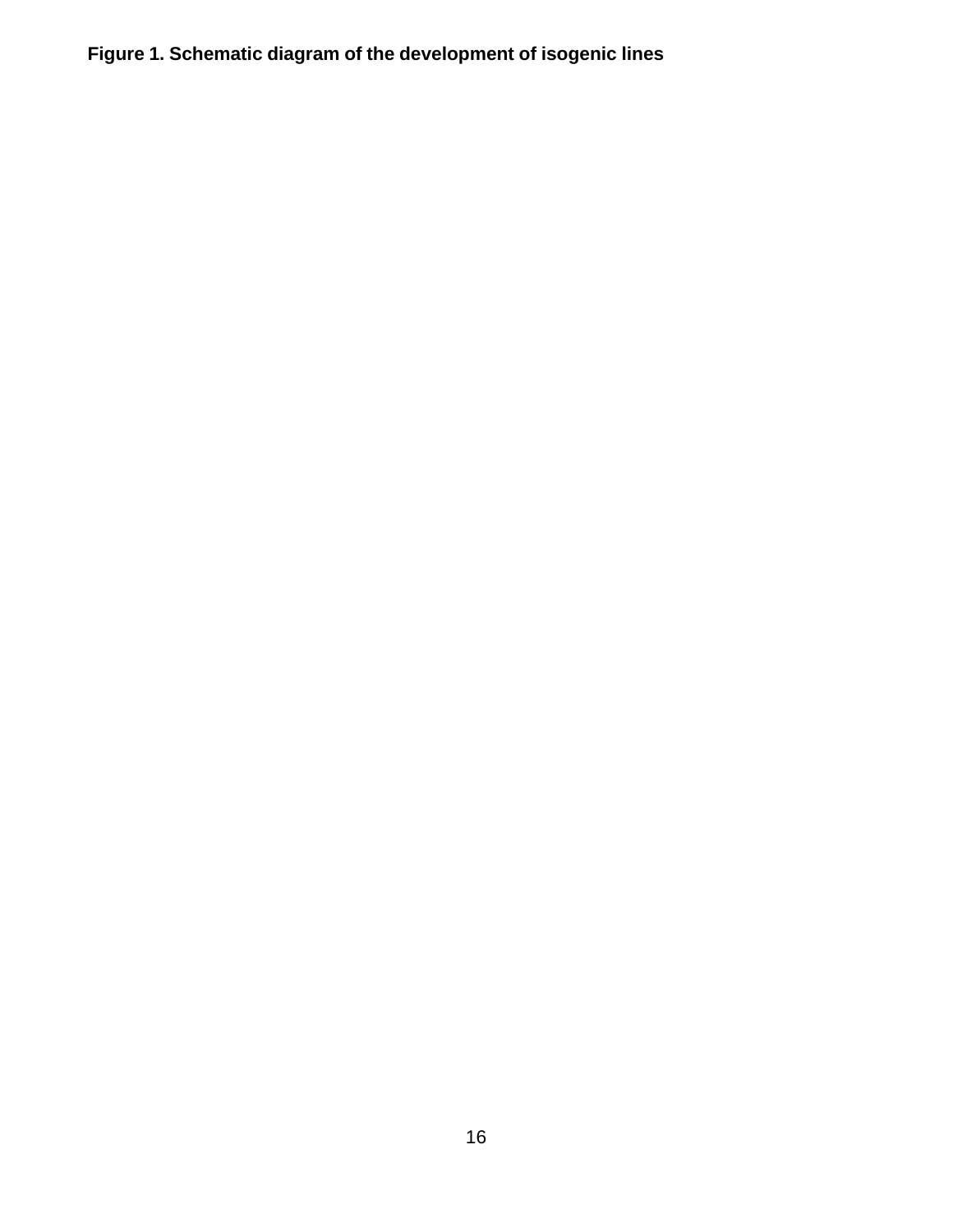|                        |                | Isogenic line (H=hard, S=soft endosperm texture) |                |    |                |               |    |                |    |
|------------------------|----------------|--------------------------------------------------|----------------|----|----------------|---------------|----|----------------|----|
|                        |                | 1                                                | $\overline{2}$ | 3  | $\overline{4}$ | 5             | 6  | $\overline{7}$ | 8  |
| Protein<br>Application | Replicate      | H                                                | H              | H  | H              | ${\mathsf S}$ | S  | S              | S  |
| Normal                 | 1              | 85                                               | 90             | 91 | 91             | 77            | 83 | 82             | 73 |
|                        | $\overline{2}$ | 97                                               | 83             | 95 | 91             | 85            | 85 | 73             | 74 |
|                        | 3              | 93                                               | 95             | 82 | 91             | 73            | 86 | 81             | 73 |
|                        | Mean           | 92                                               | 89             | 89 | 91             | 78            | 85 | 79             | 73 |
|                        |                |                                                  |                | 90 |                |               |    | 79             |    |
| High                   | 1              | 94                                               | 93             | 93 | 94             | 83            | 82 | 85             | 83 |
|                        | $\frac{2}{3}$  | 97                                               | 98             | 94 | 93             | 85            | 81 | 82             | 91 |
|                        |                | 89                                               | 95             | 95 | 89             | 83            | 81 | 74             | 81 |
|                        | Mean           | 93                                               | 95             | 94 | 92             | 84            | 81 | 80             | 85 |
|                        | 94             |                                                  |                |    |                | 83            |    |                |    |

**Table A. Protein values (g/kg) of hard / soft endosperm textured genotypes grown under high and normal nitrogen application :**

Hardness scores (on an arbitrary scale using a local calibration) were also obtained using the NIR analyzer and these confirmed the genotypes of the hard and soft lines unambiguously (Table B). These results also indicate that a pleiotropic effect of the *Ha* gene is to give a significant (P < 0.001) increase in the protein content of the grain. Additionally, an increase in grain protein content increases the hardness score of the grain. Thus, these isogenics are simultaneously testing the effects of endosperm texture and protein content on nutritional quality, although the different nitrogen treatments will also separate these effects.

These wheats were evaluated in trial 5.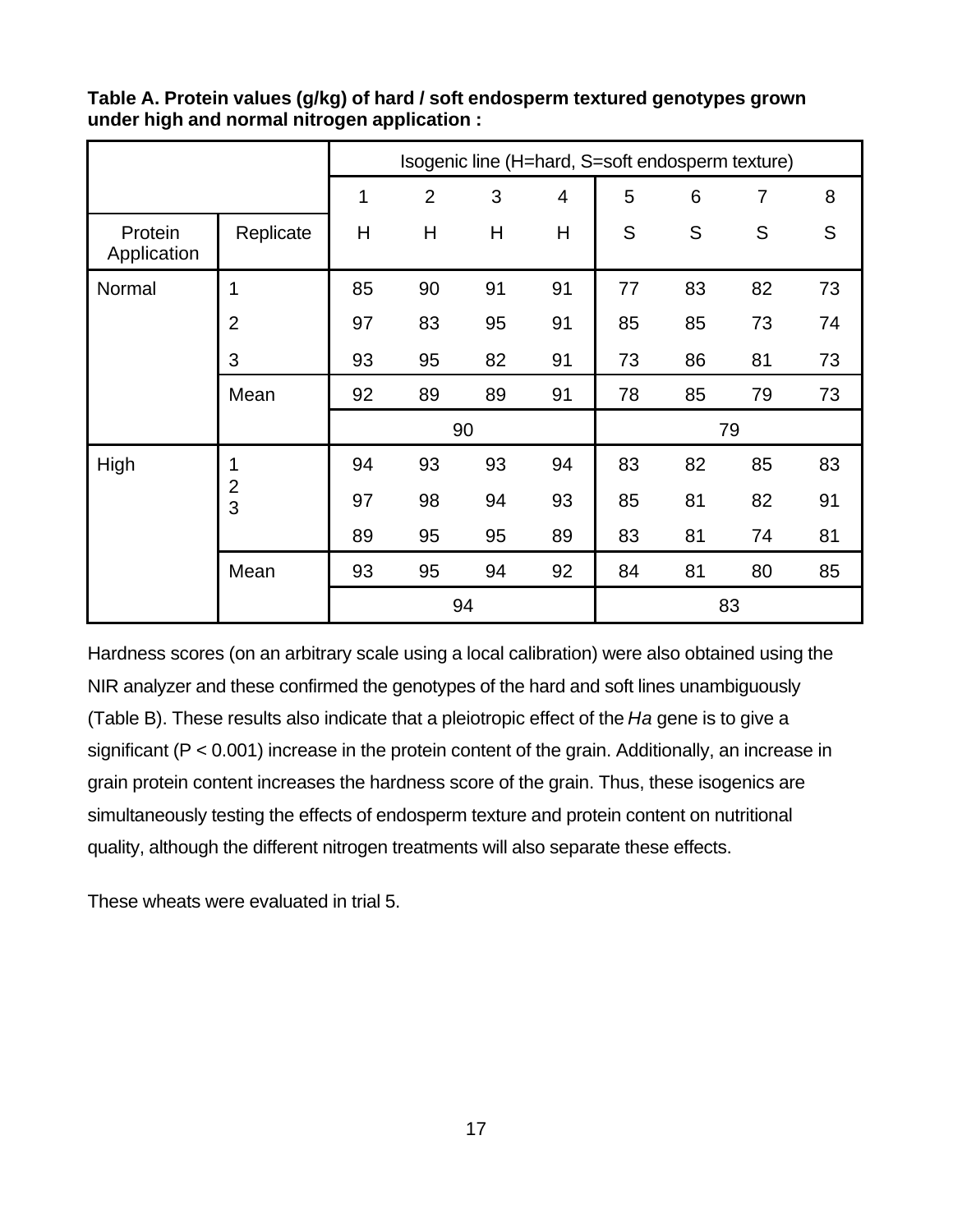**Table B. Hardness values (arbitrary scale) of hard / soft endosperm textured genotypes grown under normal and high nitrogen application (high score = hard, low score = soft)**

|                        |                | Isogenic line (H=hard, S=soft endosperm texture) |                |     |                |       |                |       |       |
|------------------------|----------------|--------------------------------------------------|----------------|-----|----------------|-------|----------------|-------|-------|
|                        |                | 1                                                | $\overline{2}$ | 3   | $\overline{4}$ | 5     | 6              | 7     | 8     |
| Protein<br>Application | Replicate      | Η                                                | H              | H   | Н              | S     | S              | S     | S     |
| Normal                 | 1              | 159                                              | 157            | 206 | 152            | 1     | 1              | 39    | $-19$ |
|                        | $\overline{2}$ | 193                                              | 182            | 199 | 189            | 17    | $-3$           | $-22$ | 5     |
|                        | 3              | 172                                              | 222            | 152 | 183            | $-15$ | 13             | 23    | $-4$  |
|                        | Mean           | 175                                              | 187            | 186 | 175            | 1     | $\overline{4}$ | 13    | $-6$  |
|                        |                |                                                  |                | 181 |                |       |                | 3     |       |
| High                   | 1              | 202                                              | 203            | 217 | 178            | 47    | 8              | 50    | 23    |
|                        | $\frac{2}{3}$  | 206                                              | 245            | 204 | 198            | 27    | 16             | 8     | 52    |
|                        |                | 197                                              | 188            | 212 | 183            | 42    | $-2$           | 0     | 17    |
|                        | Mean           | 202                                              | 212            | 211 | 186            | 39    | 7              | 19    | 31    |
|                        |                |                                                  | 203            |     |                |       |                | 24    |       |

#### **3.1.2.3. 1BL/1RS translocation (commonly referred to as IB/IR)**

One of the most important changes to the genetical constitution of UK winter feed wheats over the last twenty years has been the introduction of the 1B/1R translocated chromosome. This chromosome is different from the equivalent 'normal' wheat chromosome, termed 1B, in that the short arm has been replaced by the short arm of rye chromosome 1R. This translocated chromosome can be visualized by the technique of 'chromosome painting', as illustrated in Figure 2 where the rye DNA fluoresces a different colour from the wheat DNA because of differential staining. This translocated chromosome is suspected to have arisen originally in German varieties by the spontaneous and natural hybridization between wheat and rye and subsequent selection by breeders because it imparted disease resistance from genes present on the rye arm.

Several high yielding UK feed wheats carry this translocation, for example Brigadier, Hussar,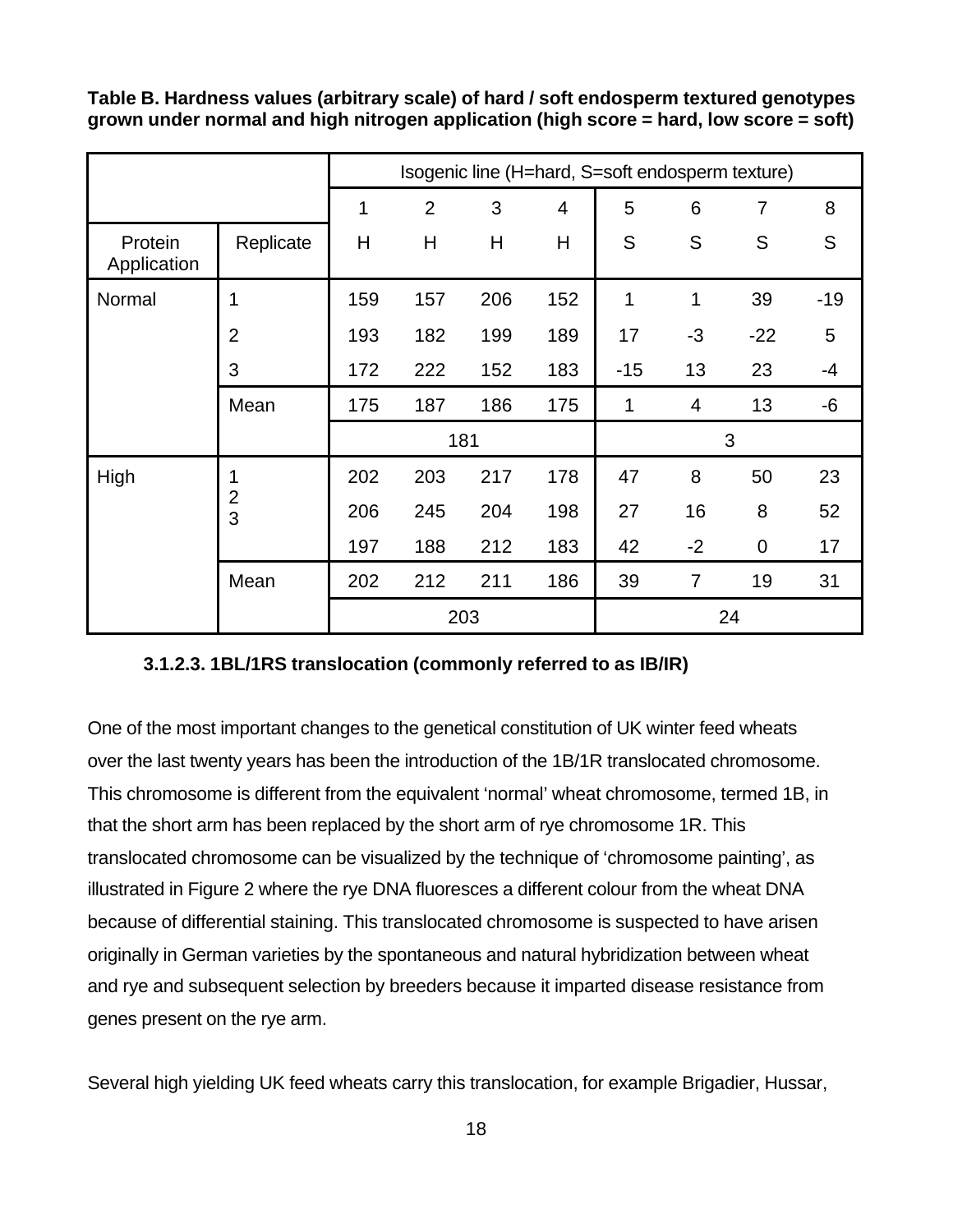Beaver, Hunter, Haven, Savannah and many of the modern crosses that UK plant breeders make incorporate this germplasm. Thus, advanced sib lines derived from the cross Hunter (with 1BL/1RS) x Buster (lacking 1BL/1RS) were available at Nickersons Seeds, which are very closely related, apart from the presence or absence of the translocation. These were multiplied up in field trials to provide the seed for Nutrition Trial 2B.

Additionally, in preliminary experiments, characterized varieties which reflected these changes in variety profiles were evaluated in Nutrition Trials 2 and 4

| <b>Variety</b>   | <b>Hard/Soft</b> | <b>1B/1R</b> |
|------------------|------------------|--------------|
| Hunter           | Soft             | Yes          |
| <b>Brigadier</b> | Hard             | Yes          |
| Riband           | Soft             | No           |
| <b>Buster</b>    | Hard             | No           |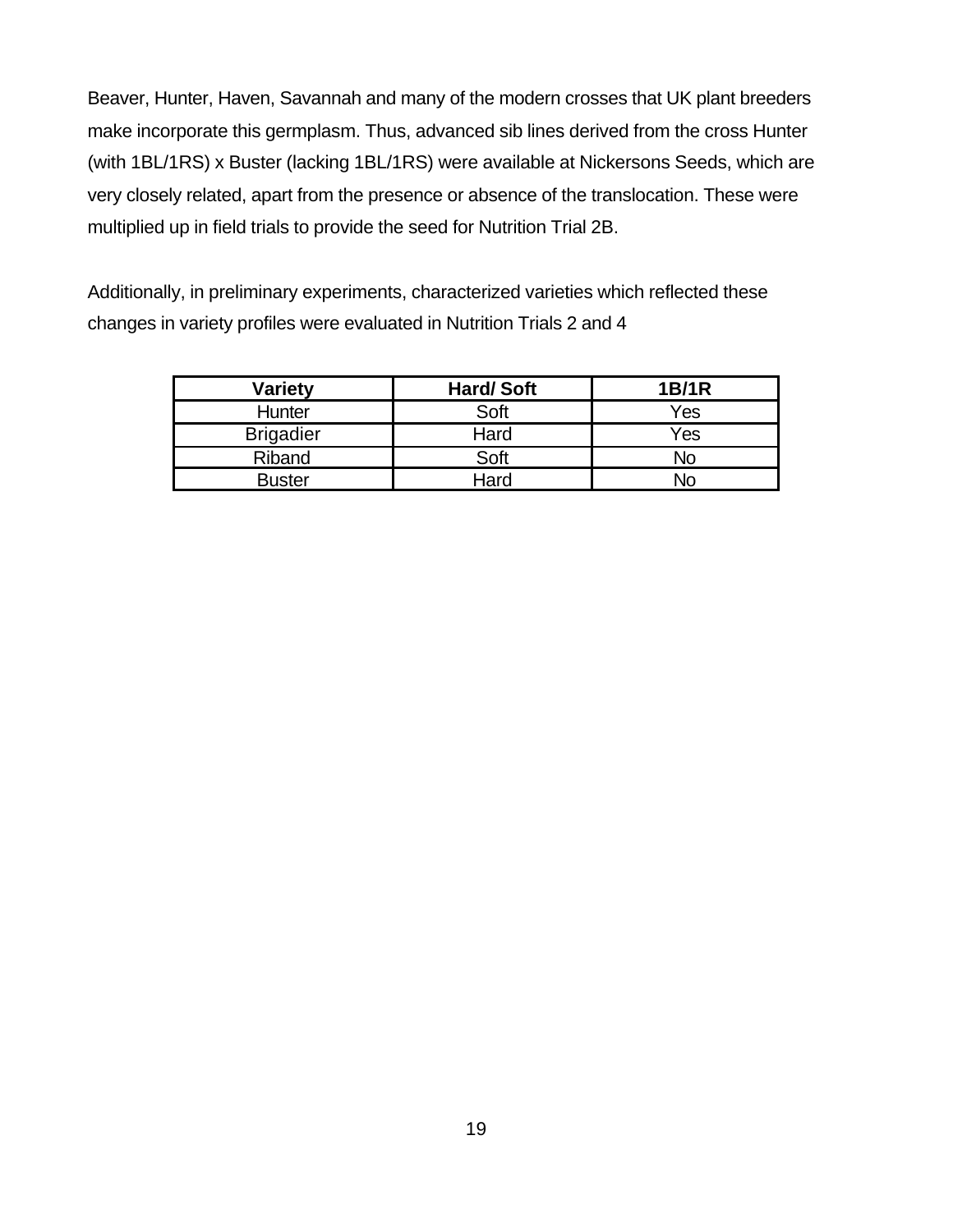**Figure 2 Visualization, by the technique of 'chromosome painting', of the different colour of rye DNA which fluoresces differently from wheat DNA**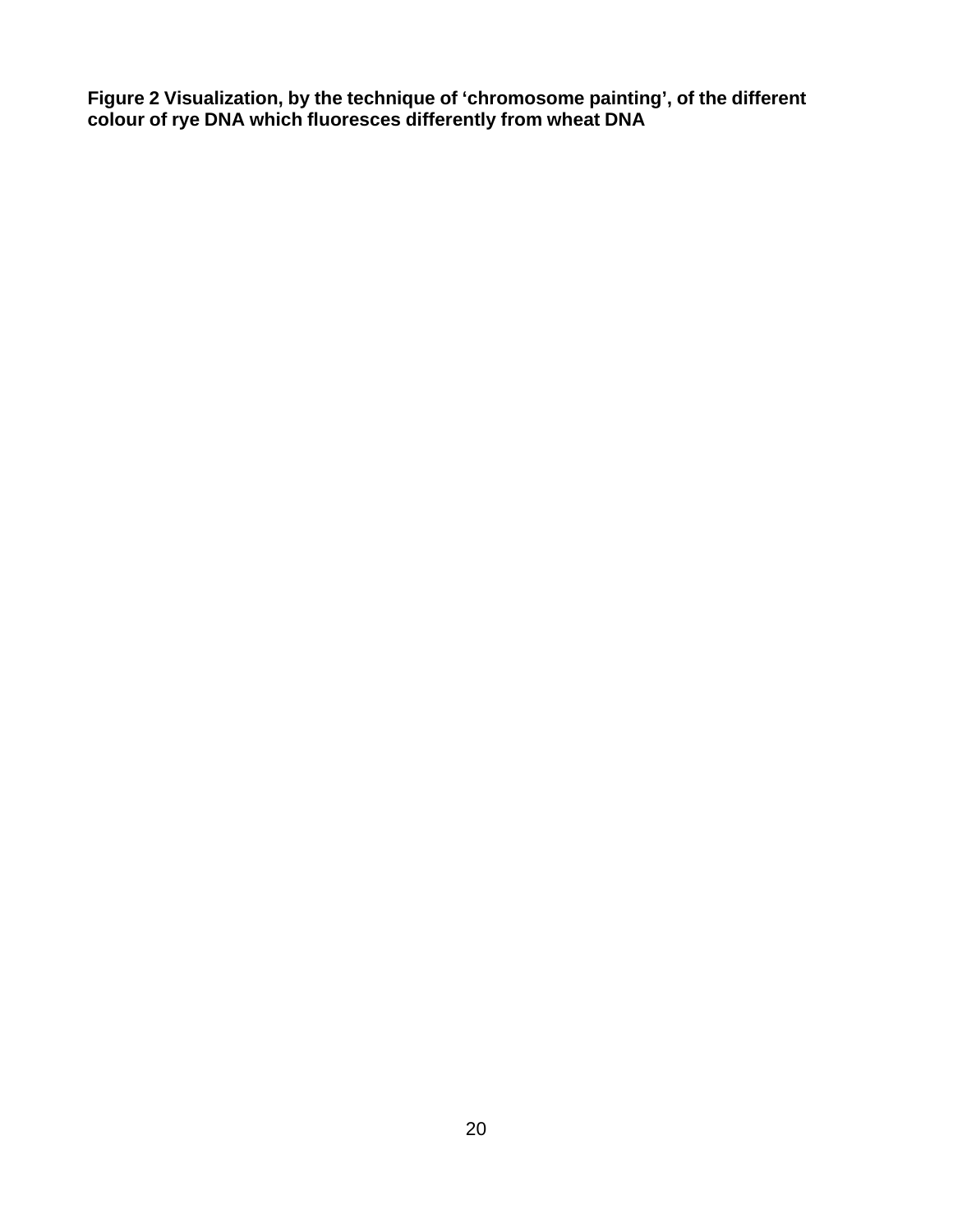#### **3.1.2.4. The effect of grain colour**

Grain colour can vary between different cultivars of wheat, and red-grain is the result of anthocyanin pigmentation in the pericarp. Anthocyanins could have anti-nutritional properties. Grain colour is simply inherited and is determined by single major genes *R-A1, R-B1* and *R-D1* on chromosomes 3A, 3B and 3D, respectively. The presence of any one gene results in red grains, whilst the absence of all three results in white grains. However, red-grained varieties may have one, two or all three genes. Of 93 red grained wheats representative of the UK gene pool which were tested for R gene constitution, 36 carry a single R gene, 39 carry two and 18 carry all three (Evers and Flintham 1995). No grain colour isogenics based on a UK wheat were available at the beginning of the project, but suitable material was available from a backcrossing programme involving different *R* genes in a Russian white spring wheat background. The variety, Novosibirskaya 67 and the five isogenic lines ANK-1A, ANK-1B, ANK-1C, ANK-1D and ANK-1E were developed by Dr. S. F. Koval at the Institute of Cytology and Genetics Novosibirsk (Koval 1988) and are curated at JIC by Dr F E Flintham. Each isoline carries a single *R* gene from a different red grained donor variety and was selected through a series of nine backcrosses to Novosibirskaya 67.

The six lines were bulked up in field trials to 10 kg for use in Nutrition Trial 7

#### **3.1.2.5. High molecular-weight glutenin proteins**

The high-molecular-weight (HMW) glutenins are a major component of the seed storage proteins of wheat. Their inheritance is now well characterized and they are determined by genes on the long arms of chromosomes 1A, 1B, and 1D. Each locus determines the structure of two subunits, the x and y subunits, and several different alleles at each locus have been identified. Further, it has been shown that possession of certain alleles, for example, 5 +10 on chromosome 1D, results in good bread-making properties, and the alternative 2+12 allele in poor bread-making quality, because of the specific structure of the particular proteins they encode. These proteins are thus critical in wheat quality and the different alleles could be expected to be have an influence on nutritional quality. To evaluate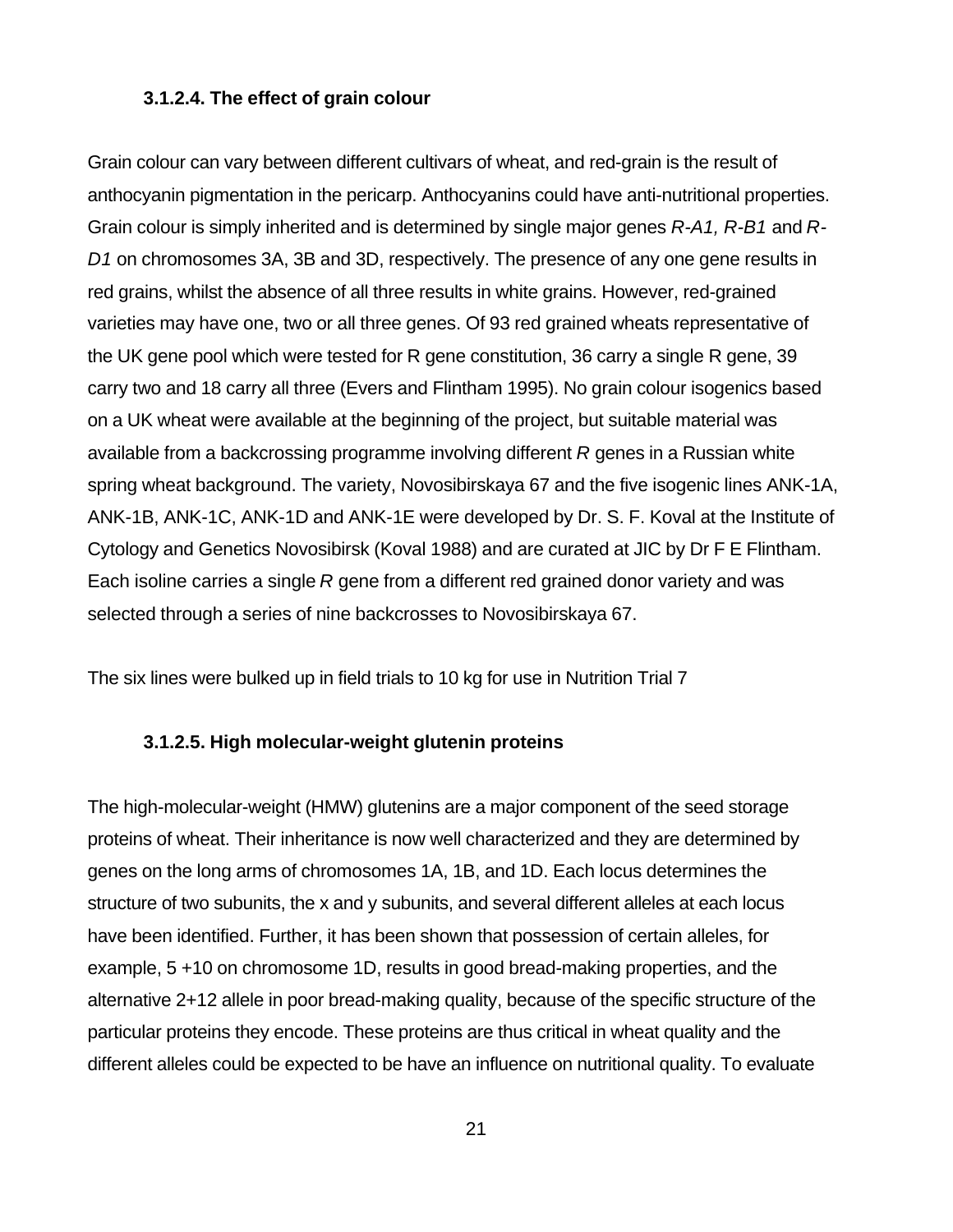this, a series of existing isogenics for different HMW glutenin alleles were multiplied up for evaluation and a series of new isogenics developed.

#### **3.1.2.6. Existing Sicco isogenics**

A set of isogenics based on the spring wheat variety Sicco was originally developed by Payne (1987) for their effects on bread making quality and particularly the property that glutenin has on the elasticity of doughs. The lines produced were characterized for differences in their protein banding profiles for the HMW glutenins using sodium dodecyl sulfate (SDS) polyacrylamide-gel electrophoresis (PAGE) as described by Payne (1981b), except that mercaptoethanol was replaced by dithiothreitol. Donor cultivars were used to incorporate varying HMW markers by crossing and backcrossing for five generations. Near-isogenic lines and their corresponding controls were extracted from progeny of the last backcross and selfed to produce foundation grain for multiplication. The three identified lines differed from the control cultivar of Sicco by the presence of different, characterized, alleles at the *Glu-A1, Glu-B1* and *Glu-D1* loci. These are found on chromosomes 1A, 1B and 1D respectively, and in Sicco are represented by the alleles called 1, 7+9 and 5+10.

The 1B isogenic lines developed differed by the inclusion of band 8 (from Chinese Spring), replacing 9 to give an isogenic with bands1, 5+10 and 7+8. This line was labeled Sicco 7+8 isogenic (1B). In another line, bands 2+12 (from Chinese Spring) replaced 5+10 giving an isogenic with 1, 2+12 and 7+9, which was labeled Sicco 2+12 isogenic (1D). In the third line, the 5+10 bands were removed (null identified from a Nap Hal x Gabo cross), to result in a null line having only bands 1 and 7+9, which was labeled Sicco Null 5+10 (also 1D). A further null line was developed which only had bands 5+10 and 7+9, labeled Null 1A isogenic, to complete the set.

A example of a characterization gel is shown in Figure 3. This type of analysis unambiguously identified the three individual lines, which differed from the control lines of the variety Sicco itself. Isogenic lines and their controls were then bulked up.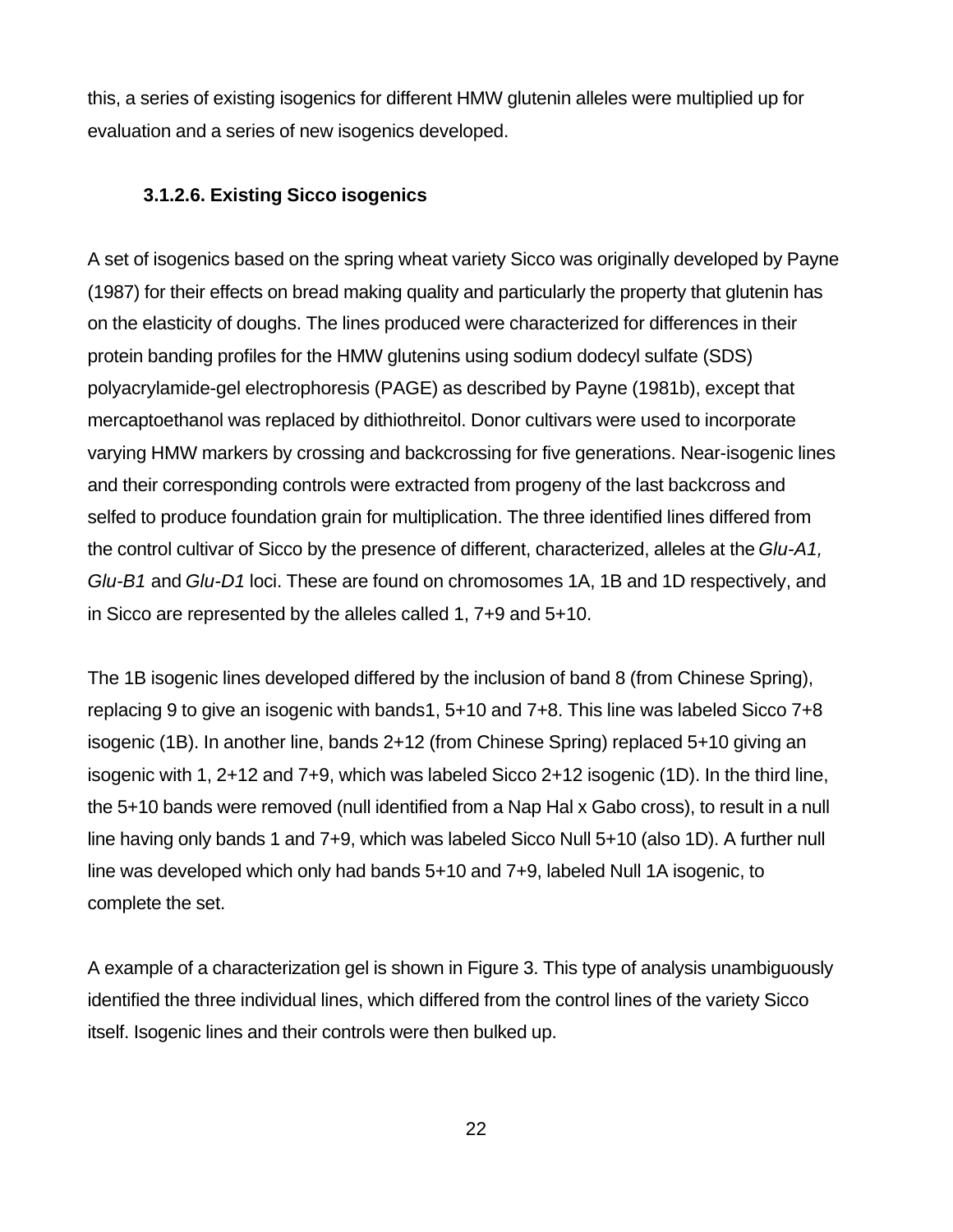**Figure 3 SDS PAGE showing Sicco Null Isogenic Line recombinants Null 1B (markers &=\*) \* Null 1D (Markers 5+10)**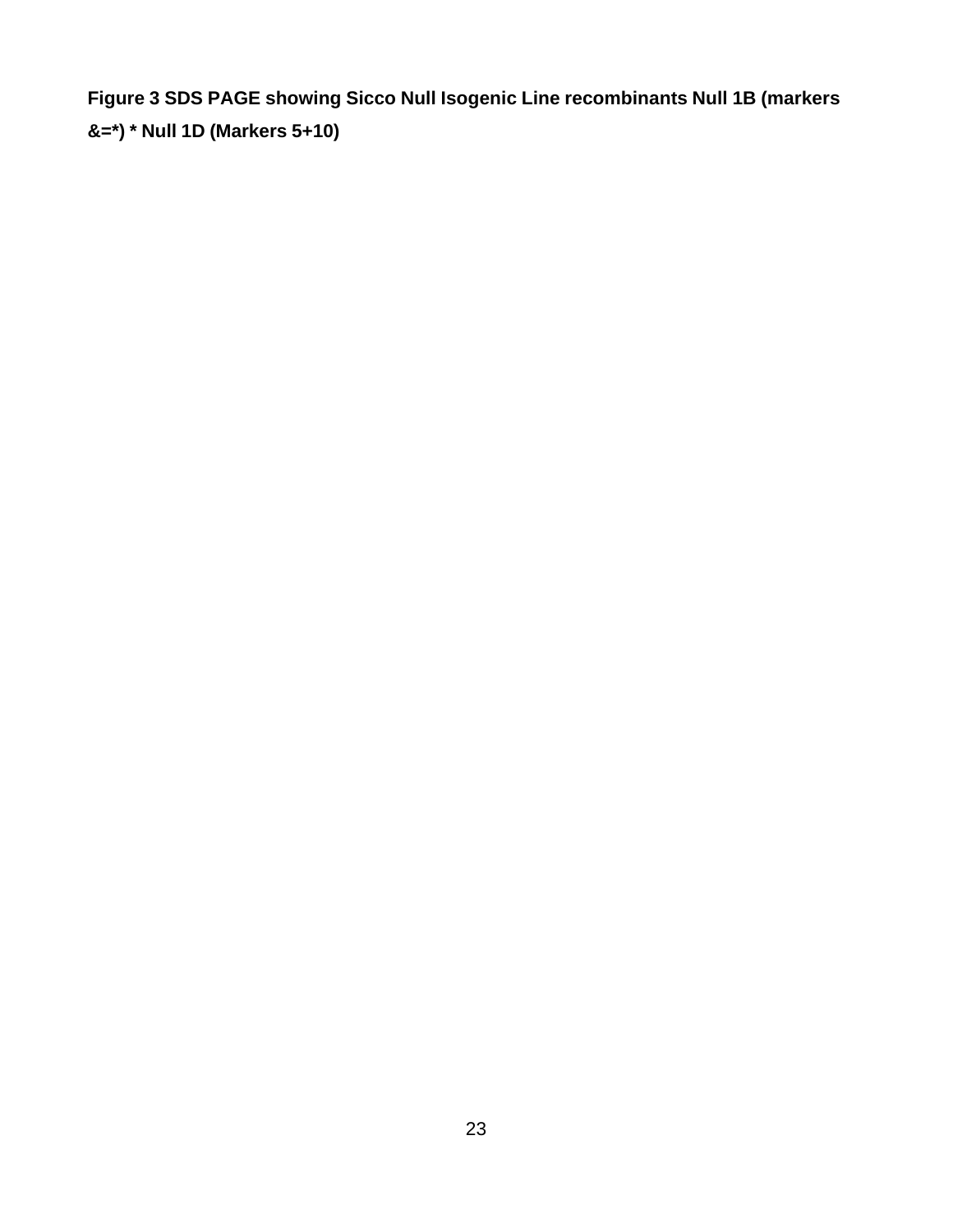To ensure against cross pollination, single plants were first grown under glasshouse conditions and their ears bagged before pollination. Later, in field plots, the grain was bulked to gain the required 10 kg for nutritional evaluation

These Single Isogenic lines were assessed in Trials 6 and 7.

All of the above genetic stocks were evaluated in nutrition experiments. However, because the pace of germplasm development exceeded the rate at which these trials could be carried out, several additional genetic stocks were developed and multiplied in the germplasm development programme of the Project, but not tested for nutritional value. These are :

#### **3.1.2.7. New multiple Sicco isogenics**

Using the Sicco isogenics described above, inter-crosses were carried out between the single isogenic lines to move towards producing an orthogonal set of single, double and triple isogenic lines for the pairs of HMW sub unit alleles evaluated. Sicco 1B (7+8) was intercrossed with Sicco 1D (in the form of both 2+12 and Null 5+10). The  $F_1$ >s produced were grown and selfed, and the  $F_2$  grains were checked for the identification of homozygous double isogenics. This was carried out by dissecting the grains and using the embryo halves for germination, whilst the distill halves were screened by SDS PAGE for genotype. Homozygous lines were identified, selected, grown to maturity and seed sown into field plots for multiplication. A further crossing programme using the Sicco null 1A lines from Payne (1987) were also started a generation behind the previously described material.

#### **3.1.2.8. Effect of alien HMW glutenin subunits**

The wild relatives of wheat carry novel genetic variation that could be useful for modifying the end-use quality of wheat. In particular, the A genome diploid wheat species carry novel HMW subunits, since they have two subunits common on chromosome 1A, rather than only the x subunit in cultivated bread-wheats. Two alleles were introgressed into Sicco from two accessions of the diploid wheat species *Triticum boeticum* Boiss. ssp *thaoudar.* The alleles,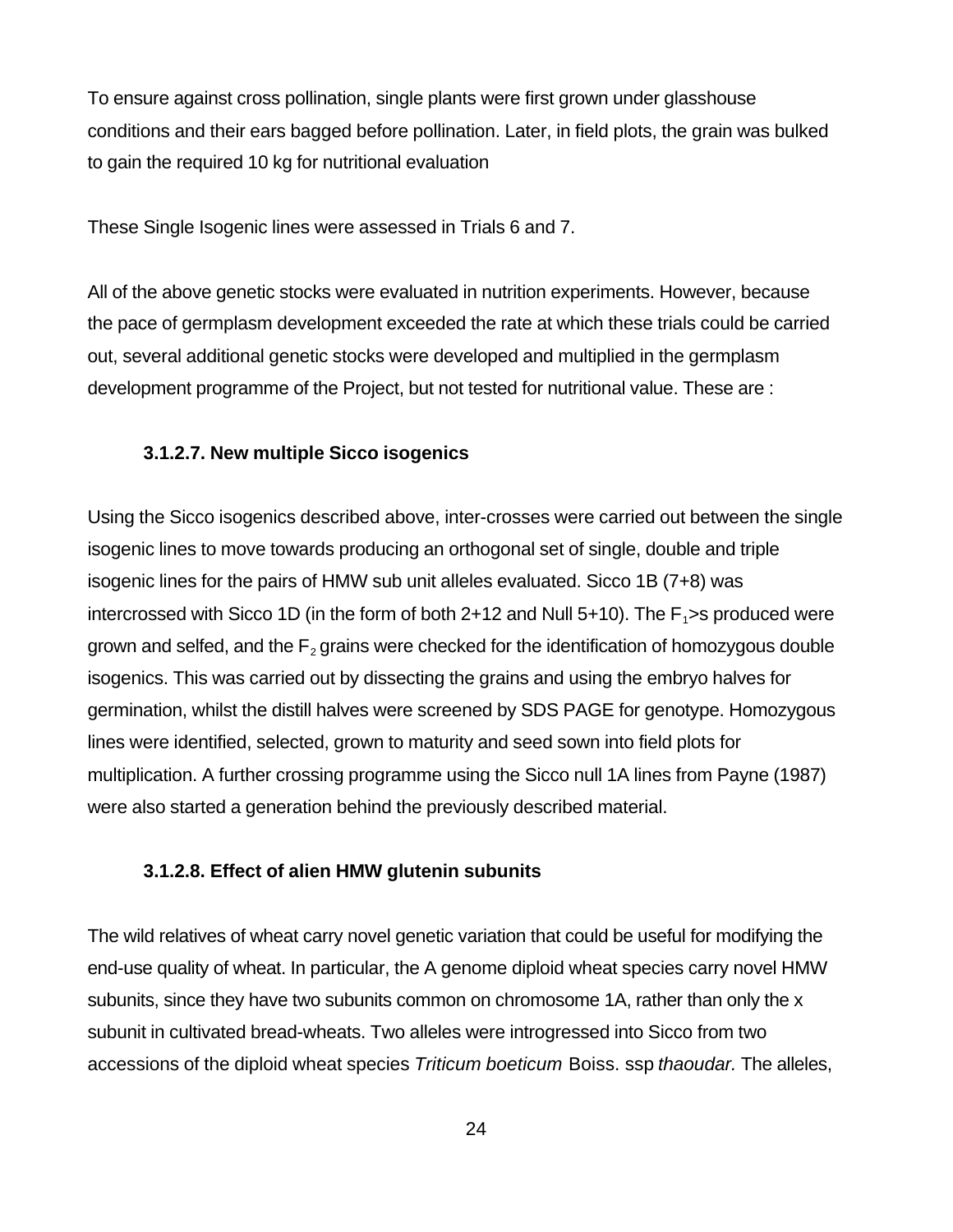*Glu-A1r* and *Glu-A1s*, were transferred which encode the high molecular weight subunits 39+40 and 41+42, respectively. The material was developed originally by Rogers (1997) to assess the bread making quality of the alleles. These were bulked in Summer 1999 in anticipation of further nutritional evaluation.

These extra subunit lines were also intercrossed with the original Sicco isogenics from Payne to produce a novel series of recombinants :

Glu A1r x Null 1A, Glu A1r x Null 1B, Glu A1r x Null 1D, Glu A1r x (Null 1B x Null 1D)

Glu A1s x Null 1A, Glu A1s x Null 1B, Glu A1s x Null 1D, Glu A1s x (Null 1B x Null 1D)

All these lines will be multiplied further for possible future experiments.

#### **3.1.2.9. Effects of differences in grain starch composition**

The endosperm starch of the wheat grain is composed of two different forms of polymer, amylose and amylopectin. Low amylose content is considered to improve the final texture and quality of flour (Miura 1994). Through the development of precise genetic stocks involving the the spring wheat, Chinese Spring (CS), and substitution lines of chromosomes from the winter wheat Cheyenne (CNN) into CS, it was found that a major decrease in amylose occurred when chromosome 4A replaced 4A from CS and it increased when chromosome 7B from CNN replaced 7B from CS (Miura 1994).

Amylose contents for thge lines used in trial 6C are taken from results obtained from Miura (1994). Mean deviations for amylose content were investigated by the growing of the 21 Chinese / Cheyenne substitution lines over three years of winter-sown trials along with Chinese Spring itself. These were then evaluated for amylose content. The recipient parent Chinese Spring showed 21.01mg amylose / 100mg starch granules. The substitutin lines CS (CNN) 4A deviated by -1.25mg (24.83mg amylose / 100mg starch). The lines showed greatest deviation from the Chinese Spring over the three years and were selected for bulking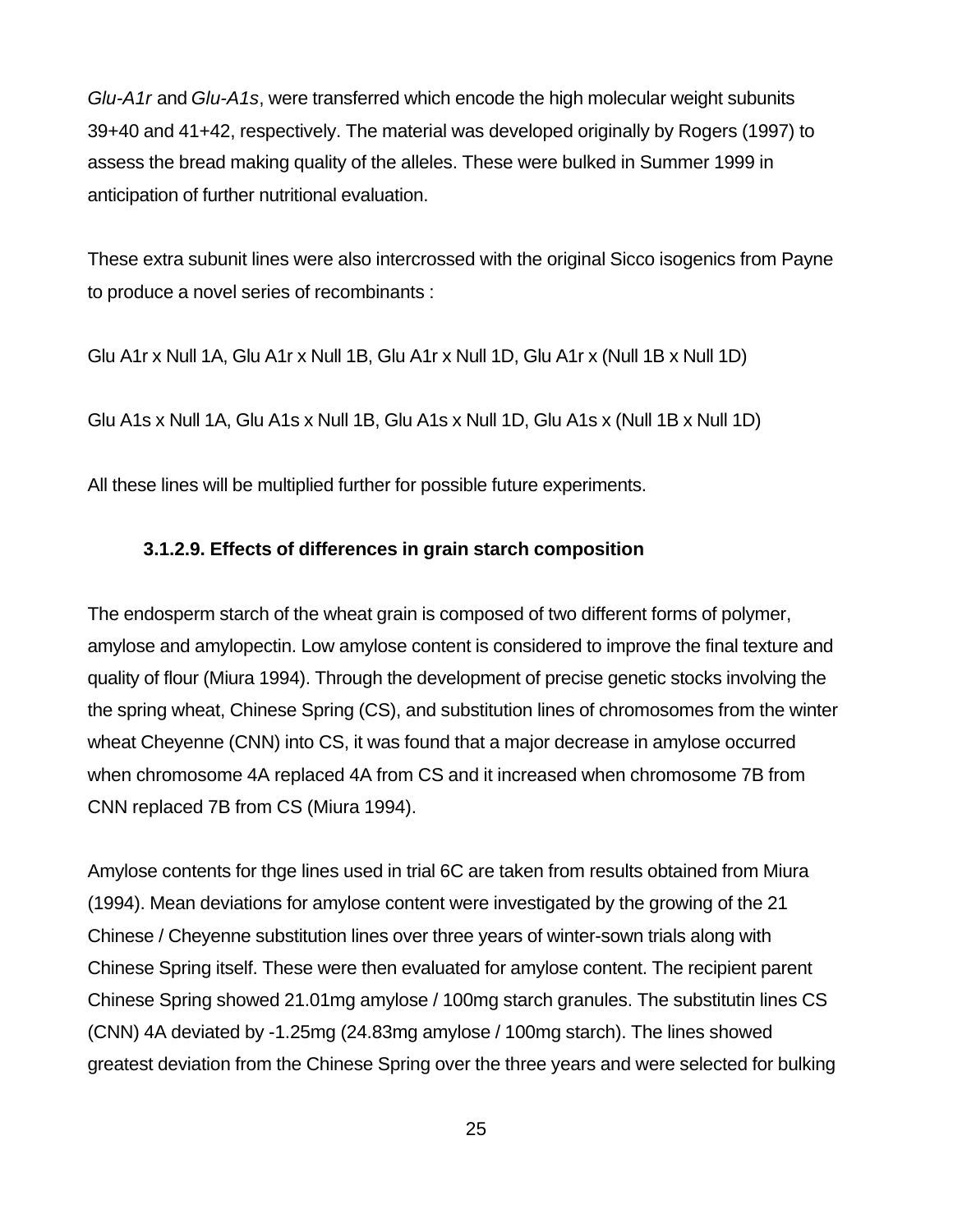for nutritional evaluation.

Through genetic manipulation it is possible to manipulate starch composition in wheat. It was thought useful to establish whether these differences in starch composition could be of nutritional importance. To evaluate this, Chinese Spring (Cheyenne) chromosome substitutions involving 4A and 7B, which differ from the recipient variety in amylose / amylopectin ratio were bulked, along with Chinese Spring itself, through single plants in the glasshouse and then on to field plots, to enable the required weight of 10 kg for nutrition trials (trial 6) to be produced.

#### **3.1.2.10. Waxy wheat development**

A waxy wheat occurs when amylose content is zero. The production of amylose is encoded by enzymes termed the granule-bound starch synthases, present on chromosomes 7A (*Wx-A1*), 4A (*Wx-B1*) and 7D (*Wx-D1*). Null alleles exist for each gene, and consequently it is possible through selective breeding to remove all three genes and stop the production of amylose. A programme was devised to develop a full waxy wheat using the varieties Bai Huo (null *Wx-D1*) and Kanto 107 (null both *Wx-A1* and *Wx-B1*) as donor varieties of the null alleles and the UK varieties Mercia and Hobbit sib as recipients.

A chromosome substitution line development procedure was used to develop these lines. Monosomics were selected cytologically for both Mercia and Hobbit sib chromosomes 4A, 7A and 7D, and Kanto 107 and Bai Huo were then crossed onto the monosomics . Resultant grain was then checked again for being monosomic. Backcrosses were then made recurrently with the Mercia and Hobbit sib monosomics to produce the substitution lines. At each backcross stage, grain was checked using electrophoresis involving a recently developed SDS PAGE technique to identify the null alleles in the programme. Currently, the programme is at the third backcross stage. When backcrossing is complete the three separately developed null lines will be intercrossed and the triple null isolated, which will be a completely waxy wheat for possible future experiments. Waxy wheats were evaluated in trial 6.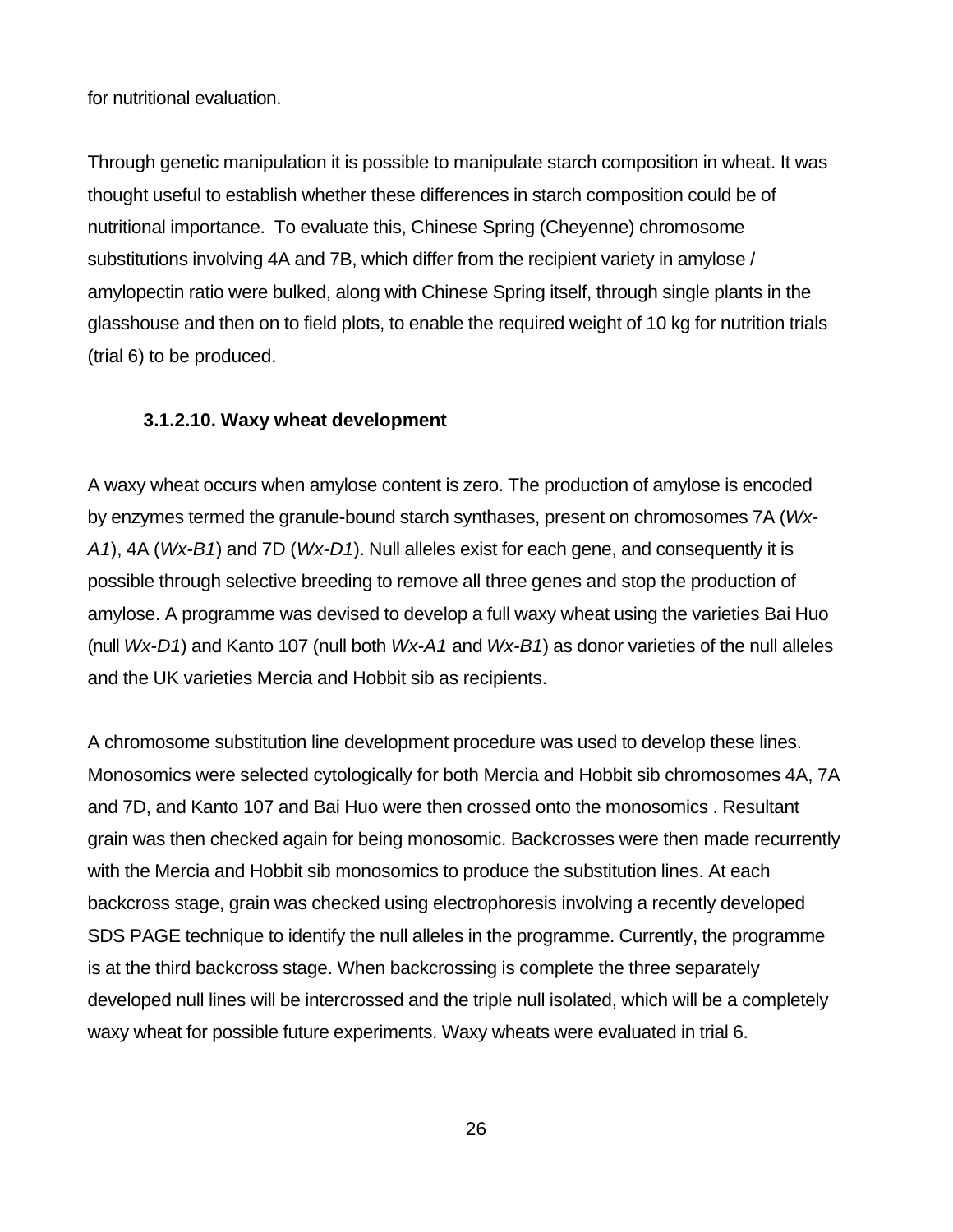#### **3.2.2. Basis of poultry nutrition trials**

Full details of the methodologies adopted are given in Wiseman et al (1998) and Short et al (1999).

Wheat is included into a semi-synthetic diet at a rate of 375 and 750g/kg as the only protein / amino acid- containing component; other dietary constituents are oil (50g/kg to reduce dust and increase palatability), vitamins and minerals in a premix (50g/kg). The total amount is made up to 1000g/kg with the addition of a mixture of purified maize starch and glucose. An inert marker (titanium dioxide) is included at a rate of 5g/kg. Two rates of inclusion of wheat were employed so that both true and apparent digestibility could be determined; apparent digestibility data are reported.

Birds are fed test diets for 3 days at which point digesta samples are removed from two regions, being the upper and lower small intestine. Samples from the former are analyzed for starch and the latter for amino acids; both are analyzed for the internal marker, allowing the calculation of the digestibility of both starch and amino acids. Determination of the nutritional value of wheat (i.e. content of digestible component - e.g. an amino acid - and the coefficient of digestibility of this component) is achieved through regression; rate of wheat inclusion (x) is regressed on dietary content of digestible component (y). Extrapolation of this regression to 1000g wheat/kg gives the content of the digestible component in wheat (in g/kg) which, when divided by the content of the total component, gives the coefficient of digestibility. Extrapolation to 0g wheat /kg (the intercept) gives the content of the digestible component in the remaining portion of the diet.

Both the digestible component (g/kg wheat) and coefficient of digestibility were determined as differences in the former may be a consequence of differences in the total component. Analyses of variance were conducted on the dietary content of digestible component. Tables of results present these analyses together with their solution (giving the digestible content in wheat), the total amount in wheat and the coefficient of digestibility. Figure 4 presents a summary of the methodology employed. The statistical analyses employed were based on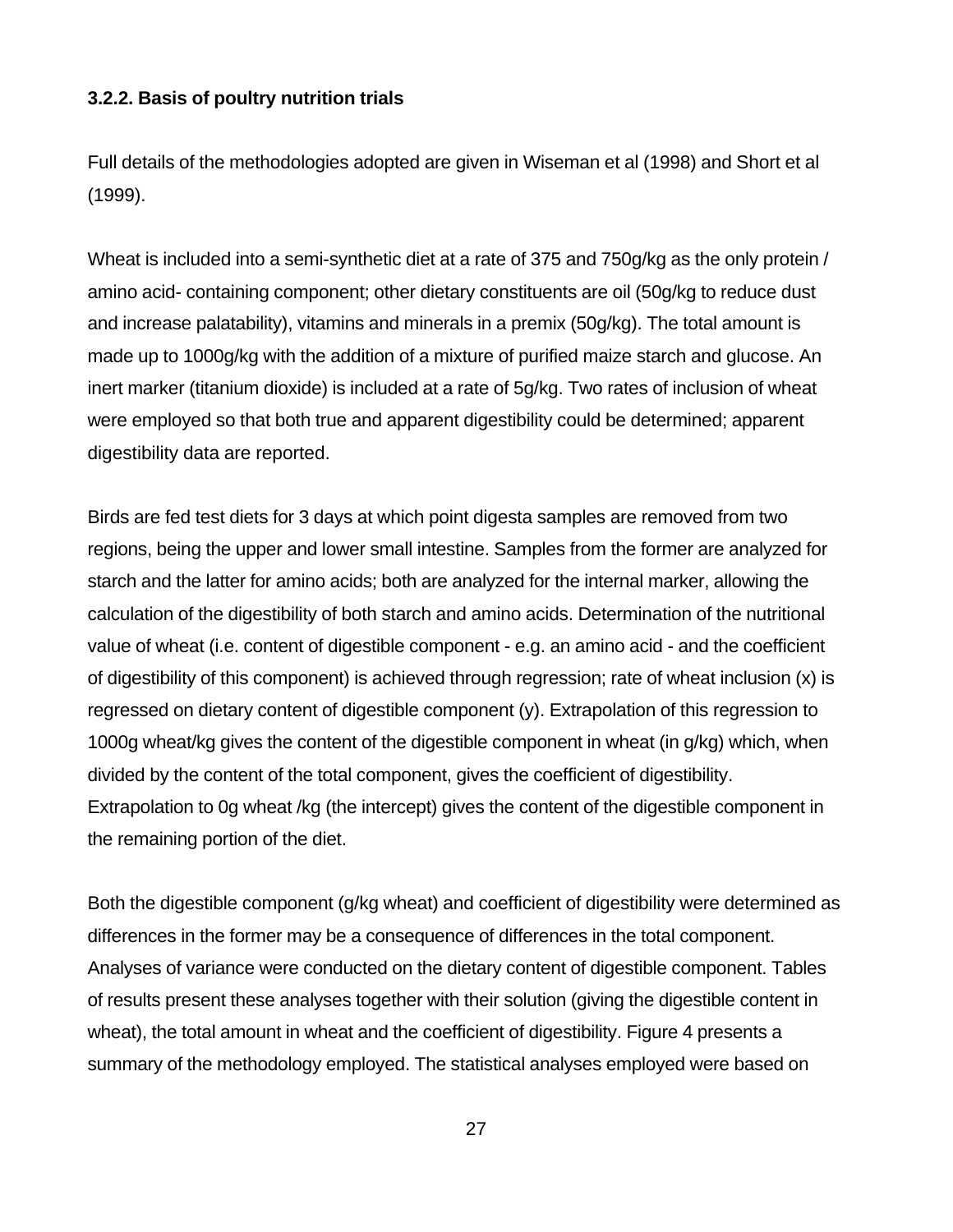assessment of differences between wheats / characteristics in dietary content of digestible component (starch and amino acids).

A full list of trials conducted and wheat samples evaluated is presented in Table C. The nature of the crossing programmes and the need to generate a substantial quantity of each line (around 5kg) for assessment meant that it was often not possible to structure all nutrition trials systematically. It is for this reason that characteristics such as the IB/IR translocation were evaluated over several trials as and when suitable lines became available.

It should be noted that the principal objective of the current programme was to screen as large a number wheat lines as possible to allow the greatest number of characteristics to be evaluated so that future grower decisions, breeding programmes and research work could focus on the more interesting features. Accordingly, this took precedence over the need to establish statistical significance which would have required more replicates per treatment but would have been associated with a less diverse base of data.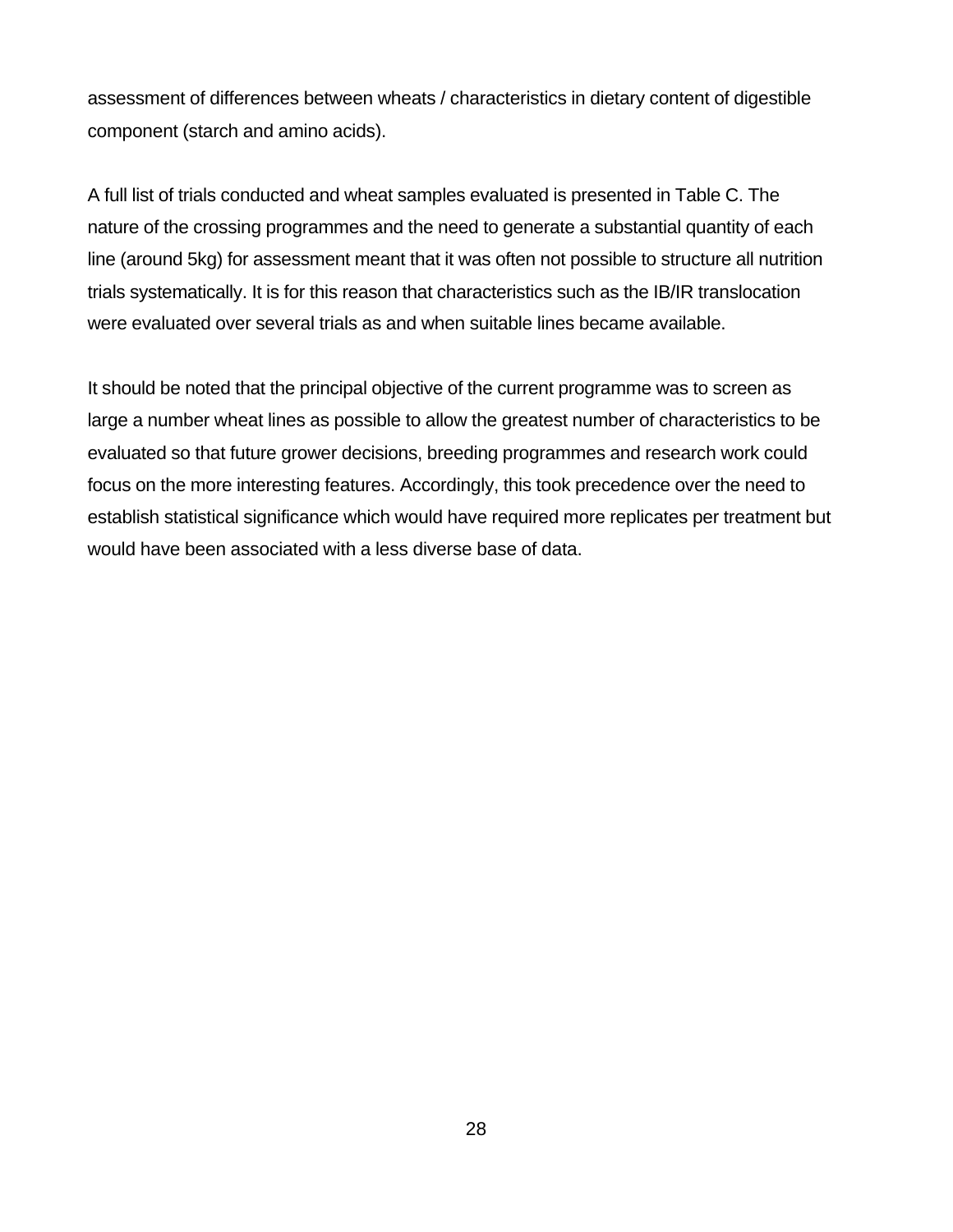**Figure 4. Basic methodology in calculating digestibility of dietary components**



1. Content of digestible component (g/kg diet) determined (points A, 375, and B, 750 g wheat / kg diet).

> *Data at both points A and B are the basis for analysis of variance and presented in tables of results*

- 2. Linear regression relating rate of inclusion of wheat to content of digestible component (as represented by solid line in figure) established.  $y = b + ax$ 
	- - y = content of digestible component (g/kg diet)
		- $b =$ intercept
		- $x =$  rate of inclusion of wheat
		- $a = slope of line$ 
			- *Linear regression equations presented in tables of results*
- 3. Extrapolation of linear regression to rate of inclusion of wheat of 1000g/kg (point D). This represents the content of digestible component in wheat *Content presented in tables of results and in figures*
- 4. Value for D (633g / kg in the example) divided by total content of component in wheat (say 800g/kg) to give coefficient of digestibility (633/800=0.791). *Coefficient presented in tables of results and in figures*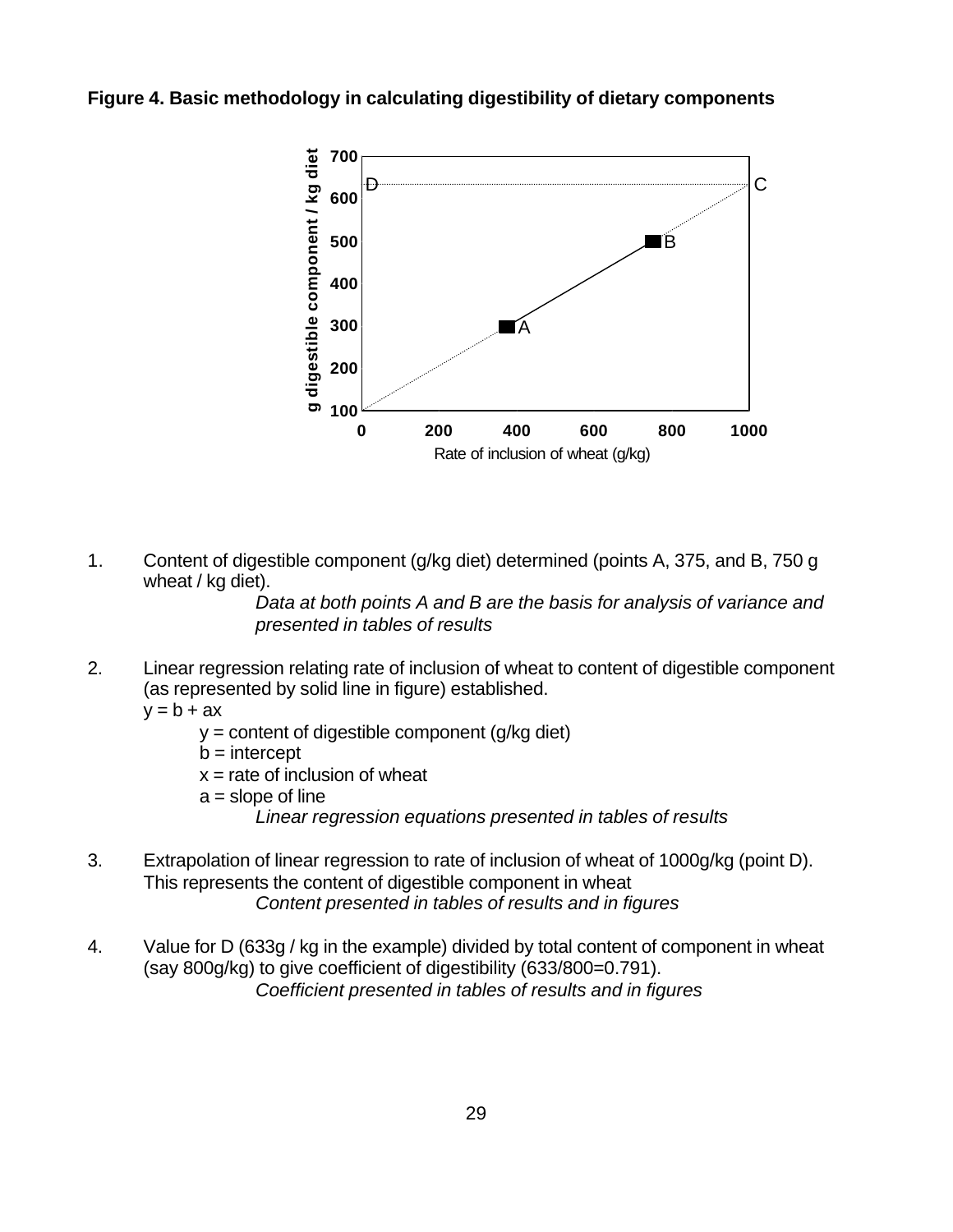# **3.2.2.1. Description of wheats evaluated in nutrition trials**

### **Table C**

| Quality      | <b>IB/IR</b> | <b>VPM</b><br><b>Eyespot</b><br>resistance | Origin | <b>Trial</b> |
|--------------|--------------|--------------------------------------------|--------|--------------|
| Feed         | Yes          | Yes                                        |        | 1A           |
| <b>Bread</b> | <b>No</b>    | Yes                                        |        |              |
| <b>Bread</b> | No           | <b>No</b>                                  | Spark  | 1B           |
| Feed         | Yes          | Yes                                        | Lynx   |              |

## **Trial 1. Assessment of the IB/IR translocation and VPM eyespot resistance gene**

In all cases, endosperm texture was 'Hard'.

### **Trial 2. Assessment of endosperm texture and VPM eyespot resistance gene**

| <b>Endosperm</b> | <b>Pedigree</b>                                                                    | Trial |
|------------------|------------------------------------------------------------------------------------|-------|
| Soft             | Advanced sister lines from the cross Wasp x Flame,                                 | 2A    |
| Hard             | as near as possible to near-isogenic lines with<br>conventional breeding practices |       |

| <b>1B/1R</b> | <b>Pedigree</b>                      | Trial |
|--------------|--------------------------------------|-------|
| <b>No</b>    | Advanced sister lines from the cross | 2Β    |
| Yes          | Hunter x Buster.                     |       |

Endosperm texture was 'Hard'

| <b>VPM</b><br><b>Eyespot</b><br>resistance | <b>Pedigree</b>                               | Trial |
|--------------------------------------------|-----------------------------------------------|-------|
| Yes                                        | Advanced sister lines from the cross Sniper x | 2C.   |
| No                                         | Rendevous                                     |       |

IB/IR translocation was 'Yes' (present) in both cases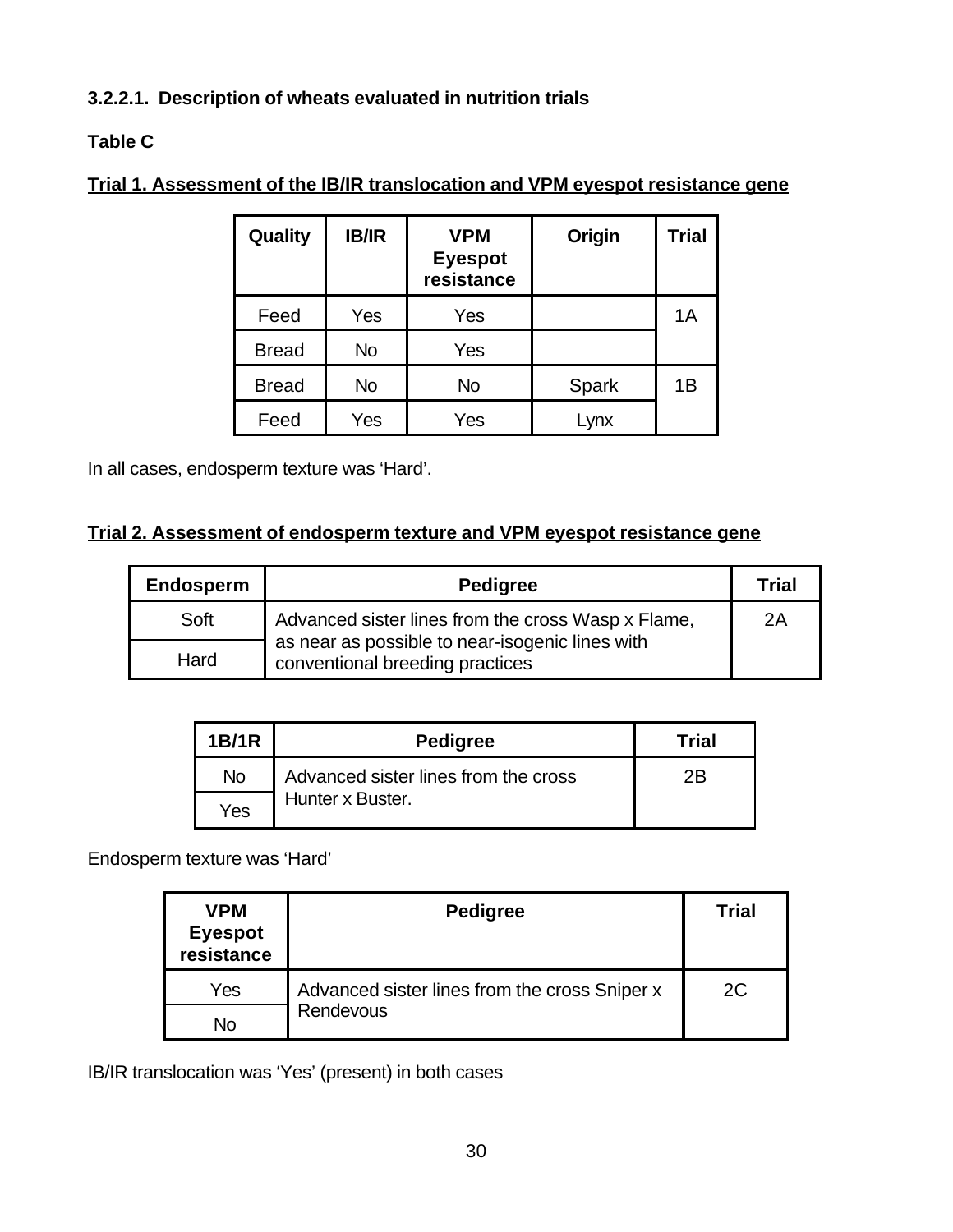**Trial 3. Assessment of endosperm texture - Avalon (Hobbit) chromosome 5A and 5D lines**

| <b>Endosperm</b> | <b>Protein</b><br><b>Content</b> | <b>Trial</b> |
|------------------|----------------------------------|--------------|
| 5 D - Hard       | High                             | 3A           |
| $5D - Soft$      | Low                              |              |
| 5A - H/P Soft    | High                             | ЗB           |
| 5A - L/P Soft    | Low                              |              |

For each code, 3 independent near-isogenic sister lines were bulked

| Trial 4 Assessment of endosperm texture and protein quality |  |  |
|-------------------------------------------------------------|--|--|
|                                                             |  |  |

| Endosperm        | <b>1B/1R</b> | <b>Other</b><br>features    | <b>Pedigree</b>                                               | <b>Trial</b> |
|------------------|--------------|-----------------------------|---------------------------------------------------------------|--------------|
| Hard             | <b>No</b>    |                             |                                                               | 4A           |
| Soft             | Yes          |                             |                                                               |              |
| <b>Hard Feed</b> | <b>No</b>    |                             |                                                               |              |
| <b>Hard Feed</b> | Yes          |                             |                                                               | 4B           |
| Soft             | <b>No</b>    |                             | Sister lines from Astron *                                    |              |
| Hard             | <b>Yes</b>   |                             | <b>Beaver</b>                                                 | 4C           |
| Soft             |              |                             | Galahad vs Galatea                                            | 4D           |
| Soft             |              | Very<br>extensible<br>dough | Very closely related, but<br>differ in protein<br>composition |              |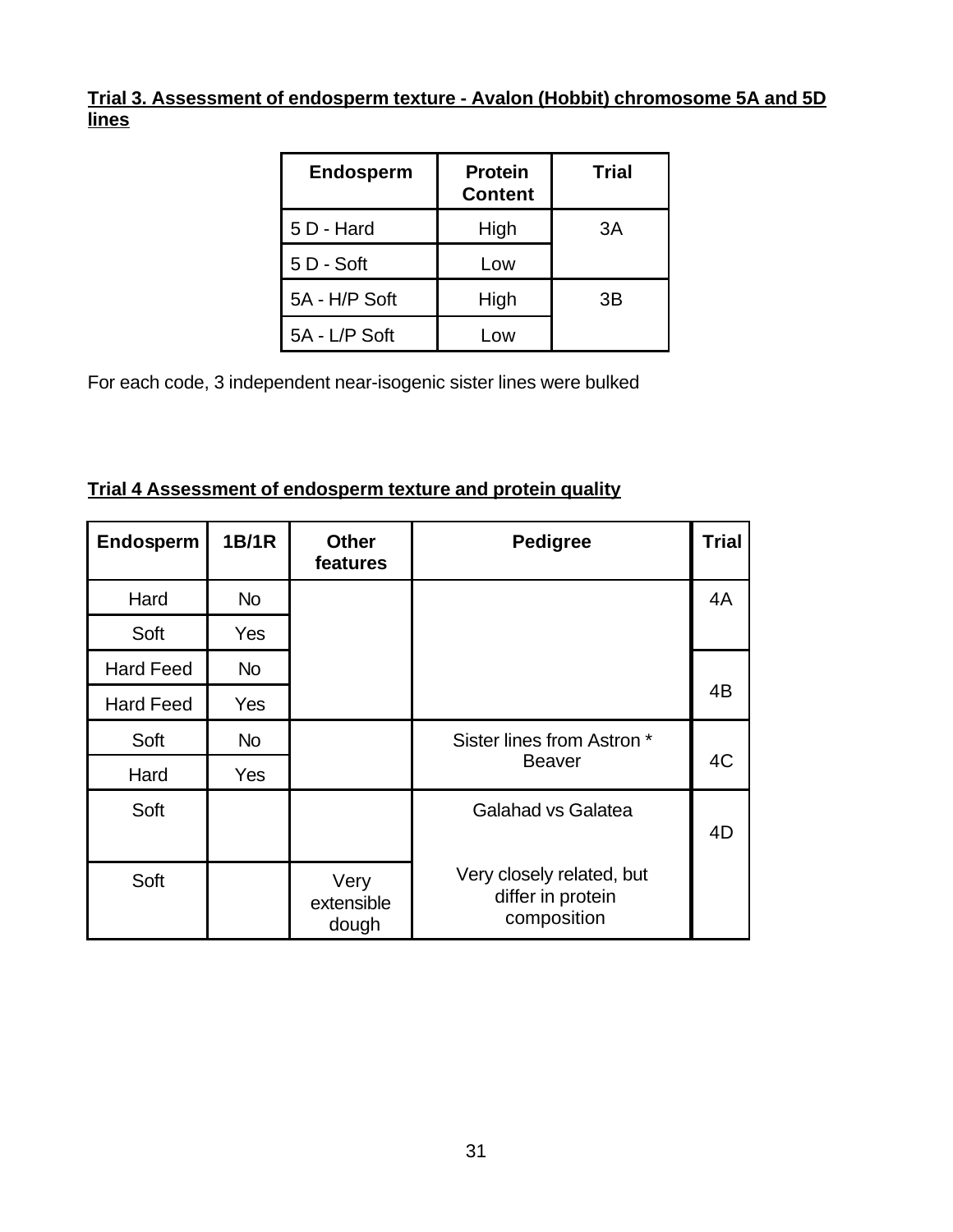# **Trial 5. Comparison of endosperm texture - Hobbit (Avalon) isogenic lines**

| Code        | <b>Endosperm</b> | <b>Protein</b> | <b>Trial</b> |
|-------------|------------------|----------------|--------------|
| $111/2 - 1$ | Soft             | High           |              |
| $107/7 - 8$ | Soft             | High           | 5A           |
| $84/7 - 3$  | Hard             | High           |              |
| $116/7 - 5$ | Hard             | High           |              |
| $111/2 - 2$ | Soft             | Low            |              |
| $107/7 - 7$ | Soft             | Low            | 5B           |
| $84/7 - 4$  | Hard             | Low            |              |
| $116/7 - 6$ | Hard             | Low            |              |

**Trial 6**.Assessment of high molecular weight glutenin subunits and amylose contents

| Code          | <b>Description</b>                | <b>Trial</b> |
|---------------|-----------------------------------|--------------|
| A             | Sicco isogenic null 5 +10 control |              |
| в             | Sicco isogenic null $5+10$        | 6A           |
| A(C)          | Sicco isogenic null 2 +12 control |              |
| B(D)          | Sicco isogenic null $2 + 12$      | 6B           |
| A             | <b>Chinese Spring control</b>     |              |
| в             | ACS (CNN 4A) - lower amylose      | 6C           |
| $\mathcal{C}$ | ACS (CNN 7B) - higher amylose     |              |
| D             | BSC (CNN 4A) - lower amylose      |              |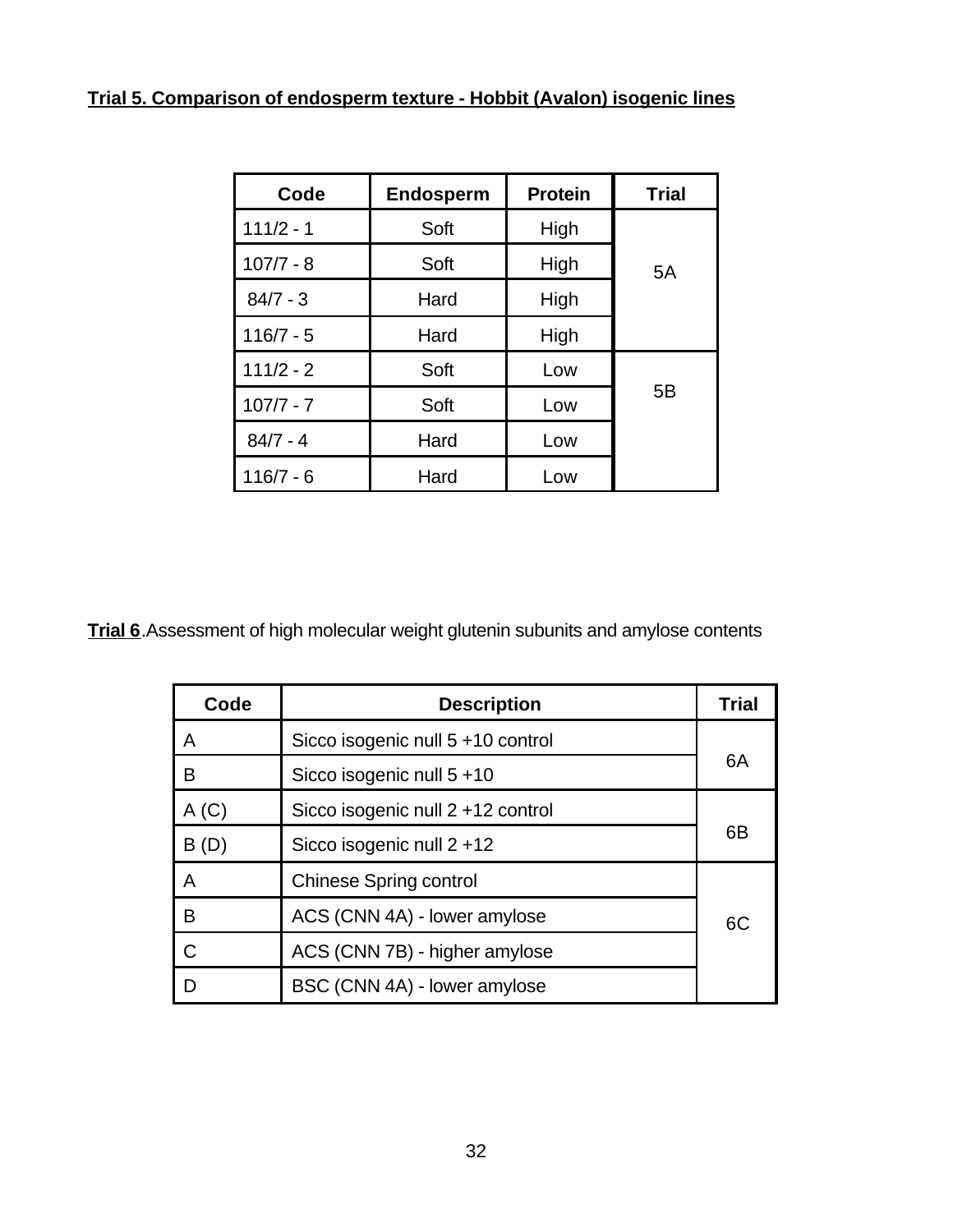**Trial 7. Assessment of grain colour and high molecular weight glutenin subunits - Novosibirsaka isogenic lines**

| Code | <b>Description</b>           | <b>Trial</b> |
|------|------------------------------|--------------|
| A    | Red grain control            |              |
| B    | Red grain ANK 1E             |              |
| C    | Red grain ANK 1C             | 7A           |
| D    | Red grain ANK 1A             |              |
| E    | Red grain ANK 1B             |              |
| F    | Red grain ANK 1D             |              |
| Α    | Sicco isogenic 7 + 8 control | 7В           |
| B    | Sicco isogenic $7 + 8$       |              |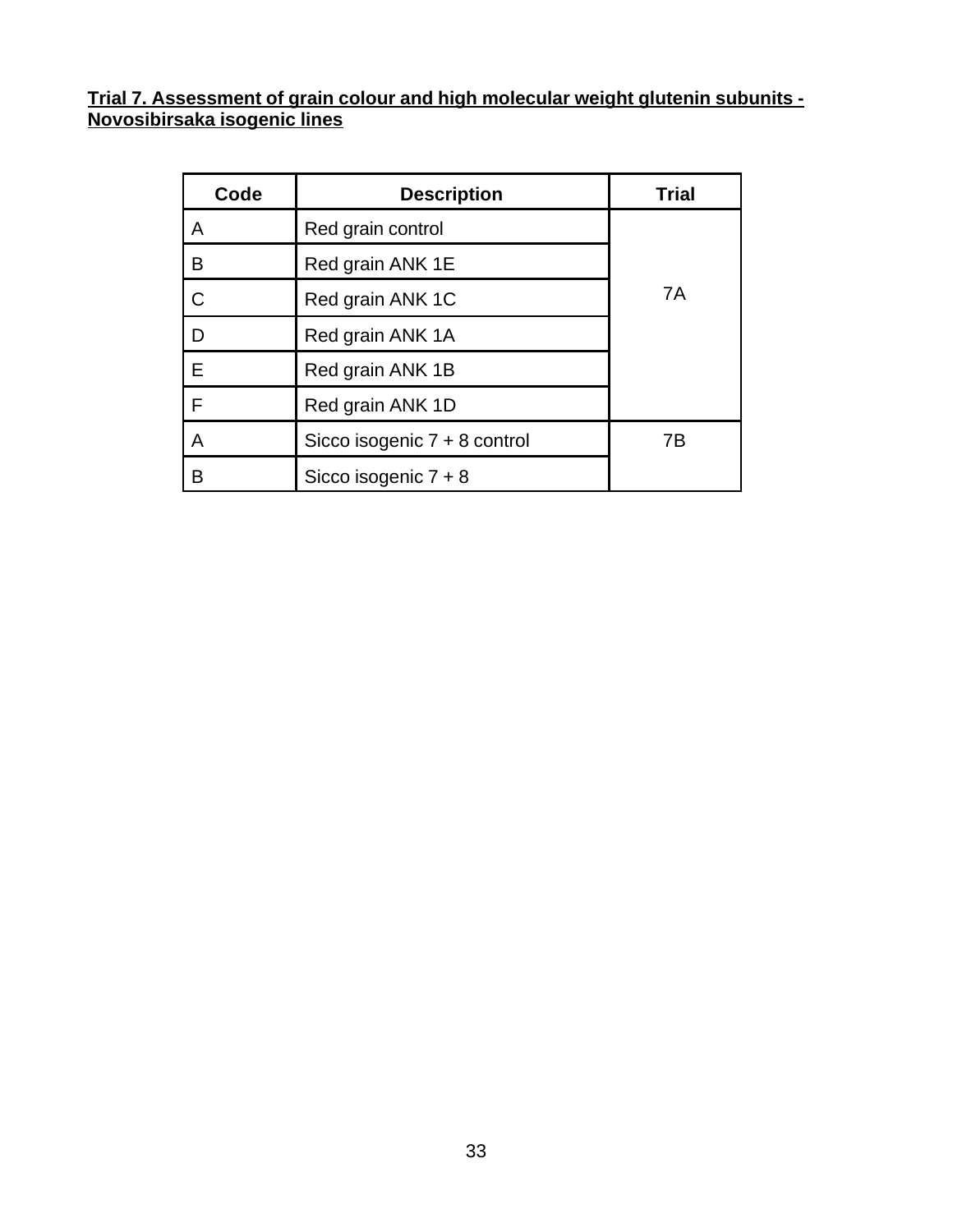#### **3.3. Results and discussion**

#### Starch analysis

Following the initial application and funds being awarded, H-GCA asked that additional work be undertaken to examine the digestibility of starch as well as amino acids. It was pointed out that there would be insufficient digesta from the lower region of the small intestine (lower ileum) to allow analyses for both starch and amino acids to be conducted and it was agreed that starch within the upper region of the small intestine should be analyzed. However, it is important to appreciate that the degree of starch digestion within this upper region is not complete and that further digestion would take place in the ileum. Therefor data for starch digestibility would be lower than expected, although useful comparative data would emerge. A further request for additional funding to support the starch work requested by H-GCA was not granted such that the overall programme was not, because of time and resource constraints, able to conduct amino acid analyses on all trials. Whilst comparisons between coefficients of starch and amino acid digestibility within the same trial are possible, this should be undertaken with caution (as digestibilities were determined at different regions of the small intestine)

#### Data presentation

Results from each trial consist of tables which present (1) the analysis of variance for each digestible component evaluated - starch in all trials, amino acids in some and; an analysis for 'time' is based on the fact that replicates for each trial were separated by one day (2) linear regression equations from which the content of each digestible component in wheat was determined together with the coefficient of digestibility of this component (digestible / total).

Subsequent to these tables are found figures describing the major findings. Rather than present each amino acid separately in graphical form, it was decided to group amino acids into two categories, being "essential" (CYS, MET, THR, VAL, ILEU, LEU, PHE, HIS, LYS, ARG) and "non - essential" (ASP, SER, GLU, GLY, ALA, PRO). This distinction is based on the fact that some amino acids must be provided in the diet of high-performing non-ruminants ("essential") whereas there is no dietary requirement for others ("non - essential").

All figures are drawn with common axes for the three categories of nutrient (starch, essential

34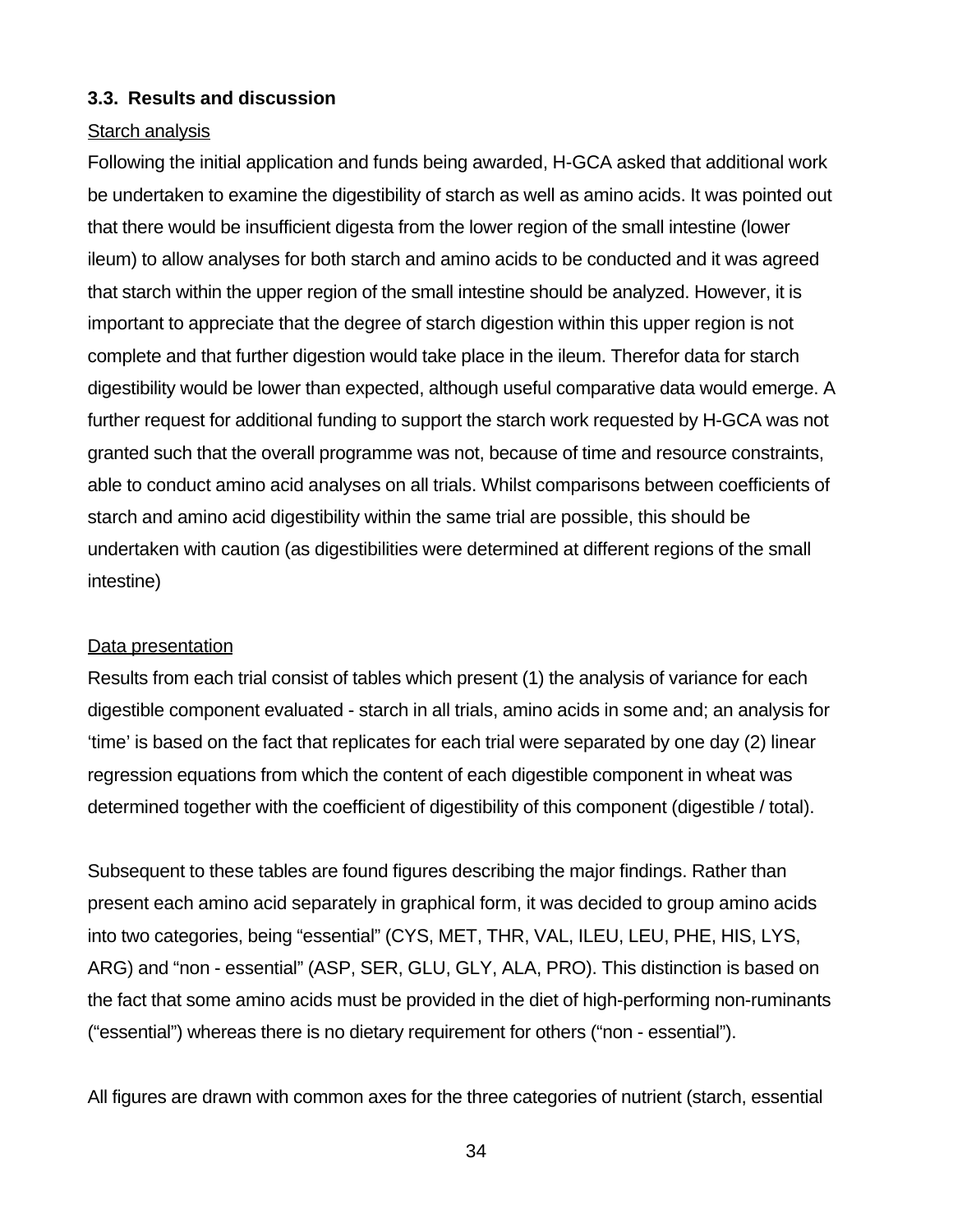and non-essential amino acids) so that comparisons between trials may be made, although as each trial was conducted at a different time period, caution should be exercised when making such comparisons.

The data of most importance are those related to content and digestibility of components in wheat. These data are best summarised in histograms which are presented in the results section. All other data are tabulated in appendices.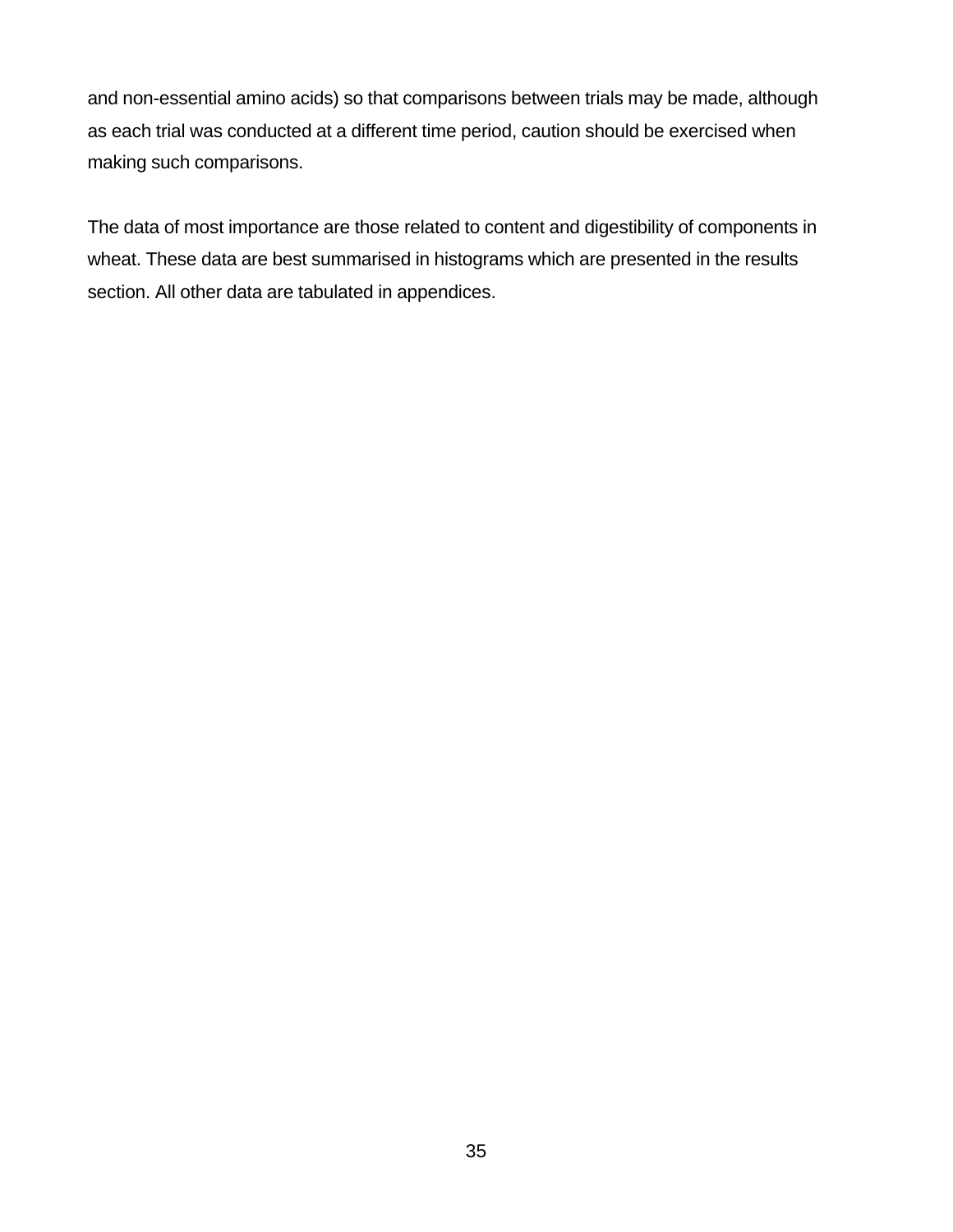### **Trial 1A - Assessment of the presence / absence of the IB/IR translocation**

Results (Tables in appendices, figure p37):

Table 1: Mean data / analysis of variance

Table 2: Linear regressions and solutions

The two wheats in this trial had been grown under different conditions - 'one' was as first wheat and '2' as second wheat in a rotation. The latter would have had less N application and higher disease pressure. This had a significant effect on starch digestibility, although reasons for this are not immediately apparent.

The effect of the IBIR translocation is evident (P=0.056) and has confirmed previous observations that its presence is liable to have a negative impact on nutritional value.

Interactions between the two factors were also evident (P=0.004) suggesting that expression of the effects of the IB/IR translocation may governed by environmental factors such as whether the sample comes from a first or second wheat.

### **Trial 1B - Assessment of the presence / absence of the Eyespot Resistance Gene Pch1**

Results (Tables in appendices, figure p37): Table 3: Mean data / analysis of variance Table 4: Linear regressions and solutions

The presence of eyespot resistance appears to have no effect on nutritional value, although there is an apparent interaction (P=0.017) between this effect and agronomy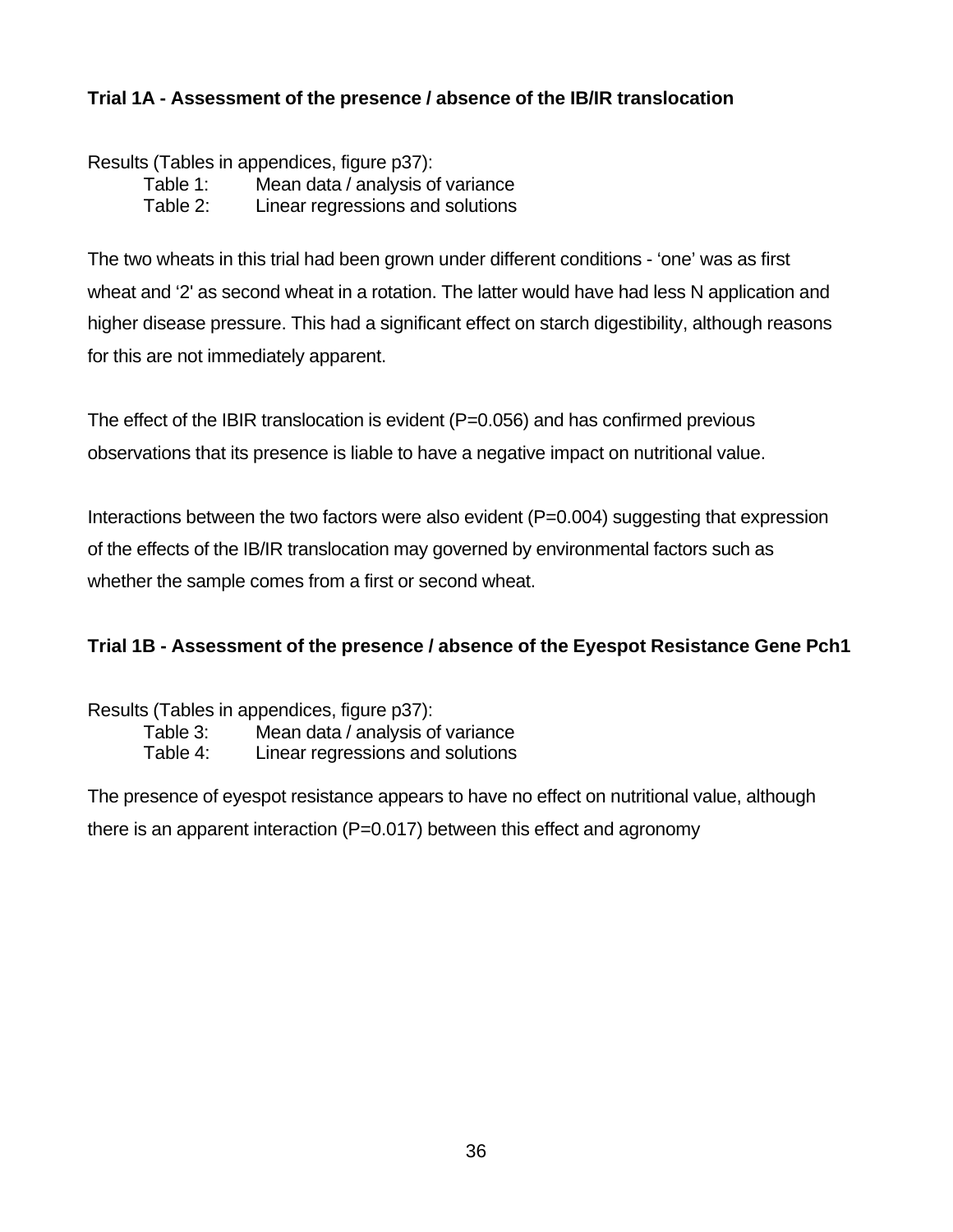**Trial 1. Figures.**

**1A: IB/IR Starch Digestibility**

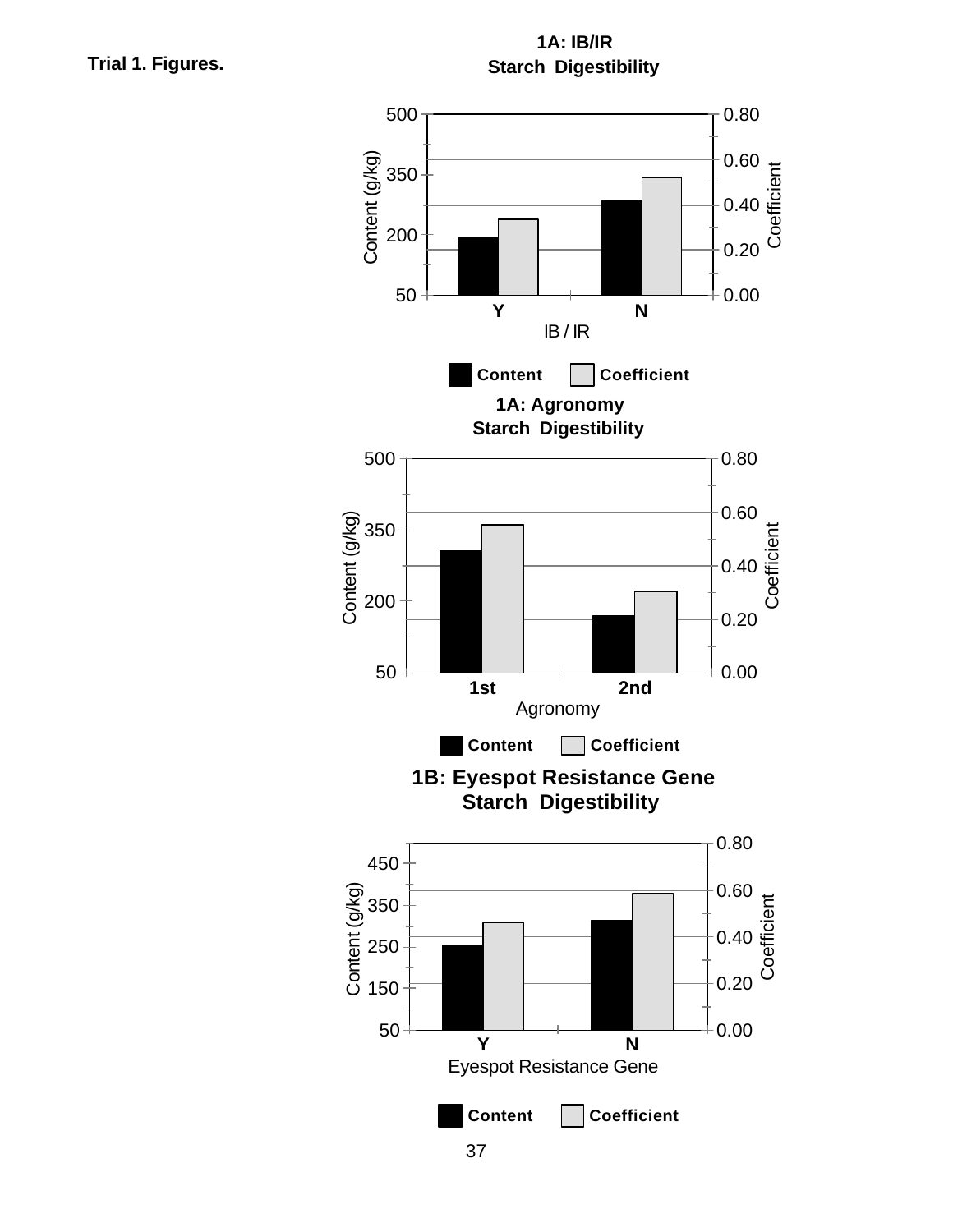### **Trial 2A - Assessment of Endosperm texture**

Results (Tables in appendices, figure p39):

Table 5: Mean data / analysis of variance

Table 6: Linear regressions and solutions

There were significant differences between wheat samples in content of digestible components for certain components (interestingly with "essential" amino acids including CYS, THR and LYS), although not for others. In addition P values approached significance on some occasions (e.g. P= 0.065 for ASP). Whilst the data suggest that, within this background, endosperm texture is not influencing general nutritional value to a marked extent, it should be pointed out that hard was consistently associated with lower values both for content of digestible component and coefficient of digestibility.

### **Trial 2B - Assessment of the IB/IR translocation**

Results (Tables in appendices, figure p40): Table 7: Mean data / analysis of variance Table 8: Linear regressions and solutions

Significant differences between the two lines were, as with trial 2A, again confined to a small number of nutrients (MET, GLU, ILEU, PHE) and for these amino acids, the data suggest that their digestible content was higher in the presence of the IB/IR translocation. However this observation was attributable almost entirely to the fact that total amino acid content was higher in the presence of the IB/IR translocation. When this effect was removed (i.e calculation of the coefficient of digestibility - digestible / total) then it is evident that the translocation was associated with reduced nutritional value, confirming previous observations

### **Trial 2C - Eyespot resistance**

Results (Tables in appendices, figure p41):

Table 9: Mean data / analysis of variance

Table 10: Linear regressions and solutions

This characteristic appears to have no influence on nutritional value, confirming data generated in Trial 1B. No further assessments of eyespot resistance were therefore considered necessary.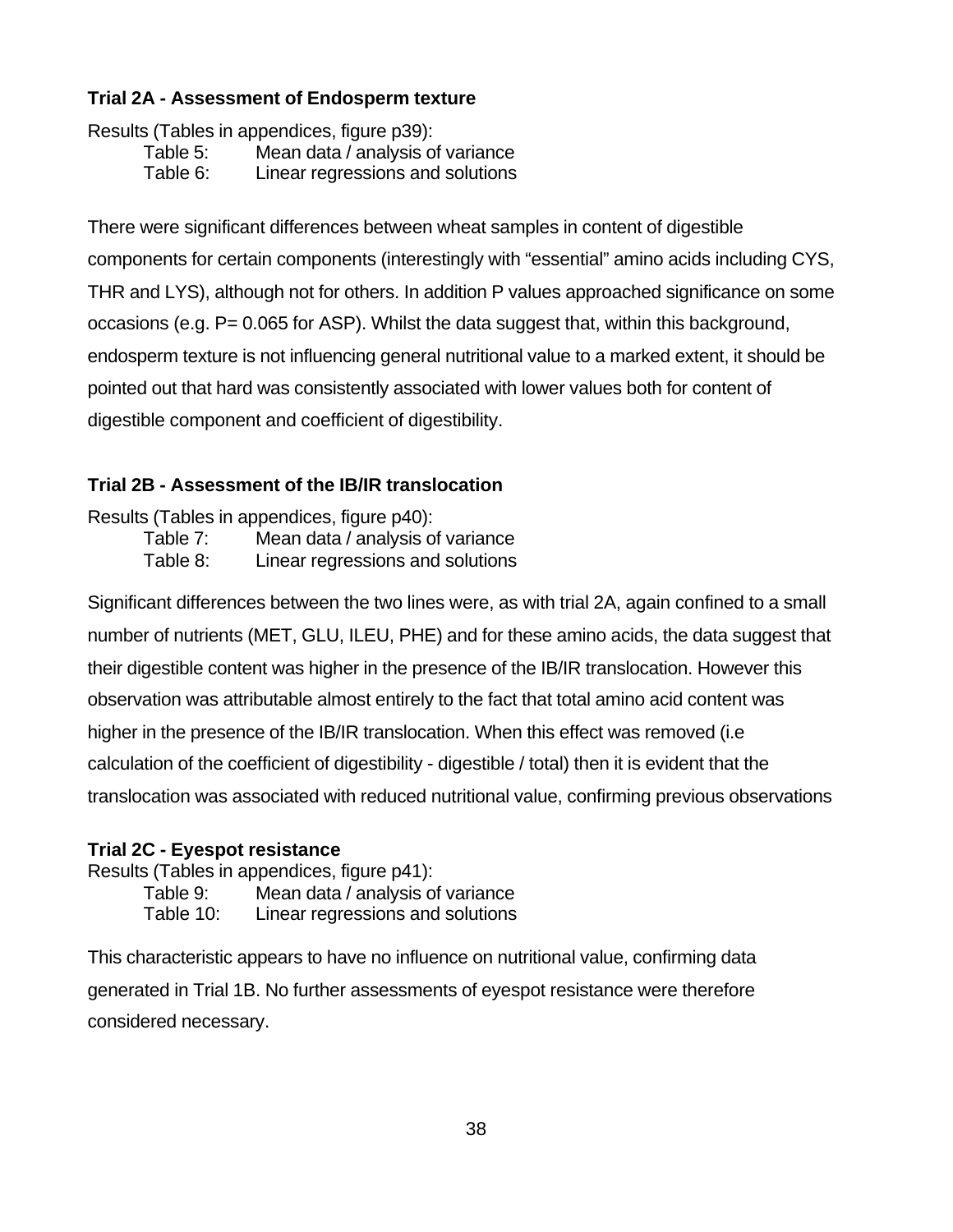

**Trial 2 Figures**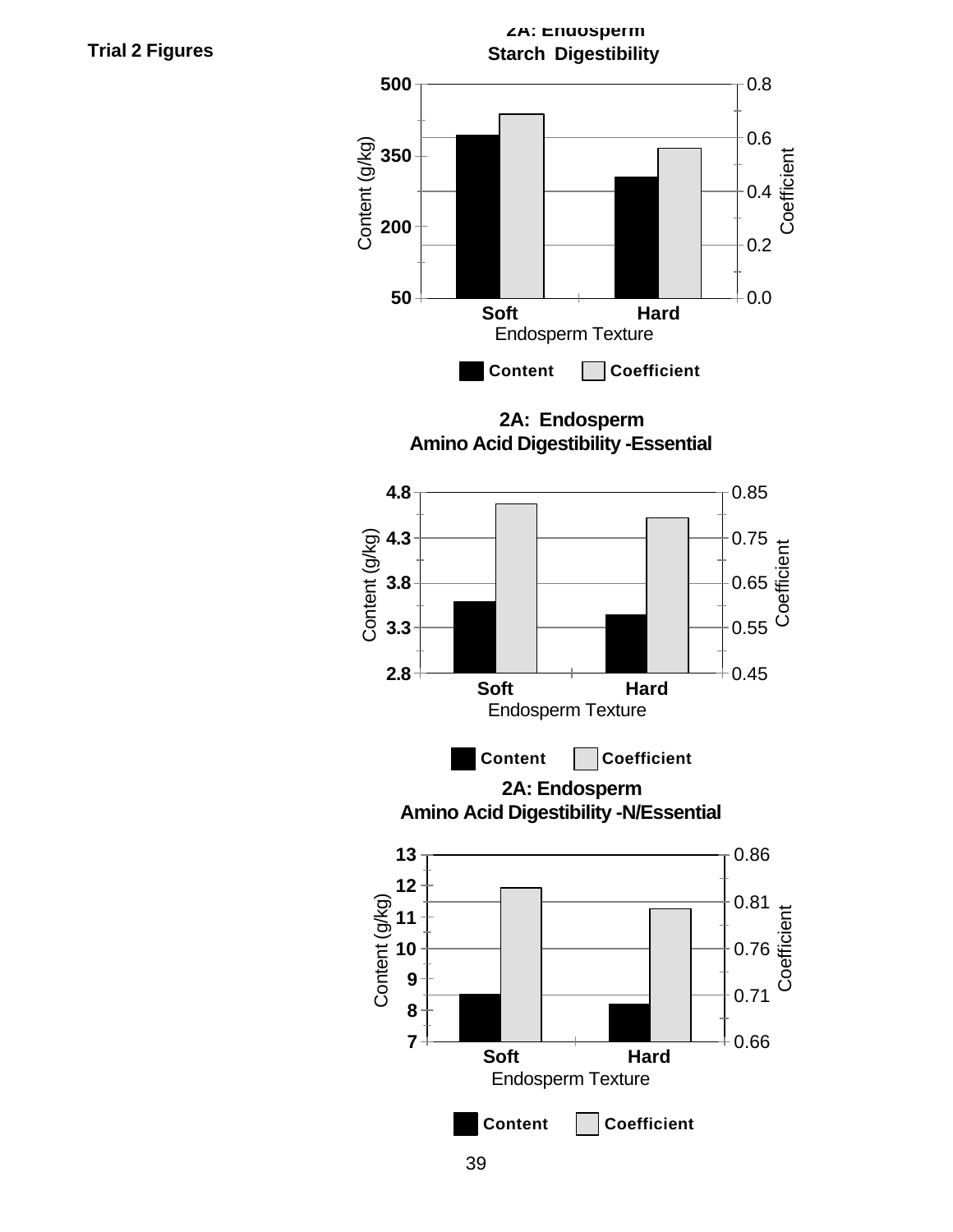

**Trial 2 Figures**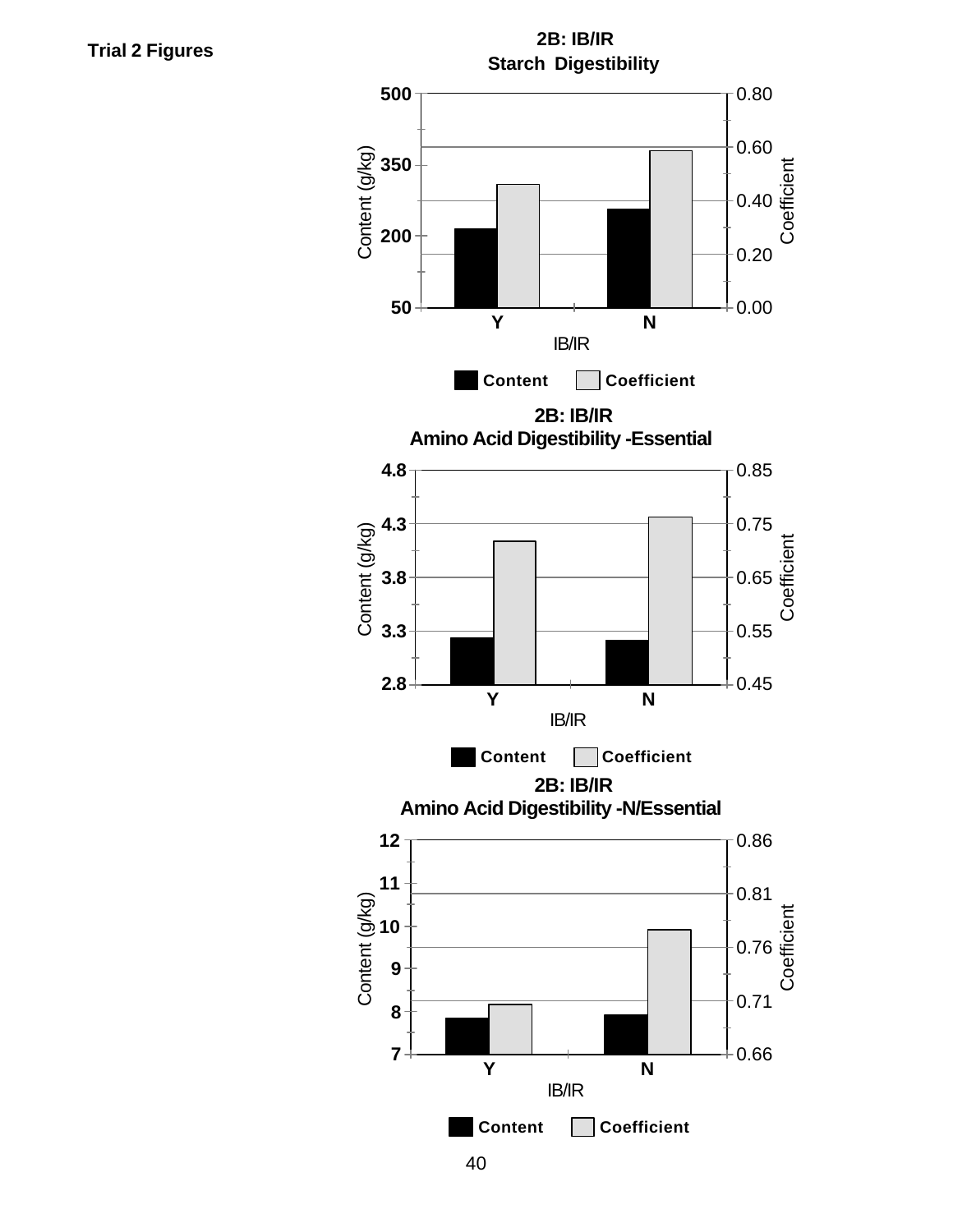**Trial 2 Figures**



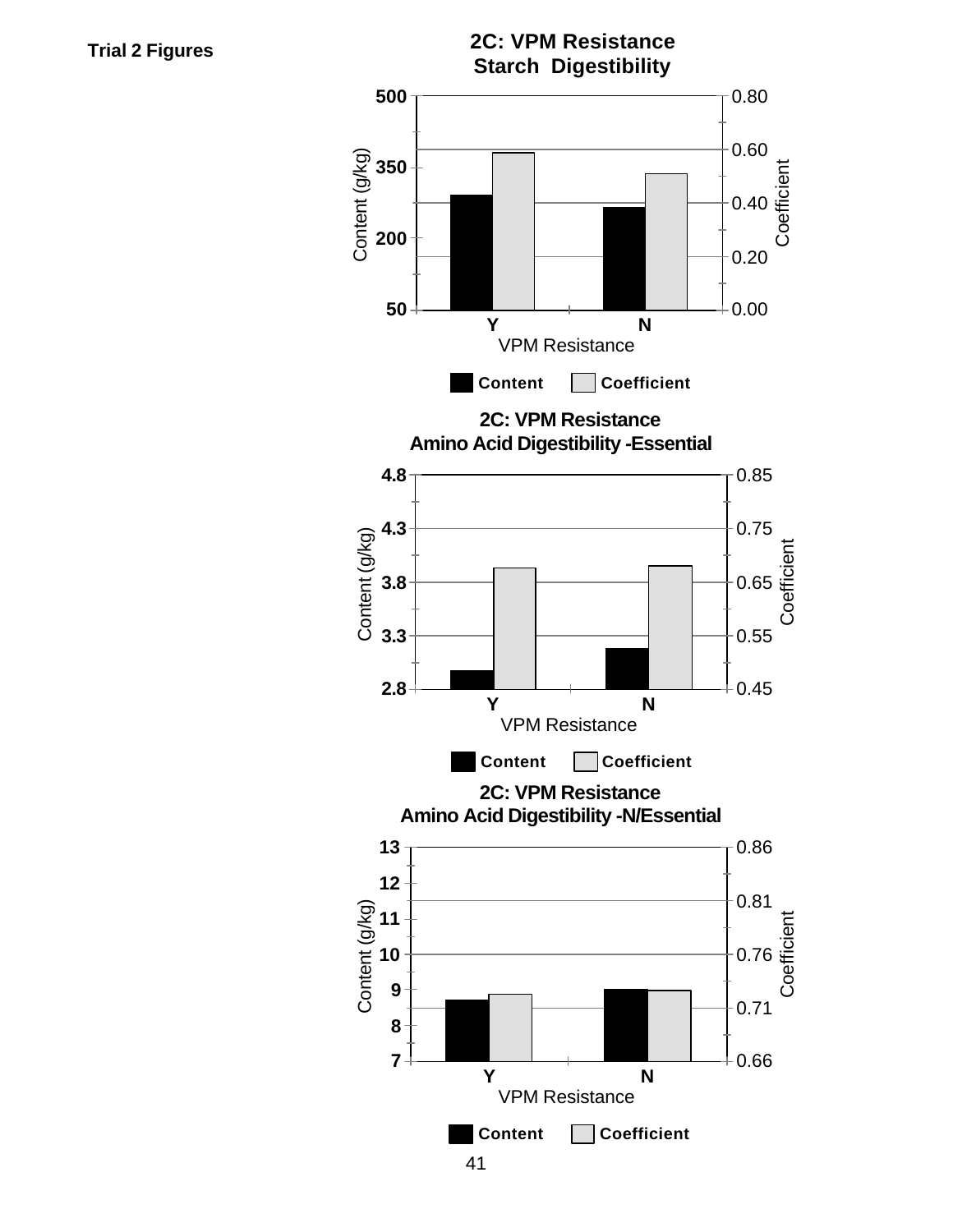### **Trial 3A - Assessment of Endosperm texture**

Results (Tables in appendices, figure p43):

- Table 11: Mean data / analysis of variance
- Table 12: Linear regressions and solutions

Although the data did not demonstrate a significant difference between the two lines evaluated in terms of the dietary levels of digestible starch, the content of digestible starch in wheat and coefficient of digestibility were both higher in the soft line. This confirms the importance of calculating the two latter data sets in any comparisons between lines.

### **Trial 3B. Assessment of differences in protein content**

Results (Tables in appendices, figure p43):

Table 13: Mean data / analysis of variance

Table 14: Linear regressions and solutions

Protein content had an effect on both content of digestible starch in wheat and the coefficient of starch digestibility where a higher level of protein was associated with superior nutritional value.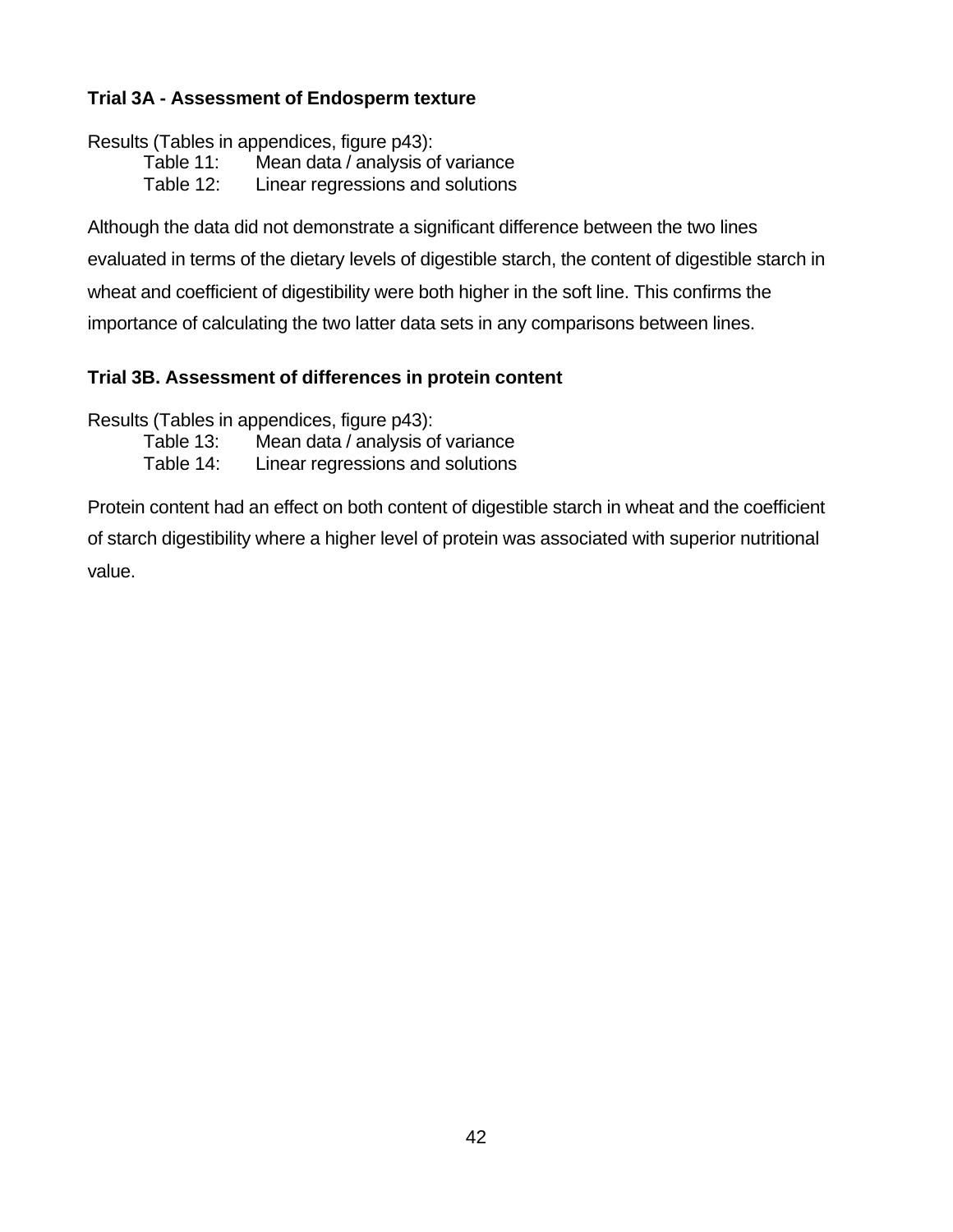

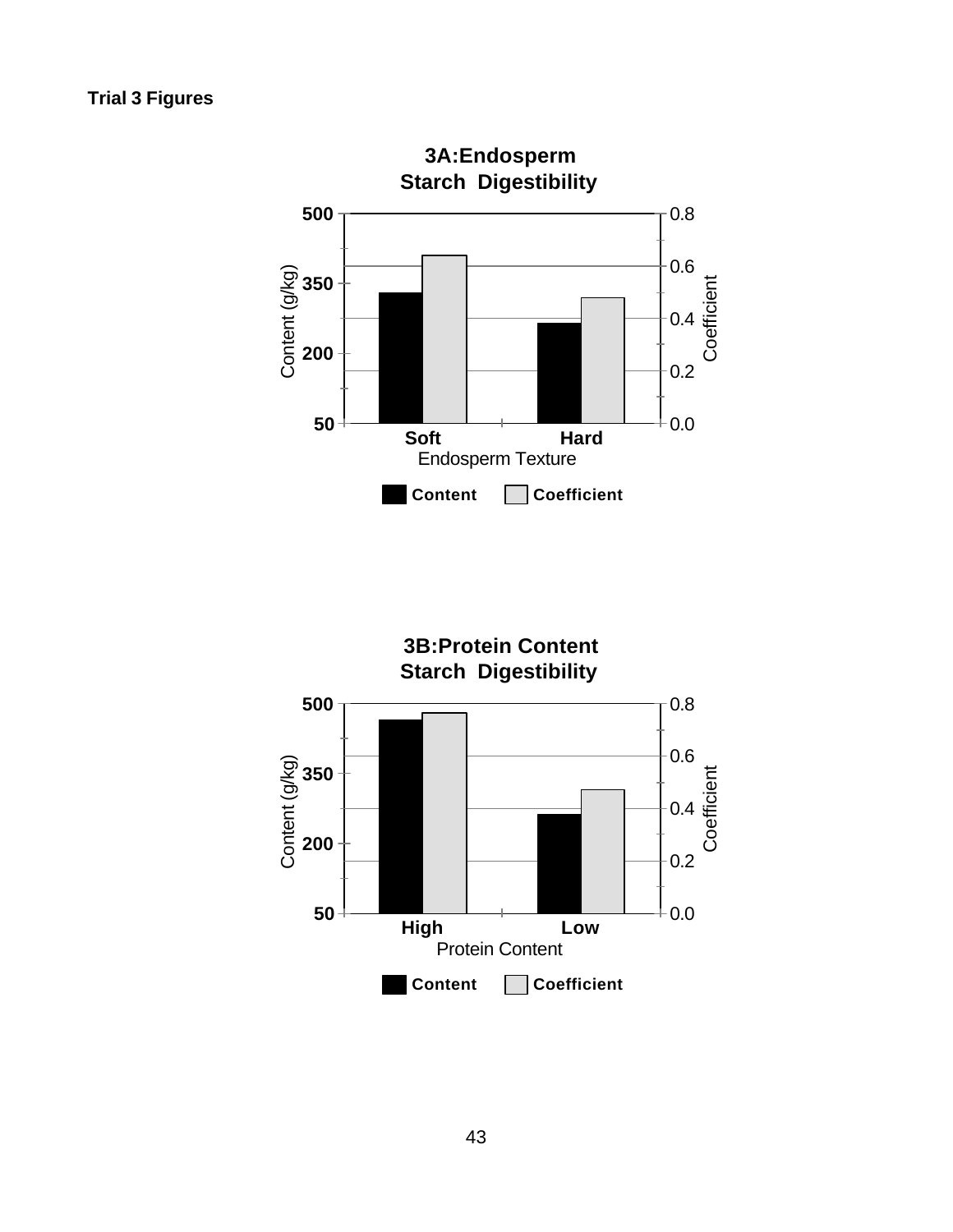#### **Trial 4A - Assessment of the interaction between the IB/IR translocation and Endosperm texture**

Results (Tables in appendices, figure p45):

Table 15: Mean data / analysis of variance

Table 16: Linear regressions and solutions

This trial was not balanced in that the two factors being assessed were not independent of each other. However previous work and earlier trials in the current programme had indicated that IB/IR was having a negative effect as was hard endosperm structure. Accordingly, it was thought interesting to compare a IB/IR NO  $+$  H Endosperm line (wheat A) with IB/IR YES  $+$  S Endosperm (wheat B). It could be hypothesized that the negative features of IB/IR might be offset by the possible positive ones of soft endosperm.

There were significant differences between the two lines for a large number of nutrients with the general effect being that IB/IR NO +H Endosperm was superior to IB/IR YES + S Endosperm. Thus the IB/IR effect was generally larger than the endosperm effect. However, data from this trial were seemingly contradictory with a small number of nutrients (e.g. HIS and the nutritionally important LYS) following the reverse of this general trend. There is the suggestion that general nutritional differences may in fact be specific to the nutrient in question.

### **Trial 4B - Assessment of the IB/IR translocation in a hard endosperm background**

Results (Tables in appendices, figure p46):

Table 17: Mean data / analysis of variance

Table 18: Linear regressions and solutions

There were no major effects detected in this trial. Having established that IB/IR and, less importantly, endosperm texture are, generally, nutritionally significant, it would also appear that expression of the IB/IR effect is dependent on genetic background such as type of endosperm texture.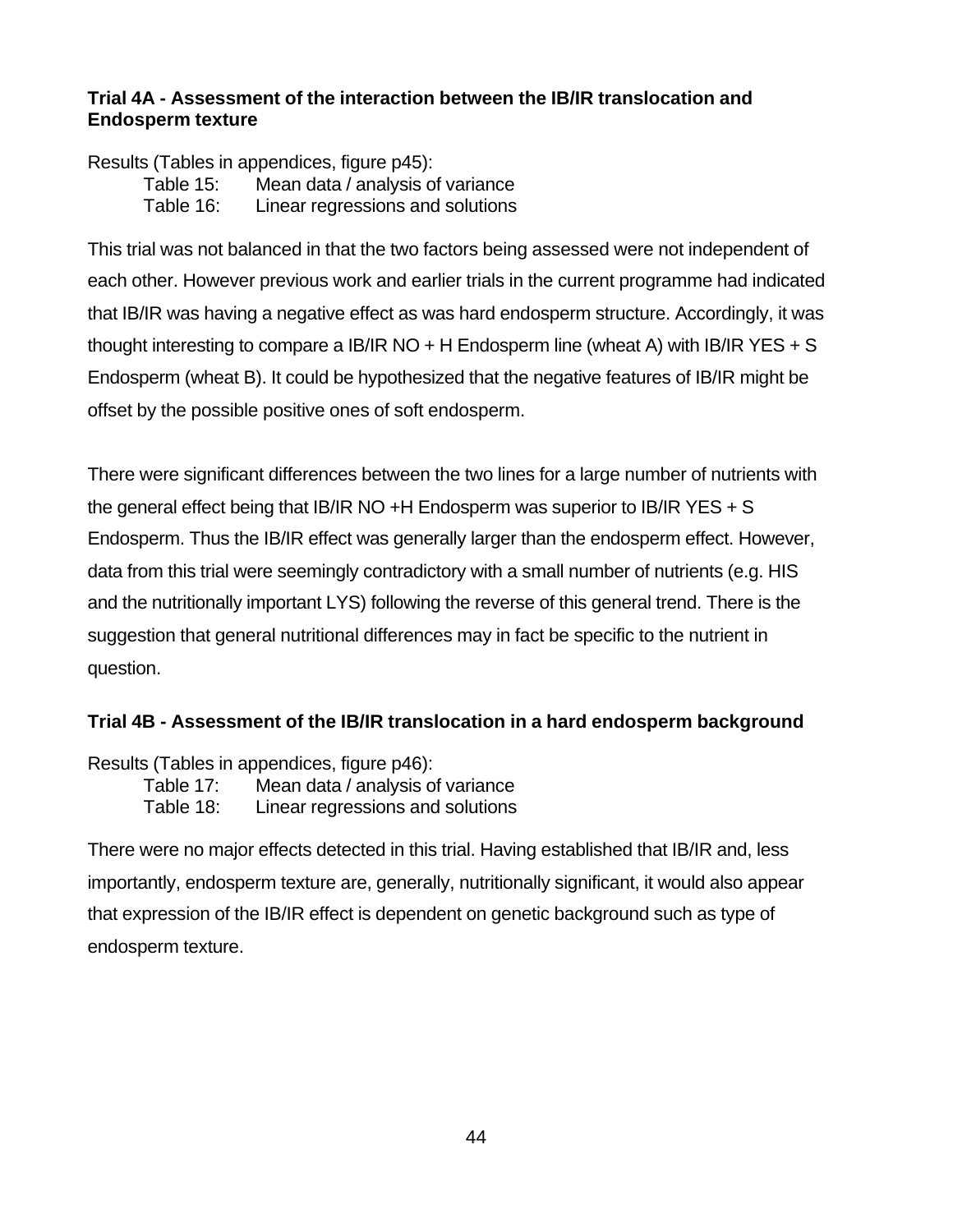



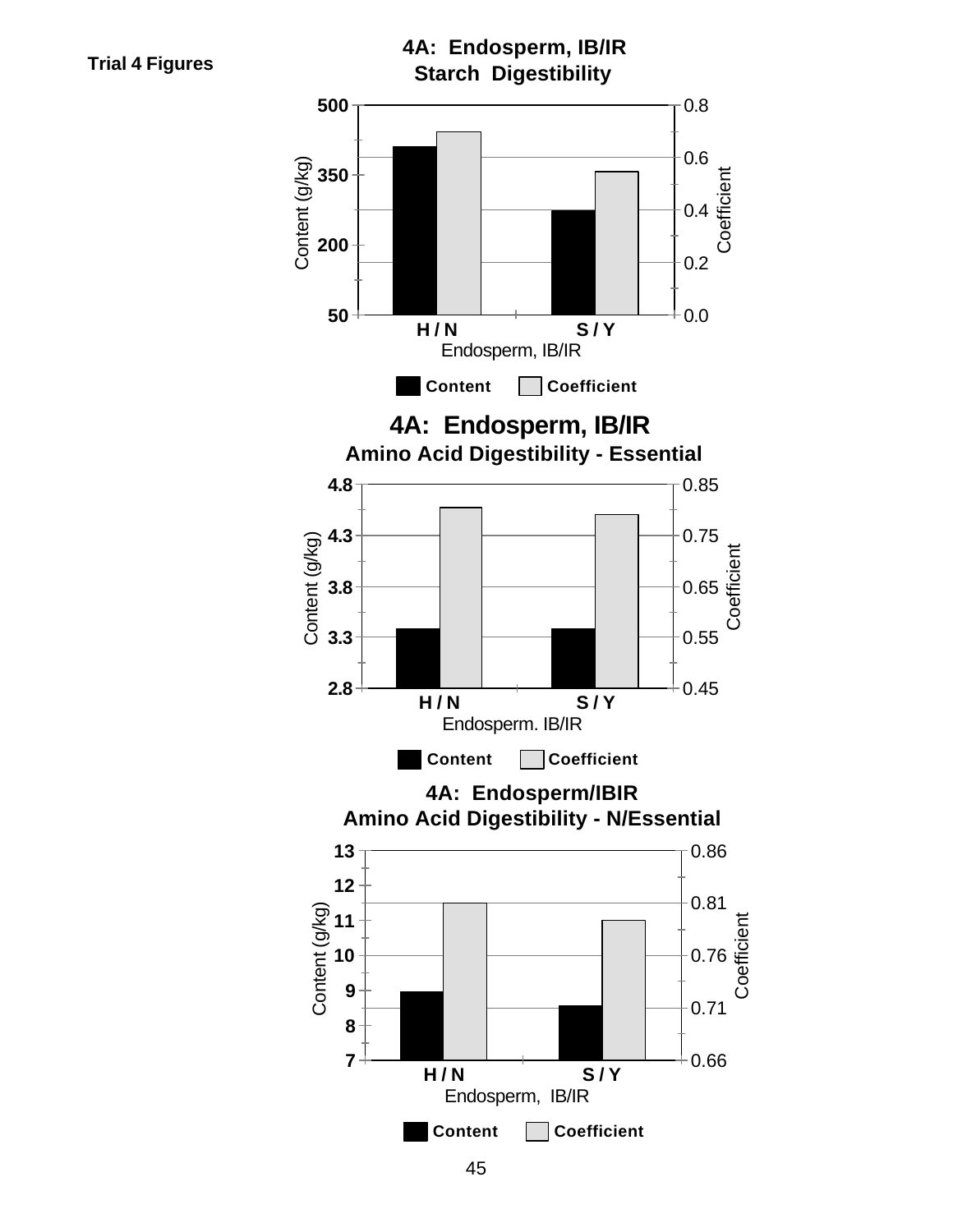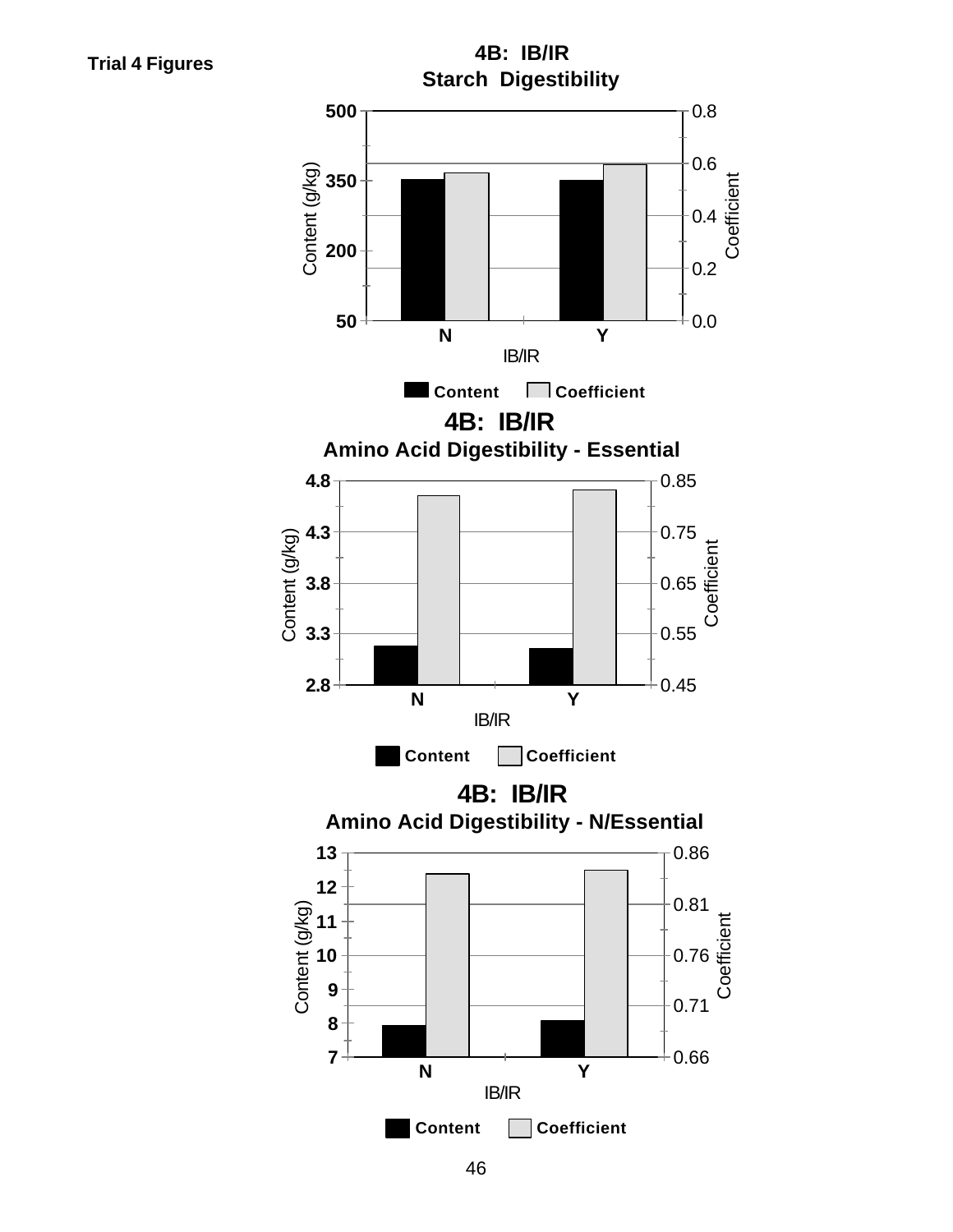### **Trial 4C - Assessment of IB/IR translocation and endosperm texture**

Results (Tables in appendices, figure p48):

Table 19: Mean data / analysis of variance

Table 20: Linear regressions and solutions

This trial was of a similar nature to Trial 4A - the two characteristics were not separated; in the current trial, IB/IR NO + Endosperm soft (A) was compared with IB/IR Yes + Endosperm Hard (B) - a hypothesis could be that the former should be nutritionally better than the latter. The data support this hypothesis.

### **Trial 4D - Assessment of protein composition and dough extensibility**

Results (Tables in appendices, figure p49):

Table 21: Mean data / analysis of variance

Table 22: Linear regressions and solutions

One of the means through which the nutritional value of wheat may vary is through promoting increased digesta viscosity (which would interfere with digestive enzyme activity). This could arise from soluble non-starch polysaccharides or more extensible dough (having escaped digestion). However the data from the current trial indicate that the latter is not having an effect on nutritional value.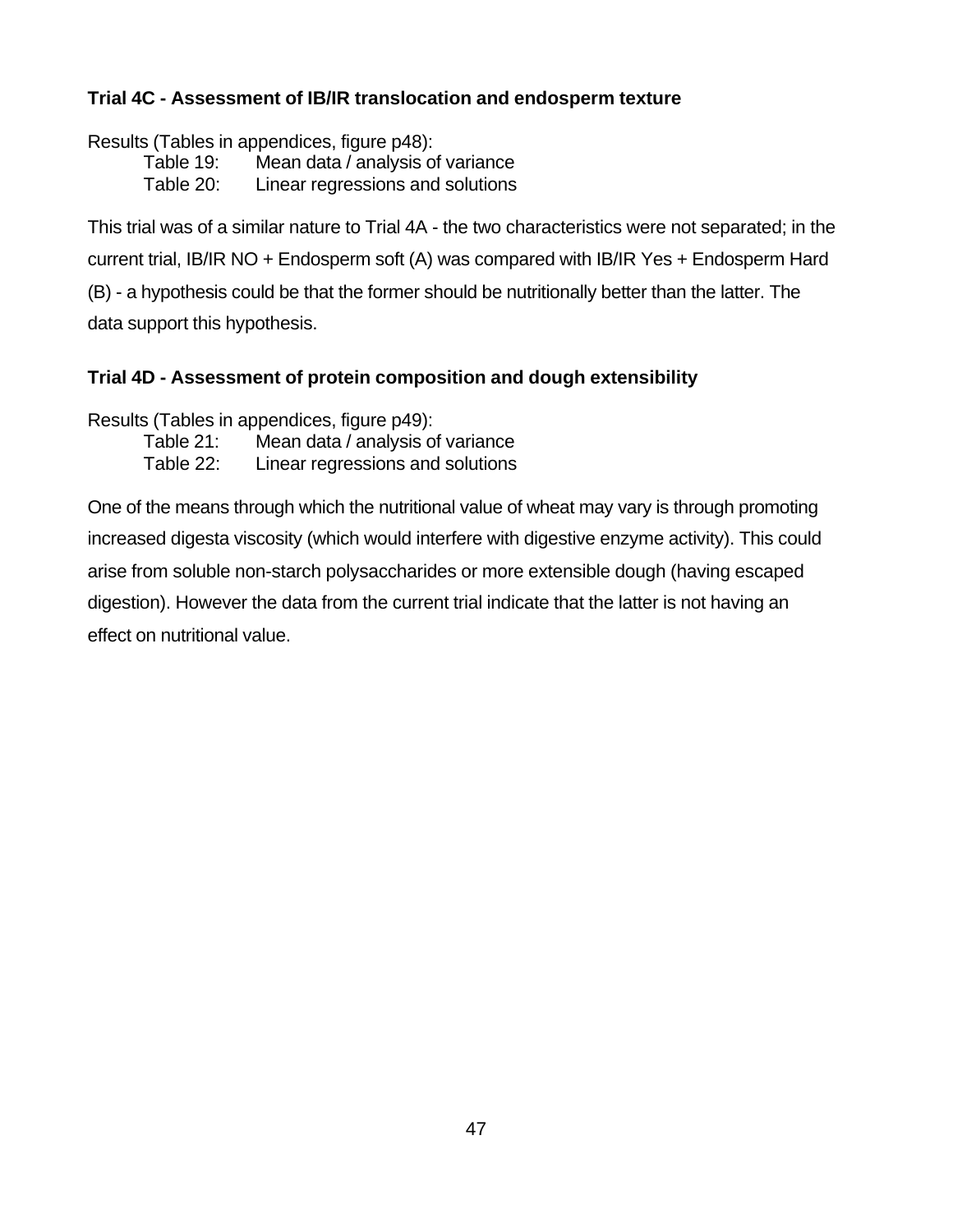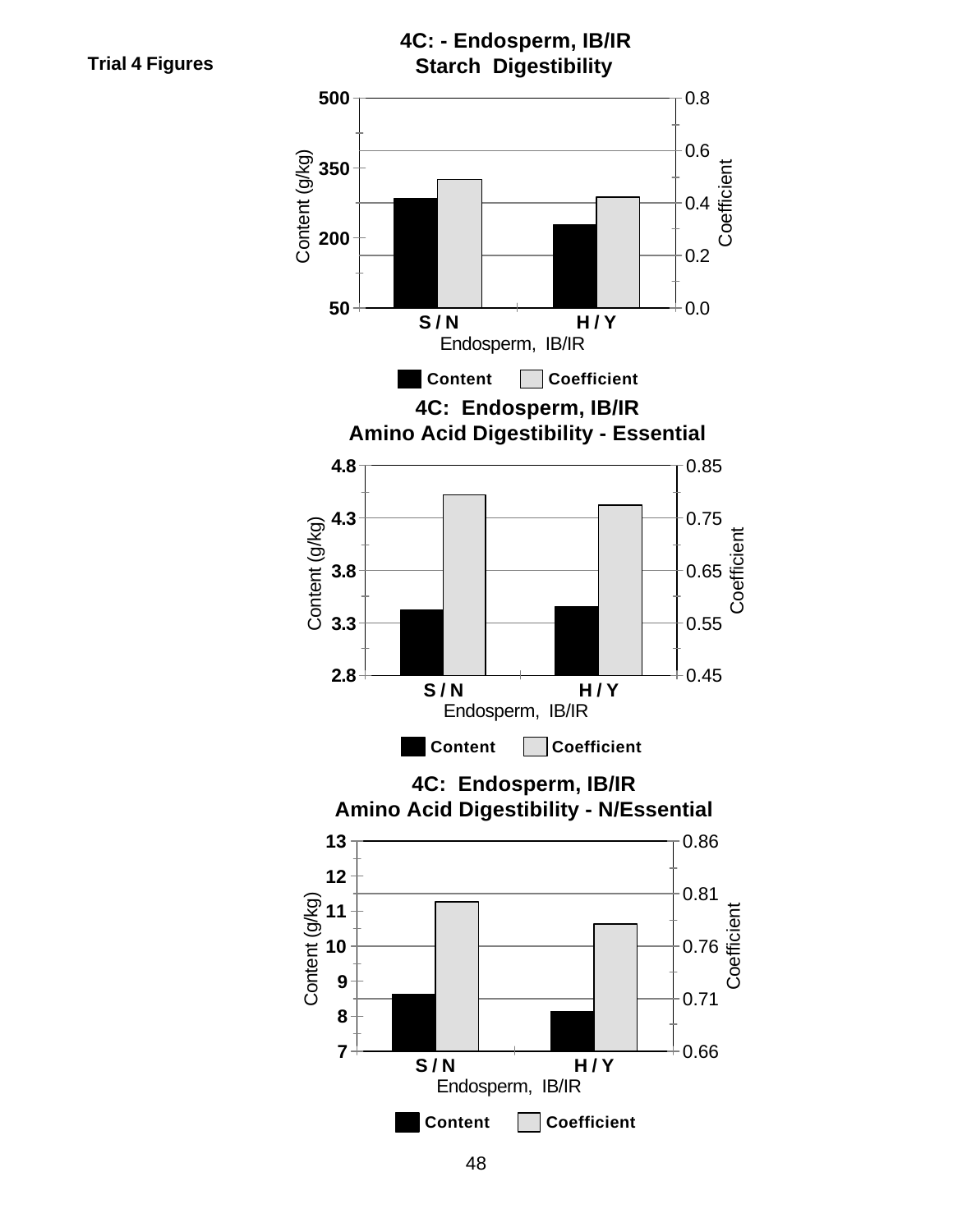Content (g/kg)

Content (g/kg)

Content (g/kg)

Content (g/kg)



Coefficient

**Coefficient** 



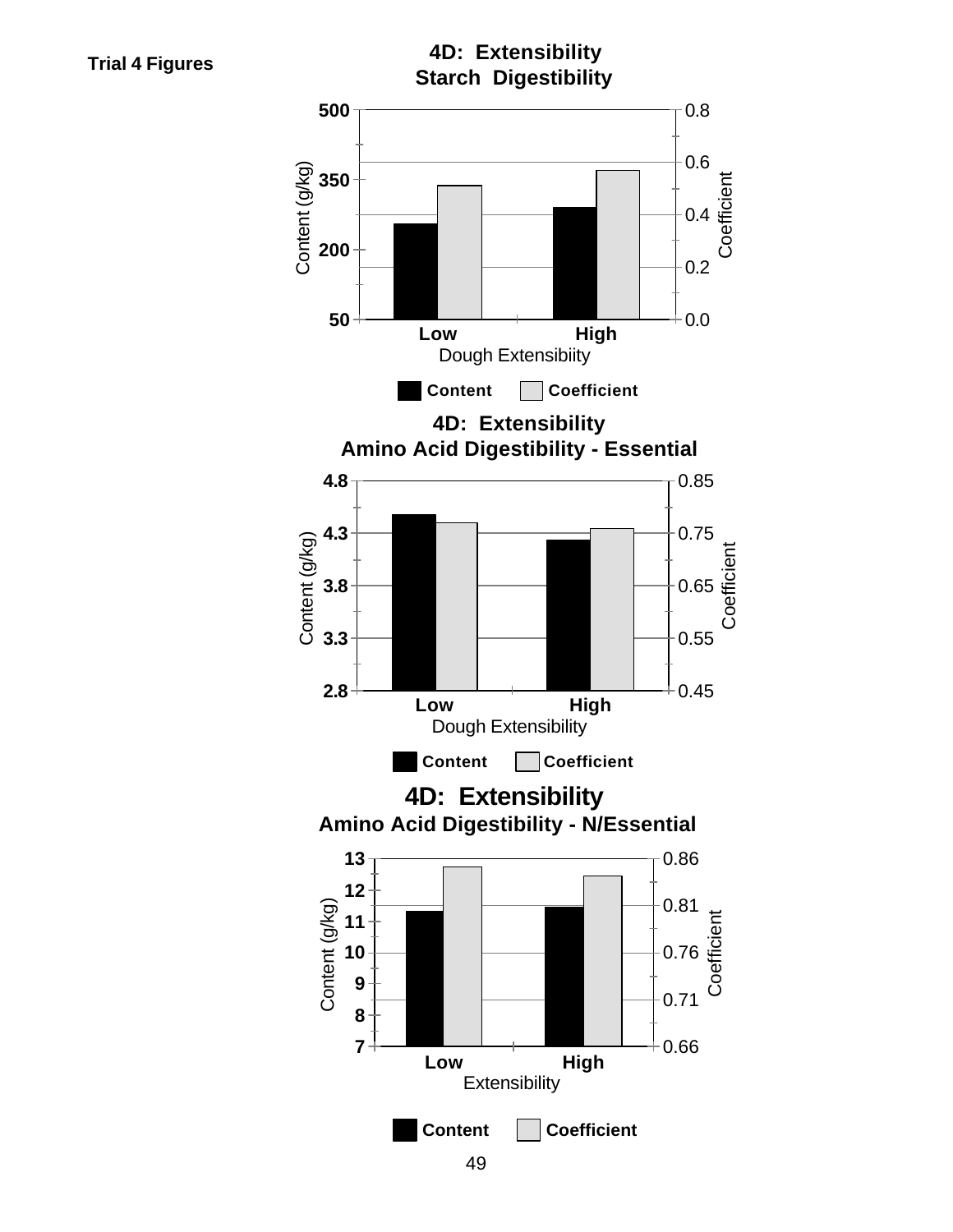#### **Trial 5A / 5B - Assessment of endosperm texture in specific protein backgrounds (5A high, 5B - low)**

5A Results (Tables in appendices, figure p51):

Table 23: Mean data / analysis of variance<br>Table 24: Linear regressions and solutions

Linear regressions and solutions

5B Results (Tables in appendices, figure p52):

Mean data / analysis of variance Table 26: Linear regressions and solutions

Specific protein backgrounds appear to influence the expression of the effects of endosperm

texture which have been recorded previously. However, neither of these two trials recorded

major differences; trial 3B had drawn a similar conclusion.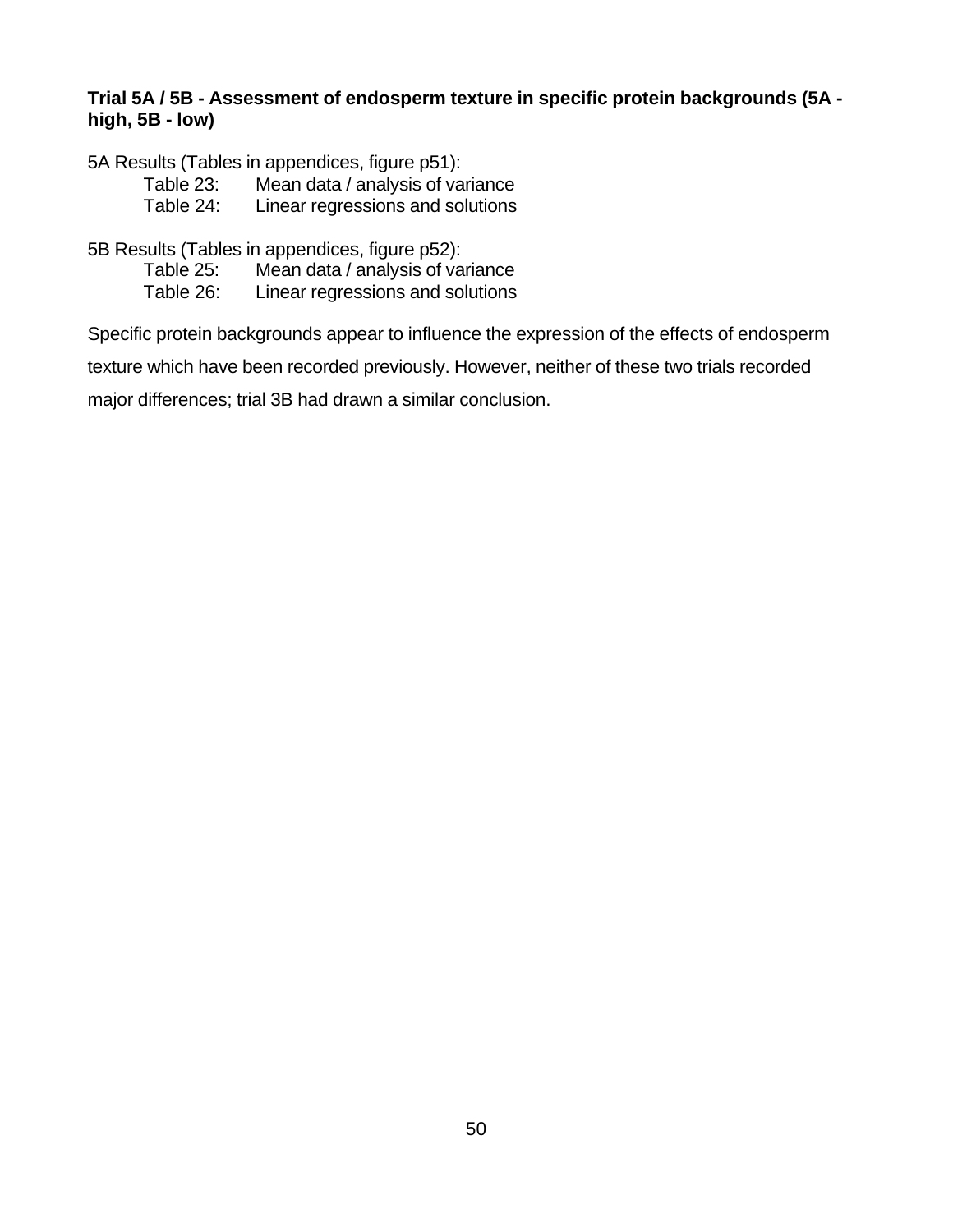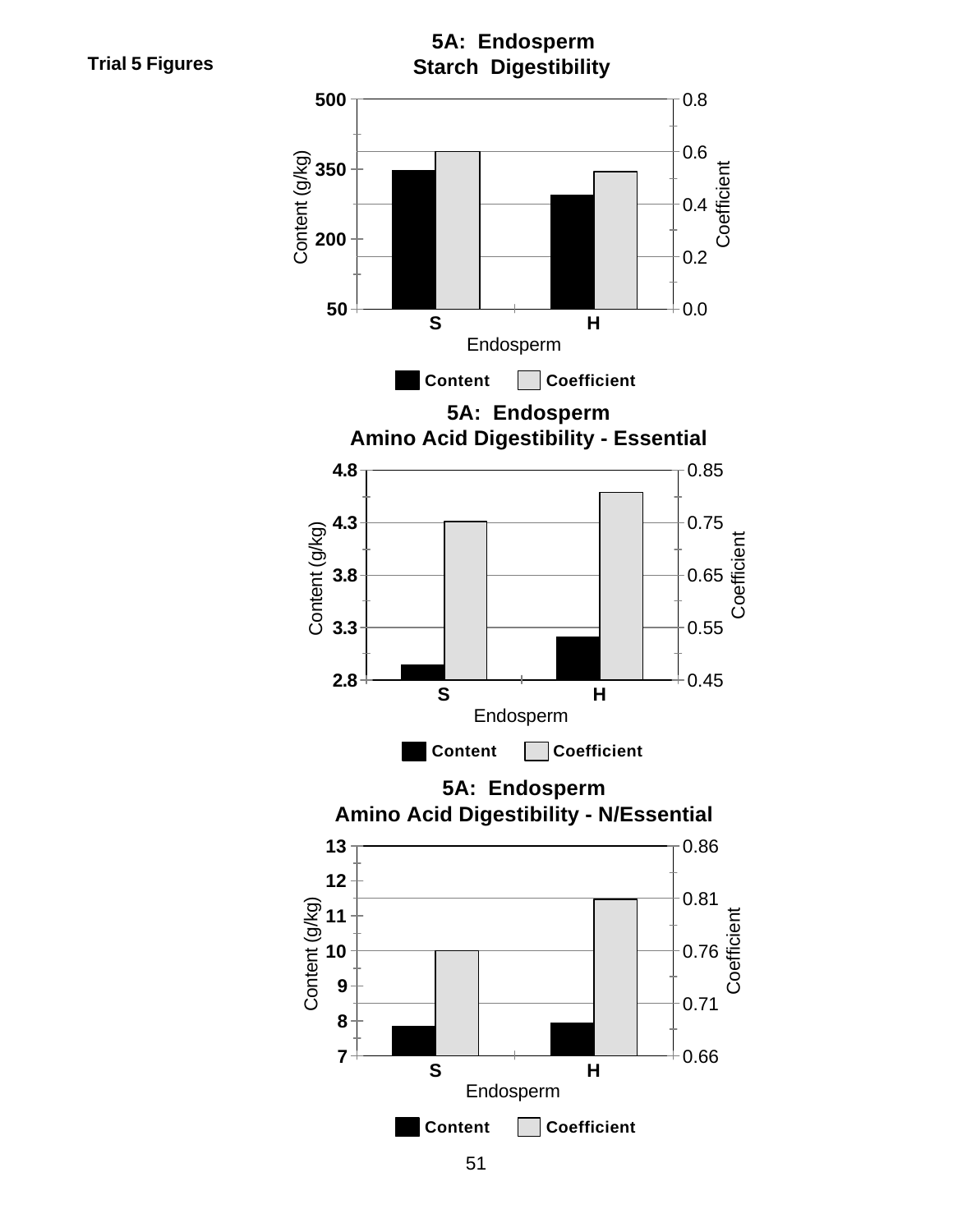**Trial 5 Figures**

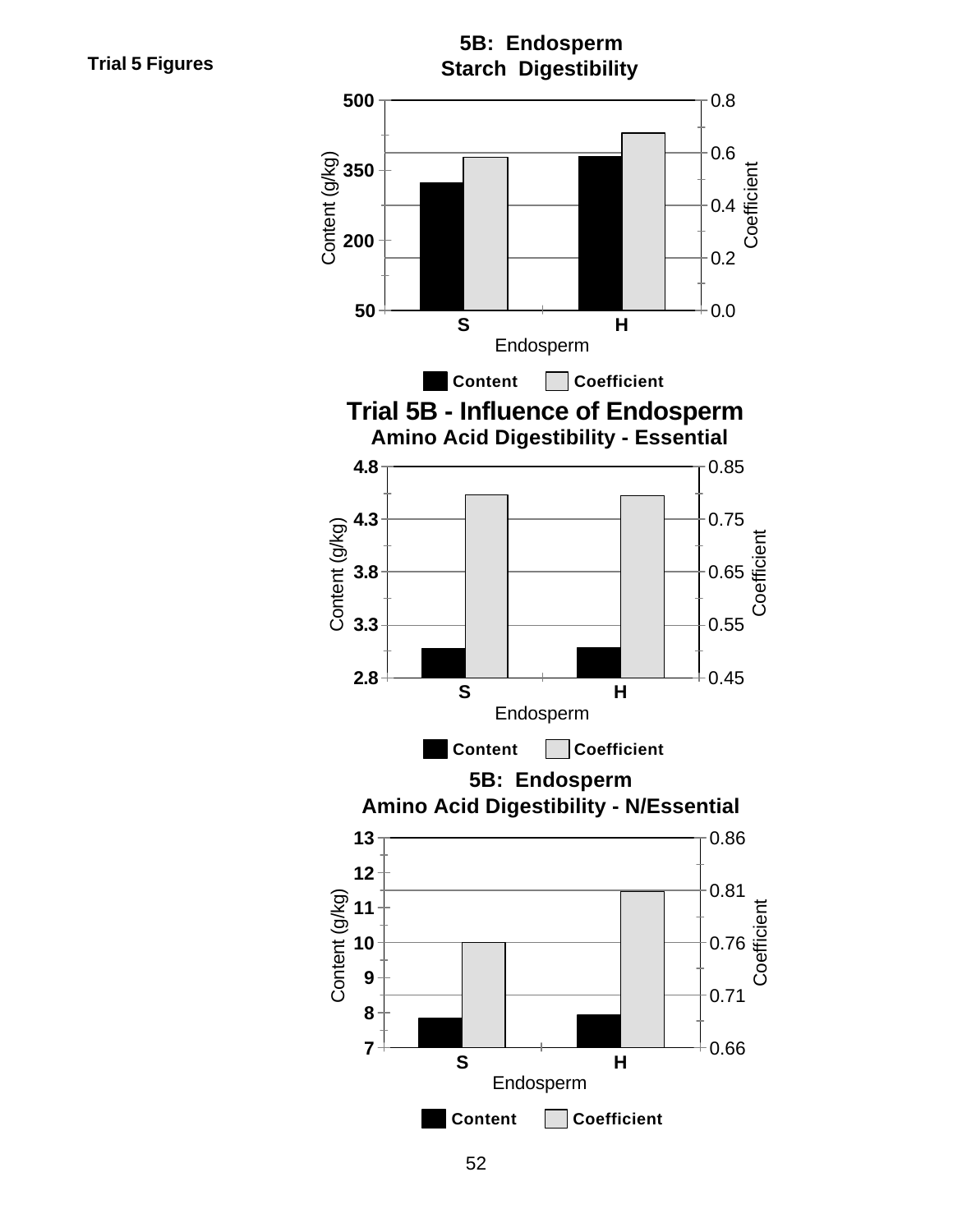#### **Trial 6A/6B. Assessment of Sicco isogenics containing high molecular weight subunits**

6A Results (Tables in appendices, figure p54):

Table 27: Mean data / analysis of variance

Table 28: Linear regressions and solutions

6B Results (Tables in appendices, figure p54):

Table 29: Mean data / analysis of variance Table 30: Linear regressions and solutions

The overall conclusions to be drawn are that the trial is inconclusive since 5+10 controls are

different, suggesting other effects in the production of seed are being involved

### **Trial 6C - Assessment of lines differing in amylose content**

Results (Tables in appendices, figure p55):

Table 31: Mean data / analysis of variance

Table 32: Linear regressions and solutions

Development of wheats with differing amylose / amylopectin ratios is becoming of interest.

The data generally indicated that there were no important differences. Duplicate lines (B and

D) are slightly different indicating that there is no genetic effect of differences in amylose content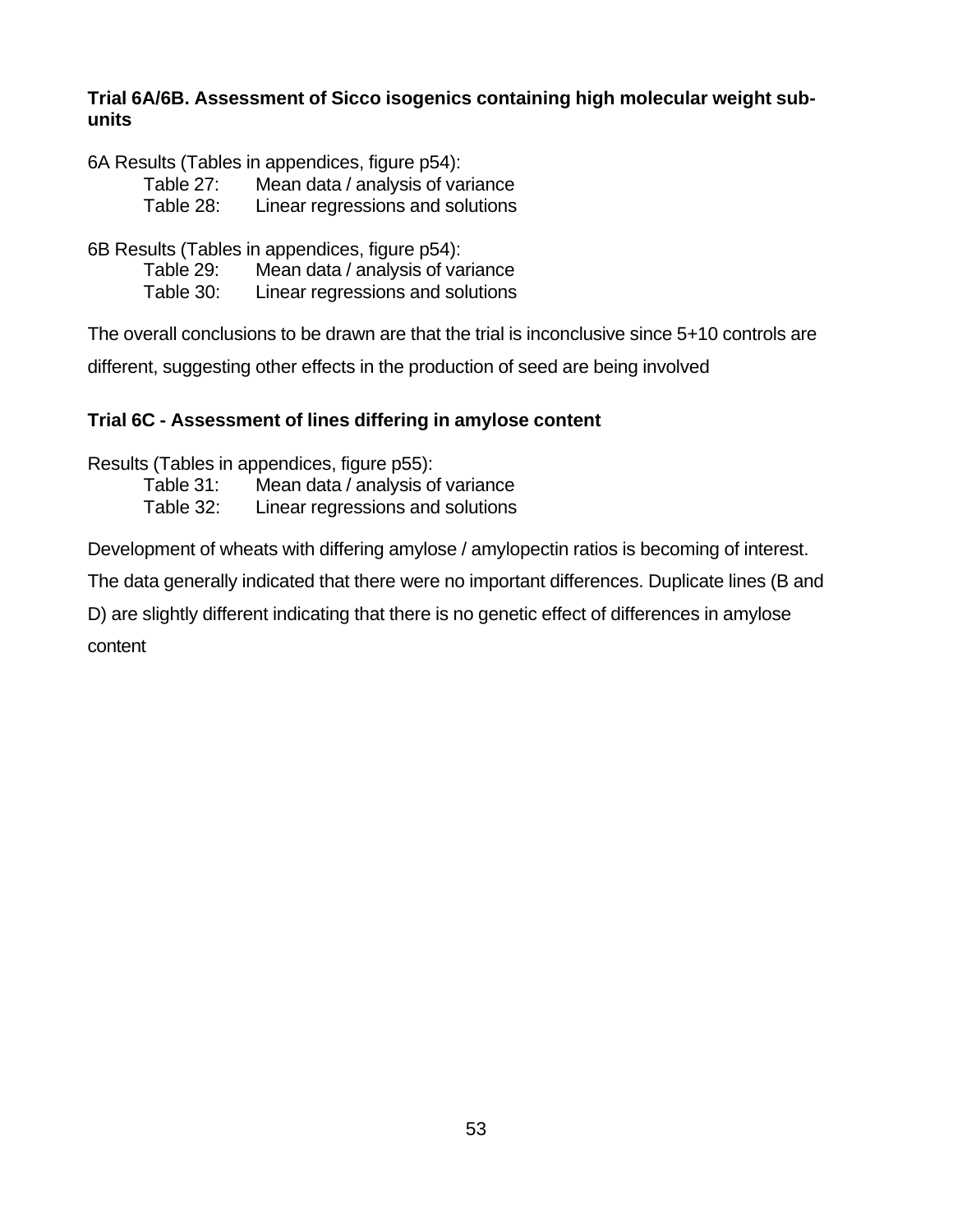**6A / B: Sicco Isogenics Starch Digestibility 500** 0.8 Content (g/kg) Content (g/kg) 0.6<br>0.4<br>0.3<br>0.3<br>0 **350** 0.4 **200** 0.2 **50** 0.0 **2+12 5+10 C null 5+10 C** Sicco Isogenic **Content Coefficient 6A / B: Sicco Isogenics Amino Acid Digestibility -Essential 4.8** 0.85 Content (g/kg) **4.3** 0.75 Content (g/kg) **Coefficient** 0.65 **3.8** 0.55 **3.3 2.8** 0.45 **5+10 C 2+12 null 5+12 C** Sicco Isogenic **Content Coefficient 6A / B: Sicco Isogenics Amino Acid Digestibility -N/Essential 13** 0.86 **12** 0.81 Content (g/kg) Content (g/kg) **Coefficient 11** 0.76 **10 9** 0.71 **8 7** 0.66 **5+10 C 2+12 5+10 2+12 C**

Sicco Isogenic

**Content Coefficient**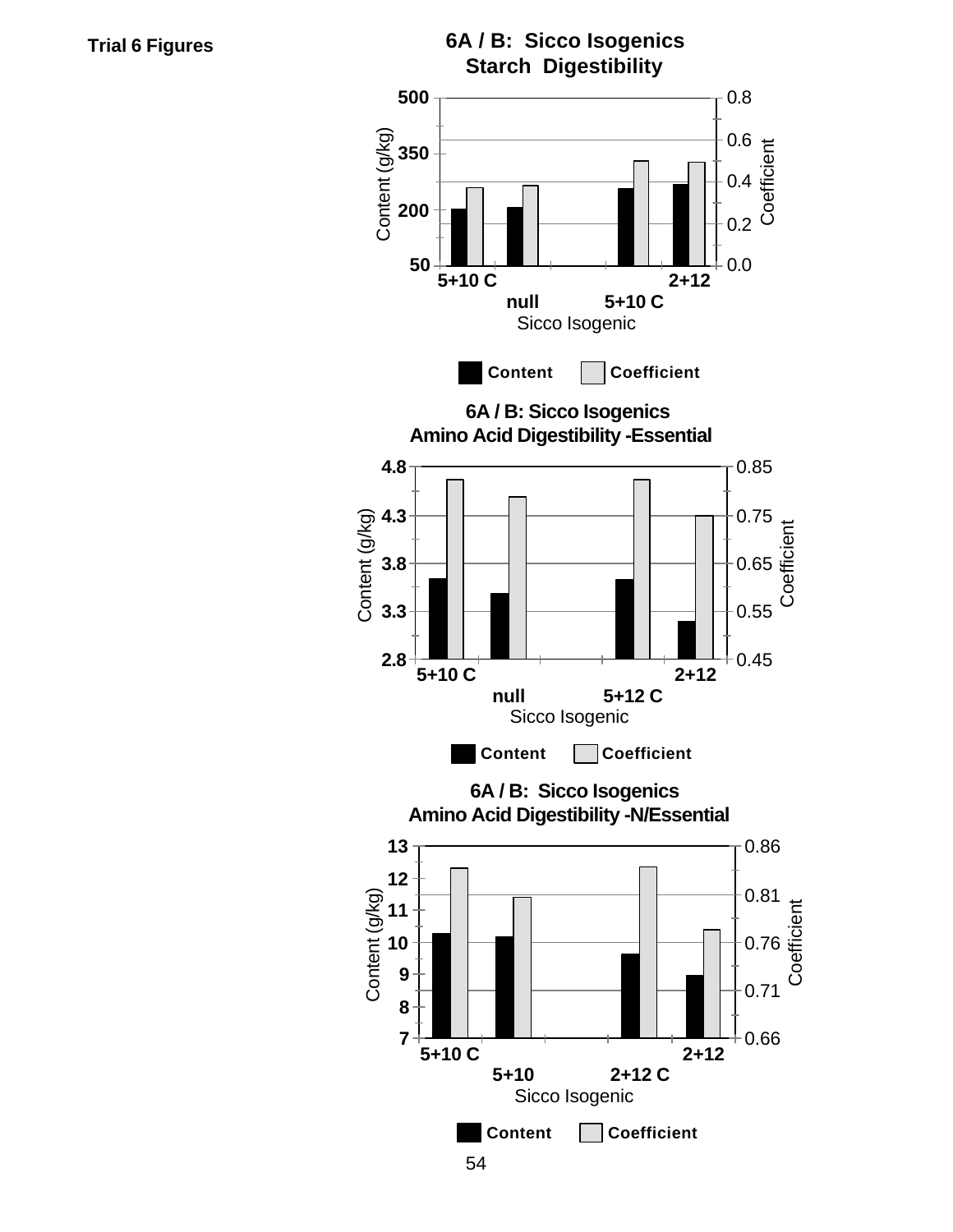Content (g/kg)



**6C: Starch Content Isogenics Amino Acid Digestibility -N/Essential**

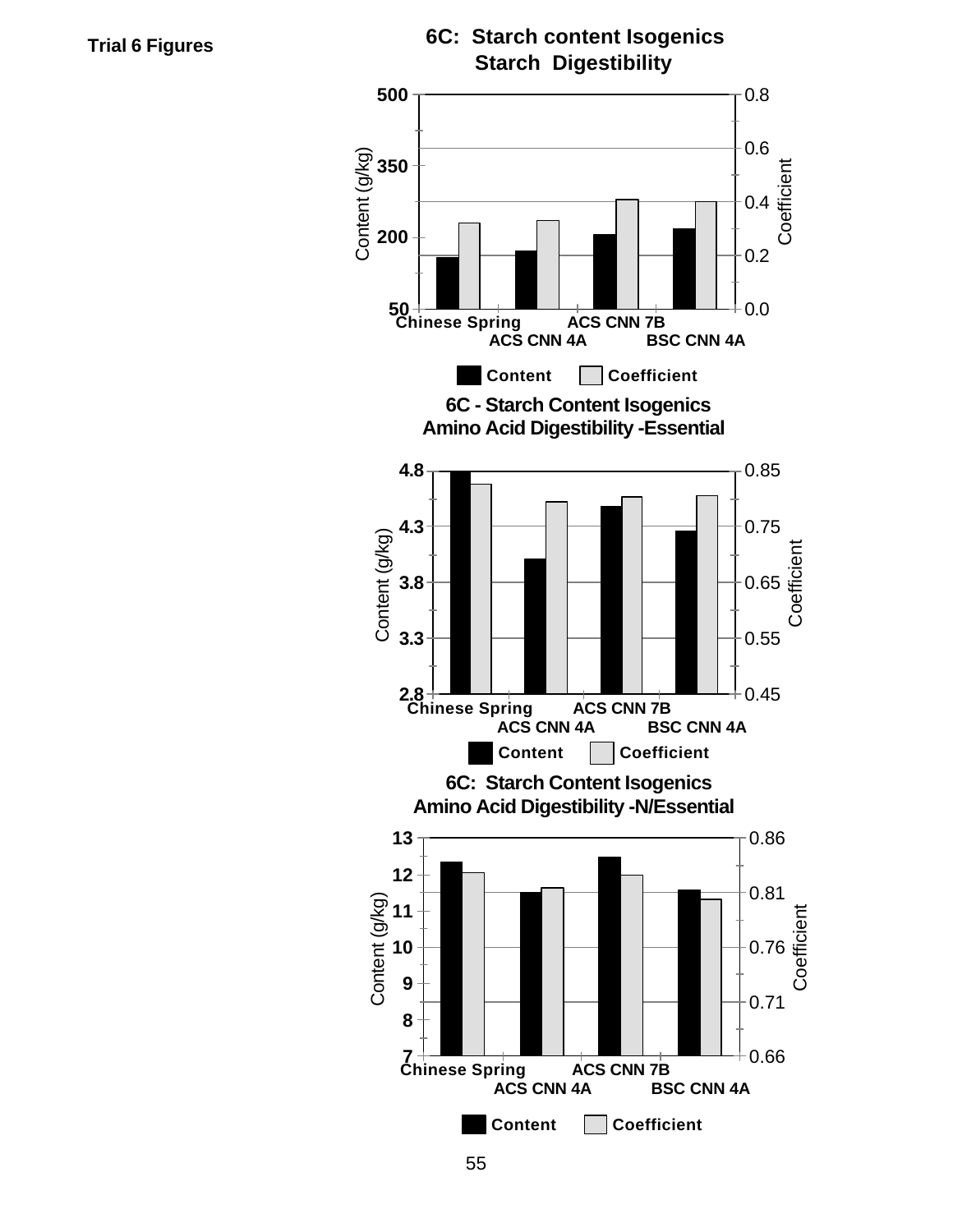### **Trial 7A - Assessment of grain colour (Red grain isogenics**)

Results (Tables in appendices, figure p57):

Table 33: Mean data / analysis of variance

Table 34: Linear regressions and solutions

The data indicate considerable differences between individual wheat lines with respect to starch digestibility, but with red generally worse than the white control. These data are interesting, but trial needs to be repeated before definitive conclusions may be drawn

### **Trial 7B - Assessment of high molecular weight (Sicco isogenics**)

Results (Tables in appendices, figure p57):

Table 35: Mean data / analysis of variance

Table 36: Linear regressions and solutions

The data for starch digestibility appear to suggest that the better subunit 7+9 for bread-

making quality may be associated with a superior nutritional value.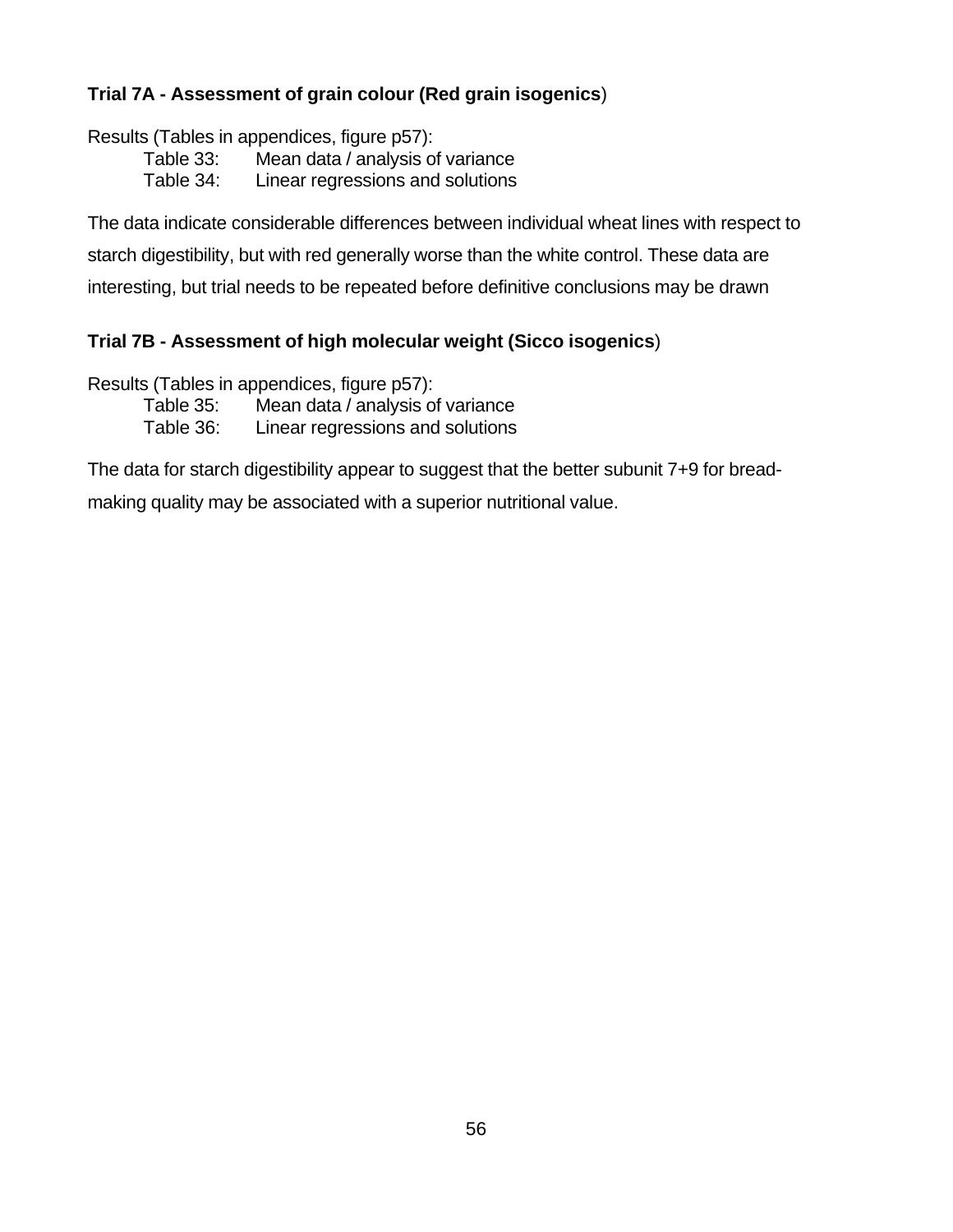### **Trial 7 Figures**

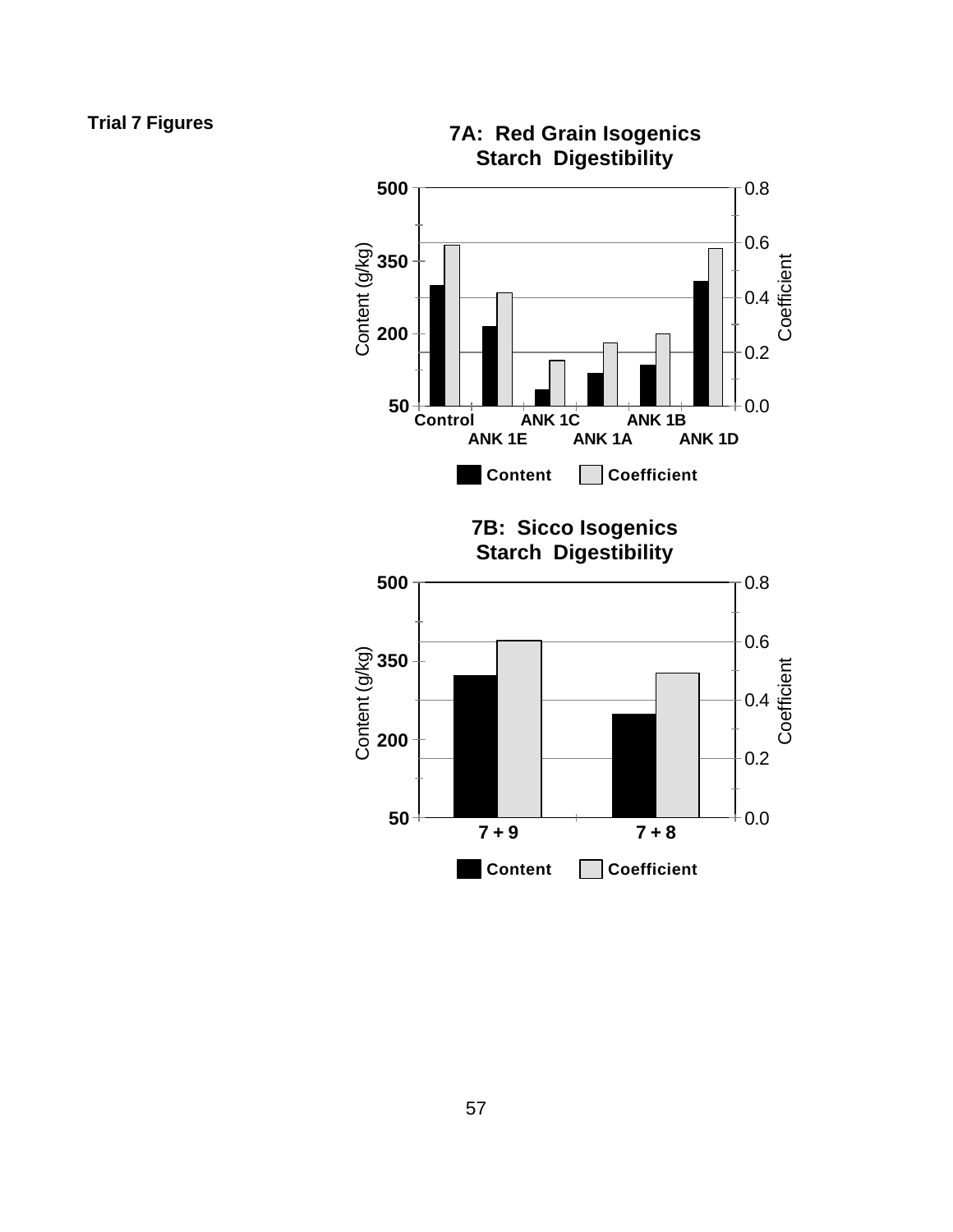#### **References**

- Evers, A.D. and Flintham, J.E. 1995. Improvement of resistance to sprouting in wheat; roles of embryo cavity waxes and cereal grain colour. Project No. 130, Home Grown Cereals Authority
- Koval, S.F., Metavosky, E.V., and Sozinov, A.A. 1988. A series of near isogenic spring bread wheat lines on the basis of the variety Novosibirskaya 67. Cereal Research Communications. 16, 183-187
- Miura, H., Tanii, S., Nakamura, T. and Watanabe, N. 1994. Genetic control of amylose content in wheat endosperm starch and differential effects of three *Wx* genes. Theor Appl Genet. 89. 276-280
- Payne, P.I., Holt, L.M., Harinder, K., McCartney, D.P. and Lawrence, G.J. 1987. The use of near isogenic lines with different HMW glutenin subunits in studying bread making quality and glutenin structure. Proceedings of the international workshop on gluten proteins, 3<sup>rd</sup> edition. World Scientific, Singapore. 216-226
- Rogers, W.J., Miller, T.E., Payne, P.I., Seekings, J.A., Sayers, E.J., Holt, L.M. and Law, C.N. 1997. Introduction to bread wheat (Triticum aestivum L.) and assessment for bread making quality of alleles from T boeticum Boiss. ssp thaoudar at Glu-A1 encoding two high molecular weight subunits of glutenin. Euphytica ., 93, 19-29.
- Short, F.J., Wiseman, J. and Boorman, K.N. 1999. Application of a method to determine ileal digestibility in broilers of amino acids in wheat. Animal Feed Science and Technology, 79, 195-209.
- Short, F.J., Wiseman, J. and Boorman, K.N. 2000. The effect of the 1B/1R translocation and endosperm texture on amino acid digestibility in near-isogenic lines of wheat for broilers. Journal of Agricultural Science, 134, 69-76.
- Wiseman, J. and Inborr, J. 1990. The nutritive value of wheat and its effect on broiler performance. In "Recent Advances in Animal Nutrition - 1990". pp79-101. Edited by W. Haresign and D.J.A. Cole, Butterworths, London.
- Wiseman, J. and McNab, J.M. 1993.Nutritive value of wheat fed to non-ruminants. Project No. 111, Home Grown Cereals Authority
- Wiseman, J. Short, F.J. Boorman, K.N. and Stringer, S. 1996. True digestibility of wheat protein and amino acids in broilers. Project No. 170, Home Grown Cereals Authority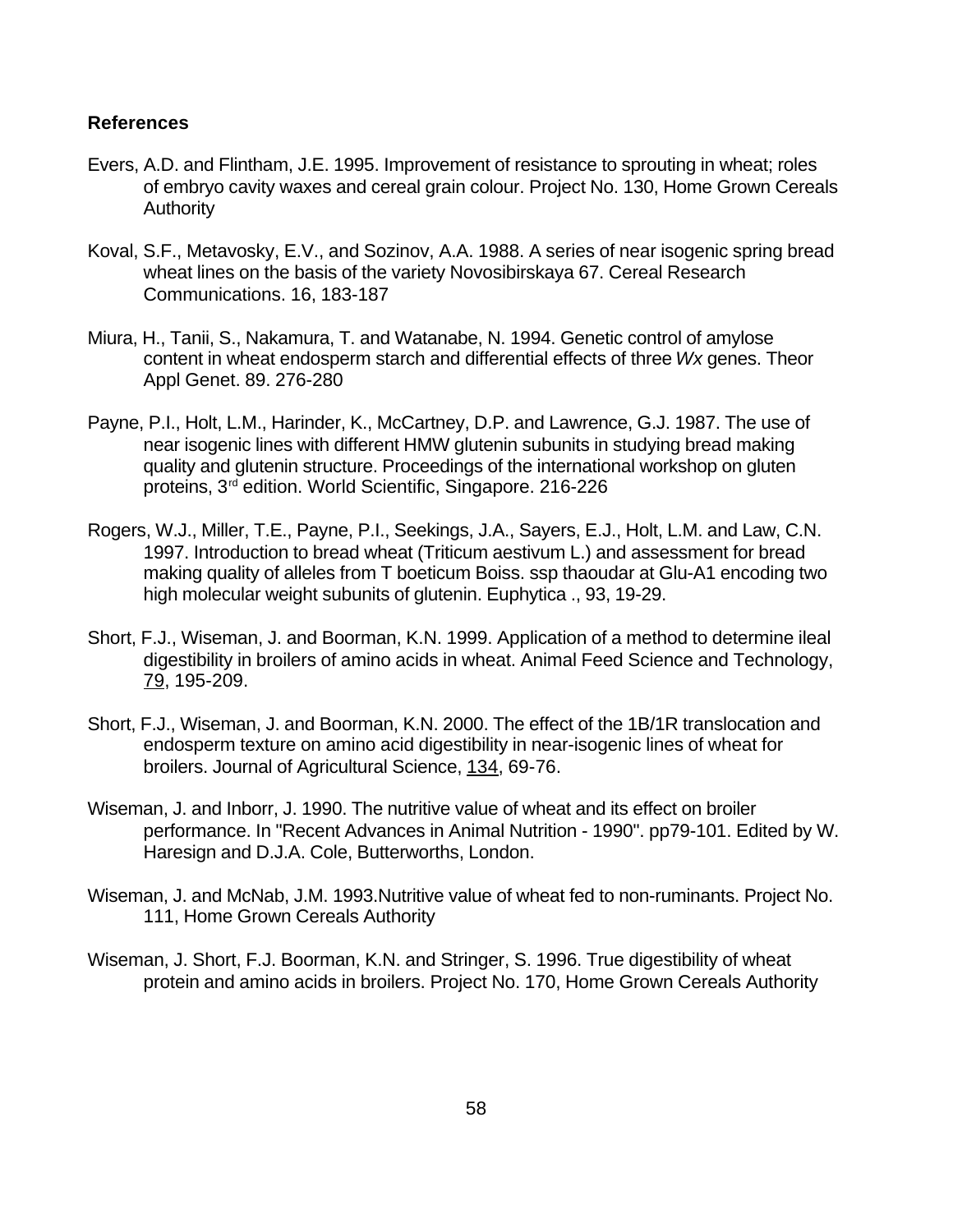# **Appendices**

**These contain tables of results**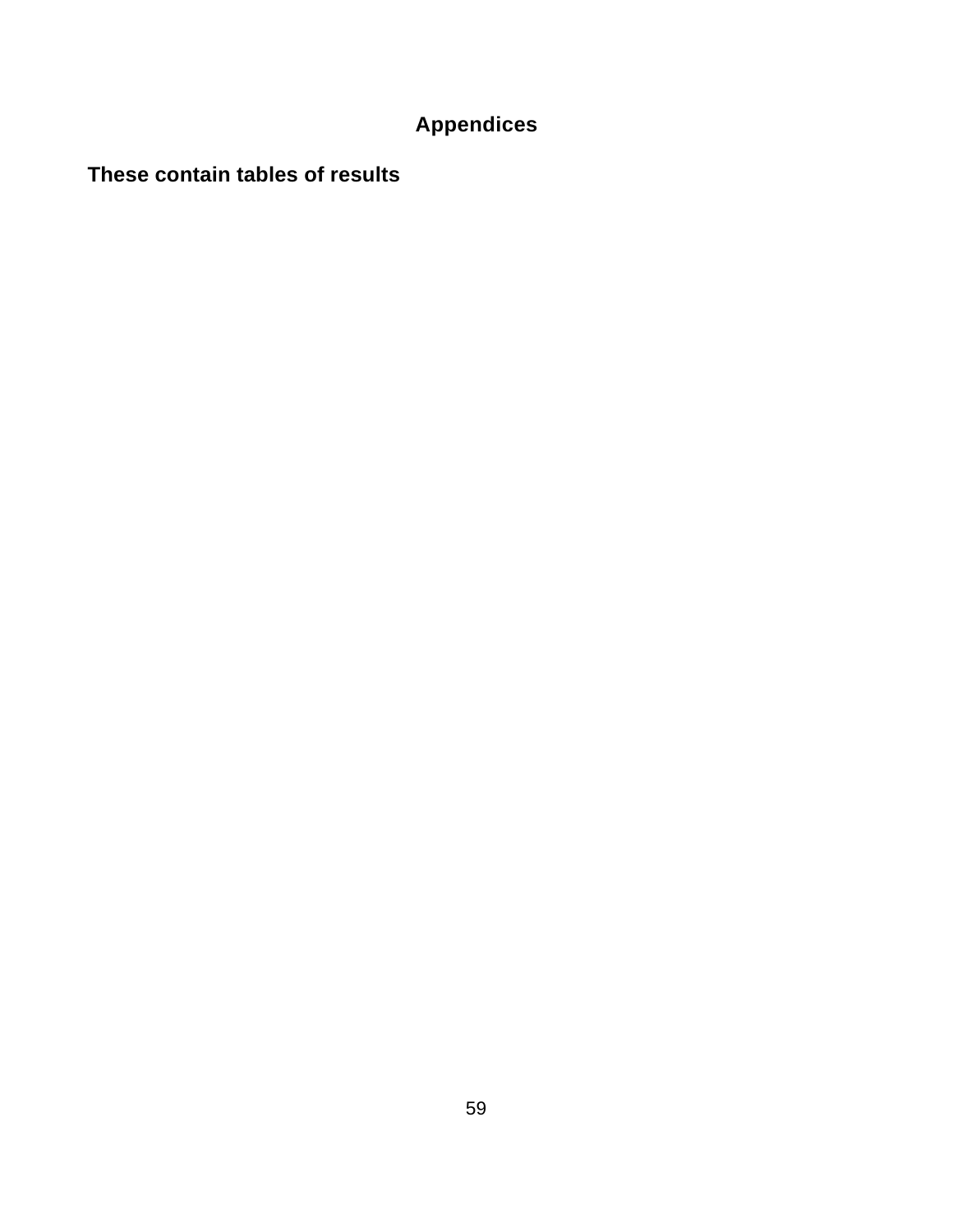## **Table 1. Trial 1A. Assessment of IB/IR and Agronomy**

|             |     | <b>Time</b>    |                 |      |
|-------------|-----|----------------|-----------------|------|
|             | 1   | $\overline{2}$ | Mean            |      |
|             | 488 | 466            | 477             |      |
|             |     |                | <b>Agronomy</b> |      |
|             |     | First          | Second          | Mean |
| <b>IBIR</b> | N   | 491            | 495             | 493  |
|             | Y   | 508            | 414             | 461  |
| Mean        |     | 500            | 454             | 477  |

## **a. Mean data - g digestible starch / kg experimental diet**

### **b. Analysis of variance**

| <b>Factor</b>              | <b>Degrees</b><br>оf<br><b>Freedom</b> | Mean<br><b>Square</b> | <b>SEd</b> | PΞ    |
|----------------------------|----------------------------------------|-----------------------|------------|-------|
| <b>Time</b>                | 1                                      | 7901                  | 16.1       | 0.175 |
| Agronomy                   | 1                                      | 325705                | 16.2       | 0.007 |
| <b>IB/IR</b>               | 1                                      | 16051                 | 16.2       | 0.056 |
| <b>Agronomy</b><br>* IB/IR | 1                                      | 38953                 | 22.9       | 0.004 |
| <b>Residual</b>            | 51(4)                                  | 4180                  |            |       |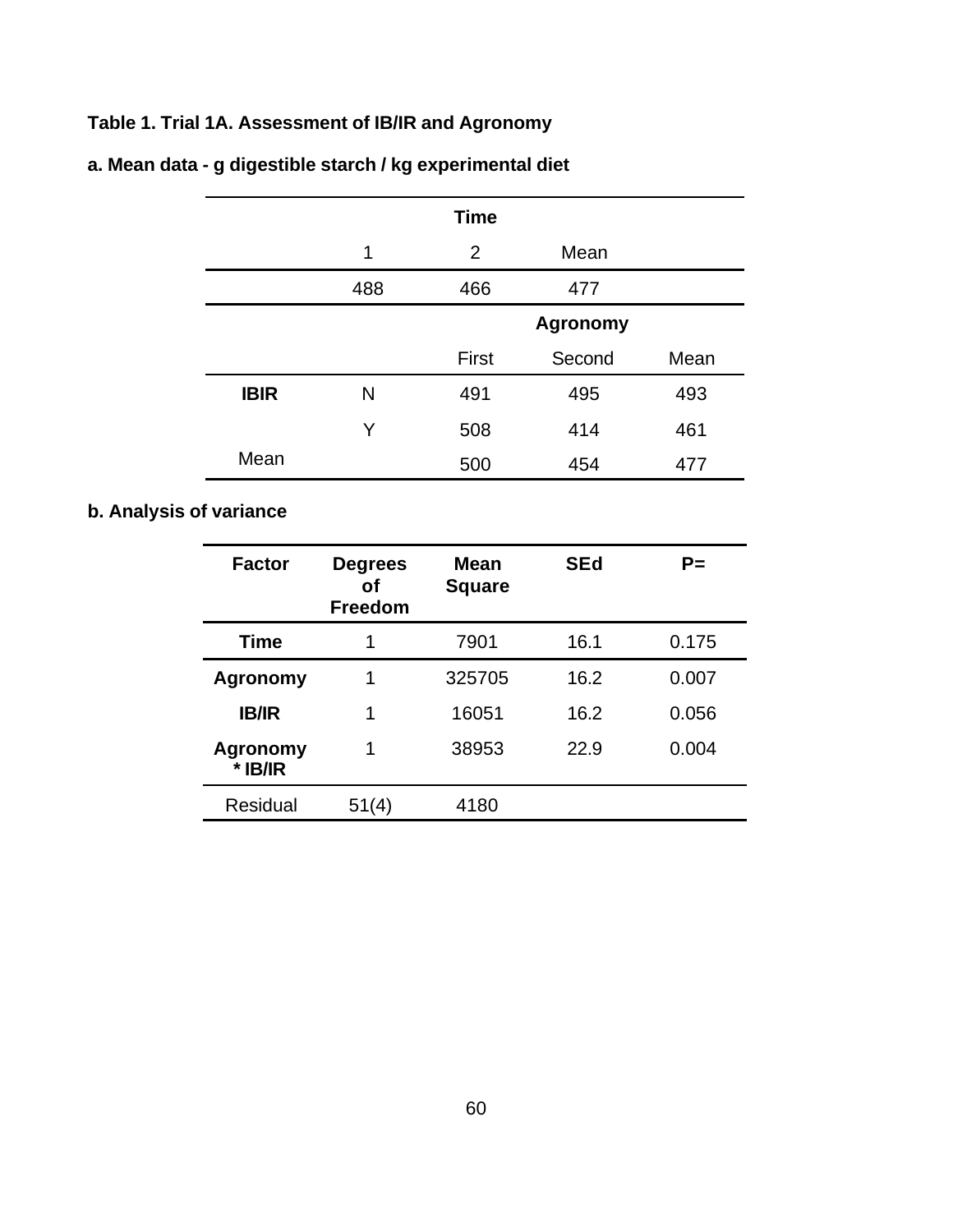| Wheat<br>Characteristics |              |          |                 | Linear Regression $(Y = b + ax)$ | Level in | Coefficient of              |               |                           |
|--------------------------|--------------|----------|-----------------|----------------------------------|----------|-----------------------------|---------------|---------------------------|
| sample                   | <b>IBIR</b>  | Agronomy | b               | a                                | $R^2$    | Solution when<br>$x = 1000$ | wheat<br>g/kg | Apparent<br>Digestibility |
|                          | Y            | One      | $770 \pm 106.0$ | $-0.443 + 0.172$                 | 0.485    | $328 + 77.4$                | 623           | $0.53 + 0.124$            |
| $\overline{2}$           | Y            | Two      | $867 + 81.2$    | $-0.767 + 0.143$                 | 0.822    | $100 \pm 71.6$              | 588           | $0.17 + 0.121$            |
| 3                        | $\mathsf{N}$ | One      | 698 ± 33.3      | $-0.304 + 0.056$                 | 0.802    | $393 + 26.7$                | 536           | $0.73 + 0.050$            |
| 4                        | N            | Two      | $801 + 75.6$    | $-0.564 + 0.122$                 | 0.772    | $236 + 55.1$                | 535           | $0.44 \pm 0.103$          |
| 5                        | N            | One      | 764 ±74.8       | $-0.550 + 0.126$                 | 0.720    | $215 \pm 60.0$              | 535           | $0.40 \pm 0.112$          |
| 6                        | N            | Two      | 787 ±63.6       | $-0.491 + 0.103$                 | 0.784    | $296 + 46.4$                | 574           | $0.52 + 0.081$            |
| $\overline{7}$           | Y            | One      | 762 ±51.9       | $-0.469 + 0.088$                 | 0.798    | $293 + 41.6$                | 529           | $0.55 + 0.079$            |
| 8                        |              | Two      | 840 ±94.7       | $-0.793 + 0.160$                 | 0.771    | $47 + 76.0$                 | 533           | $0.09 \pm 0.142$          |

# **Table 2. Trial 1A Linear regression equations and solution for starch**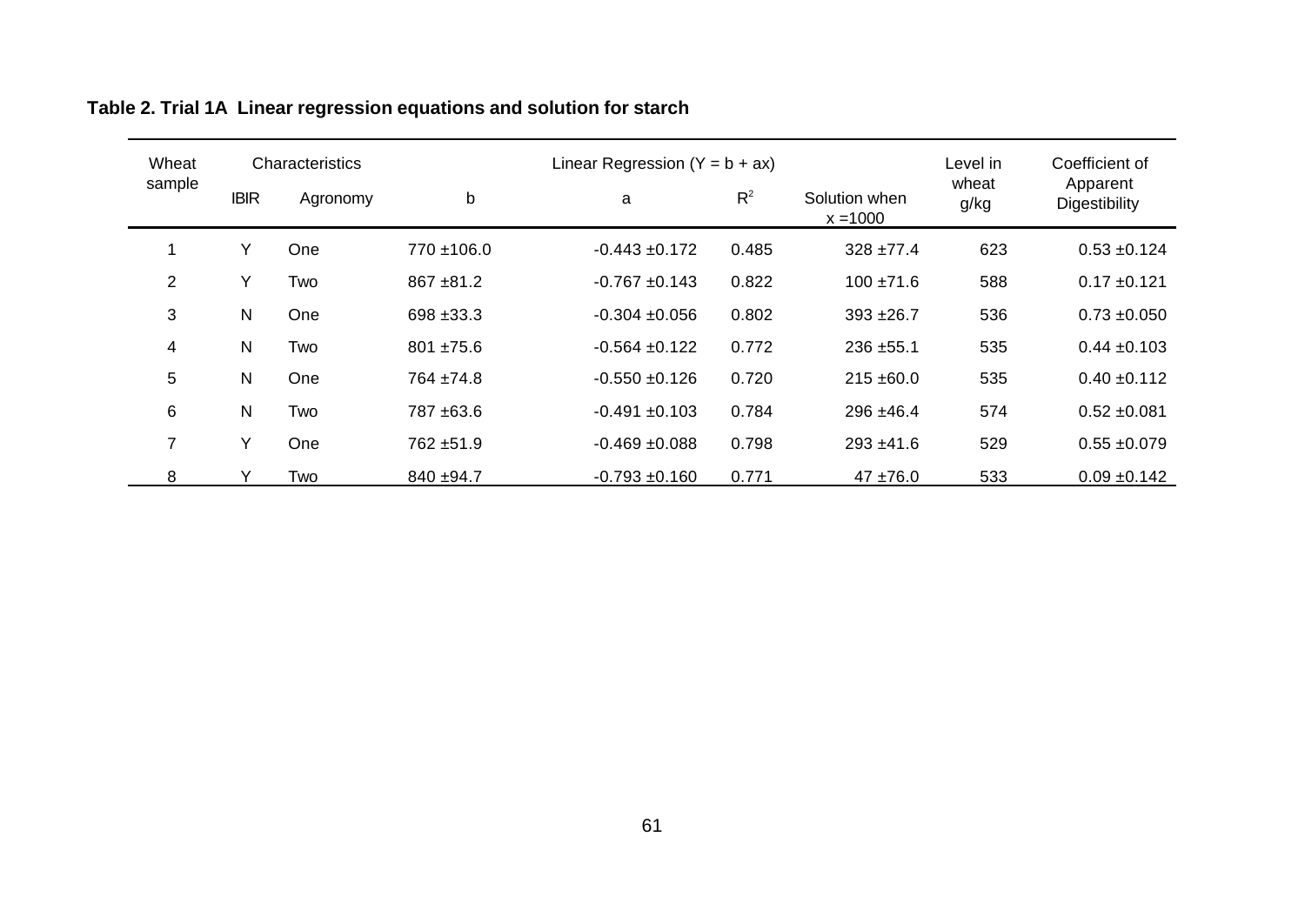## **Table 3. Trial 1B. Assessment of VPM eyespot resistance and Agronomy**

|                                         |                 | <b>Time</b>  |        |      |  |
|-----------------------------------------|-----------------|--------------|--------|------|--|
|                                         | 1               | 2            | Mean   |      |  |
|                                         | 502             | 484          | 493    |      |  |
|                                         | <b>Agronomy</b> |              |        |      |  |
|                                         |                 | <b>First</b> | Second | Mean |  |
| <b>VPM Eyespot</b><br><b>Resistance</b> | N               | 526          | 482    | 504  |  |
|                                         | Y               | 455          | 509    | 482  |  |
| Mean                                    |                 | 491          | 495    | 493  |  |

## **a. Mean data - g digestible starch / kg experimental diet**

## **b. Analysis of variance**

| <b>Factor</b>     | <b>Degrees</b><br>οf<br><b>Freedom</b> | <b>Mean</b><br><b>Square</b> | <b>SEd</b> | P=    |
|-------------------|----------------------------------------|------------------------------|------------|-------|
| <b>Time</b>       | 1                                      | 2393                         | 19.0       | 0.374 |
| Agronomy          | 1                                      | 172                          | 19.0       | 0.801 |
| <b>VPM</b>        | 1                                      | 3877                         | 19.0       | 0.260 |
| Agronomy<br>* VPM | 1                                      | 19502                        | 26.9       | 0.017 |
| <b>Residual</b>   | 21(2)                                  | 2895                         |            |       |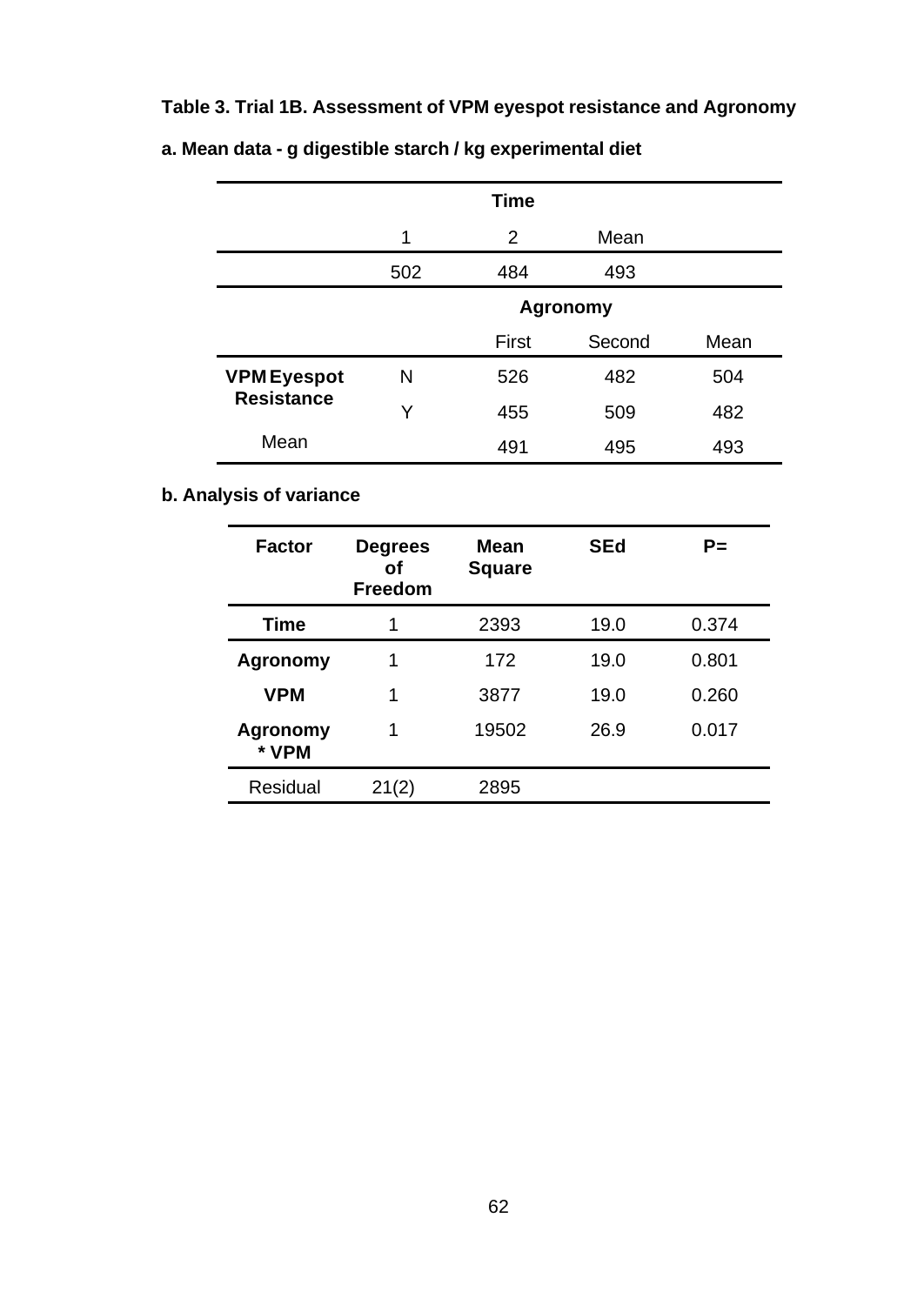| Wheat  | <b>Characteristics</b>           |              | Linear Regression $(Y = b + ax)$ | Level in | Coefficient of |               |                           |  |
|--------|----------------------------------|--------------|----------------------------------|----------|----------------|---------------|---------------------------|--|
| sample | <b>VPM Eyespot</b><br>resistance | b            | a                                | $R^2$    |                | wheat<br>g/kg | Apparent<br>Digestibility |  |
| 3      | v                                | $698 + 33.3$ | $-0.304 + 0.056$                 | 0.802    | $393 + 26.7$   | 536           | $0.73 + 0.050$            |  |
| 4      | v                                | $801 + 75.6$ | $-0.564 + 0.122$                 | 0.772    | $236 + 55.1$   | 535           | $0.44 \pm 0.103$          |  |
| 5      | N                                | $764 + 74.8$ | $-0.550 + 0.126$                 | 0.720    | $215 + 60.0$   | 535           | $0.40 \pm 0.112$          |  |
| 6      | N                                | 787 ±63.6    | $-0.491 + 0.103$                 | 0.784    | $296 + 46.4$   | 574           | $0.52 + 0.081$            |  |

# **Table 4. Trial 1B Linear regression equations and solution for starch**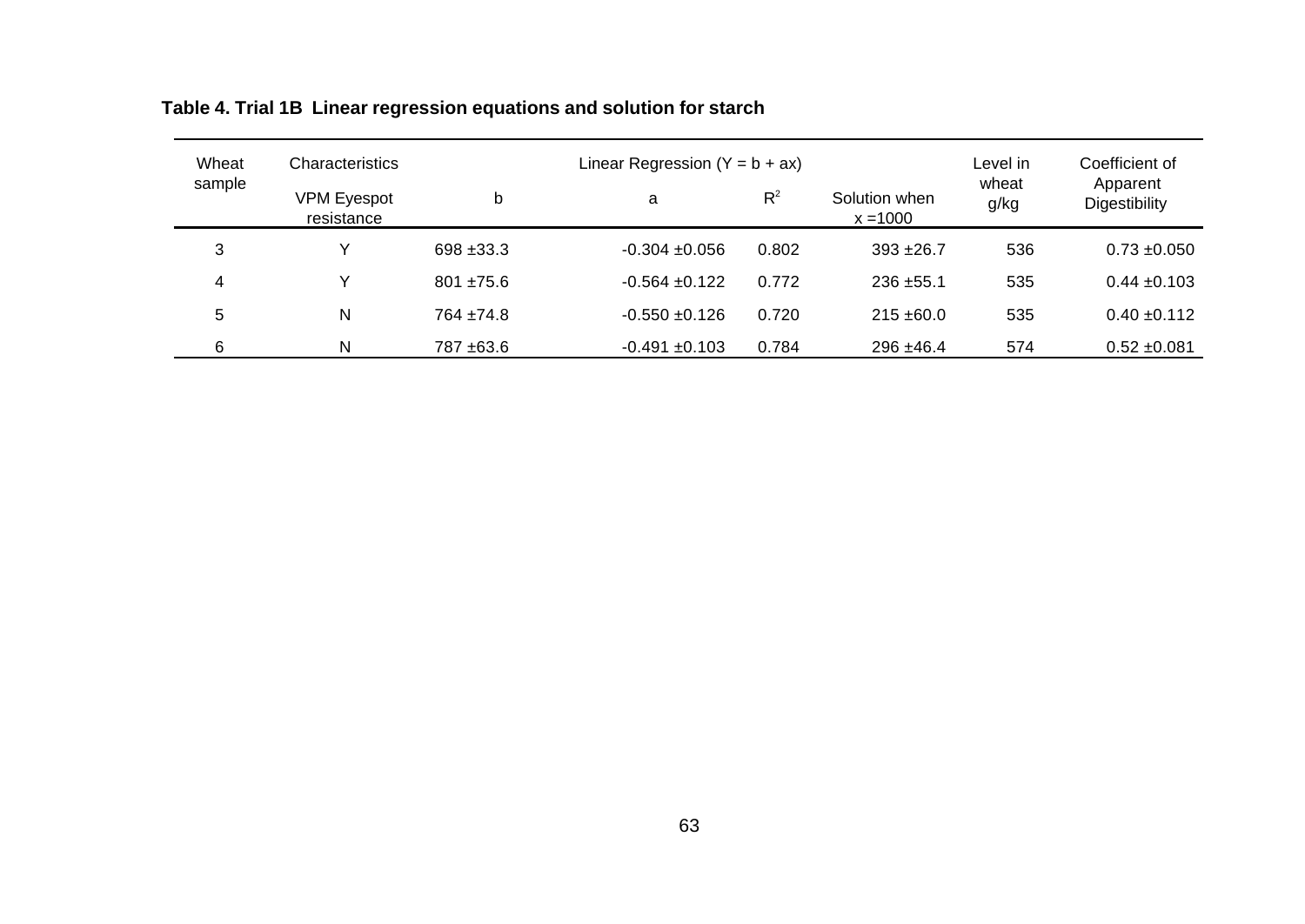## **Table 5. Trial 2A. Assessment of endosperm hardness**

| <b>Component</b> |       | <b>Endosperm</b> | <b>Time</b> |       |                |
|------------------|-------|------------------|-------------|-------|----------------|
|                  | Soft  | Hard             | Mean        | 1     | $\overline{2}$ |
| <b>Starch</b>    | 522   | 512              | 517         | 521   | 512            |
| <b>CYS</b>       | 1.86  | 1.69             | 1.78        | 1.78  | 1.77           |
| MET              | 0.96  | 0.65             | 0.95        | 0.95  | 0.95           |
| <b>ASP</b>       | 2.50  | 2.27             | 2.38        | 2.35  | 2.42           |
| <b>THR</b>       | 1.51  | 1.30             | 1.40        | 1.37  | 1.44           |
| <b>SER</b>       | 2.13  | 1.96             | 2.04        | 1.94  | 2.14           |
| GLU              | 13.54 | 13.25            | 13.39       | 13.36 | 13.42          |
| <b>GLY</b>       | 1.93  | 1.77             | 1.85        | 1.80  | 1.90           |
| <b>ALA</b>       | 1.82  | 1.71             | 1.76        | 1.75  | 1.78           |
| <b>VAL</b>       | 1.72  | 0.74             | 1.73        | 1.70  | 1.76           |
| <b>ILEU</b>      | 1.52  | 1.52             | 1.52        | 1.52  | 1.52           |
| LEU              | 3.46  | 3.40             | 3.43        | 3.43  | 3.472          |
| <b>PHE</b>       | 2.22  | 2.08             | 2.15        | 2.15  | 2.14           |
| <b>HIS</b>       | 1.53  | 2.14             | 1.84        | 1.79  | 1.88           |
| <b>LYS</b>       | 1.38  | 1.23             | 1.30        | 1.27  | 1.34           |
| <b>ARG</b>       | 2.66  | 2.57             | 2.62        | 2.58  | 2.66           |
| <b>PRO</b>       | 5.97  | 5.87             | 5.91        | 5.95  | 5.87           |

**a. Mean data - g digestible component / kg diet**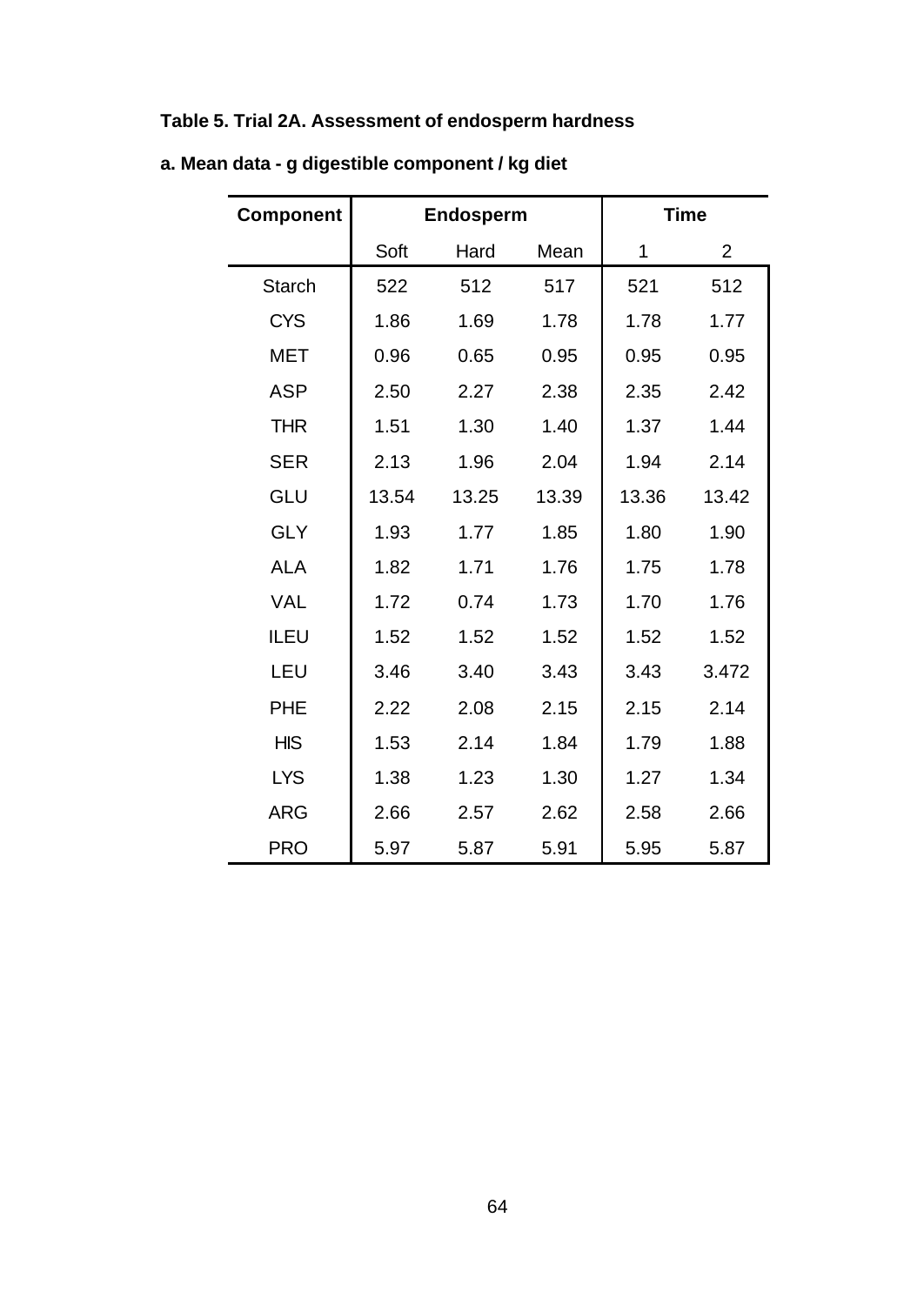## **Table 5 (continued). Trial 2A**

| <b>Component</b> |             | <b>Endosperm</b> | <b>Residual</b> |         |        |           |
|------------------|-------------|------------------|-----------------|---------|--------|-----------|
|                  | $^0$ F      | <b>MS</b>        | <b>SEd</b>      | $P =$   | $^0$ F | <b>MS</b> |
| <b>Starch</b>    | 1           | 443              | 14.6            | 0.487   | 11     | 854       |
| <b>CYS</b>       | 1           | 0.11092          | 0.036           | < 0.001 | 10(1)  | 0.005     |
| <b>MET</b>       | 1           | 0.0008           | 0.030           | 0.645   | 10(1)  | 0.00355   |
| <b>ASP</b>       | 1           | 0.20242          | 0.109           | 0.065   | 10(1)  | 0.04716   |
| <b>THR</b>       | 1           | 0.1729           | 0.081           | 0.028   | 10(1)  | 0.02638   |
| <b>SER</b>       | 1           | 0.10755          | 0.139           | 0.266   | 10(1)  | 0.07746   |
| <b>GLU</b>       | 1           | 0.3310           | 0.175           | 0.131   | 10(1)  | 0.1224    |
| <b>GLY</b>       | 1           | 0.10374          | 0.096           | 0.338   | 10(1)  | 0.03718   |
| <b>ALA</b>       | 1           | 0.04703          | 0.083           | 0.222   | 10(1)  | 0.02769   |
| <b>VAL</b>       | $\mathbf 1$ | 0.00144          | 0.116           | 0.873   | 10(1)  | 0.05399   |
| <b>ILEU</b>      | $\mathbf 1$ | 0.00023          | 0.060           | 0.900   | 10(1)  | 0.01426   |
| LEU              | 1           | 0.01623          | 0.078           | 0.434   | 10(1)  | 0.02438   |
| <b>PHE</b>       | 1           | 0.08232          | 0.055           | 0.026   | 10(1)  | 0.01215   |
| <b>HIS</b>       | 1           | 1.47755          | 0.063           | < 0.001 | 10(1)  | 0.01568   |
| <b>LYS</b>       | 1           | 0.097628         | 0.046           | 0.007   | 10(1)  | 0.008560  |
| <b>ARG</b>       | 1           | 0.03245          | 0.099           | 0.383   | 10(1)  | 0.03905   |
| <b>PRO</b>       | 1           | 0.05909          | 0.114           | 0.310   | 10(1)  | 0.05174   |

#### **b. Analysis of variance of wheat characteristics (In no case was effect of time significant)**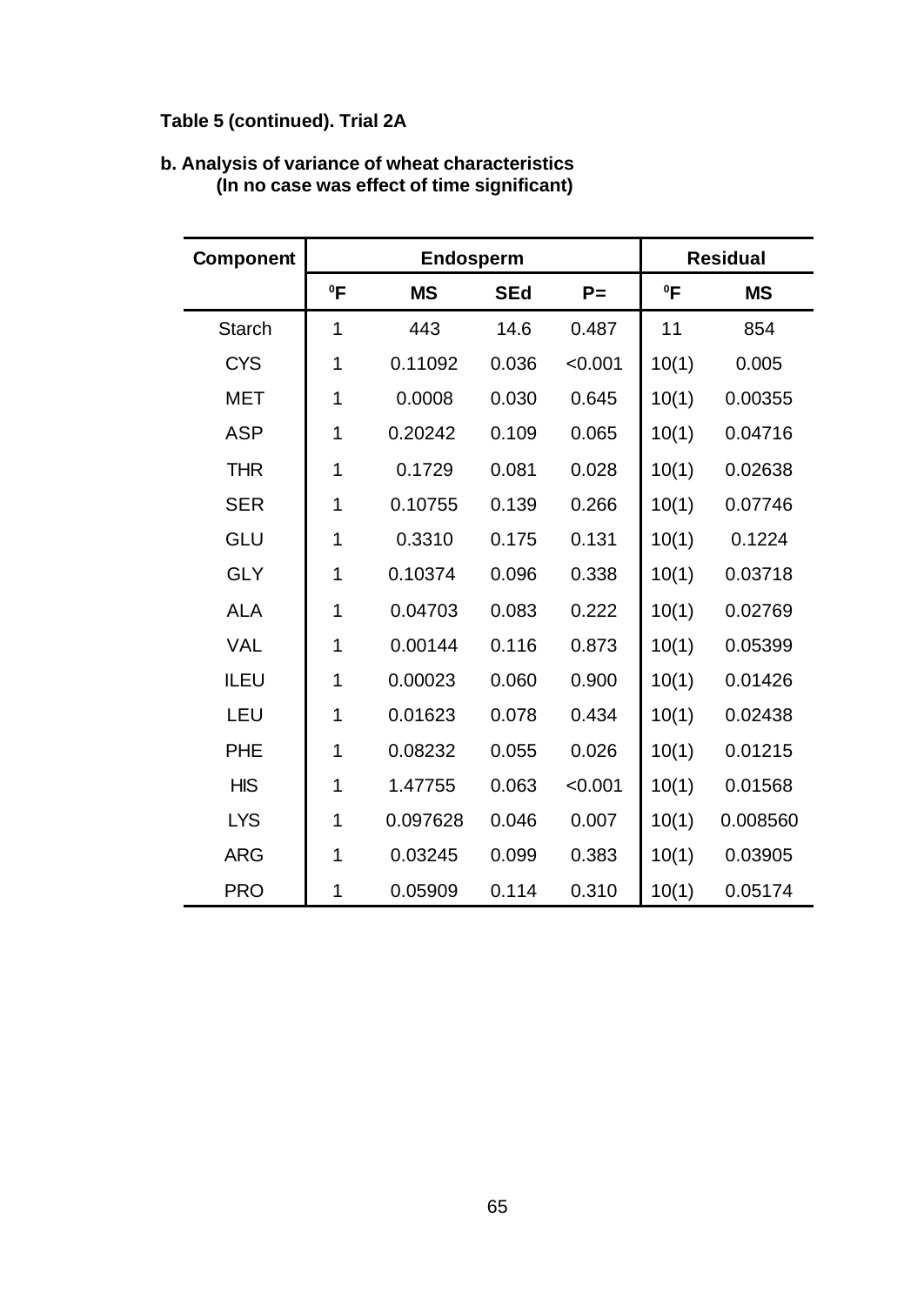| Wheat          | Characteristics | Component     |                  | Linear Regression $(y = b + ax)$ |       |                             | Level in      | Coefficient of            |  |
|----------------|-----------------|---------------|------------------|----------------------------------|-------|-----------------------------|---------------|---------------------------|--|
| sample         | Endosperm       |               | b                | a                                | $R^2$ | Solution<br>when $x = 1000$ | wheat<br>g/kg | Apparent<br>Digestibility |  |
| 1              | Soft            | <b>Starch</b> | 689 ±24.2        | $-0.296 + 0.041$                 | 0.881 | $392 + 19.4$                | 569           | $0.69 + 0.034$            |  |
| $\overline{2}$ | Hard            |               | 777 ±38.0        | $-0.473 + 0.064$                 | 0.884 | $305 + 30.5$                | 546           | $0.56 \pm 0.056$          |  |
| 1              | Soft            | <b>CYS</b>    | $-0.302 + 0.079$ | $0.0038 + 0.00013$               | 0.992 | $3.54 + 0.064$              | 4.2           | $0.843 + 0.015$           |  |
| $\overline{2}$ | Hard            |               | $-0.121 + 0.083$ | $0.0032 + 0.00013$               | 0.990 | $3.10 \pm 0.061$            | 4.2           | $0.739 + 0.014$           |  |
| 1              | Soft            | <b>MET</b>    | $-0.034 + 0.049$ | $0.0018 + 0.00008$               | 0.985 | $1.73 + 0.039$              | 2.0           | $0.866 \pm 0.020$         |  |
| 2              | Hard            |               | $-0.006 + 0.087$ | $0.0017 + 0.00014$               | 0.960 | $1.69 + 0.064$              | 2.0           | $0.843 + 0.032$           |  |
| 1              | Soft            | <b>ASP</b>    | $-0.449 + 0.267$ | $0.0052 \pm 0.00045$             | 0.950 | $4.79 + 0.214$              | 6.0           | $0.798 + 0.036$           |  |
| $\overline{2}$ | Hard            |               | $-0.219 + 0.217$ | $0.0044 \pm 0.00035$             | 0.963 | $4.22 \pm 0.158$            | 5.7           | $0.740 + 0.028$           |  |
| 1              | Soft            | <b>THR</b>    | $-0.351 + 0.197$ | $0.0033 + 0.00033$               | 0.933 | $2.96 + 0.158$              | 3.8           | $0.778 + 0.042$           |  |
| $\overline{2}$ | Hard            |               | $-0.272 + 0.173$ | $0.0028 + 0.00028$               | 0.943 | $2.53 + 0.126$              | 3.6           | $0.704 + 0.035$           |  |
| 1              | Soft            | <b>SER</b>    | $-0.771 + 0.377$ | $0.0054 + 0.00064$               | 0.902 | $4.38 + 0.303$              | 5.2           | $0.842 + 0.058$           |  |
| 2              | Hard            |               | $-0.085 + 0.277$ | $0.0037 + 0.00045$               | 0.916 | $3.58 + 0.202$              | 4.9           | $0.731 + 0.041$           |  |
| 1              | Soft            | GLU           | $-0.306 + 0.344$ | $0.0246 + 0.00058$               | 0.966 | 24.30 ±0.276                | 26.8          | $0.907 + 0.010$           |  |
| $\overline{2}$ | Hard            |               | $-0.900 + 0.460$ | $0.0252 \pm 0.00075$             | 0.995 | 24.26 ±0.336                | 26.4          | $0.919 + 0.013$           |  |
| 1              | Soft            | <b>GLY</b>    | $-0.202 + 0.242$ | $0.0038 + 0.00041$               | 0.924 | $3.58 + 0.194$              | 4.8           | $0.746 + 0.040$           |  |
| $\overline{2}$ | Hard            |               | $-0.292 + 0.200$ | $0.0037 + 0.00032$               | 0.855 | $3.38 + 0.146$              | 4.5           | $0.751 + 0.032$           |  |

# **Table 6. Trial 2A Linear regression equations and solution for starch and amino acids**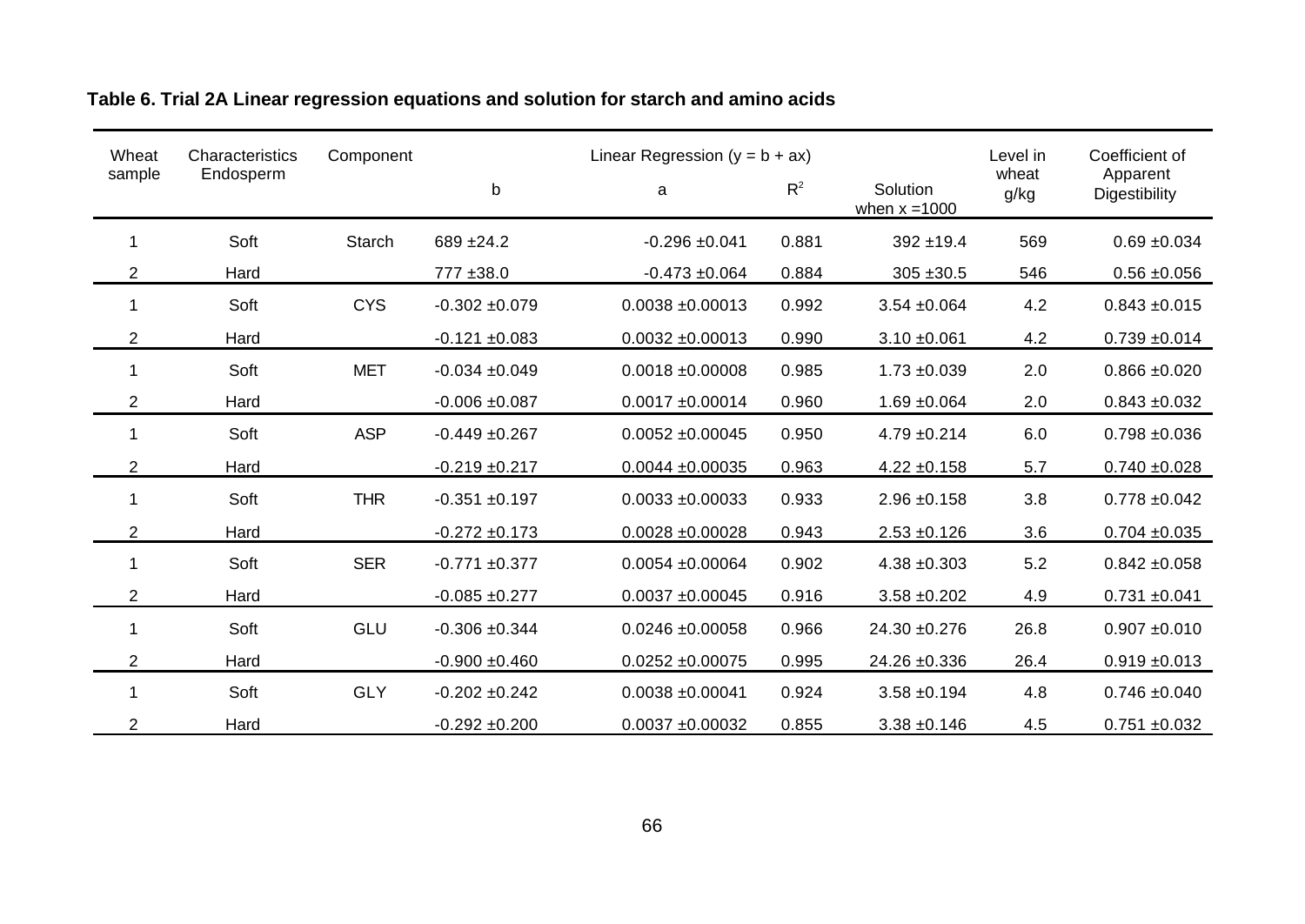# **Table 6. (continued)**

| Wheat          | Characteristics | Component  | Linear Regression ( $y = b + ax$ ) |                      |       |                             |               | Coefficient of            |
|----------------|-----------------|------------|------------------------------------|----------------------|-------|-----------------------------|---------------|---------------------------|
| sample         | Endosperm       |            | b                                  | a                    | $R^2$ | Solution<br>when $x = 1000$ | wheat<br>g/kg | Apparent<br>Digestibility |
| $\mathbf{1}$   | Soft            | <b>ALA</b> | $-0.094 + 0.207$                   | $0.0034 + 0.00035$   | 0.930 | $3.30 + 0.166$              | 4.4           | $0.751 + 0.038$           |
| $\overline{2}$ | Hard            |            | $-0.234 + 0.153$                   | $0.0035 + 0.00025$   | 0.970 | $3.22 \pm 0.112$            | 4.2           | $0.767 + 0.027$           |
| 1              | Soft            | <b>VAL</b> | $-0.653 + 0.322$                   | $0.0042 \pm 0.00054$ | 0.895 | $3.56 + 0.258$              | 4.7           | $0.758 + 0.055$           |
| $\overline{2}$ | Hard            |            | $-0.370 + 0.135$                   | $0.0038 + 0.00022$   | 0.980 | $3.39 + 0.099$              | 4.6           | $0.736 + 0.021$           |
| $\mathbf 1$    | Soft            | ILEU       | $-0.406 + 0.145$                   | $0.0034 + 0.00024$   | 0.966 | $3.02 + 0.116$              | 3.6           | $0.840 + 0.032$           |
| $\overline{2}$ | Hard            |            | $-0.220 + 0.116$                   | $0.0031 + 0.00019$   | 0.978 | $2.87 + 0.085$              | 3.5           | $0.819 + 0.024$           |
| 1              | Soft            | <b>LEU</b> | $-0.305 + 0.155$                   | $0.0067 + 0.00026$   | 0.989 | $6.39 + 0.124$              | 7.4           | $0.863 + 0.017$           |
| $\overline{2}$ | Hard            |            | $-0.259 + 0.202$                   | $0.0065 + 0.00033$   | 0.985 | $6.23 \pm 0.148$            | 7.3           | $0.854 + 0.020$           |
| 1              | Soft            | PHE        | $-0.448 + 0.122$                   | $0.0047 + 0.00021$   | 0.987 | $4.29 + 0.098$              | 5.2           | $0.825 + 0.018$           |
| $\overline{2}$ | Hard            |            | $-0.219 + 0.127$                   | $0.0041 + 0.00021$   | 0.985 | $3.86 \pm 0.092$            | 4.9           | $0.787 + 0.019$           |
| 1              | Soft            | <b>HIS</b> | $-0.280 + 0.156$                   | $0.0032 + 0.00026$   | 0.955 | $2.94 \pm 0.125$            | 3.6           | $0.817 + 0.035$           |
| $\overline{2}$ | Hard            |            | $-0.143 + 0.147$                   | $0.0041 + 0.00024$   | 0.980 | $3.93 + 0.107$              | 4.7           | $0.836 + 0.023$           |
| 1              | Soft            | <b>LYS</b> | $-0.234 + 0.132$                   | $0.0029 + 0.00022$   | 0.959 | $2.64 \pm 0.106$            | 3.2           | $0.825 + 0.033$           |
| $\overline{2}$ | Hard            |            | $-0.088 + 0.077$                   | $0.0023 + 0.00013$   | 0.983 | $2.26 \pm 0.056$            | 2.9           | $0.778 + 0.019$           |
| 1              | Soft            | <b>ARG</b> | $-0.045 + 0.269$                   | $0.0048 + 0.00045$   | 0.941 | $4.77 \pm 0.216$            | 5.8           | $0.822 \pm 0.037$         |
| $\overline{2}$ | Hard            |            | $-0.048 + 0.144$                   | $0.0047 + 0.00023$   | 0.985 | $4.62 \pm 0.105$            | 5.5           | $0.840 + 0.019$           |
| $\mathbf 1$    | Soft            | <b>PRO</b> | $-0.302 + 0.210$                   | $0.0112 \pm 0.00036$ | 0.993 | $10.85 + 0.169$             | 12.0          | $0.904 \pm 0.014$         |
| $\overline{2}$ | Hard            |            | $-0.242 + 0.322$                   | $0.0108 + 0.00052$   | 0.986 | $10.58 + 0.235$             | 11.7          | $0.904 + 0.020$           |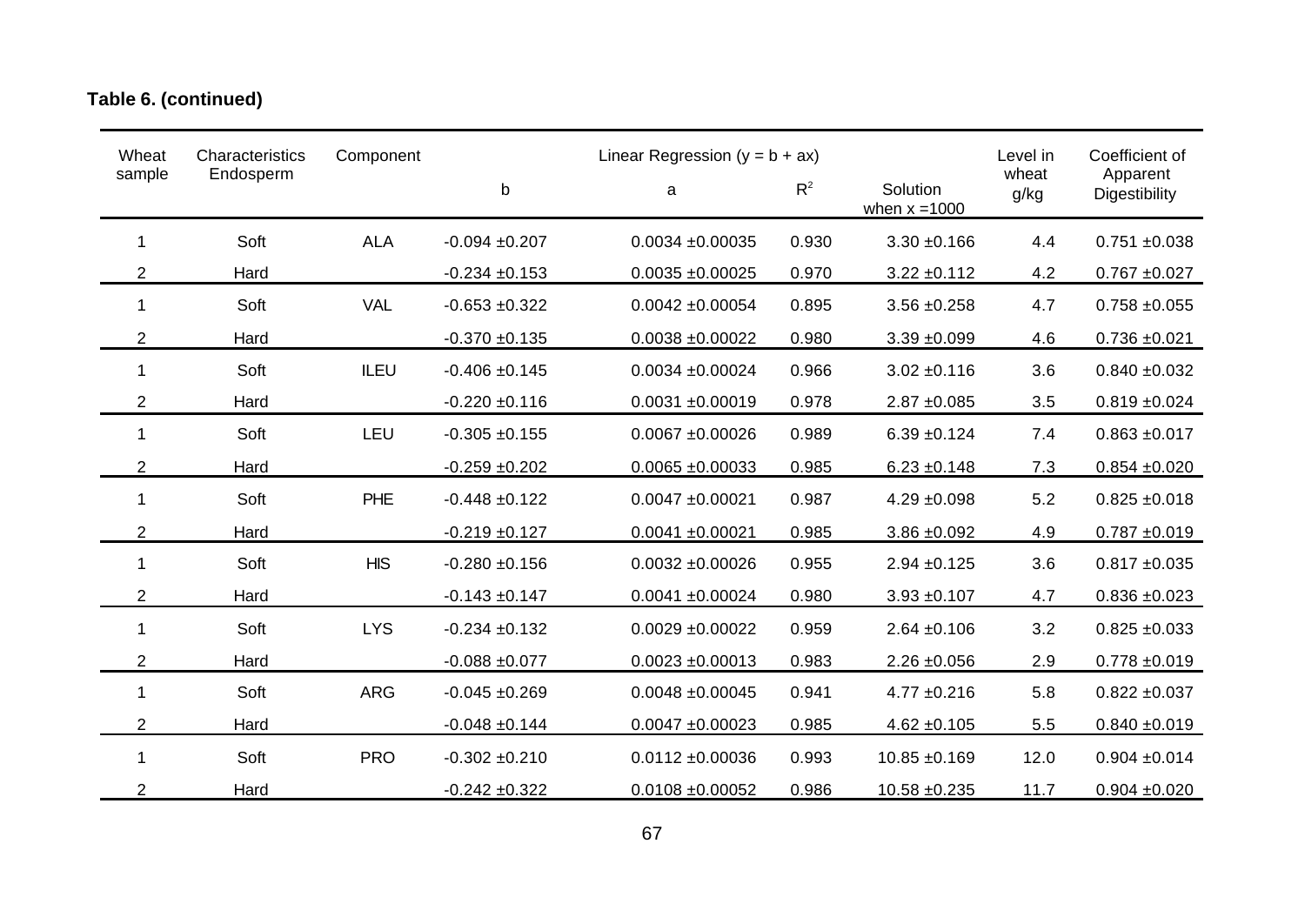## **Table 7. Trial 2B. Assessment of IB/IR rye translocation**

| Component     |       | <b>IB/IR</b> |       | <b>Time</b> |                |       |
|---------------|-------|--------------|-------|-------------|----------------|-------|
|               | N     | Y            | Mean  | $\mathbf 1$ | $\overline{2}$ | Mean  |
| <b>Starch</b> | 467   | 428          | 447   | 457         | 438            | 447   |
| <b>CYS</b>    | 1.64  | 1.59         | 1.61  | 1.62        | 1.60           | 1.61  |
| <b>MET</b>    | 0.93  | 1.00         | 0.96  | 0.94        | 0.99           | 0.96  |
| <b>ASP</b>    | 2.14  | 2.12         | 2.13  | 2.02        | 2.24           | 2.13  |
| <b>THR</b>    | 1.28  | 1.29         | 1.28  | 1.22        | 1.35           | 1.28  |
| <b>SER</b>    | 2.12  | 2.20         | 2.16  | 2.13        | 2.18           | 2.16  |
| <b>GLU</b>    | 13.14 | 14.14        | 13.64 | 13.54       | 13.74          | 13.64 |
| <b>GLY</b>    | 1.57  | 1.59         | 1.58  | 1.53        | 1.62           | 1.58  |
| <b>ALA</b>    | 1.48  | 1.47         | 1.47  | 1.43        | 1.52           | 1.47  |
| <b>VAL</b>    | 1.40  | 1.44         | 1.42  | 1.38        | 1.46           | 1.42  |
| <b>ILEU</b>   | 1.38  | 1.48         | 1.43  | 1.42        | 1.44           | 1.43  |
| LEU           | 3.19  | 3.48         | 3.33  | 3.26        | 3.4            | 3.33  |
| PHE           | 1.79  | 2.27         | 2.03  | 1.94        | 2.11           | 2.03  |
| <b>HIS</b>    | 2.09  | 2.02         | 2.05  | 2.03        | 2.08           | 2.05  |
| <b>LYS</b>    | 1.11  | 1.18         | 1.15  | 1.14        | 1.16           | 1.15  |
| <b>ARG</b>    | 2.18  | 2.21         | 2.19  | 2.14        | 2.24           | 2.19  |
| <b>PRO</b>    | 4.77  | 4.94         | 4.85  | 4.65        | 5.05           | 4.85  |

## **a. Mean data - g digestible component / kg diet**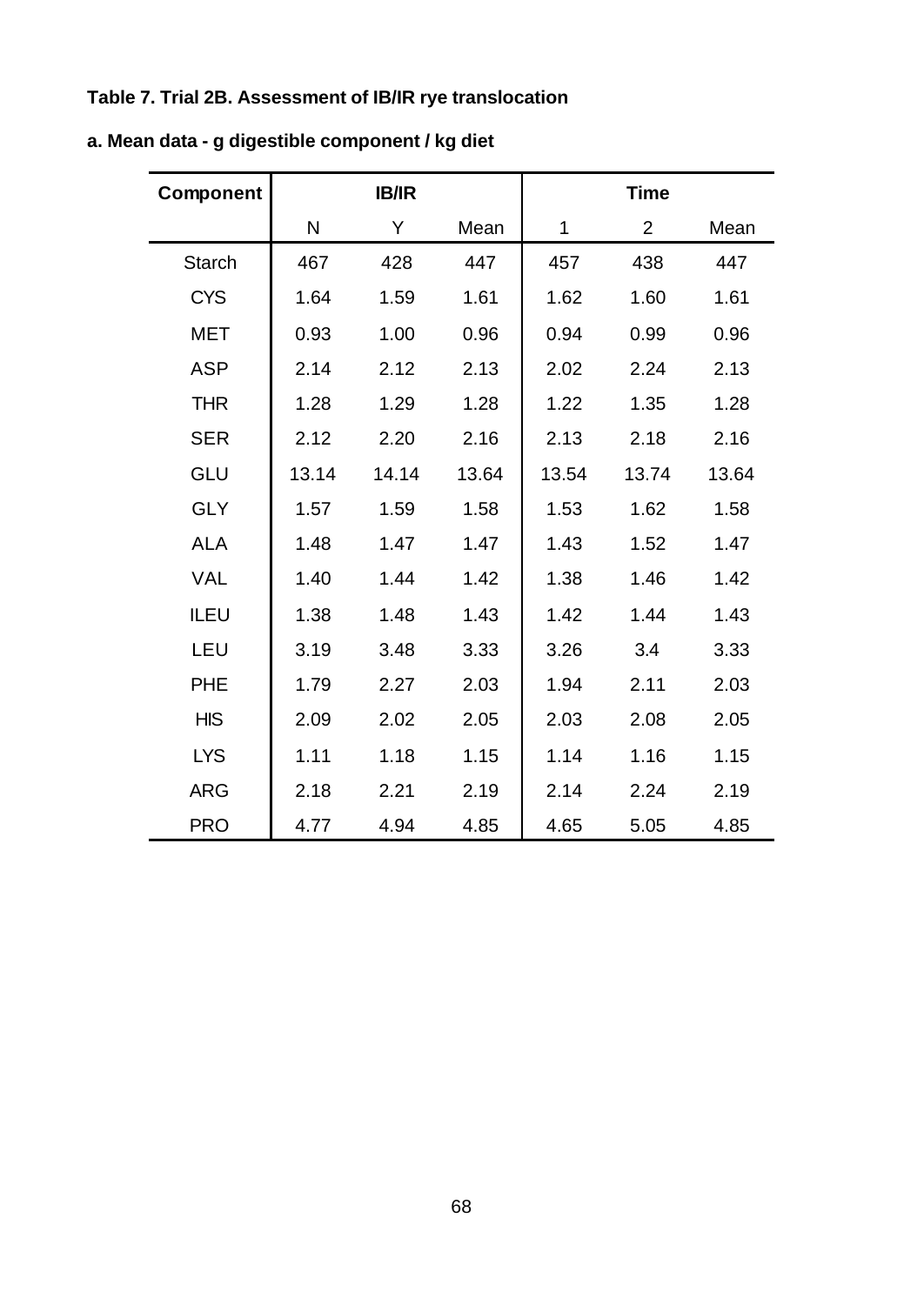## **Table 7 (continued). Trial 2B**

#### **b. Analysis of variance of wheat characteristics (In only case was effect of time significant)**

| <b>Component</b> |        | Endosperm |            |         | <b>Residual</b> |           |
|------------------|--------|-----------|------------|---------|-----------------|-----------|
|                  | $^0$ F | <b>MS</b> | <b>SEd</b> | $P =$   | $^0$ F          | <b>MS</b> |
| <b>Starch</b>    | 1      | 6231      | 32.6       | 0.261   | 8(3)            | 4258      |
| <b>CYS</b>       | 1      | 0.00931   | 0.055      | 0.400   | 9(2)            | 0.01196   |
| <b>MET</b>       | 1      | 0.018171  | 0.025      | 0.024   | 9(2)            | 0.002492  |
| <b>ASP</b>       | 1      | 0.00151   | 0.104      | 0.855   | 9(2)            | 0.04300   |
| <b>THR</b>       | 1      | 0.00042   | 0.079      | 0.900   | 9(2)            | 0.02486   |
| <b>SER</b>       | 1      | 0.02452   | 0.080      | 0.199   | 9(2)            | 0.02570   |
| <b>GLU</b>       | 1      | 4.0457    | 0.193      | < 0.001 | 9(2)            | 0.1490    |
| <b>GLY</b>       | 1      | 0.00190   | 0.098      | 0.828   | 9(2)            | 0.03819   |
| <b>ALA</b>       | 1      | 0.00025   | 0.082      | 0.925   | 9(2)            | 0.02660   |
| <b>VAL</b>       | 1      | 0.00712   | 0.138      | 0.767   | 9(2)            | 0.07613   |
| <b>ILEU</b>      | 1      | 0.04364   | 0.112      | 0.376   | 9(2)            | 0.05035   |
| LEU              | 1      | 0.34504   | 0.094      | 0.013   | 9(2)            | 0.03566   |
| <b>PHE</b>       | 1      | 0.93179   | 0.064      | < 0.001 | 9(2)            | 0.01651   |
| <b>HIS</b>       | 1      | 0.02042   | 0.057      | 0.243   | 9(2)            | 0.01307   |
| <b>LYS</b>       | 1      | 0.01974   | 0.072      | 0.352   | 9(2)            | 0.02050   |
| <b>ARG</b>       | 1      | 0.00293   | 0.107      | 0.806   | 9(2)            | 0.04553   |
| <b>PRO</b>       | 1      | 0.1151    | 0.377      | 0.663   | 9(2)            | 0.5688    |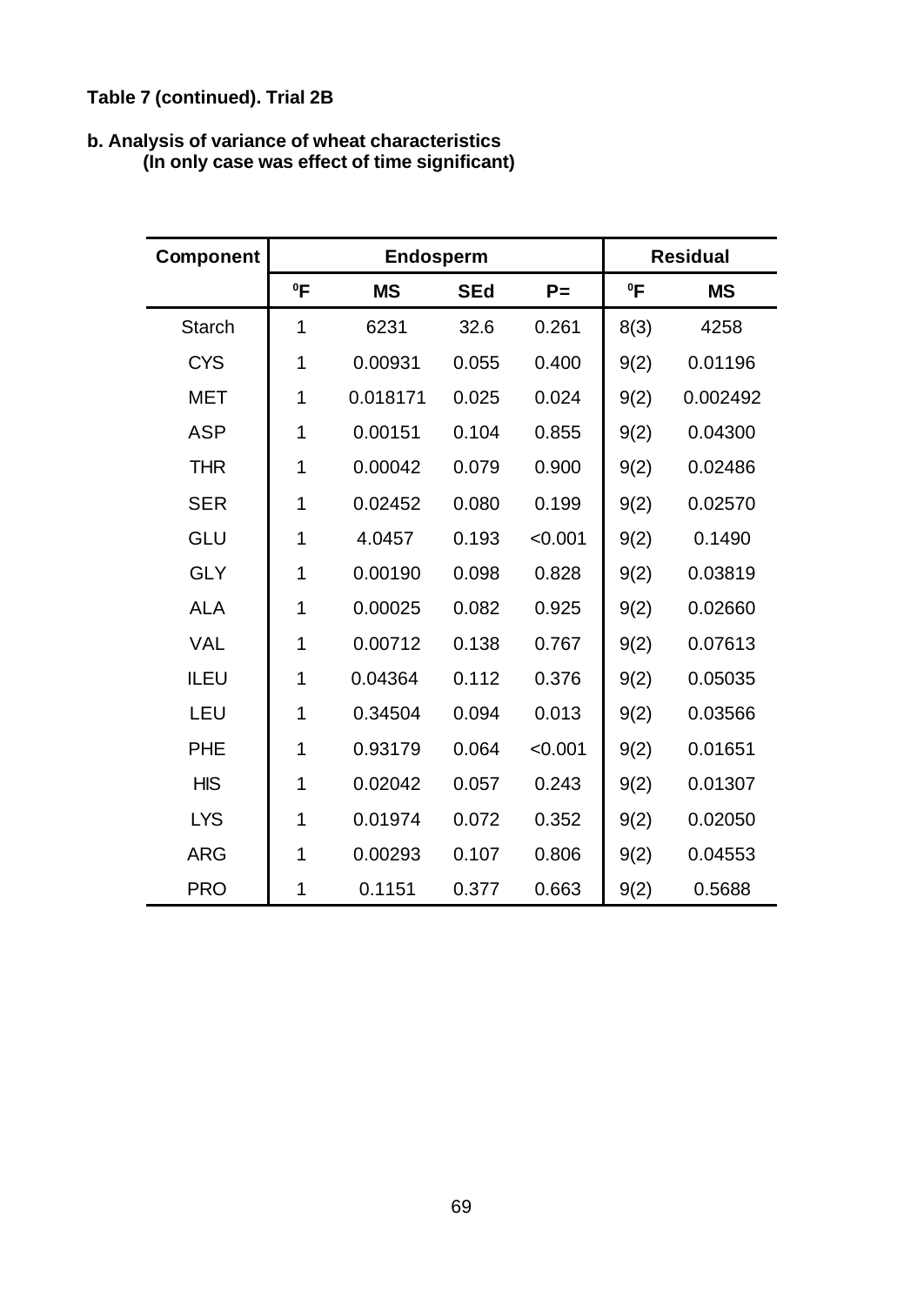| Wheat          | Characteristics | Component  |                    | Linear Regression $(y = b + ax)$ |       |                             | Level in      | Coefficient of            |
|----------------|-----------------|------------|--------------------|----------------------------------|-------|-----------------------------|---------------|---------------------------|
| sample         | <b>IBIR</b>     |            | $\mathsf b$        | a                                | $R^2$ | Solution<br>when $x = 1000$ | wheat<br>g/kg | Apparent<br>Digestibility |
| 1              | $\mathsf{N}$    | Starch     | 737 ±49.7          | $-0.480 + 0.094$                 | 0.835 | 257 ±49.7                   | 432           | $0.59 + 0.115$            |
| 2              | Y               |            | $696 + 95.2$       | $-0.479 + 0.154$                 | 0.591 | $217 + 69.4$                | 468           | $0.46 \pm 0.148$          |
| 1              | ${\sf N}$       | <b>CYS</b> | $-0.186 + 0.124$   | $0.0032 \pm 0.00021$             | 0.971 | $3.05 + 0.100$              | 3.9           | $0.783 + 0.026$           |
| 2              | Y               |            | $-0.075 + 0.120$   | $0.0030 + 0.00020$               | 0.977 | $2.88 \pm 0.096$            | 4.0           | $0.719 + 0.024$           |
| 1              | $\mathsf{N}$    | <b>MET</b> | $-0.110 + 0.075$   | $0.0018 + 0.00013$               | 0.968 | $1.74 \pm 0.060$            | 2.0           | $0.869 + 0.030$           |
| 2              | Y               |            | $-0.065 + 0.039$   | $0.0019 + 0.00007$               | 0.994 | $1.84 \pm 0.031$            | 2.2           | $0.835 + 0.014$           |
| 1              | ${\sf N}$       | <b>ASP</b> | $-0.548 + 0.278$   | $0.0048 + 0.00047$               | 0.936 | $4.23 + 0.223$              | 5.8           | $0.729 + 0.038$           |
| 2              | Y               |            | $-0.173 + 0.269$   | $0.0041 + 0.00045$               | 0.943 | $3.97 + 0.216$              | 5.9           | $0.672 + 0.037$           |
| 1              | ${\sf N}$       | <b>THR</b> | $-0.615 \pm 0.213$ | $0.0034 + 0.00036$               | 0.925 | $2.75 \pm 0.171$            | 3.7           | $0.743 + 0.046$           |
| 2              | Y               |            | $-0.192 + 0.166$   | $0.0027 + 0.00028$               | 0.947 | $2.45 + 0.133$              | 3.8           | $0.652 + 0.035$           |
| 1              | ${\sf N}$       | <b>SER</b> | $-0.473 + 0.207$   | $0.0046 + 0.00035$               | 0.961 | $4.13 \pm 0.166$            | 5.3           | $0.779 + 0.031$           |
| 2              | Y               |            | $-0.052 + 0.123$   | $0.0040 + 0.00021$               | 0.987 | $3.96 + 0.099$              | 5.6           | $0.707 + 0.018$           |
| 1              | ${\sf N}$       | GLU        | $-0.532 + 0.527$   | $0.0242 + 0.00089$               | 0.991 | 23.77 ±0.423                | 26.7          | $0.890 + 0.016$           |
| 2              | Y               |            | $0.257 + 0.236$    | $0.0247 + 0.00040$               | 0.999 | 25.00 ±0.190                | 29.0          | $0.862 + 0.007$           |
| 1              | ${\sf N}$       | <b>GLY</b> | $-0.197 + 0.226$   | $0.0031 + 0.00038$               | 0.905 | $2.94 \pm 0.181$            | 4.4           | $0.668 + 0.041$           |
| $\overline{2}$ | Y               |            | $0.153 + 0.227$    | $0.0026 + 0.00038$               | 0.899 | $2.73 \pm 0.182$            | 4.7           | $0.581 + 0.039$           |

### **Table 8. Trial 2B Linear regression equations and solution for starch and amino acids**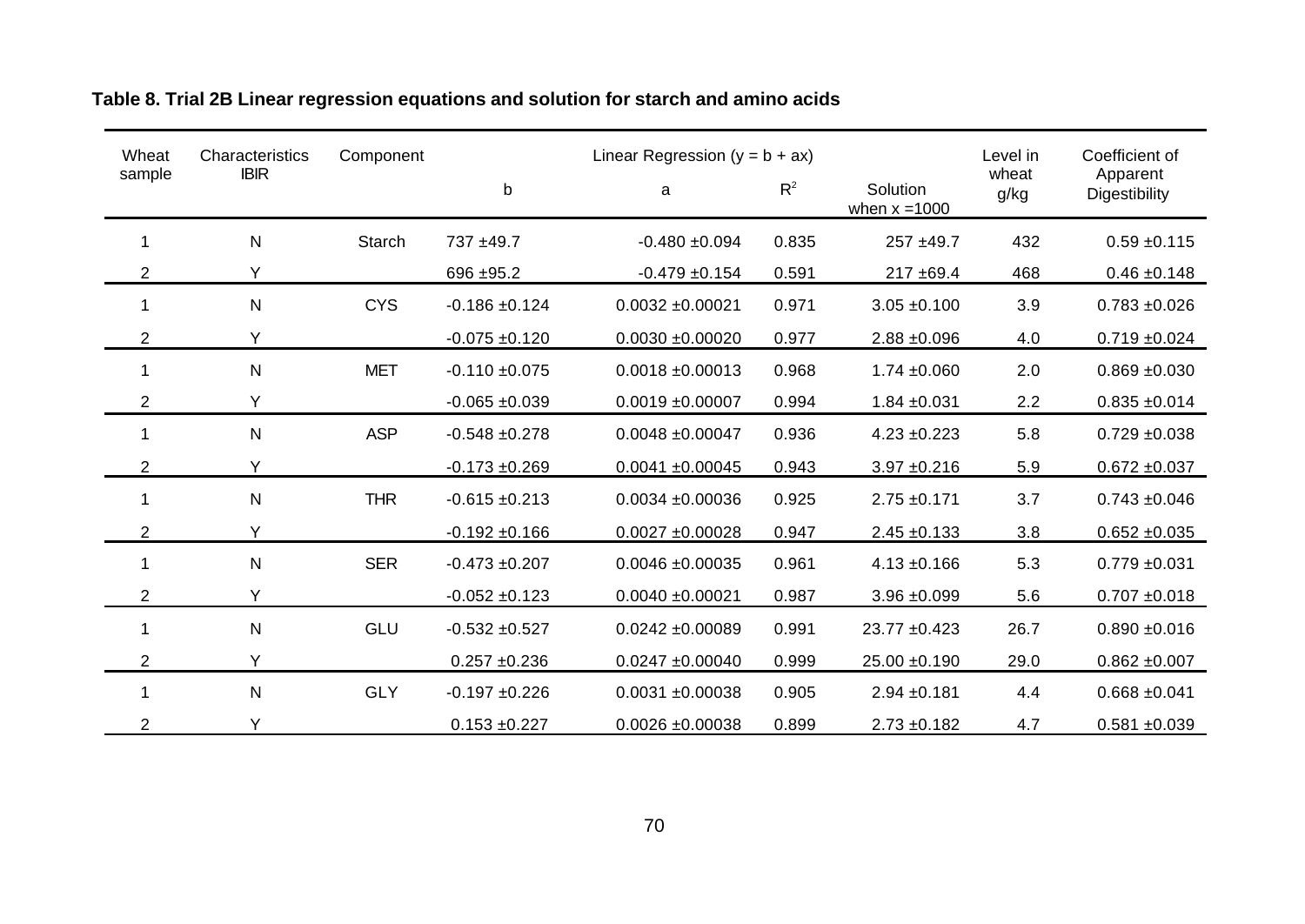## **Table 8. (continued)**

| Wheat          | Characteristics | Component  |                    | Linear Regression ( $y = b + ax$ ) |       | Level in                    | Coefficient of |                           |
|----------------|-----------------|------------|--------------------|------------------------------------|-------|-----------------------------|----------------|---------------------------|
| sample         | <b>IBIR</b>     |            | $\mathsf b$        | $\mathsf a$                        | $R^2$ | Solution<br>when $x = 1000$ | wheat<br>g/kg  | Apparent<br>Digestibility |
| $\mathbf{1}$   | $\mathsf{N}$    | <b>ALA</b> | $-0.125 \pm 0.176$ | $0.0029 + 0.00030$                 | 0.928 | $2.73 \pm 0.142$            | 4.0            | $0.682 + 0.035$           |
| $\overline{2}$ | Y               |            | $0.047 + 0.225$    | $0.0026 + 0.00038$                 | 0.899 | $2.61 + 0.181$              | 4.2            | $0.621 + 0.043$           |
| 1              | $\mathsf{N}$    | <b>VAL</b> | $-0.337 + 0.340$   | $0.0031 + 0.00057$                 | 0.799 | $2.74 \pm 0.273$            | 4.3            | $0.638 + 0.064$           |
| $\overline{2}$ | Y               |            | $0.001 + 0.249$    | $0.0026 \pm 0.00042$               | 0.880 | $2.58 + 0.200$              | 4.6            | $0.560 + 0.043$           |
| $\mathbf{1}$   | $\mathsf{N}$    | ILEU       | $-0.004 + 0.289$   | $0.0025 + 0.00049$                 | 0.778 | $2.45 \pm 0.232$            | 3.4            | $0.721 + 0.068$           |
| $\overline{c}$ | Υ               |            | $0.024 \pm 0.152$  | $0.0026 + 0.00026$                 | 0.953 | $2.62 \pm 0.122$            | 3.7            | $0.709 + 0.033$           |
| $\mathbf{1}$   | $\mathsf{N}$    | LEU        | $-0.323 + 0.241$   | $0.0062 \pm 0.00041$               | 0.971 | $5.92 \pm 0.193$            | 7.2            | $0.822 \pm 0.027$         |
| 2              | Y               |            | $-0.080 + 0.212$   | $0.0064 + 0.00036$                 | 0.984 | $6.29 \pm 0.170$            | 7.8            | $0.807 + 0.022$           |
| $\mathbf 1$    | $\mathsf{N}$    | PHE        | $-0.338 + 0.162$   | $0.0038 + 0.00027$                 | 0.965 | $3.44 \pm 0.130$            | 4.6            | $0.747 + 0.028$           |
| $\overline{2}$ | Y               |            | $-0.194 + 0.220$   | $0.0044 \pm 0.00037$               | 0.966 | $4.23 + 0.177$              | 5.5            | $0.770 + 0.032$           |
| 1              | $\mathsf{N}$    | <b>HIS</b> | $-0.153 + 0.141$   | $0.0040 + 0.00024$                 | 0.976 | $3.84 \pm 0.113$            | 4.7            | $0.816 \pm 0.024$         |
| $\overline{2}$ | Y               |            | $-0.026 + 0.119$   | $0.0037 + 0.00020$                 | 0.985 | $3.63 + 0.095$              | 4.7            | $0.772 + 0.020$           |
| 1              | $\mathsf{N}$    | <b>LYS</b> | $-0.173 + 0.180$   | $0.0023 + 0.00030$                 | 0.889 | $2.12 \pm 0.144$            | 3.0            | $0.705 + 0.048$           |
| $\overline{2}$ | Y               |            | $0.060 + 0.112$    | $0.0020 + 0.00019$                 | 0.957 | $2.06 \pm 0.090$            | 3.1            | $0.665 + 0.029$           |
| $\mathbf 1$    | $\mathsf{N}$    | <b>ARG</b> | $-0.245 + 0.213$   | $0.0043 + 0.00036$                 | 0.953 | $4.06 \pm 0.171$            | 5.2            | $0.782 + 0.033$           |
| $\overline{2}$ | Y               |            | $0.270 + 0.307$    | $0.0035 + 0.00052$                 | 0.898 | $3.74 \pm 0.247$            | 5.4            | $0.693 + 0.046$           |
| $\mathbf{1}$   | $\mathsf{N}$    | <b>PRO</b> | $-1.640 + 1.060$   | $0.0114 \pm 0.00178$               | 0.851 | $9.75 + 0.848$              | 10.7           | $0.911 + 0.079$           |
| $\overline{2}$ | Y               |            | $0.148 + 0.347$    | $0.0086 + 0.00059$                 | 0.977 | $8.78 \pm 0.278$            | 11.0           | $0.798 + 0.025$           |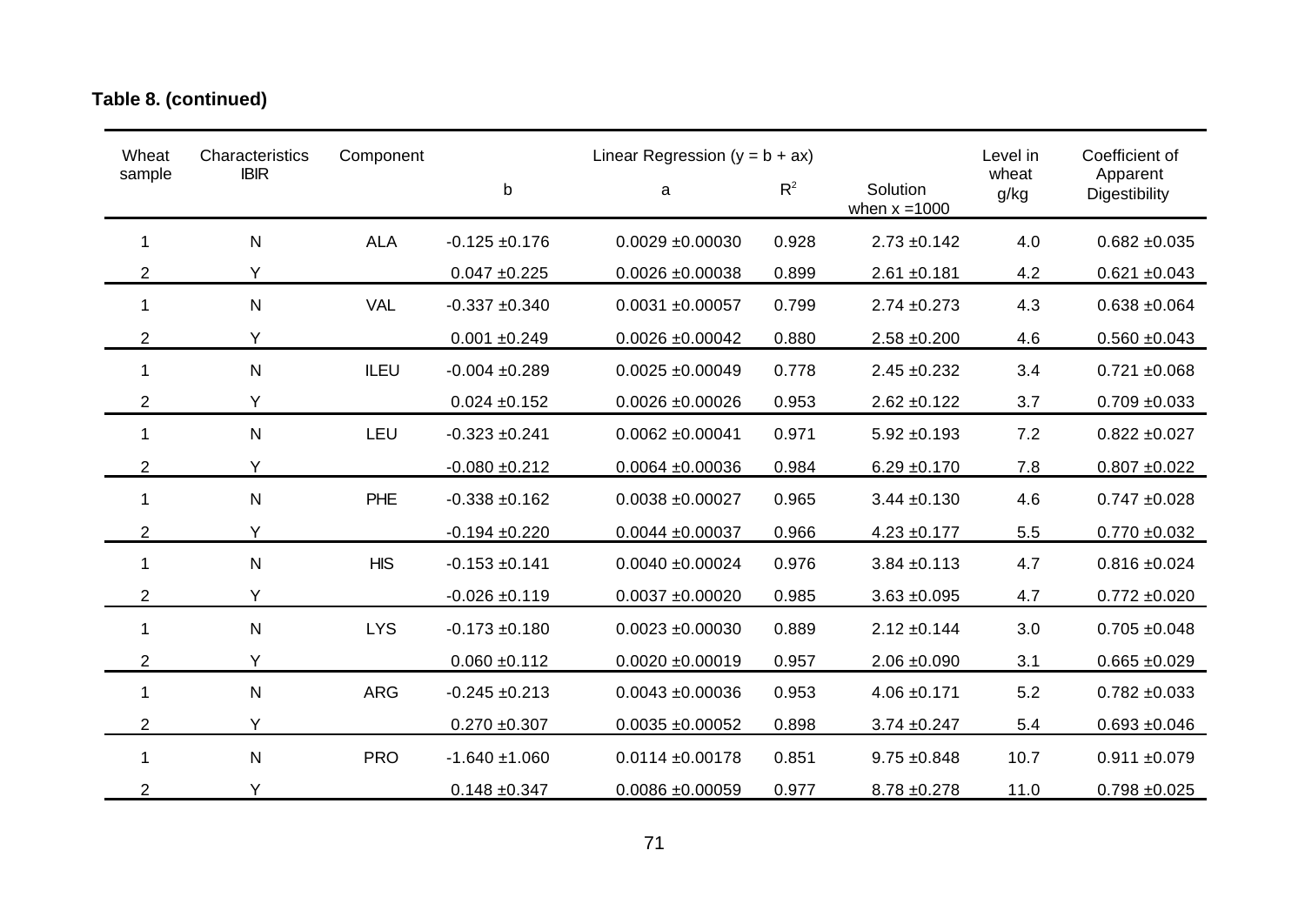## **Table 9. Trial 2C. Assessment of VPM eyespot resistance**

| <b>Component</b> |       | <b>VPM Eyespot Resistance</b> |       |       | <b>Time</b>    |       |  |
|------------------|-------|-------------------------------|-------|-------|----------------|-------|--|
|                  | Υ     | N                             | Mean  | 1     | $\overline{2}$ | Mean  |  |
| <b>Starch</b>    | 482   | 462                           | 472   | 485   | 459            | 472   |  |
| <b>CYS</b>       | 1.70  | 1.80                          | 1.75  | 1.73  | 1.78           | 1.75  |  |
| <b>MET</b>       | 0.98  | 0.97                          | 0.97  | 0.94  | 1.00           | 0.97  |  |
| <b>ASP</b>       | 2.44  | 2.46                          | 2.45  | 2.40  | 2.50           | 2.45  |  |
| <b>THR</b>       | 1.33  | 1.34                          | 1.34  | 1.29  | 1.39           | 1.34  |  |
| <b>SER</b>       | 2.28  | 2.24                          | 2.26  | 2.23  | 2.30           | 2.26  |  |
| GLU              | 13.87 | 14.23                         | 14.05 | 14.00 | 14.11          | 14.05 |  |
| <b>GLY</b>       | 1.84  | 1.98                          | 1.91  | 1.89  | 1.93           | 1.91  |  |
| <b>ALA</b>       | 1.58  | 1.74                          | 1.66  | 1.63  | 1.69           | 1.66  |  |
| <b>VAL</b>       | 1.65  | 1.62                          | 1.63  | 1.57  | 1.70           | 1.63  |  |
| <b>ILEU</b>      | 1.52  | 1.54                          | 1.53  | 1.50  | 1.55           | 1.53  |  |
| LEU              | 3.47  | 3.70                          | 3.59  | 3.56  | 3.62           | 3.59  |  |
| <b>PHE</b>       | 2.32  | 2.28                          | 2.30  | 2.26  | 2.34           | 2.30  |  |
| <b>HIS</b>       | 1.92  | 2.20                          | 2.06  | 2.12  | 2.00           | 2.06  |  |
| <b>LYS</b>       | 1.21  | 1.24                          | 1.22  | 1.21  | 1.23           | 1.22  |  |
| <b>ARG</b>       | 2.37  | 2.48                          | 2.42  | 2.40  | 2.44           | 2.42  |  |
| <b>PRO</b>       | 5.93  | 5.83                          | 5.88  | 5.79  | 5.97           | 5.88  |  |

**a. Mean data - g digestible component / kg diet**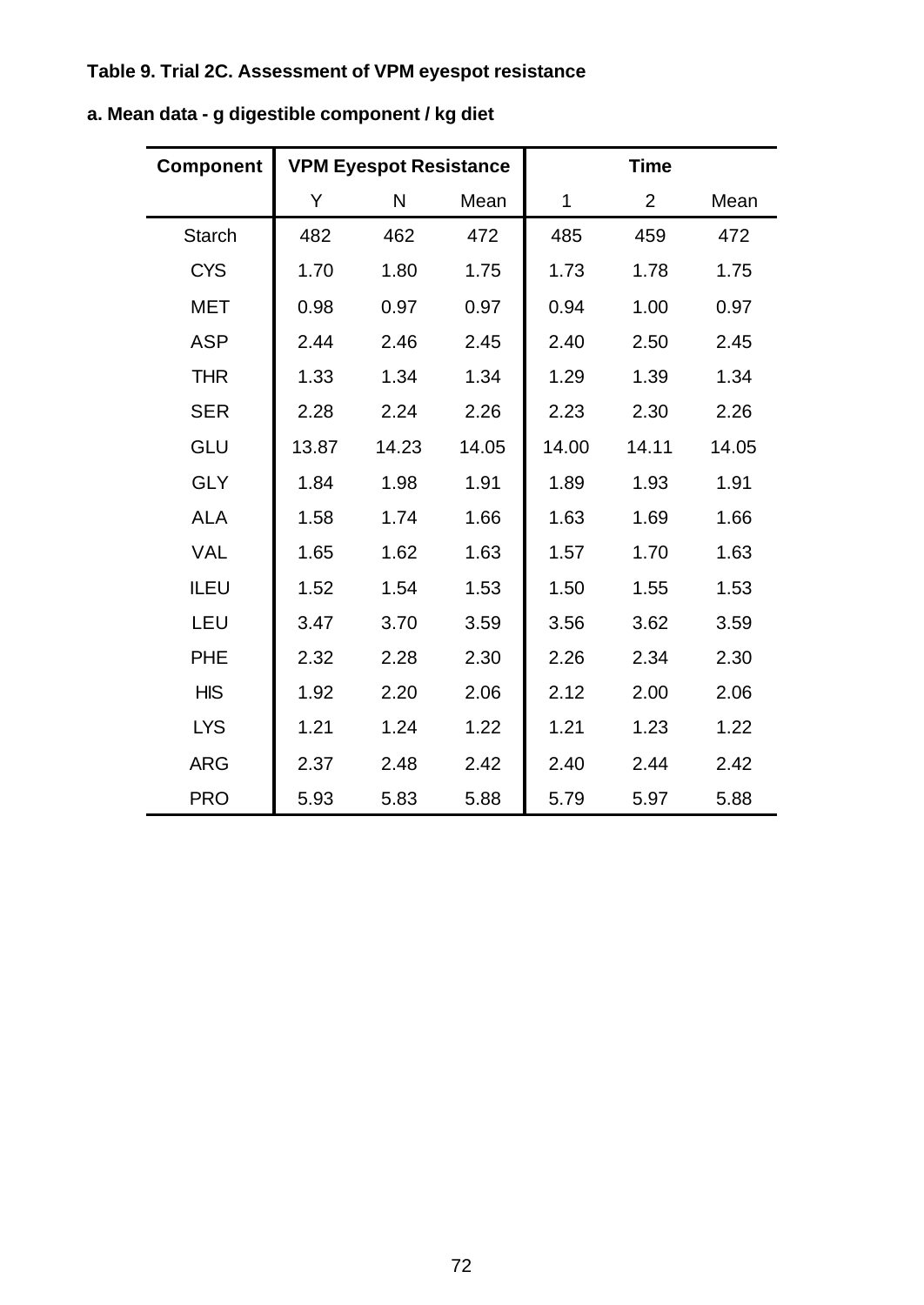#### **b. Analysis of variance of wheat characteristics (In no case was effect of time significant)**

| <b>Component</b> |             | <b>VPM Eyespot Resistance</b> |            |       |        | <b>Residual</b> |
|------------------|-------------|-------------------------------|------------|-------|--------|-----------------|
|                  | $^0$ F      | <b>MS</b>                     | <b>SEd</b> | $P =$ | $^0$ F | <b>MS</b>       |
| <b>Starch</b>    | $\mathbf 1$ | 1680                          | 22.0       | 0.377 | 9(2)   | 1943            |
| <b>CYS</b>       | 1           | 0.03715                       | 0.051      | 0.085 | 11     | 0.01039         |
| <b>MET</b>       | 1           | 0.000342                      | 0.041      | 0.827 | 11     | 0.006867        |
| <b>ASP</b>       | 1           | 0.00053                       | 0.112      | 0.092 | 11     | 0.05051         |
| <b>THR</b>       | 1           | 0.00045                       | 0.067      | 0.876 | 11     | 0.01772         |
| <b>SER</b>       | 1           | 0.00701                       | 0.109      | 0.709 | 11     | 0.04775         |
| <b>GLU</b>       | 1           | 0.5293                        | 0.212      | 0.115 | 11     | 0.1804          |
| <b>GLY</b>       | 1           | 0.07009                       | 0.118      | 0.284 | 11     | 0.05527         |
| <b>ALA</b>       | 1           | 0.10644                       | 0.099      | 0.127 | 11     | 0.03896         |
| <b>VAL</b>       | 1           | 0.0041                        | 0.184      | 0.865 | 11     | 0.1356          |
| ILEU             | 1           | 0.00093                       | 0.094      | 0.875 | 11     | 0.03565         |
| LEU              | 1           | 0.21599                       | 0.078      | 0.012 | 11     | 0.02428         |
| <b>PHE</b>       | 1           | 0.00865                       | 0.071      | 0.525 | 11     | 0.02007         |
| <b>HIS</b>       | 1           | 0.3321                        | 0.187      | 0.153 | 11     | 0.1405          |
| <b>LYS</b>       | 1           | 0.00336                       | 0.055      | 0.610 | 11     | 0.01220         |
| <b>ARG</b>       | 1           | 0.04698                       | 0.119      | 0.382 | 11     | 0.05674         |
| <b>PRO</b>       | 1           | 0.04368                       | 0.098      | 0.310 | 11     | 0.03850         |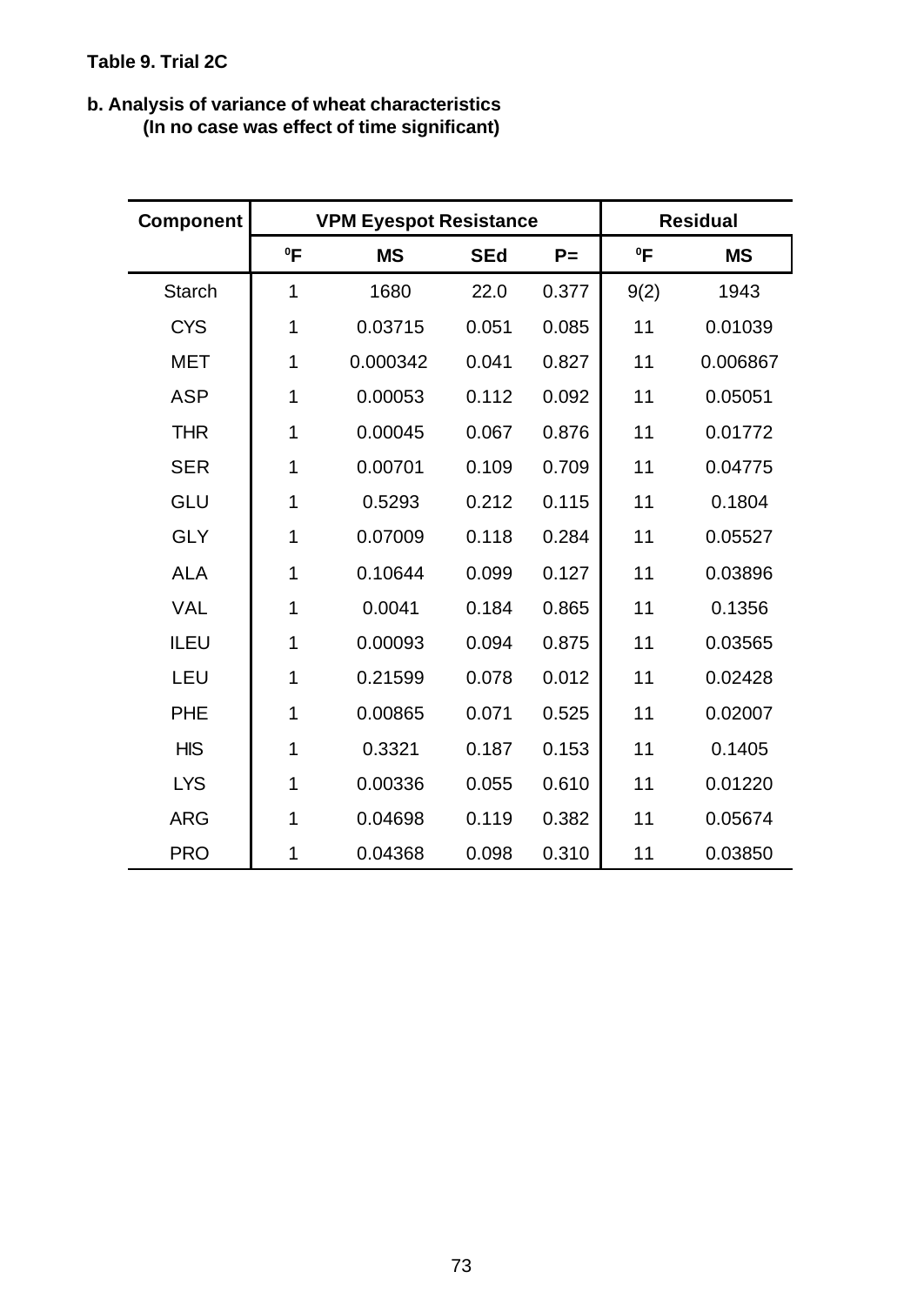| Wheat          | Characteristics                  | Component     |                   | Linear Regression ( $y = b + ax$ ) |       |                  | Level in      | Coefficient of            |
|----------------|----------------------------------|---------------|-------------------|------------------------------------|-------|------------------|---------------|---------------------------|
| sample         | <b>VPM Eyespot</b><br>Resistance |               | $\mathsf b$       | a                                  | $R^2$ |                  | wheat<br>g/kg | Apparent<br>Digestibility |
|                | Y                                | <b>Starch</b> | 727 ±25.6         | $-0.435 + 0.043$                   | 0.935 | $292 + 20.6$     | 499           | $0.59 + 0.041$            |
| $\overline{2}$ | N                                |               | 699 ±96.2         | $-0.432 + 0.148$                   | 0.6   | 266 ± 61.4       | 524           | $0.51 \pm 0.117$          |
|                | Y                                | <b>CYS</b>    | $-0.083 + 0.123$  | $0.0032 \pm 0.00021$               | 0.971 | $3.09 + 0.10$    | 4.0           | $0.773 + 0.025$           |
| 2              | N                                |               | $-0.187 + 0.104$  | $0.0035 + 0.00018$                 | 0.983 | $3.35 + 0.084$   | 4.2           | $0.796 + 0.020$           |
|                | Y                                | <b>MET</b>    | $-0.002 + 0.060$  | $0.0017 + 0.00010$                 | 0.977 | $1.74 \pm 0.048$ | 2.1           | $0.827 \pm 0.023$         |
| $\overline{2}$ | N                                |               | $0.063 + 0.124$   | $0.0016 + 0.00021$                 | 0.892 | $1.67 + 0.100$   | 2.1           | $0.795 + 0.047$           |
|                | Y                                | <b>ASP</b>    | $-0.045 + 0.188$  | $0.0044 \pm 0.00032$               | 0.965 | $4.37 + 0.151$   | 6.1           | $0.718 + 0.024$           |
| $\overline{2}$ | N                                |               | $-0.036 + 0.300$  | $0.0044 \pm 0.00051$               | 0.915 | $4.39 + 0.241$   | 6.3           | $0.697 + 0.038$           |
|                | Y                                | <b>THR</b>    | $-0.106 + 0.120$  | $0.0026 + 0.00020$                 | 0.958 | $2.45 + 0.097$   | 3.7           | $0.663 + 0.026$           |
| $\overline{2}$ | N                                |               | $-0.221 + 0.187$  | $0.0278 + 0.00032$                 | 0.916 | $2.56 \pm 0.150$ | 3.8           | $0.672 + 0.040$           |
|                | Y                                | <b>SER</b>    | $0.000 \pm 0.176$ | $0.0041 + 0.00030$                 | 0.964 | $4.06 \pm 0.141$ | 5.4           | $0.751 + 0.026$           |
| 2              | N                                |               | $-0.145 + 0.287$  | $0.0042 \pm 0.00048$               | 0.916 | $4.10 \pm 0.230$ | 5.6           | $0.731 + 0.041$           |
|                | Y                                | GLU           | $0.254 + 0.588$   | $0.0242 \pm 0.00100$               | 0.988 | 24.46 ±0.472     | 27.8          | $0.880 + 0.017$           |
| $\overline{2}$ | N                                |               | $-0.305 + 0.277$  | $0.0258 + 0.00047$                 | 0.998 | 25.54 ±0.223     | 28.4          | $0.899 + 0.008$           |
|                | Y                                | <b>GLY</b>    | $0.100 + 0.326$   | $0.0031 + 0.00055$                 | 0.815 | $3.20 + 0.262$   | 4.7           | $0.681 + 0.056$           |
| $\overline{2}$ | N                                |               | $-0.128 + 0.147$  | $0.0037 + 0.00025$                 | 0.97  | $3.61 + 0.118$   | 5.0           | $0.727 + 0.024$           |

## **Table 10. Trial 2C Linear regression equations and solution for starch and amino acids**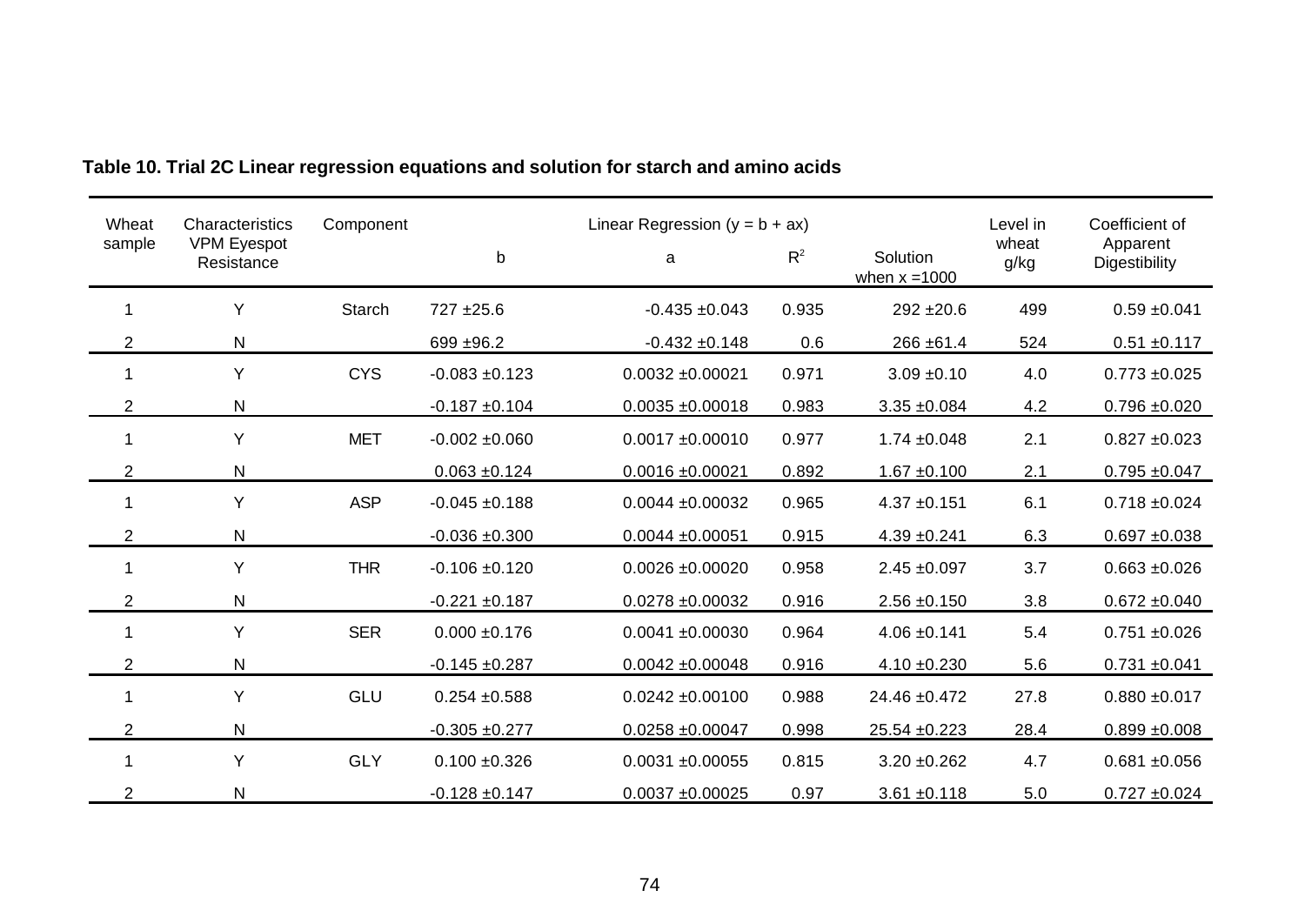| Wheat          | Characteristics | Component  |                   | Linear Regression ( $y = b + ax$ ) |       |                             | Level in      | Coefficient of            |
|----------------|-----------------|------------|-------------------|------------------------------------|-------|-----------------------------|---------------|---------------------------|
| sample         | <b>IBIR</b>     |            | $\mathsf b$       | $R^2$<br>a                         |       | Solution<br>when $x = 1000$ | wheat<br>g/kg | Apparent<br>Digestibility |
| 1              | Y               | <b>ALA</b> | $0.148 + 0.281$   | $0.0025 \pm 0.00047$               | 0.799 | $2.69 + 0.226$              | 4.1           | $0.657 + 0.055$           |
| $\overline{2}$ | $\mathsf{N}$    |            | $-0.018 + 0.155$  | $0.0031 + 0.00019$                 | 0.974 | $3.11 \pm 0.092$            | 4.4           | $0.707 + 0.021$           |
| 1              | Υ               | <b>VAL</b> | $-0.010 + 0.306$  | $0.0029 + 0.00052$                 | 0.819 | $2.94 \pm 0.246$            | 4.5           | $0.653 + 0.055$           |
| $\overline{2}$ | $\mathsf{N}$    |            | $0.082 + 0.481$   | $0.0027 + 0.00081$                 | 0.596 | $2.81 + 0.386$              | 4.7           | $0.598 + 0.082$           |
| 1              | Y               | ILEU       | $0.045 + 0.184$   | $0.0026 \pm 0.00031$               | 0.910 | $2.67 \pm 0.148$            | 3.6           | $0.741 \pm 0.041$         |
| $\overline{2}$ | ${\sf N}$       |            | $-0.065 + 0.224$  | $0.0028 + 0.00038$                 | 0.888 | $2.78 + 0.180$              | 3.7           | $0.751 + 0.049$           |
| 1              | Υ               | LEU        | $0.115 \pm 0.203$ | $0.0060 + 0.00034$                 | 0.978 | $6.08 + 0.163$              | 7.6           | $0.800 + 0.021$           |
| 2              | $\mathsf{N}$    |            | $-0.086 + 0.134$  | $0.0067 + 0.00023$                 | 0.992 | $6.65 \pm 0.107$            | 8.0           | $0.831 + 0.013$           |
| $\mathbf{1}$   | Y               | PHE        | $-0.105 + 0.127$  | $0.0043 + 0.00022$                 | 0.983 | $4.21 \pm 0.102$            | 5.4           | $0.780 + 0.019$           |
| $\overline{2}$ | ${\sf N}$       |            | $-0.157 + 0.189$  | $0.0043 + 0.00032$                 | 0.963 | $4.17 + 0.152$              | 5.5           | $0.758 + 0.028$           |
| 1              | Υ               | <b>HIS</b> | $0.265 + 0.553$   | $0.0029 + 0.00093$                 | 0.559 | $3.20 \pm 0.444$            | 4.6           | $0.695 + 0.097$           |
| $\overline{2}$ | $\mathsf{N}$    |            | $-0.020 + 0.172$  | $0.0040 + 0.00029$                 | 0.964 | $3.93 + 0.138$              | 4.9           | $0.803 + 0.028$           |
| 1              | Y               | <b>LYS</b> | $0.017 + 0.163$   | $0.0021 + 0.00028$                 | 0.893 | $2.13 \pm 0.131$            | 3.0           | $0.711 \pm 0.044$         |
| $\overline{2}$ | $\mathsf{N}$    |            | $-0.090 + 0.040$  | $0.0024 + 0.00007$                 | 0.994 | $2.27 \pm 0.032$            | 3.1           | $0.731 + 0.010$           |
| 1              | Υ               | <b>ARG</b> | $0.127 + 0.262$   | $0.0040 + 0.00044$                 | 0.920 | $4.11 \pm 0.210$            | 5.4           | $0.762 + 0.039$           |
| $\overline{2}$ | $\mathsf{N}$    |            | $0.007 + 0.250$   | $0.0044 \pm 0.00042$               | 0.939 | $4.40 \pm 0.201$            | 5.7           | $0.772 + 0.035$           |
| 1              | Υ               | <b>PRO</b> | $-0.028 + 0.260$  | $0.0106 + 0.00044$                 | 0.988 | 10.57 ±0.209                | 11.9          | $0.888 + 0.018$           |
| $\overline{2}$ | $\mathsf{N}$    |            | $-0.118 + 0.222$  | $0.0106 + 0.00038$                 | 0.991 | $10.45 + 0.178$             | 11.9          | $0.878 + 0.015$           |

### **Table 10 (continued)**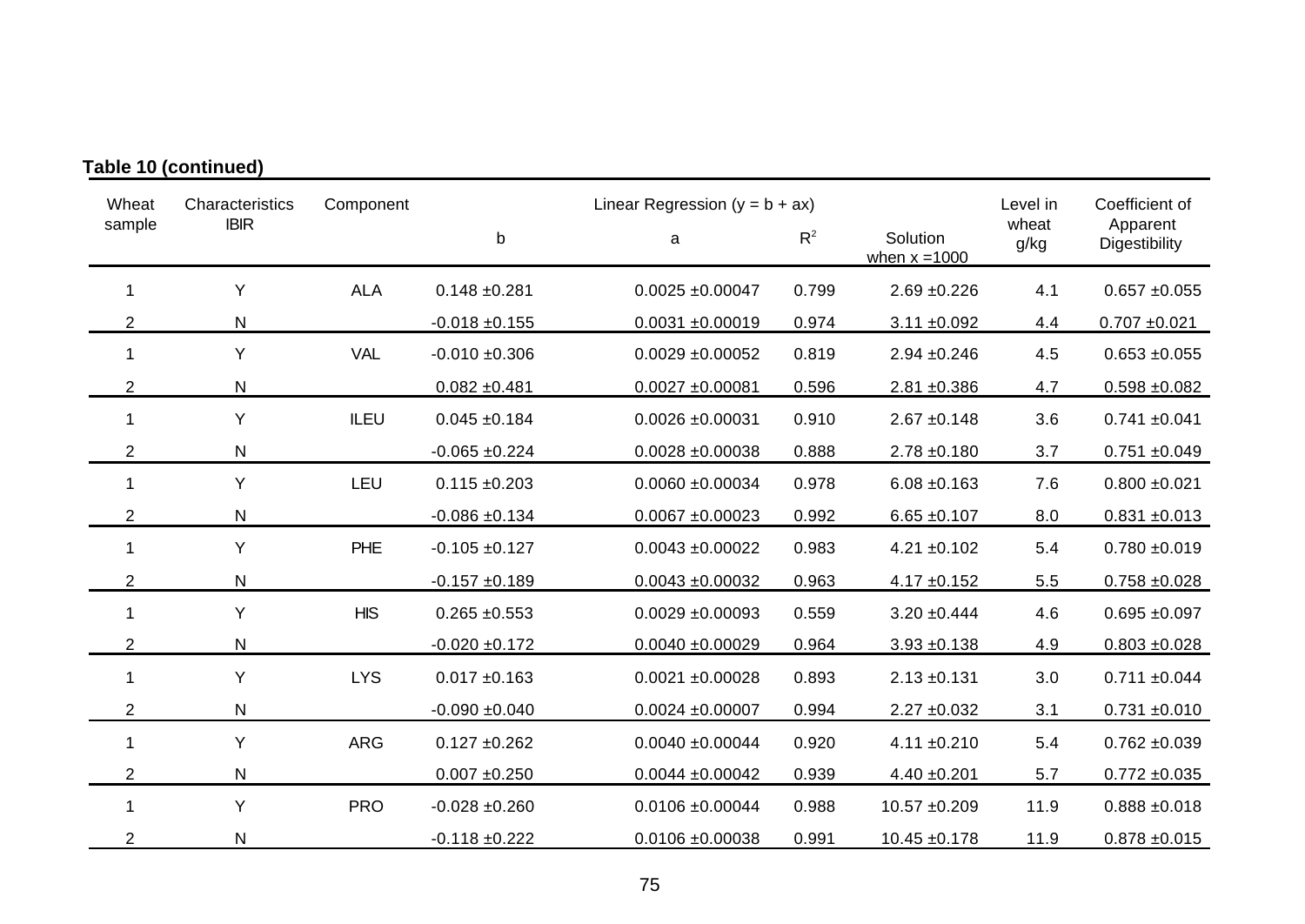| a. Mean data - g digestible starch / kg experimental diet | b. Analysis of variance |                  |      |                 |              |                              |            |       |
|-----------------------------------------------------------|-------------------------|------------------|------|-----------------|--------------|------------------------------|------------|-------|
| <b>Component</b>                                          |                         | <b>Endosperm</b> |      |                 | $^{\circ}$ F | <b>Mean</b><br><b>Square</b> | <b>SEd</b> | $P =$ |
|                                                           | Hard                    | Soft             | Mean | Endosperm       |              | 373                          | 48.8       | 0.846 |
| <b>Starch</b>                                             | 494                     | 484              | 489  | <b>Residual</b> | 14(1)        | 4180                         |            |       |

**Table 11. Trial 3A Assessment of endosperm hardness**

**Table 12. Trial 3A Linear regression equations and solution for starch**

| Wheat  | Characteristics | Component |           | Linear Regression $(y = b + ax)$ | Level in | Coefficient of              |               |                                  |
|--------|-----------------|-----------|-----------|----------------------------------|----------|-----------------------------|---------------|----------------------------------|
| sample | Endosperm       |           |           | a                                | $R^2$    | Solution<br>when $x = 1000$ | wheat<br>g/kg | Apparent<br><b>Digestibility</b> |
|        | Hard            | Starch    | 787 ±46.5 | $-0.521 + 0.784$                 | 0.86     | $266 + 37.3$                | 555           | $0.479 + 0.067$                  |
|        | Soft            |           | 704 ±32.7 | $-0.373 + 0.053$                 | 0.89     | $331 + 23.9$                | 518           | $0.639 + 0.046$                  |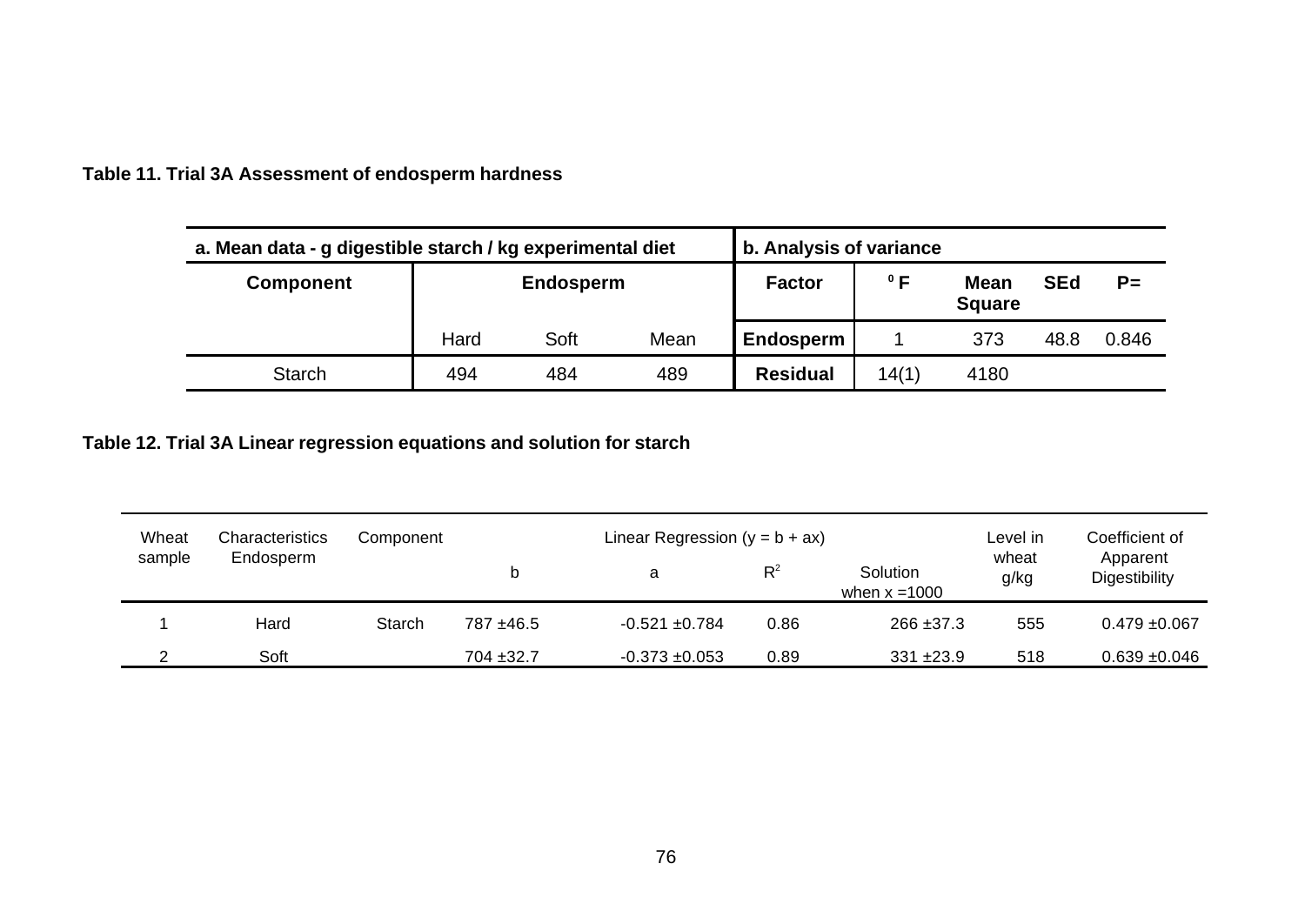**Table 13. Trial 3B Assessment of protein content**

| a. Mean data - g digestible starch / kg experimental diet | b. Analysis of variance |                               |      |                |              |                              |            |       |
|-----------------------------------------------------------|-------------------------|-------------------------------|------|----------------|--------------|------------------------------|------------|-------|
| <b>Component</b>                                          | <b>Protein content</b>  |                               |      | <b>Factor</b>  | $^{\circ}$ F | <b>Mean</b><br><b>Square</b> | <b>SEd</b> | $P=$  |
|                                                           | High                    | LOW                           | Mean | <b>Protein</b> |              | 22529                        | 46.2       | 0.129 |
| <b>Starch</b>                                             | 566                     | <b>Residual</b><br>528<br>491 |      |                | 14(1)        | 8556                         |            |       |

### **Table 14. Trial 3B Linear regression equations and solution for starch**

| Wheat  | Characteristics    | Component |              | Linear Regression ( $y = b + ax$ ) | Level in<br>wheat | Coefficient of              |      |                           |
|--------|--------------------|-----------|--------------|------------------------------------|-------------------|-----------------------------|------|---------------------------|
| sample | Protein<br>content |           |              | a                                  | $R^2$             | Solution<br>when $x = 1000$ | g/kg | Apparent<br>Digestibility |
|        | High               | Starch    | $710 + 37.4$ | $-0.245 + 0.061$                   | 0.720             | $465 + 27.3$                | 607  | $0.765 \pm 0.045$         |
|        | Low                |           | 784 ± 57.7   | $-0.521 + 0.097$                   | 0.798             | $263 + 46.3$                | 556  | $0.472 \pm 0.083$         |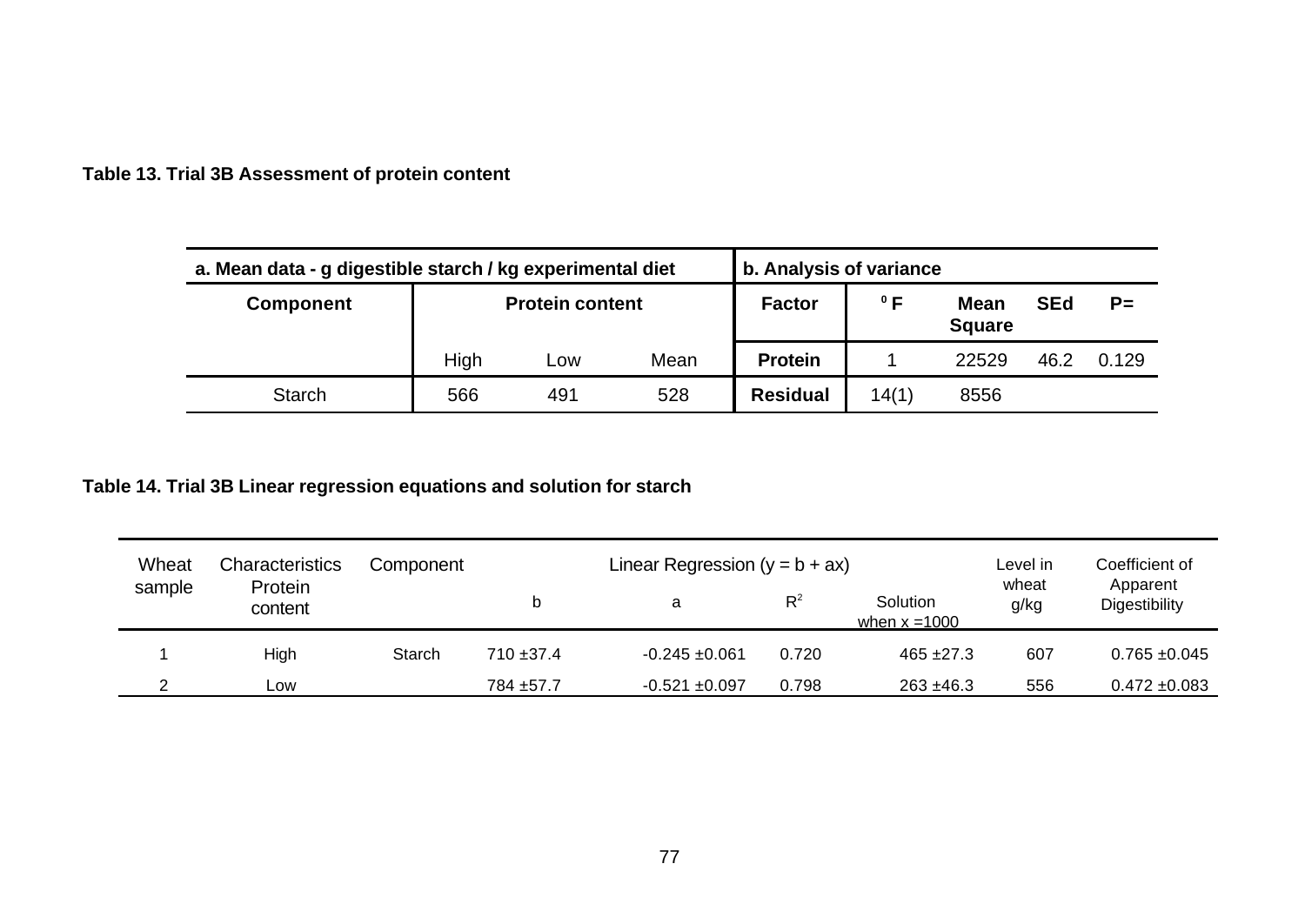**Table 15. Trial 4A Comparison of:**

#### **A - hard endosperm without IB/IR rye translocation**

#### **B - soft endosperm with IB/IR rye translocation**

| <b>Component</b> | <b>Wheat</b> |      |      |      | <b>Time</b>    |
|------------------|--------------|------|------|------|----------------|
|                  | A            | B    | Mean | 1    | $\overline{2}$ |
| <b>Starch</b>    | 554          | 489  | 522  | 505  | 539            |
| <b>CYS</b>       | 1.95         | 1.75 | 1.85 | 1.82 | 1.87           |
| <b>MET</b>       | 1.03         | 0.86 | 0.94 | 0.94 | 0.95           |
| <b>ASP</b>       | 2.37         | 2.17 | 2.27 | 2.24 | 2.30           |
| <b>THR</b>       | 1.20         | 1.06 | 1.13 | 1.09 | 1.16           |
| <b>SER</b>       | 2.48         | 2.06 | 2.27 | 2.22 | 2.31           |
| <b>GLU</b>       | 16.8         | 14.5 | 15.7 | 15.6 | 15.7           |
| <b>GLY</b>       | 1.76         | 1.80 | 1.78 | 1.74 | 1.81           |
| <b>ALA</b>       | 1.59         | 1.69 | 1.64 | 1.62 | 1.66           |
| <b>VAL</b>       | 2.01         | 1.97 | 1.99 | 1.96 | 2.03           |
| <b>ILEU</b>      | 1.61         | 1.64 | 1.62 | 1.60 | 1.65           |
| LEU              | 3.63         | 3.40 | 3.51 | 3.51 | 3.52           |
| <b>PHE</b>       | 2.29         | 2.29 | 2.29 | 2.30 | 2.28           |
| <b>HIS</b>       | 1.56         | 1.99 | 1.77 | 1.76 | 1.79           |
| <b>LYS</b>       | 1.33         | 1.87 | 1.60 | 1.57 | 1.63           |
| <b>ARG</b>       | 2.39         | 2.20 | 2.29 | 2.27 | 2.31           |
| <b>PRO</b>       | 5.39         | 6.40 | 5.89 | 5.84 | 5.95           |

### **a. Mean data - g digestible component / kg diet**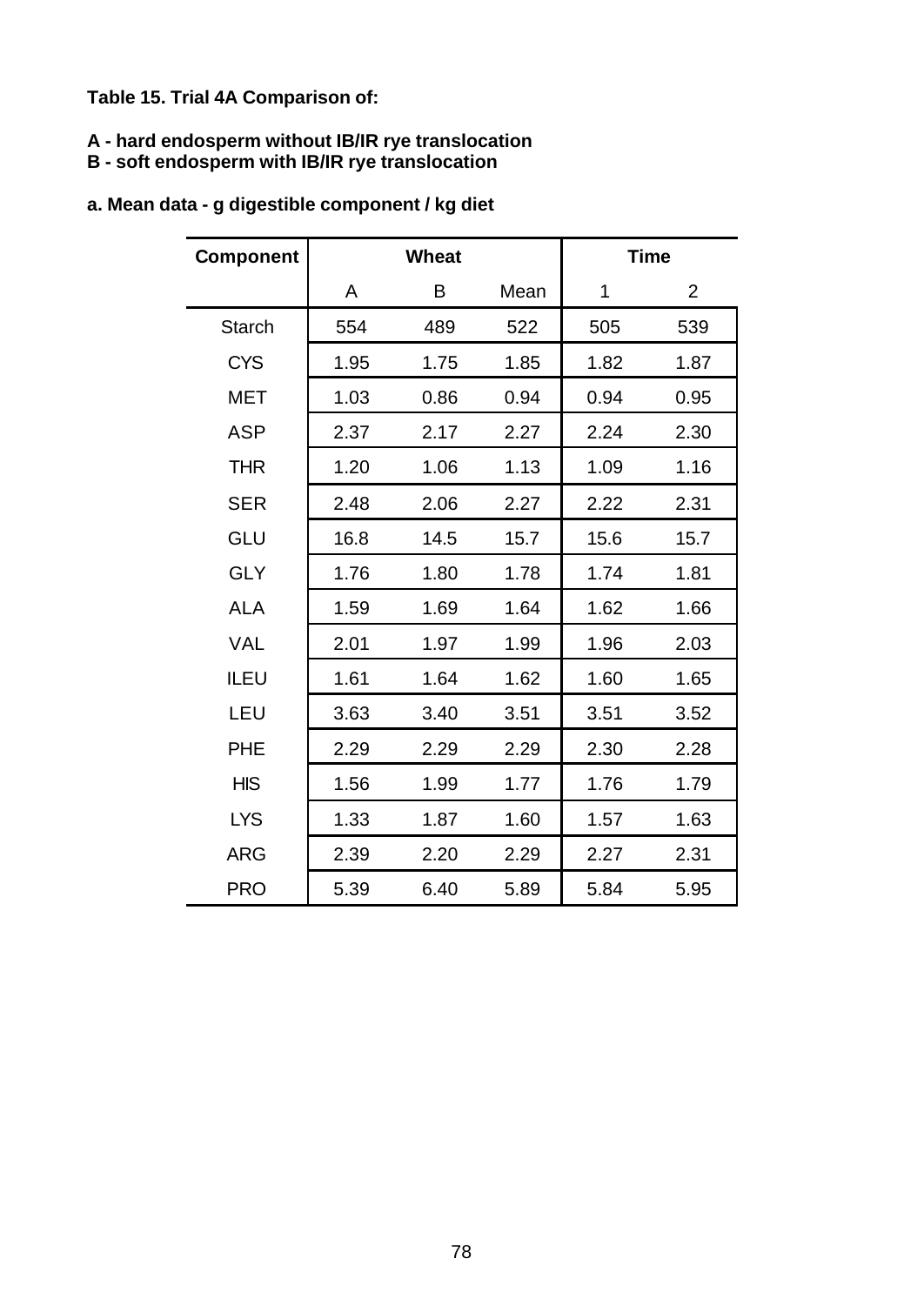#### **Table 15 (continued). Trial 4A Comparison of:**

#### **A - hard endosperm without IB/IR rye translocation**

#### **B - soft endosperm with IB/IR rye translocation**

# **Component Residual <sup>0</sup>F MS SEd P= <sup>0</sup>F MS** Starch | 1 16805 11.2 <0.001 | 11 503 CYS 1 0.15665 0.02 <0.001 10(1) 0.002 MET | 1 0.1203901 0.01 < 0.001 | 10(1) 0.0007 ASP | 1 0.15848 0.05 0.003 | 10(1) 0.01017 THR | 1 0.073001 0.04 0.006 10(1) 0.00615 SER | 1 0.722361 0.04 < 0.001 | 10(1) 0.00735 GLU | 1 21.54196 0.07 < 0.001 | 10(1) 0.01869 GLY 1 0.0057 0.04 0.382 10(1) 0.00681 ALA 1 0.045166 0.04 0.015 10(1) 0.005293 VAL 1 0.005246 0.04 0.385 10(1) 0.006369 ILEU 1 0.003342 0.02 0.249 10(1) 0.002227 LEU | 1 0.207986 0.04 < 0.001 | 10(1) 0.004943 PHE 1 0.000262 0.04 0.855 10(1) 0.007491 HIS 1 0.737092 0.02 <0.001 10(1) 0.002286 LYS | 1 1.157962 0.03 <0.001 | 10(1) 0.003976 ARG | 1 0.135187 0.04 < 0.001 10(1) 0.005860 PRO 1 4.06805 0.06 <0.001 10(1) 0.01499

#### **b. Analysis of variance of wheat characteristics (In only two cases was effect of time significant)**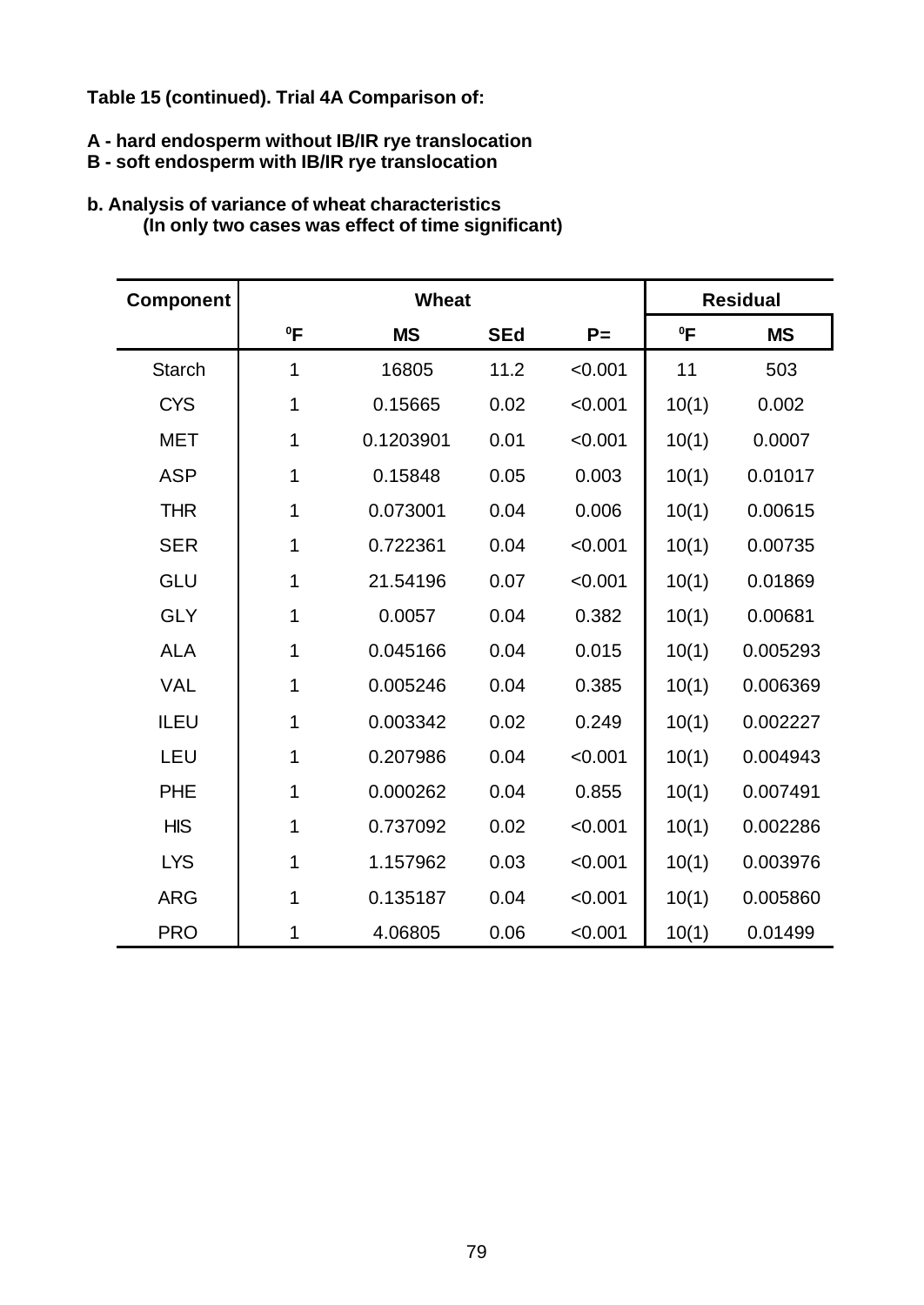| Wheat | Component     |                   | Linear Regression ( $y = b + ax$ ) |       |                             | Level in      | Coefficient of            |
|-------|---------------|-------------------|------------------------------------|-------|-----------------------------|---------------|---------------------------|
|       |               | $\mathsf b$       | a                                  | $R^2$ | Solution<br>when $x = 1000$ | wheat<br>g/kg | Apparent<br>Digestibility |
| Α     | <b>Starch</b> | 738 ± 28.4        | $-0.327 + 0.048$                   | 0.866 | $411 + 22.8$                | 591           | $0.697 + 0.039$           |
| B     |               | 768 ± 35.6        | $-0.496 + 0.060$                   | 0.906 | $273 + 28.6$                | 498           | $0.547 + 0.057$           |
| Α     | <b>CYS</b>    | $-0.085 + 0.057$  | $0.0036 + 0.00010$                 | 0.995 | $3.53 + 0.046$              | 4.1           | $0.860 + 0.011$           |
| В     |               | $0.016 + 0.072$   | $0.0031 + 0.00012$                 | 0.992 | $3.10 \pm 0.052$            | 3.8           | $0.817 + 0.014$           |
| Α     | <b>MET</b>    | $-0.005 + 0.033$  | $0.0018 + 0.00005$                 | 0.994 | $1.83 + 0.026$              | 2.1           | $0.873 + 0.012$           |
| В     |               | $-0.018 + 0.030$  | $0.0016 + 0.00005$                 | 0.994 | $1.54 \pm 0.022$            | 1.8           | $0.854 + 0.012$           |
| A     | <b>ASP</b>    | $-0.032 + 0.147$  | $0.0043 + 0.00025$                 | 0.977 | $4.24 \pm 0.118$            | 5.6           | $0.756 + 0.021$           |
| B     |               | $-0.026 + 0.067$  | $0.0039 + 0.00011$                 | 0.995 | $3.89 + 0.049$              | 5.4           | $0.720 + 0.009$           |
| A     | <b>THR</b>    | $-0.113 + 0.098$  | $0.0023 + 0.00017$                 | 0.966 | $2.21 \pm 0.079$            | 3.2           | $0.692 + 0.025$           |
| В     |               | $-0.030 + 0.101$  | $0.0019 + 0.00016$                 | 0.959 | $1.92 \pm 0.074$            | 3.1           | $0.619 + 0.024$           |
| А     | <b>SER</b>    | $-0.038 + 0.112$  | $0.0045 + 0.00019$                 | 0.988 | $4.44 \pm 0.090$            | 5.5           | $0.807 + 0.016$           |
| В     |               | $-0.011 + 0.120$  | $0.0037 + 0.00019$                 | 0.984 | $3.68 + 0.088$              | 4.9           | $0.750 + 0.018$           |
| Α     | GLU           | $0.014 \pm 0.183$ | $0.0299 + 0.00031$                 | 0.999 | 29.94 ±0.147                | 32.0          | $0.936 + 0.005$           |
| B     |               | $0.007 + 0.127$   | $0.0258 + 0.00021$                 | 1.000 | 25.83 ±0.093                | 28.1          | $0.919 + 0.003$           |
| A     | <b>GLY</b>    | $0.024 \pm 0.113$ | $0.0031 + 0.00019$                 | 0.974 | $3.11 \pm 0.090$            | 4.2           | $0.740 + 0.022$           |
| B     |               | $-0.025 + 0.084$  | $0.0032 \pm 0.00014$               | 0.990 | $3.22 \pm 0.061$            | 4.4           | $0.732 + 0.014$           |
| А     | <b>ALA</b>    | $0.046 + 0.094$   | $0.0027 + 0.00016$                 | 0.977 | $2.78 + 0.076$              | 3.8           | $0.733 + 0.020$           |
| B     |               | $0.028 + 0.073$   | $0.0030 + 0.00012$                 | 0.991 | $2.99 + 0.053$              | 4.1           | $0.730 + 0.013$           |

**Table 16. Trial 4A Linear regression equations and solution for starch and amino acids**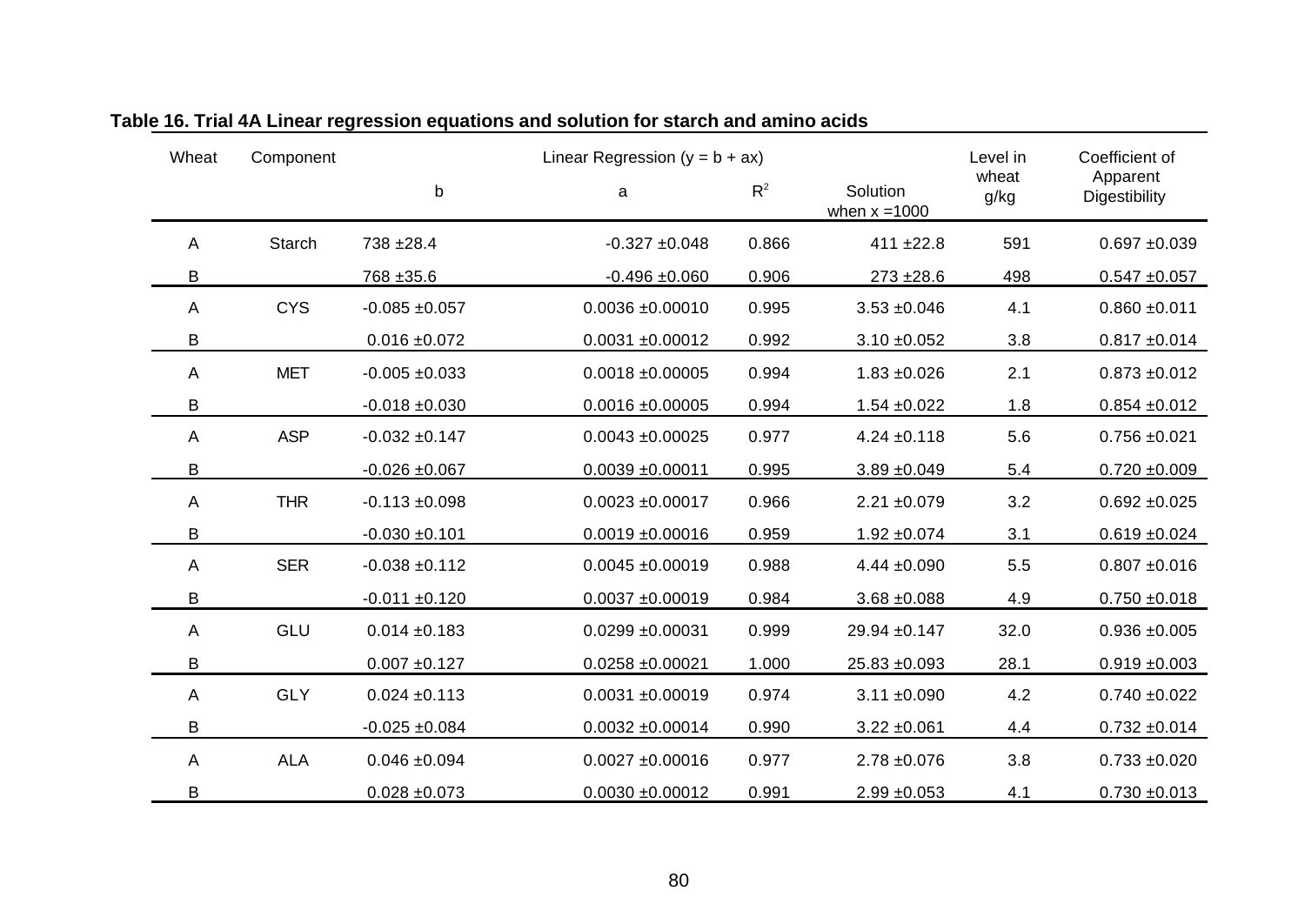## **Table 16 (continued)**

| Wheat | Component  |                    | Linear Regression ( $y = b + ax$ ) |       | Level in                    | Coefficient of |                           |
|-------|------------|--------------------|------------------------------------|-------|-----------------------------|----------------|---------------------------|
|       |            | $\mathsf b$        | a                                  | $R^2$ | Solution<br>when $x = 1000$ | wheat<br>g/kg  | Apparent<br>Digestibility |
| A     | <b>VAL</b> | $0.068 + 0.111$    | $0.0035 + 0.00019$                 | 0.980 | $3.52 + 0.089$              | 4.6            | $0.765 + 0.019$           |
| В     |            | $-0.025 + 0.084$   | $0.0036 + 0.00014$                 | 0.991 | $3.54 \pm 0.062$            | 4.6            | $0.769 + 0.013$           |
| A     | ILEU       | $0.024 \pm 0.067$  | $0.0028 + 0.00011$                 | 0.989 | $2.84 \pm 0.054$            | 3.5            | $0.811 \pm 0.015$         |
| B     |            | $0.003 + 0.058$    | $0.0029 + 0.00009$                 | 0.994 | $2.91 \pm 0.042$            | 3.6            | $0.809 + 0.012$           |
| A     | LEU        | $-0.001 + 0.094$   | $0.0065 + 0.00016$                 | 0.996 | $6.45 \pm 0.075$            | 7.5            | $0.860 + 0.010$           |
| B     |            | $0.008 + 0.051$    | $0.0060 + 0.00008$                 | 0.999 | $6.04 \pm 0.037$            | 7.2            | $0.839 + 0.005$           |
| A     | PHE        | $-0.203 + 0.117$   | $0.0044 \pm 0.00020$               | 0.986 | $4.24 \pm 0.094$            | 5.2            | $0.815 \pm 0.018$         |
| B     |            | $-0.004 \pm 0.055$ | $0.0041 + 0.00009$                 | 0.997 | $4.06 \pm 0.040$            | 5.2            | $0.781 + 0.008$           |
| A     | <b>HIS</b> | $0.045 + 0.059$    | $0.0027 + 0.00010$                 | 0.991 | $2.74 \pm 0.047$            | 3.4            | $0.805 + 0.014$           |
| В     |            | $0.013 \pm 0.057$  | $0.0035 + 0.00009$                 | 0.996 | $3.53 + 0.042$              | 4.2            | $0.840 + 0.010$           |
| A     | <b>LYS</b> | $0.090 + 0.097$    | $0.0022 \pm 0.00016$               | 0.963 | $2.29 + 0.078$              | 3.0            | $0.765 + 0.026$           |
| B     |            | $0.025 + 0.049$    | $0.0033 + 0.00008$                 | 0.997 | $3.31 + 0.035$              | 4.0            | $0.827 + 0.009$           |
| A     | <b>ARG</b> | $0.011 + 0.099$    | $0.0042 \pm 0.00017$               | 0.989 | $4.23 + 0.080$              | 5.2            | $0.814 \pm 0.015$         |
| В     |            | $0.002 + 0.076$    | $0.0039 + 0.00012$                 | 0.994 | $3.92 + 0.055$              | 5.1            | $0.768 + 0.011$           |
| A     | <b>PRO</b> | $0.079 + 0.197$    | $0.0094 + 0.00033$                 | 0.991 | $9.51 + 0.158$              | 10.7           | $0.889 + 0.015$           |
| B     |            | $0.026 \pm 0.045$  | $0.0113 + 0.00007$                 | 1.000 | $11.37 + 0.033$             | 12.5           | $0.909 + 0.003$           |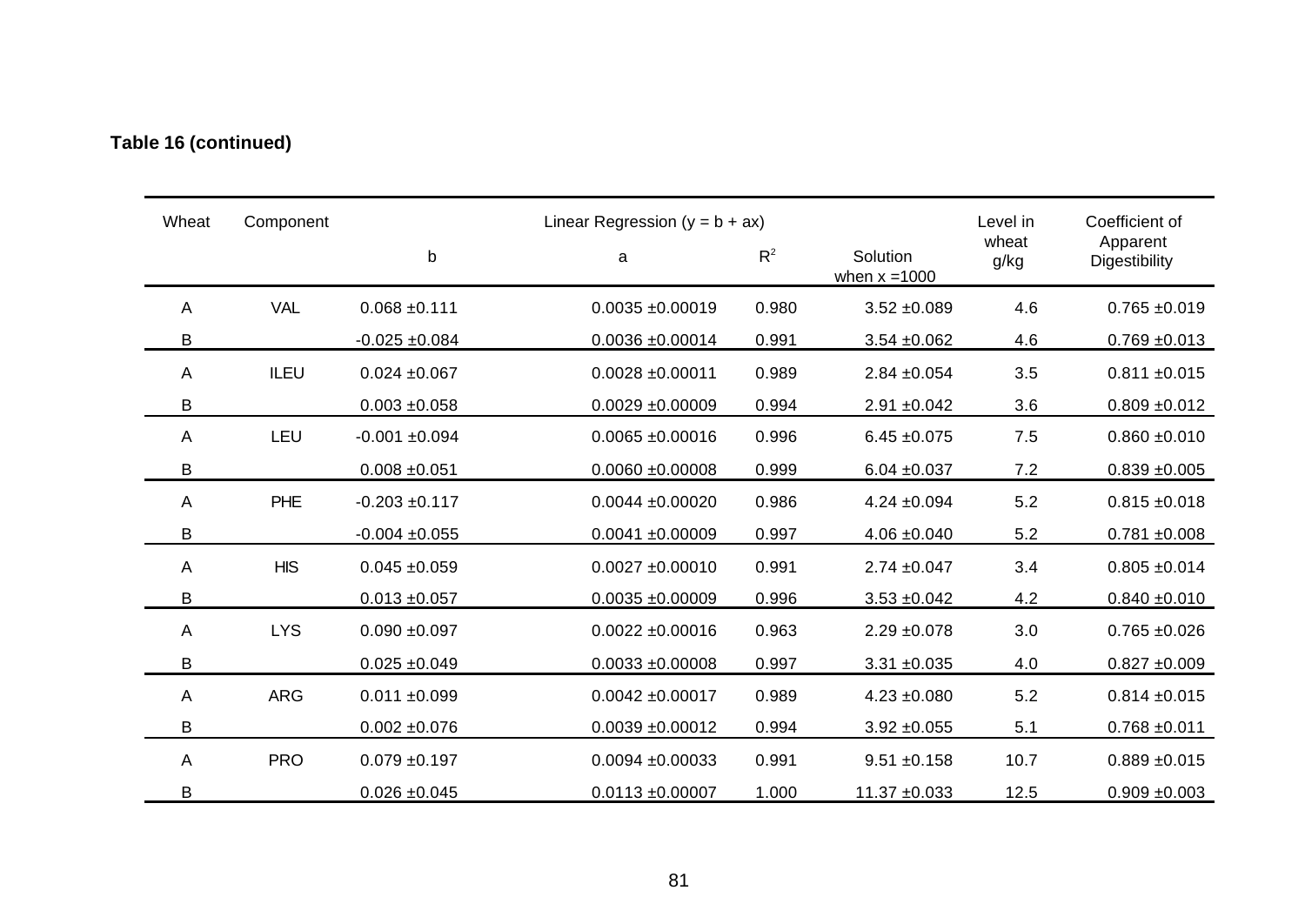#### **Table 17. Trial 4B Assessment of IB/IR rye translocation (in hard feed wheat background)**

| <b>Component</b> |      | <b>IBIR</b> |      |      | <b>Time</b>    |
|------------------|------|-------------|------|------|----------------|
|                  | N    | Υ           | Mean | 1    | $\overline{2}$ |
| <b>Starch</b>    | 541  | 535         | 538  | 527  | 548            |
| <b>CYS</b>       | 1.55 | 1.59        | 1.57 | 1.58 | 1.56           |
| <b>MET</b>       | 0.92 | 0.88        | 0.9  | 0.91 | 0.89           |
| <b>ASP</b>       | 2.32 | 2.37        | 2.34 | 2.39 | 2.30           |
| <b>THR</b>       | 1.17 | 1.21        | 1.19 | 1.24 | 1.15           |
| <b>SER</b>       | 2.37 | 2.37        | 2.37 | 2.41 | 2.32           |
| <b>GLU</b>       | 14.3 | 14.5        | 14.4 | 14.5 | 14.3           |
| <b>GLY</b>       | 1.61 | 1.73        | 1.67 | 1.71 | 1.63           |
| <b>ALA</b>       | 1.47 | 1.55        | 1.51 | 1.55 | 1.46           |
| <b>VAL</b>       | 1.95 | 1.61        | 1.78 | 1.79 | 1.77           |
| <b>ILEU</b>      | 1.28 | 1.26        | 1.27 | 1.30 | 1.24           |
| LEU              | 3.11 | 3.07        | 3.09 | 3.13 | 3.06           |
| <b>PHE</b>       | 1.97 | 2.10        | 2.04 | 2.08 | 2.00           |
| <b>HIS</b>       | 1.65 | 1.49        | 1.57 | 1.58 | 1.56           |
| <b>LYS</b>       | 1.35 | 1.47        | 1.41 | 1.41 | 1.41           |
| <b>ARG</b>       | 2.39 | 2.20        | 2.29 | 2.27 | 2.31           |
| <b>PRO</b>       | 5.39 | 6.40        | 5.89 | 5.84 | 5.95           |

### **a. Mean data - g digestible component / kg diet**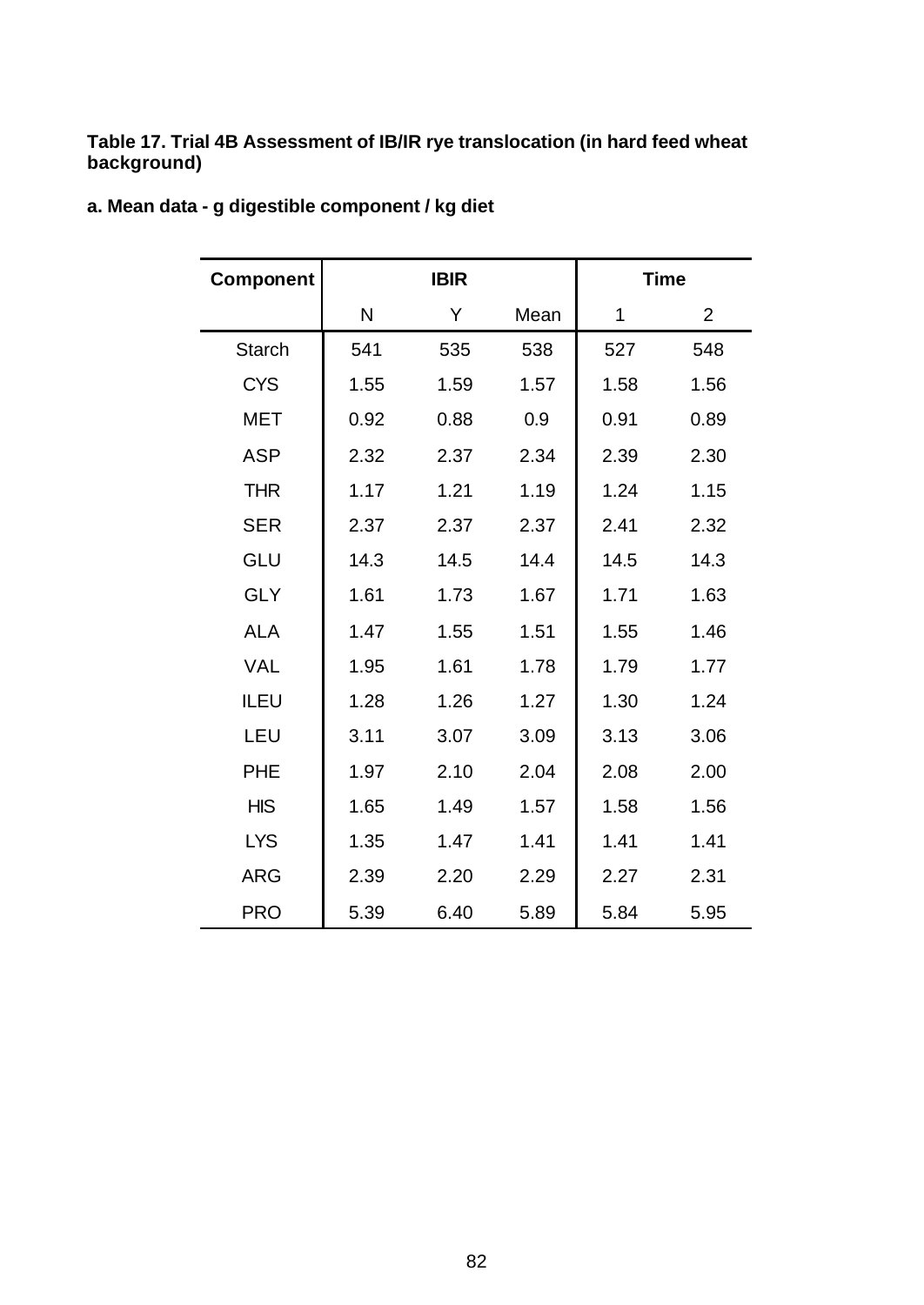### **Table 17. Trial 4B**

| <b>Component</b> |        | <b>IB/IR</b> |            |         | <b>Residual</b> |           |
|------------------|--------|--------------|------------|---------|-----------------|-----------|
|                  | $^0$ F | <b>MS</b>    | <b>SEd</b> | $P =$   | $^0$ F          | <b>MS</b> |
| <b>Starch</b>    | 1      | 166          | 37.3       | 0.866   | 10(1)           | 5557      |
| <b>CYS</b>       | 1      | 0.007604     | 0.040      | 0.299   | 11              | 0.006412  |
| <b>MET</b>       | 1      | 0.007966     | 0.022      | 0.070   | 11              | 0.001980  |
| <b>ASP</b>       | 1      | 0.00834      | 0.101      | 0.660   | 11              | 0.04089   |
| <b>THR</b>       | 1      | 0.00520      | 0.078      | 0.654   | 11              | 0.02452   |
| <b>SER</b>       | 1      | 0.00010      | 0.063      | 0.939   | 11              | 0.01591   |
| GLU              | 1      | 0.1790       | 0.160      | 0.221   | 11              | 0.1066    |
| <b>GLY</b>       | 1      | 0.05242      | 0.071      | 0.135   | 11              | 0.02018   |
| <b>ALA</b>       | 1      | 0.02878      | 0.070      | 0.251   | 11              | 0.01961   |
| <b>VAL</b>       | 1      | 0.47015      | 0.075      | < 0.001 | 11              | 0.02254   |
| <b>ILEU</b>      | 1      | 0.002932     | 0.035      | 0.449   | 11              | 0.004761  |
| LEU              | 1      | 0.00539      | 0.093      | 0.699   | 11              | 0.03433   |
| <b>PHE</b>       | 1      | 0.06700      | 0.085      | 0.156   | 11              | 0.02896   |
| <b>HIS</b>       | 1      | 0.099052     | 0.038      | 0.002   | 11              | 0.005716  |
| <b>LYS</b>       | 1      | 0.06157      | 0.055      | 0.046   | 11              | 0.01222   |
| <b>ARG</b>       | 1      | 0.135187     | 0.038      | < 0.001 | 11              | 0.005860  |
| <b>PRO</b>       | 1      | 4.06805      | 0.061      | < 0.001 | 11              | 0.01499   |

#### **b. Analysis of variance of wheat characteristics (In no case was effect of time significant)**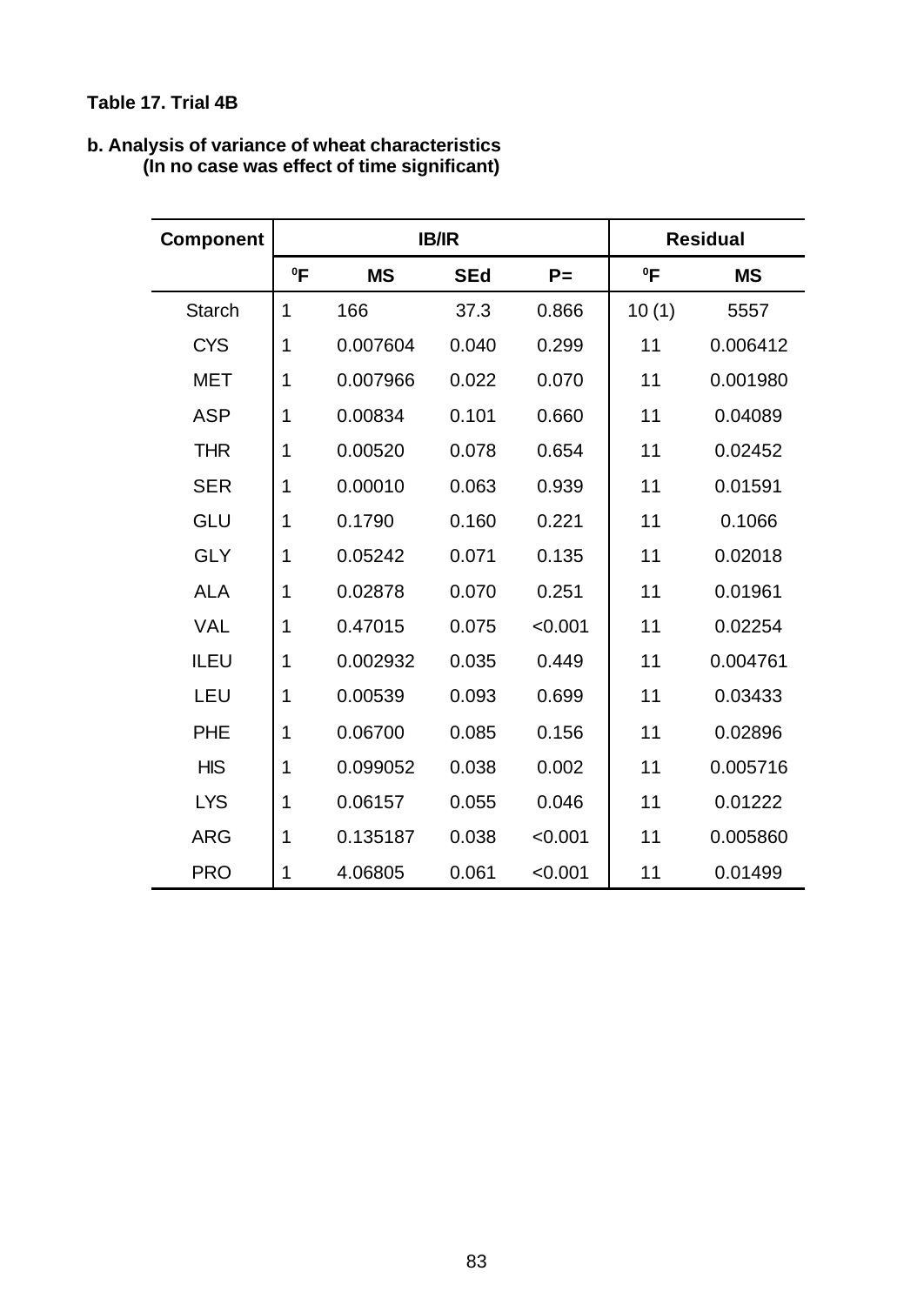| Wheat        | Component  |                  | Linear Regression ( $y = b + ax$ ) |                                      |                  |               | Coefficient of            |  |
|--------------|------------|------------------|------------------------------------|--------------------------------------|------------------|---------------|---------------------------|--|
| <b>IBIR</b>  |            | $\sf b$          | a                                  | $R^2$<br>Solution<br>when $x = 1000$ |                  | wheat<br>g/kg | Apparent<br>Digestibility |  |
| N            | Starch     | 788 ±59.2        | $-0.435 + 0.096$                   | 0.766                                | $352 + 43.2$     | 624           | $0.565 + 0.069$           |  |
| Y            |            | 770 ±98.0        | $-0.419 + 0.165$                   | 0.437                                | 351 ±78.7        | 587           | $0.598 + 0.134$           |  |
| $\mathsf{N}$ | <b>CYS</b> | $-0.264 + 0.110$ | $0.0032 + 0.00019$                 | 0.977                                | $2.96 \pm 0.088$ | 3.4           | $0.870 + 0.026$           |  |
| Υ            |            | $-0.092 + 0.056$ | $0.0030 + 0.00009$                 | 0.993                                | $2.90 + 0.045$   | 3.4           | $0.853 + 0.013$           |  |
| ${\sf N}$    | <b>MET</b> | $-0.035 + 0.054$ | $0.0017 + 0.00009$                 | 0.980                                | $1.67 + 0.044$   | 1.9           | $0.877 + 0.023$           |  |
| Y            |            | $-0.073 + 0.043$ | $0.0017 + 0.00007$                 | 0.987                                | $1.80 + 0.034$   | 1.8           | $0.898 + 0.019$           |  |
| $\mathsf{N}$ | <b>ASP</b> | $-0.341 + 0.291$ | $0.0047 + 0.00049$                 | 0.929                                | $4.39 + 0.234$   | 5.5           | $0.798 + 0.042$           |  |
| Υ            |            | $-0.181 + 0.127$ | $0.0045 + 0.00021$                 | 0.985                                | $4.35 + 0.102$   | 5.4           | $0.805 + 0.019$           |  |
| $\mathsf{N}$ | <b>THR</b> | $-0.315 + 0.232$ | $0.0026 + 0.00039$                 | 0.865                                | $2.33 + 0.186$   | 3.2           | $0.729 + 0.058$           |  |
| Υ            |            | $-0.717 + 0.098$ | $0.0025 \pm 0.00016$               | 0.969                                | $2.28 \pm 0.078$ | 3.1           | $0.737 + 0.025$           |  |
| ${\sf N}$    | <b>SER</b> | $-0.304 + 0.181$ | $0.0048 + 0.00031$                 | 0.972                                | $4.45 \pm 0.145$ | 5.3           | $0.840 + 0.027$           |  |
| Y            |            | $-0.196 + 0.100$ | $0.0046 + 0.00017$                 | 0.999                                | $4.36 \pm 0.080$ | 5.2           | $0.838 + 0.015$           |  |
| ${\sf N}$    | GLU        | $-0.357 + 0.466$ | $0.0260 + 0.00079$                 | 0.994                                | 25.68 ±0.374     | 27.4          | $0.937 + 0.014$           |  |
| Y            |            | $-0.167 + 0.209$ | $0.0261 + 0.00035$                 | 0.999                                | $25.91 + 0.168$  | 27.5          | $0.942 + 0.006$           |  |
| $\mathsf{N}$ | <b>GLY</b> | $-0.170 + 0.197$ | $0.0032 + 0.00033$                 | 0.928                                | $3.00 + 0.158$   | 3.9           | $0.769 + 0.040$           |  |
| Υ            |            | $-0.101 + 0.112$ | $0.0032 \pm 0.00019$               | 0.977                                | $3.15 \pm 0.090$ | 4.0           | $0.787 + 0.023$           |  |
| $\mathsf{N}$ | <b>ALA</b> | $-0.186 + 0.205$ | $0.0029 + 0.00035$                 | 0.91                                 | $2.75 + 0.165$   | 3.6           | $0.764 + 0.046$           |  |
| Y            |            | $-0.064 + 0.097$ | $0.0029 + 0.00016$                 | 0.978                                | $2.81 + 0.078$   | 3.6           | $0.780 + 0.022$           |  |

### **Table 18. Trial 4B Linear regression equations and solution for starch and amino acids**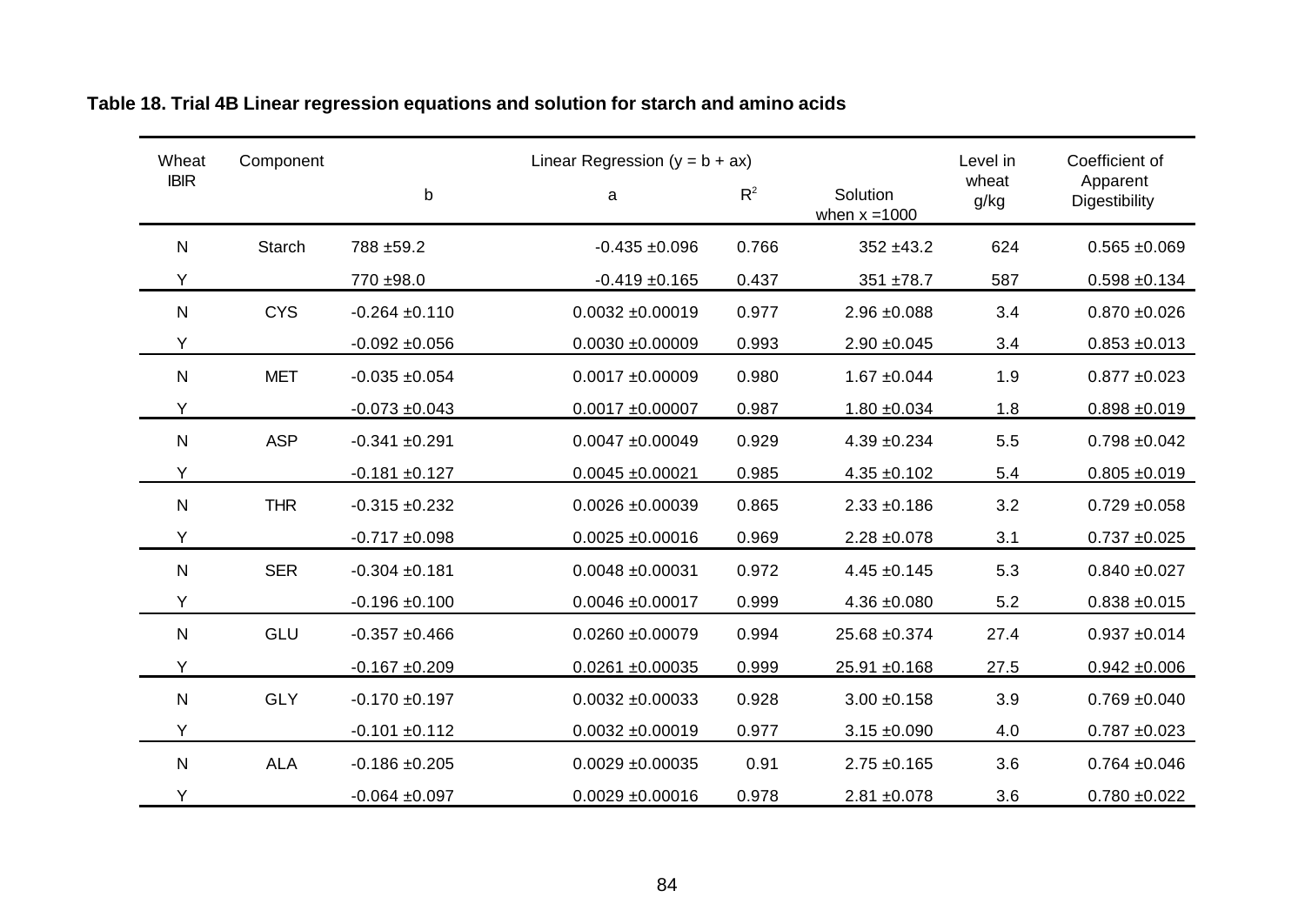| Wheat        | Component   |                    | Linear Regression ( $y = b + ax$ ) |       | Level in                    | Coefficient of |                           |
|--------------|-------------|--------------------|------------------------------------|-------|-----------------------------|----------------|---------------------------|
| <b>IBIR</b>  |             | b                  | a                                  |       | Solution<br>when $x = 1000$ | wheat<br>g/kg  | Apparent<br>Digestibility |
| ${\sf N}$    | <b>VAL</b>  | $-0.206 \pm 0.183$ | $0.0038 + 0.00031$                 | 0.956 | $3.63 + 0.147$              | 4.5            | $0.806 + 0.033$           |
| Υ            |             | $-0.104 + 0.136$   | $0.0030 + 0.00023$                 | 0.962 | $2.94 + 0.109$              | 3.8            | $0.773 + 0.029$           |
| $\mathsf{N}$ | <b>ILEU</b> | $-0.019 + 0.102$   | $0.0023 + 0.00017$                 | 0.963 | $2.30 + 0.082$              | 3.0            | $0.766 + 0.027$           |
| Y            |             | $-0.046 + 0.067$   | $0.0023 + 0.00011$                 | 0.984 | $2.27 \pm 0.054$            | 2.8            | $0.811 + 0.019$           |
| $\mathsf{N}$ | LEU         | $-0.200 + 0.263$   | $0.0059 + 0.00044$                 | 0.962 | $5.68 + 0.211$              | 6.6            | $0.861 + 0.032$           |
| Y            |             | $-0.090 + 0.118$   | $0.0056 + 0.00020$                 | 0.991 | $5.53 + 0.094$              | 6.4            | $0.864 + 0.015$           |
| ${\sf N}$    | <b>PHE</b>  | $-0.268 + 0.255$   | $0.0040 + 0.00043$                 | 0.924 | $3.71 + 0.205$              | 4.6            | $0.807 + 0.045$           |
| Y            |             | $-0.193 + 0.078$   | $0.0041 + 0.00013$                 | 0.993 | $3.86 \pm 0.063$            | 4.7            | $0.827 + 0.013$           |
| $\mathsf{N}$ | <b>HIS</b>  | $-0.069 + 0.099$   | $0.0031 + 0.00017$                 | 0.980 | $2.99 + 0.079$              | 3.5            | $0.853 + 0.023$           |
| Υ            |             | $-0.074 + 0.062$   | $0.0028 + 0.00010$                 | 0.990 | $2.71 \pm 0.050$            | 3.2            | $0.847 + 0.015$           |
| $\mathsf{N}$ | <b>LYS</b>  | $-0.024 \pm 0.139$ | $0.0024 \pm 0.00024$               | 0.939 | $2.42 \pm 0.112$            | 3.0            | $0.806 + 0.037$           |
| Y            |             | $-0.056 + 0.093$   | $0.0027 + 0.00016$                 | 0.977 | $2.66 \pm 0.075$            | 3.1            | $0.859 + 0.024$           |
| $\mathsf{N}$ | <b>ARG</b>  | $-0.146 + 0.196$   | $0.0043 + 0.00033$                 | 0.959 | $4.12 \pm 0.157$            | 4.9            | $0.840 + 0.032$           |
| Y            |             | $-0.070 + 0.097$   | $0.0047 + 0.00016$                 | 0.991 | $4.59 + 0.078$              | 5.3            | $0.865 + 0.015$           |
| $\mathsf{N}$ | <b>PRO</b>  | $-1.033 + 0.636$   | $0.0085 + 0.00107$                 | 0.897 | 7.42 ±0.511                 | 8.0            | $0.928 + 0.064$           |
| Y            |             | $-0.165 + 0.147$   | $0.0081 + 0.00025$                 | 0.993 | $7.92 \pm 0.118$            | 8.7            | $0.911 + 0.014$           |

## **Table 18. (Continued)**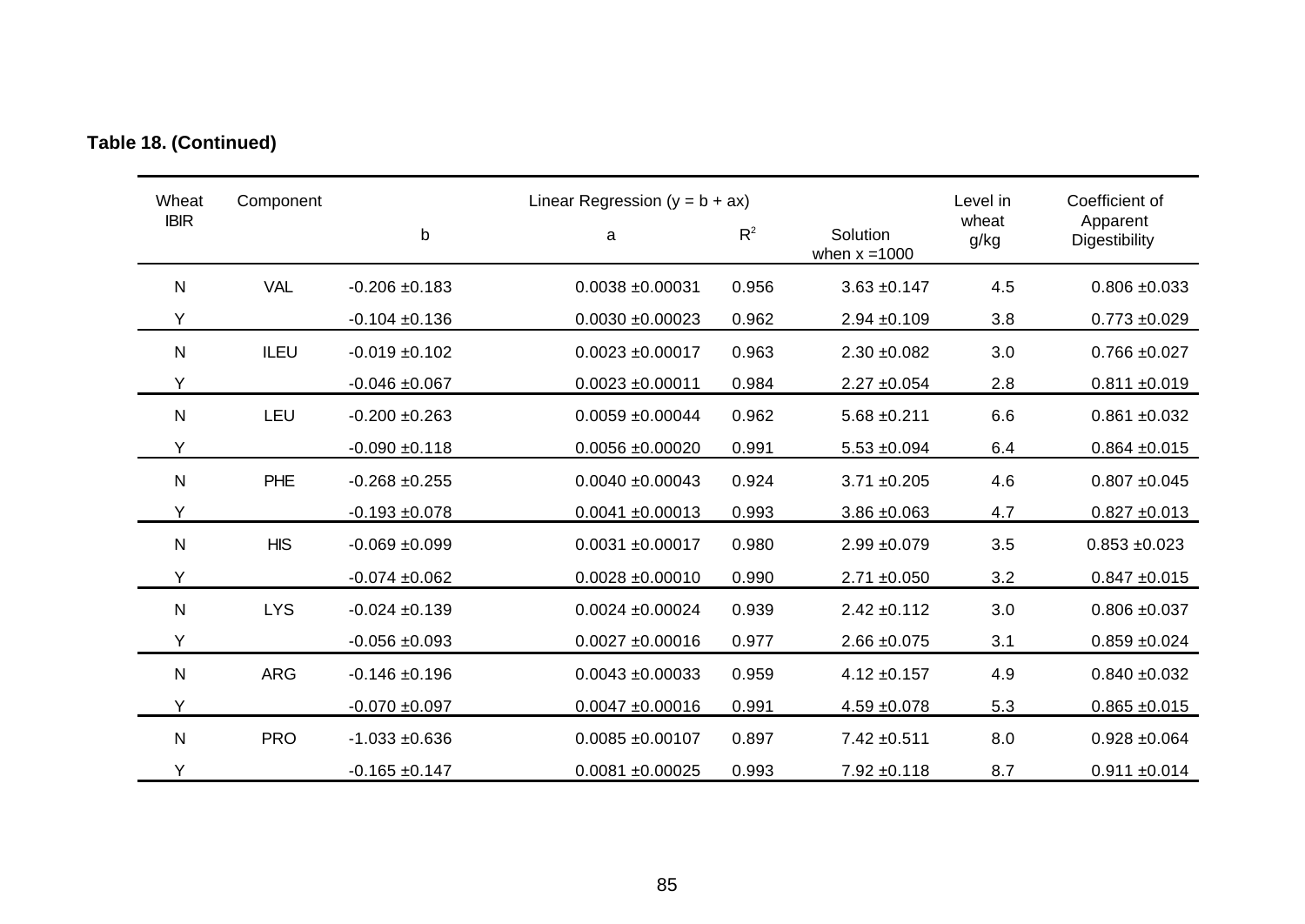### **Table 19 Trial 4C. Comparisons of endosperm texture and IB/IR rye translocation**

#### **A - soft endosperm without IB/IR rye translocation**

#### **B - hard endosperm with IB/IR rye translocation**

| Component     | <b>Wheat</b> |       |       | <b>Time</b> |                |
|---------------|--------------|-------|-------|-------------|----------------|
|               | A            | B     | Mean  | 1           | $\overline{2}$ |
| <b>Starch</b> | 487          | 454   | 470   | 460         | 481            |
| <b>CYS</b>    | 1.8          | 1.62  | 1.71  | 1.72        | 1.7            |
| <b>MET</b>    | 1.01         | 1.06  | 1.03  | 1.02        | 1.05           |
| <b>ASP</b>    | 2.51         | 2.57  | 2.54  | 2.5         | 2.57           |
| <b>THR</b>    | 1.16         | 1.07  | 1.12  | 1.11        | 1.12           |
| <b>SER</b>    | 2.24         | 2.19  | 2.21  | 2.22        | 2.21           |
| GLU           | 15.56        | 14.37 | 14.97 | 14.94       | 15             |
| <b>GLY</b>    | 1.93         | 1.78  | 1.86  | 1.84        | 1.87           |
| <b>ALA</b>    | 1.74         | 1.55  | 1.64  | 1.64        | 1.64           |
| <b>VAL</b>    | 1.96         | 1.74  | 1.85  | 1.83        | 1.87           |
| <b>ILEU</b>   | 1.68         | 1.55  | 1.61  | 1.59        | 1.64           |
| LEU           | 3.49         | 3.36  | 3.42  | 3.4         | 3.45           |
| <b>PHE</b>    | 2.15         | 3.36  | 2.76  | 2.75        | 2.76           |
| <b>HIS</b>    | 1.71         | 1.55  | 1.63  | 1.62        | 1.65           |
| <b>LYS</b>    | 1.49         | 1.6   | 1.54  | 1.5         | 1.58           |
| <b>ARG</b>    | 2.67         | 2.56  | 2.61  | 2.54        | 2.68           |
| <b>PRO</b>    | 5.12         | 5.03  | 5.08  | 5.05        | 5.11           |

### **a. Mean data - g digestible component / kg diet**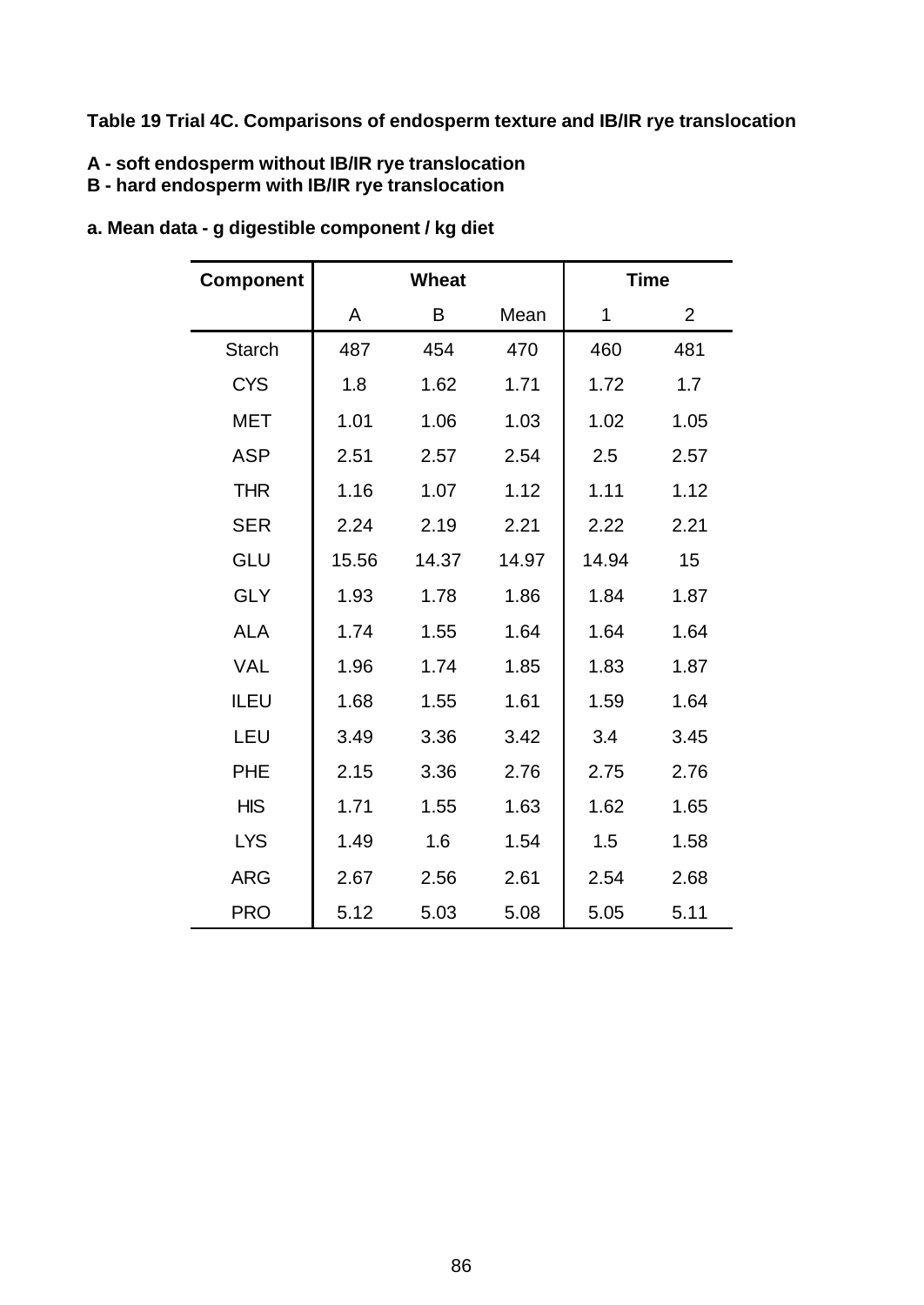**Table 19 (continued) Trial 4C. Comparisons of endosperm texture and IB/IR rye translocation** 

- **A soft endosperm without IB/IR rye translocation**
- **B hard endosperm with IB/IR rye translocation**
- **b. Analysis of variance of wheat characteristics (In no case was effect of time significant)**

| Component     |        |           | <b>Wheat</b> |         |        | <b>Residual</b> |
|---------------|--------|-----------|--------------|---------|--------|-----------------|
|               | $^0$ F | <b>MS</b> | <b>SEd</b>   | $P =$   | $^0$ F | <b>MS</b>       |
| <b>Starch</b> | 1      | 4337      | 27.4         | 0.260   | 9(2)   | 3002            |
| <b>CYS</b>    | 1      | 0.137763  | 0.028        | < 0.001 | 9(2)   | 0.003187        |
| <b>MET</b>    | 1      | 0.007997  | 0.017        | 0.025   | 9(2)   | 0.001107        |
| <b>ASP</b>    | 1      | 0.01308   | 0.066        | 0.407   | 9(2)   | 0.01732         |
| <b>THR</b>    | 1      | 0.02920   | 0.052        | 0.133   | 9(2)   | 0.01073         |
| <b>SER</b>    | 1      | 0.006773  | 0.050        | 0.428   | 9(2)   | 0.009841        |
| GLU           | 1      | 5.67624   | 0.096        | < 0.001 | 9(2)   | 0.03714         |
| <b>GLY</b>    | 1      | 0.084177  | 0.041        | 0.007   | 9(2)   | 0.006843        |
| <b>ALA</b>    | 1      | 0.150244  | 0.047        | 0.002   | 9(2)   | 0.008650        |
| <b>VAL</b>    | 1      | 0.20075   | 0.075        | 0.015   | 9(2)   | 0.02230         |
| <b>ILEU</b>   | 1      | 0.058615  | 0.034        | 0.006   | 9(2)   | 0.004576        |
| LEU           | 1      | 0.06681   | 0.055        | 0.043   | 9(2)   | 0.01208         |
| <b>PHE</b>    | 1      | 5.85685   | 0.066        | < 0.001 | 9(2)   | 0.01754         |
| <b>HIS</b>    | 1      | 0.101640  | 0.035        | 0.001   | 9(2)   | 0.004786        |
| <b>LYS</b>    | 1      | 0.049290  | 0.043        | 0.029   | 9(2)   | 0.007301        |
| <b>ARG</b>    | 1      | 0.04970   | 0.075        | 0.171   | 9(2)   | 0.02249         |
| <b>PRO</b>    | 1      | 0.036077  | 0.048        | 0.082   | 9(2)   | 0.009384        |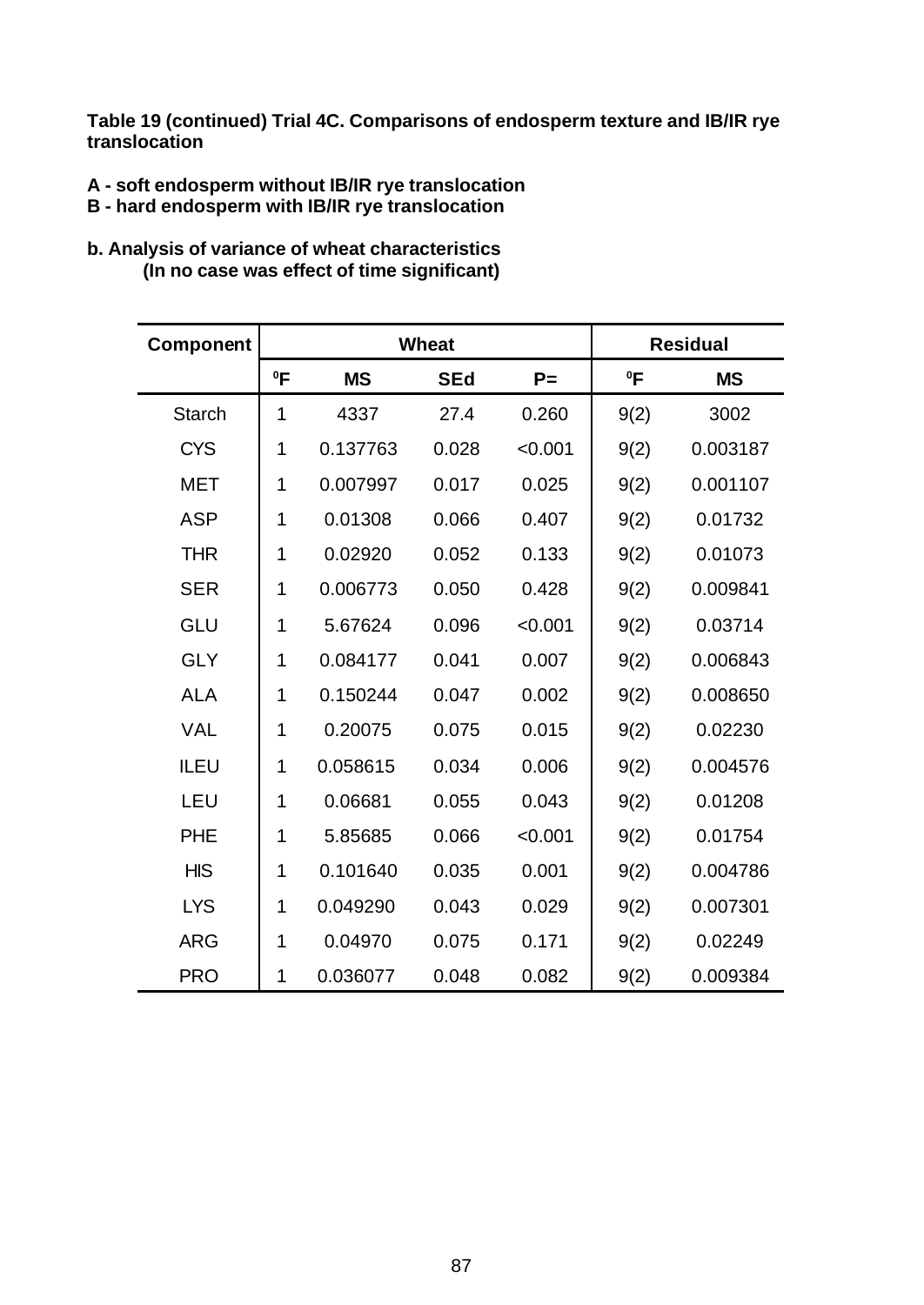| Wheat<br>Linear Regression ( $y = b + ax$ )<br>Component |            |                   |                      |       |                             | Level in      | Coefficient of            |
|----------------------------------------------------------|------------|-------------------|----------------------|-------|-----------------------------|---------------|---------------------------|
|                                                          |            | $\mathsf b$       | a                    | $R^2$ | Solution<br>when $x = 1000$ | wheat<br>g/kg | Apparent<br>Digestibility |
| A                                                        | Starch     | 745 ±50.4         | $-0.460 + 0.085$     | 0.801 | 286 ±40.4                   | 588           | $0.49 + 0.069$            |
| B                                                        |            | 759 ±95.5         | $-0.532 + 0.147$     | 0.707 | $227 \pm 61.0$              | 539           | $0.42 \pm 0.113$          |
| A                                                        | <b>CYS</b> | $-0.073 + 0.077$  | $0.0033 + 0.00014$   | 0.990 | $3.26 \pm 0.068$            | 3.9           | $0.836 + 0.018$           |
| B                                                        |            | $0.008 + 0.050$   | $0.0029 + 0.00008$   | 0.995 | $2.87 + 0.036$              | 3.7           | $0.775 + 0.010$           |
| A                                                        | <b>MET</b> | $-0.003 + 0.031$  | $0.0018 + 0.00005$   | 0.995 | $1.80 + 0.027$              | 2.1           | $0.859 + 0.013$           |
| B                                                        |            | $0.034 + 0.050$   | $0.0018 + 0.00008$   | 0.988 | $1.86 + 0.037$              | 2.2           | $0.843 + 0.017$           |
| A                                                        | <b>ASP</b> | $-0.039 + 0.146$  | $0.0045 + 0.00026$   | 0.981 | $4.50 + 0.129$              | 6.0           | $0.750 + 0.021$           |
| B                                                        |            | $0.023 \pm 0.171$ | $0.0045 + 0.00028$   | 0.978 | $4.55 \pm 0.125$            | 6.2           | $0.734 + 0.020$           |
| A                                                        | <b>THR</b> | $-0.085 + 0.119$  | $0.0022 \pm 0.00021$ | 0.948 | $2.13 \pm 0.105$            | 3.3           | $0.644 \pm 0.032$         |
| B                                                        |            | $-0.082 + 0.117$  | $0.0021 + 0.00019$   | 0.951 | $1.97 + 0.086$              | 3.2           | $0.616 \pm 0.027$         |
| Α                                                        | <b>SER</b> | $-0.107 + 0.124$  | $0.0042 \pm 0.00022$ | 0.984 | $4.06 \pm 0.109$            | 5.2           | $0.780 + 0.021$           |
| B                                                        |            | $-0.069 + 0.099$  | $0.0040 + 0.00016$   | 0.991 | $3.95 \pm 0.072$            | 5.2           | $0.760 + 0.014$           |
| A                                                        | GLU        | $0.026 + 0.221$   | $0.0276 + 0.00039$   | 0.999 | 27.66 ±0.195                | 29.8          | $0.928 + 0.007$           |
| B                                                        |            | $0.056 + 0.228$   | $0.0255 \pm 0.00037$ | 0.999 | $25.52 + 0.166$             | 27.9          | $0.915 + 0.006$           |
| A                                                        | <b>GLY</b> | $0.022 \pm 0.090$ | $0.0034 \pm 0.00016$ | 0.987 | $3.42 + 0.079$              | 4.6           | $0.743 + 0.017$           |
| B                                                        |            | $0.041 \pm 0.103$ | $0.0031 + 0.00017$   | 0.983 | $3.14 \pm 0.075$            | 4.4           | $0.715 \pm 0.017$         |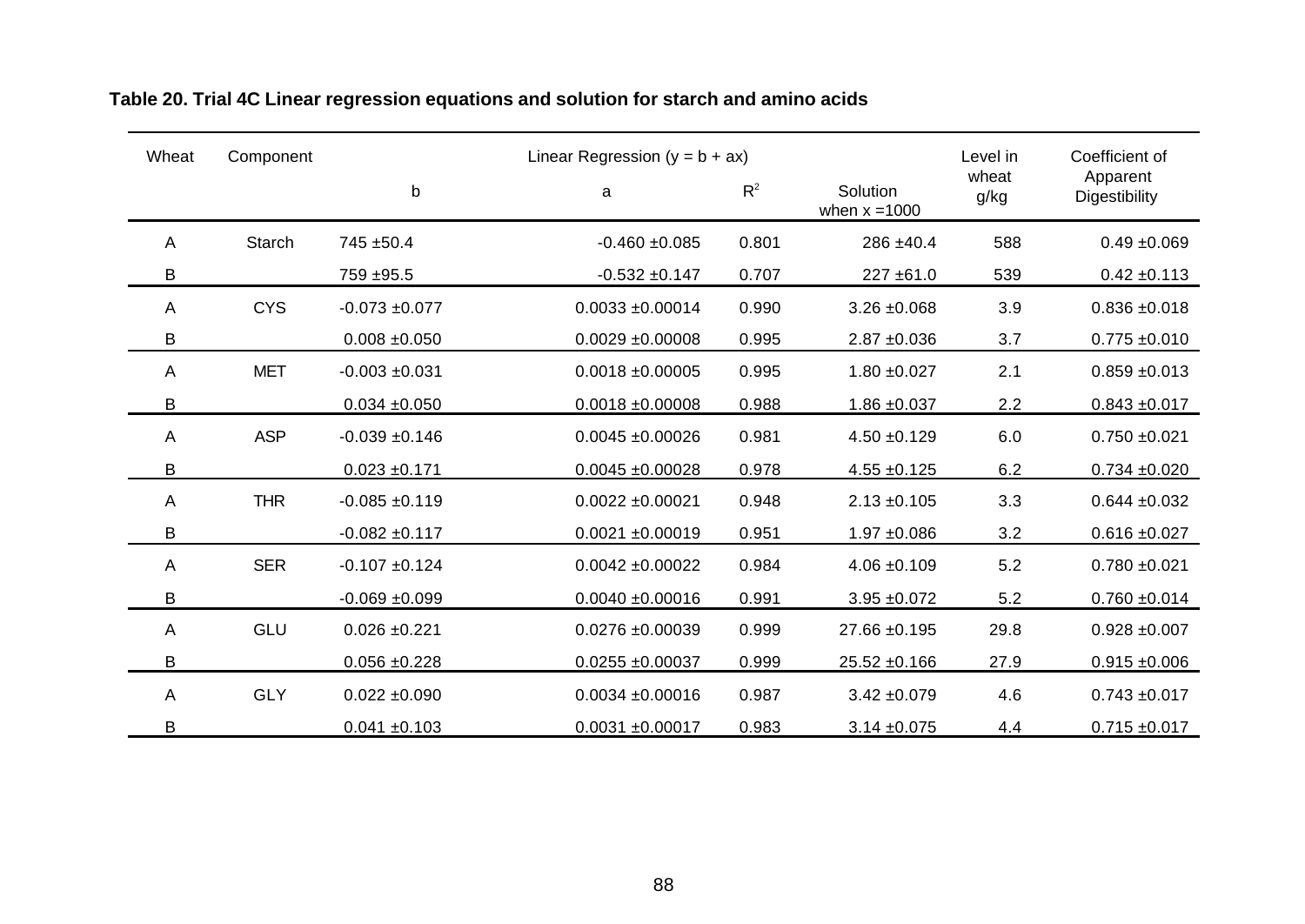### **Table 20. (continued)**

| Wheat          | Component  |                    | Linear Regression ( $y = b + ax$ ) |       |                             | Level in<br>wheat | Coefficient of            |
|----------------|------------|--------------------|------------------------------------|-------|-----------------------------|-------------------|---------------------------|
|                |            | $\sf b$            | a                                  | $R^2$ | Solution<br>when $x = 1000$ | g/kg              | Apparent<br>Digestibility |
| Α              | <b>ALA</b> | $0.053 + 0.124$    | $0.0030 + 0.00022$                 | 0.969 | $3.05 + 0.109$              | 4.2               | $0.726 \pm 0.026$         |
| B              |            | $0.060 + 0.080$    | $0.0026 \pm 0.00013$               | 0.986 | $2.70 + 0.059$              | 3.9               | $0.692 + 0.015$           |
| A              | <b>VAL</b> | $-0.058 + 0.176$   | $0.0036 + 0.00031$                 | 0.957 | $3.54 + 0.155$              | 4.7               | $0.753 + 0.033$           |
| B              |            | $0.089 + 0.169$    | $0.0029 + 0.00027$                 | 0.950 | $3.03 + 0.124$              | 4.3               | $0.704 \pm 0.029$         |
| A              | ILEU       | $0.004 \pm 0.068$  | $0.0030 + 0.00012$                 | 0.990 | $2.98 + 0.060$              | 3.7               | $0.806 + 0.016$           |
| B              |            | $0.008 + 0.097$    | $0.0028 + 0.00016$                 | 0.981 | $2.76 \pm 0.071$            | 3.5               | $0.789 + 0.020$           |
| A              | LEU        | $0.045 + 0.134$    | $0.0061 + 0.00024$                 | 0.991 | $6.17 \pm 0.118$            | 7.4               | $0.834 + 0.016$           |
| B              |            | $0.031 + 0.124$    | $0.0059 + 0.00020$                 | 0.993 | $5.95 + 0.091$              | 7.2               | $0.827 + 0.013$           |
| $\overline{A}$ | PHE        | $-0.145 + 0.178$   | $0.0041 + 0.00032$                 | 0.965 | $3.94 \pm 0.157$            | 5.1               | $0.772 \pm 0.031$         |
| B              |            | $-0.220 \pm 0.112$ | $0.0064 + 0.00018$                 | 0.995 | $6.15 \pm 0.082$            | 7.3               | $0.842 \pm 0.011$         |
| $\overline{A}$ | <b>HIS</b> | $-0.024 \pm 0.054$ | $0.0031 + 0.00009$                 | 0.994 | $3.07 + 0.047$              | 3.7               | $0.829 + 0.013$           |
| B              |            | $0.067 + 0.104$    | $0.0026 + 0.00017$                 | 0.976 | $2.71 + 0.076$              | 3.5               | $0.776 + 0.022$           |
| A              | <b>LYS</b> | $0.077 + 0.085$    | $0.0025 \pm 0.00015$               | 0.979 | $2.60 + 0.075$              | 3.3               | $0.787 + 0.023$           |
| B              |            | $0.096 + 0.140$    | $0.0027 + 0.00023$                 | 0.959 | $2.78 + 0.102$              | 3.5               | $0.794 + 0.029$           |
| A              | <b>ARG</b> | $0.038 + 0.120$    | $0.0047 + 0.00021$                 | 0.988 | $4.73 + 0.106$              | 5.7               | $0.830 + 0.019$           |
| B              |            | $0.190 + 0.261$    | $0.0042 \pm 0.00042$               | 0.943 | $4.42 \pm 0.190$            | 5.7               | $0.775 \pm 0.033$         |
| $\overline{A}$ | <b>PRO</b> | $-0.054 \pm 0.114$ | $0.0092 + 0.00020$                 | 0.997 | $9.16 \pm 0.100$            | 10.3              | $0.889 + 0.010$           |
| B              |            | $0.115 \pm 0.123$  | $0.0087 + 0.00020$                 | 0.997 | $8.86 \pm 0.090$            | 10.2              | $0.869 + 0.009$           |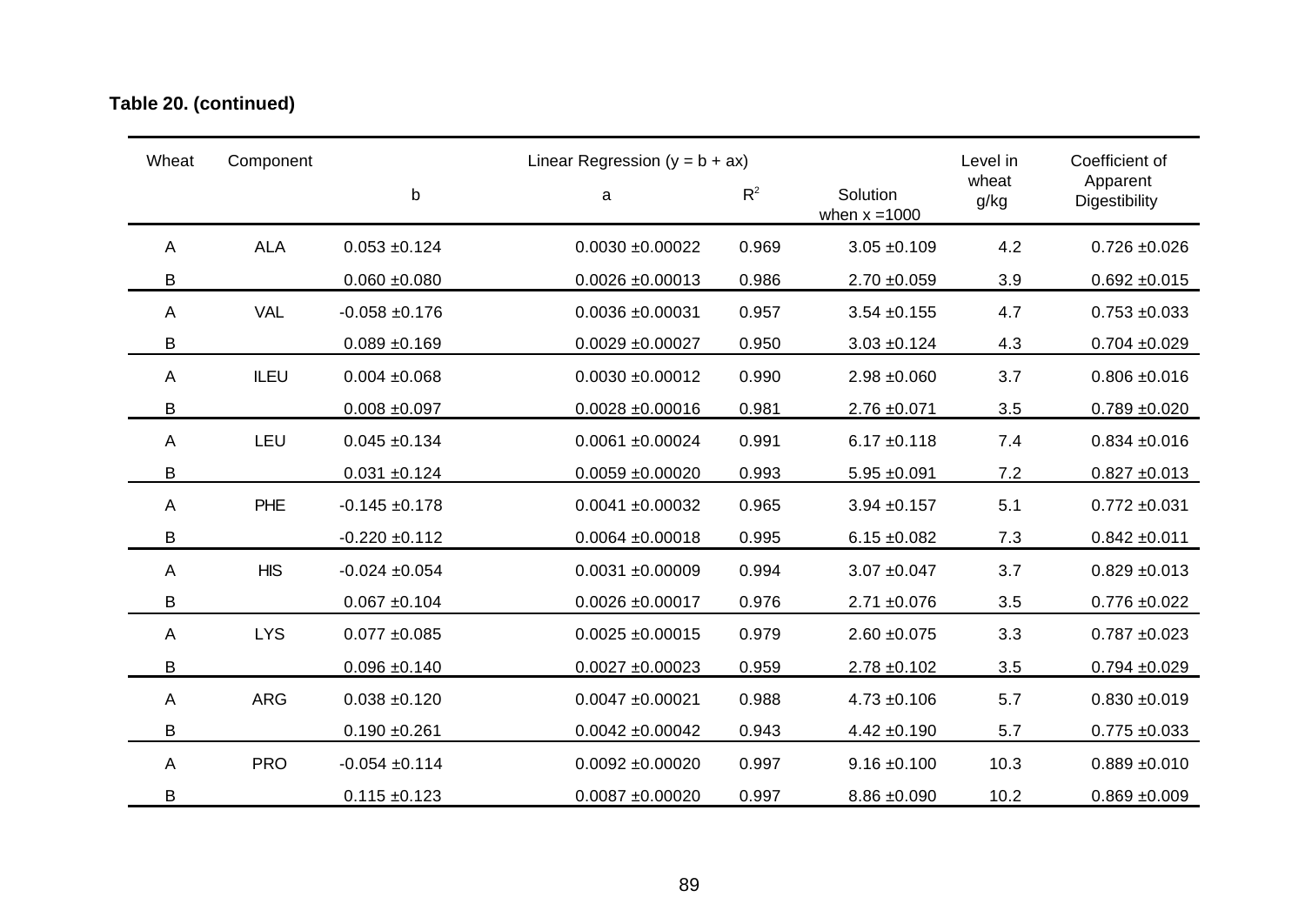**Table 21. Trial 4D. Assessment of dough extensibility in background of Galahad and Galatea**

- **A 'normal' dough characteristics**
- **B very extensible dough**

|  |  |  |  | a. Mean data - g digestible component / kg diet |  |
|--|--|--|--|-------------------------------------------------|--|
|--|--|--|--|-------------------------------------------------|--|

| <b>Component</b> |       | <b>Wheat</b> |       |       | <b>Time</b>    |
|------------------|-------|--------------|-------|-------|----------------|
|                  | A     | Β            | Mean  | 1     | $\overline{2}$ |
| <b>Starch</b>    | 500   | 496          | 498   | 481   | 515            |
| <b>CYS</b>       | 2.55  | 2.20         | 2.37  | 2.43  | 2.32           |
| <b>MET</b>       | 1.46  | 1.42         | 1.44  | 1.44  | 1.44           |
| <b>ASP</b>       | 3.55  | 3.45         | 3.5   | 3.54  | 3.46           |
| <b>THR</b>       | 1.71  | 1.67         | 1.69  | 1.73  | 1.65           |
| <b>SER</b>       | 3.13  | 2.99         | 3.06  | 3.08  | 3.04           |
| GLU              | 20.97 | 20.46        | 20.71 | 20.77 | 20.65          |
| <b>GLY</b>       | 2.38  | 2.00         | 2.19  | 2.21  | 2.17           |
| <b>ALA</b>       | 2.25  | 2.04         | 2.15  | 2.18  | 2.11           |
| <b>VAL</b>       | 2.76  | 2.61         | 2.68  | 2.71  | 2.66           |
| <b>ILEU</b>      | 2.42  | 2.39         | 2.40  | 2.41  | 2.39           |
| LEU              | 4.85  | 4.83         | 4.83  | 4.87  | 4.81           |
| <b>PHE</b>       | 3.12  | 3.27         | 3.19  | 3.22  | 3.17           |
| <b>HIS</b>       | 2.28  | 2.6          | 2.44  | 2.45  | 2.43           |
| <b>LYS</b>       | 2.01  | 1.96         | 1.99  | 1.99  | 1.99           |
| <b>ARG</b>       | 3.87  | 3.49         | 3.68  | 3.65  | 3.71           |
| <b>PRO</b>       | 5.51  | 7.64         | 6.57  | 6.64  | 6.51           |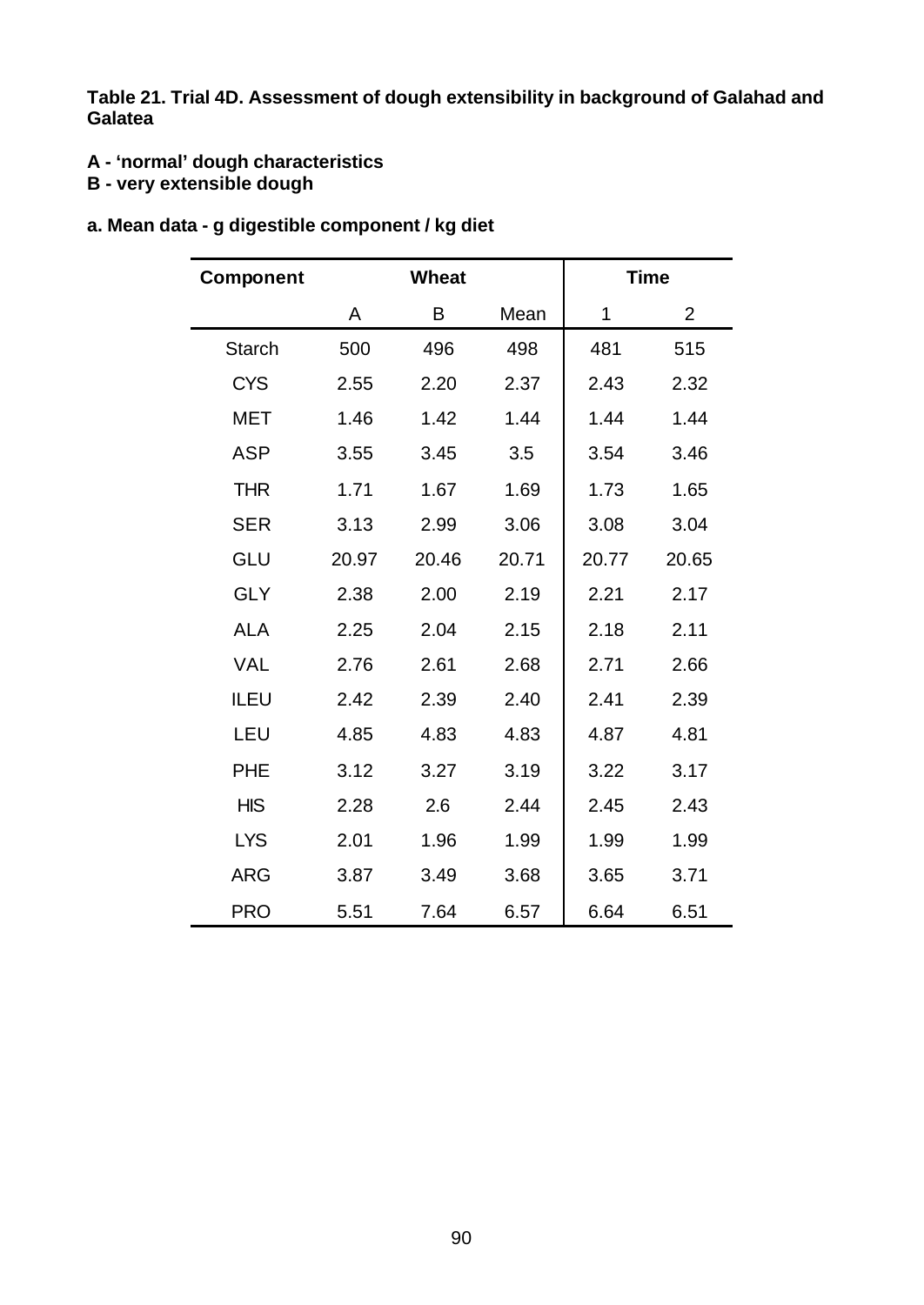**Table 21 (continued). Trial 4D. Assessment of dough extensibility in background of Galahad and Galatea**

- **A 'normal' dough characteristics**
- **B very extensible dough**
- **b. Analysis of variance of wheat characteristics (In no case was effect of time significant)**

| <b>Component</b> |        | <b>Dough extensibility</b> | <b>Residual</b> |         |        |           |
|------------------|--------|----------------------------|-----------------|---------|--------|-----------|
|                  | $^0$ F | <b>MS</b>                  | <b>SEd</b>      | $P =$   | $^0$ F | <b>MS</b> |
| <b>Starch</b>    | 1      | 0.03                       | 22.6            | 0.866   | 11     | 2043      |
| <b>CYS</b>       | 1      | 0.49120                    | 0.056           | < 0.001 | 11     | 0.01272   |
| <b>MET</b>       | 1      | 0.009269                   | 0.027           | 0.097   | 11     | 0.002812  |
| <b>ASP</b>       | 1      | 0.03812                    | 0.131           | 0.471   | 11     | 0.06840   |
| <b>THR</b>       | 1      | 0.00583                    | 0.093           | 0.690   | 11     | 0.03487   |
| <b>SER</b>       | 1      | 0.08546                    | 0.090           | 0.133   | 11     | 0.03245   |
| <b>GLU</b>       | 1      | 1.0182                     | 0.193           | 0.024   | 11     | 0.1492    |
| <b>GLY</b>       | 1      | 0.60666                    | 0.091           | 0.001   | 11     | 0.03322   |
| <b>ALA</b>       | 1      | 0.16997                    | 0.095           | 0.054   | 11     | 0.03636   |
| <b>VAL</b>       | 1      | 0.08467                    | 0.093           | 0.145   | 11     | 0.03450   |
| ILEU             | 1      | 0.00516                    | 0.061           | 0.568   | 11     | 0.01486   |
| LEU              | 1      | 0.00252                    | 0.105           | 0.813   | 11     | 0.04283   |
| <b>PHE</b>       | 1      | 0.08935                    | 0.086           | 0.111   | 11     | 0.02971   |
| <b>HIS</b>       | 1      | 0.39898                    | 0.056           | < 0.001 | 11     | 0.01253   |
| <b>LYS</b>       | 1      | 0.00971                    | 0.064           | 0.457   | 11     | 0.01635   |
| <b>ARG</b>       | 1      | 0.57982                    | 0.139           | 0.019   | 11     | 0.07756   |
| <b>PRO</b>       | 1      | 0.57982                    | 0.082           | < 0.001 | 11     | 0.07756   |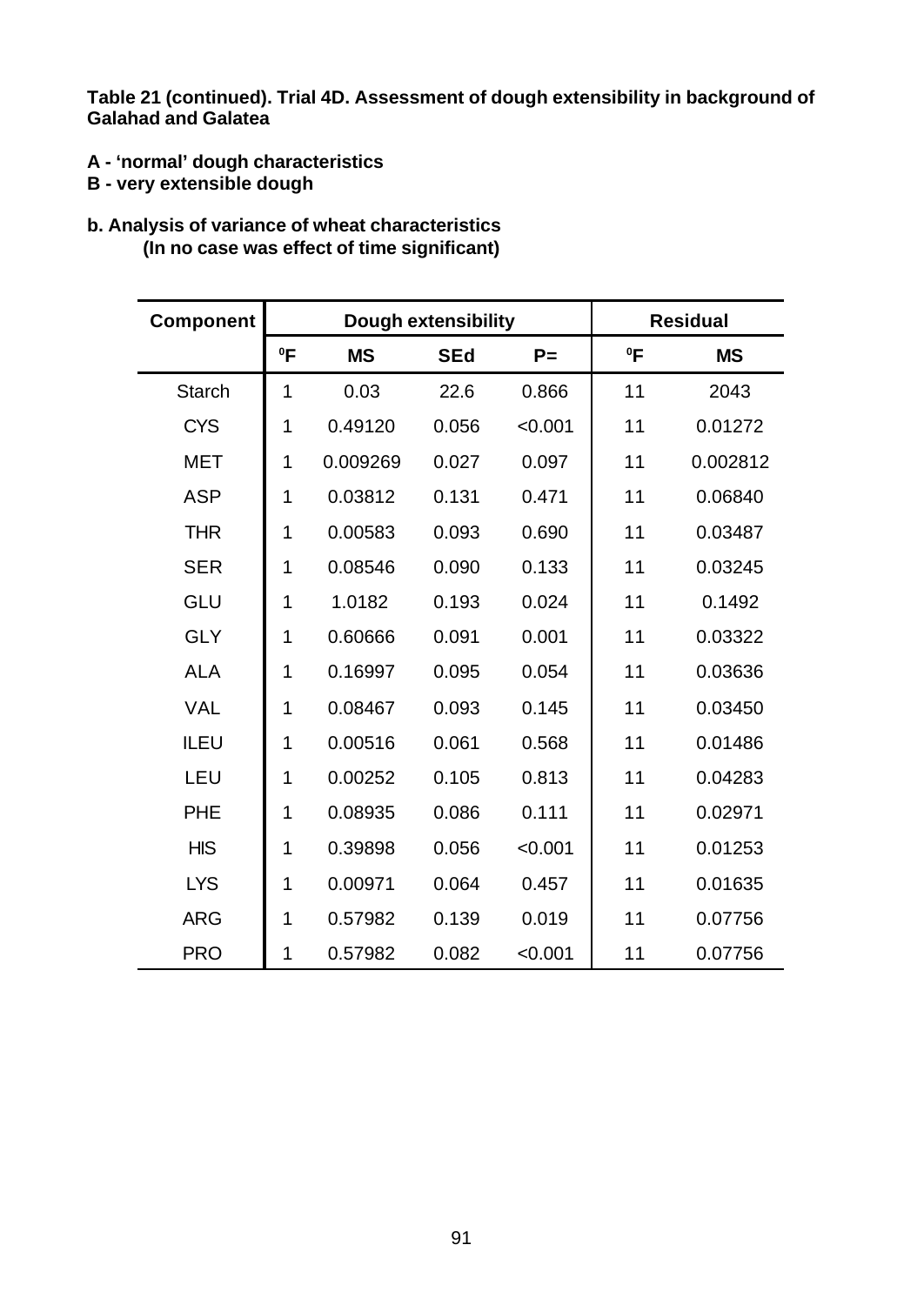| Wheat | Component  |                    | Linear Regression ( $y = b + ax$ ) |       |                             | Level in      | Coefficient of            |
|-------|------------|--------------------|------------------------------------|-------|-----------------------------|---------------|---------------------------|
|       |            | $\mathsf b$        | a                                  | $R^2$ | Solution<br>when $x = 1000$ | wheat<br>g/kg | Apparent<br>Digestibility |
| A     | Starch     | $815 + 48.8$       | $-0.561 + 0.082$                   | 0.866 | $255 + 39.2$                | 502           | $0.51 + 0.078$            |
| B     |            | 762 ±57.6          | $-0.473 + 0.097$                   | 0.765 | 289 ±46.2                   | 505           | $0.57 + 0.092$            |
| A     | <b>CYS</b> | $-0.060+0.096$     | $0.0046 + 0.00016$                 | 0.992 | $4.58 + 0.077$              | 5.3           | $0.864 \pm 0.015$         |
| B     |            | $-0.046 + 0.170$   | $0.0040 + 0.00029$                 | 0.965 | $3.94 + 0.137$              | 4.6           | $0.857 + 0.030$           |
| A     | <b>MET</b> | $-0.059 + 0.022$   | $0.0027 + 0.00004$                 | 0.999 | $2.65 + 0.017$              | 2.9           | $0.913 + 0.006$           |
| B     |            | $0.014 + 0.078$    | $0.0025 \pm 0.00013$               | 0.981 | $2.51 + 0.062$              | 2.8           | $0.895 + 0.022$           |
| A     | <b>ASP</b> | $-0.152 + 0.144$   | $0.0066 \pm 0.00024$               | 0.991 | $6.43 \pm 0.115$            | 7.9           | $0.814 \pm 0.015$         |
| B     |            | $0.037 + 0.376$    | $0.0061 + 0.00063$                 | 0.929 | $6.11 \pm 0.301$            | 7.6           | $0.804 + 0.040$           |
| A     | <b>THR</b> | $-0.166 \pm 0.117$ | $0.0033 + 0.00020$                 | 0.976 | $3.17 + 0.094$              | 4.3           | $0.738 + 0.022$           |
| B     |            | $-0.084 + 0.267$   | $0.0031 + 0.00045$                 | 0.871 | $3.04 \pm 0.214$            | 4.1           | $0.742 \pm 0.052$         |
| A     | <b>SER</b> | $-0.133 + 0.118$   | $0.0058 + 0.00020$                 | 0.992 | $5.67 + 0.095$              | 6.8           | $0.834 + 0.014$           |
| B     |            | $-0.073 + 0.249$   | $0.0054 \pm 0.00042$               | 0.960 | $5.36 \pm 0.200$            | 6.4           | $0.838 + 0.031$           |
| A     | GLU        | $-0.220 + 0.209$   | $0.0377 + 0.00035$                 | 0.999 | 37.44 ±0.168                | 39.6          | $0.946 + 0.004$           |
| В     |            | $0.098 + 0.557$    | $0.0362 + 0.00094$                 | 0.995 | $36.30 + 0.447$             | 38.5          | $0.943 + 0.012$           |
| A     | <b>GLY</b> | $-0.113 + 0.110$   | $0.0044 + 0.00019$                 | 0.988 | $4.33 + 0.088$              | 5.4           | $0.801 + 0.016$           |
| B     |            | $0.016 + 0.254$    | $0.0035 + 0.00043$                 | 0.904 | $3.53 + 0.204$              | 4.6           | $0.768 + 0.044$           |

**Table 22. Trial 4D Linear regression equations and solution for starch and amino acids**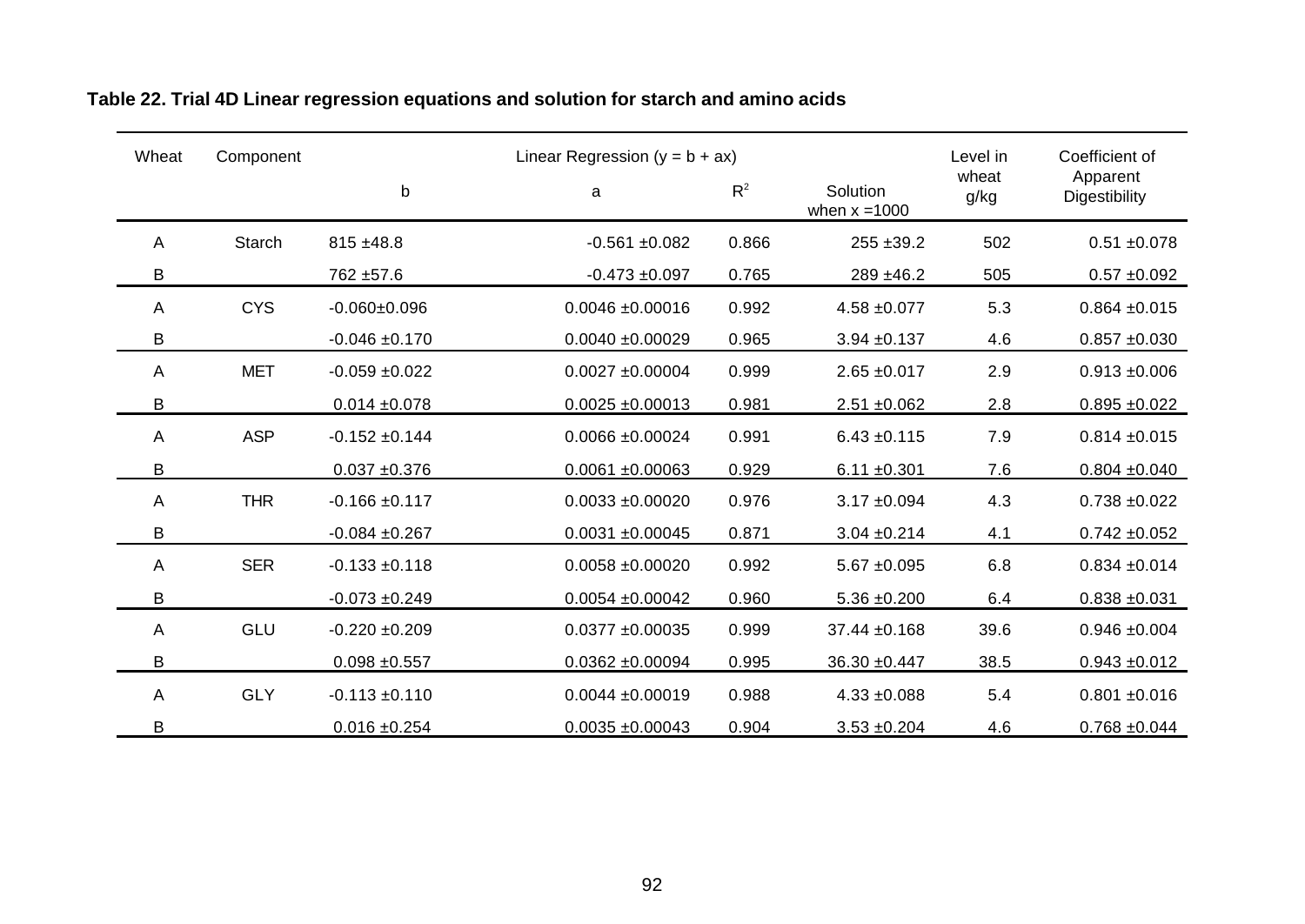### **Table 22. (continued)**

| Wheat          | Component  |                   | Linear Regression ( $y = b + ax$ ) |       |                             | Level in      | Coefficient of            |
|----------------|------------|-------------------|------------------------------------|-------|-----------------------------|---------------|---------------------------|
|                |            | b                 | $\mathsf{a}$                       | $R^2$ | Solution<br>when $x = 1000$ | wheat<br>g/kg | Apparent<br>Digestibility |
| A              | <b>ALA</b> | $-0.083 + 0.100$  | $0.0041 + 0.00017$                 | 0.989 | $4.06 \pm 0.080$            | 5.1           | $0.797 + 0.016$           |
| B              |            | $0.057 + 0.277$   | $0.0035 + 0.00047$                 | 0.889 | $3.59 + 0.223$              | 4.7           | $0.764 + 0.047$           |
| $\overline{A}$ | <b>VAL</b> | $-0.210 + 0.113$  | $0.0053 + 0.00019$                 | 0.991 | $5.07 + 0.091$              | 6.0           | $0.844 \pm 0.015$         |
| B              |            | $-0.046 + 0.263$  | $0.0047 + 0.00044$                 | 0.941 | $4.68 + 0.211$              | 5.7           | $0.821 + 0.037$           |
| A              | ILEU       | $-0.095 + 0.073$  | $0.0045 + 0.00012$                 | 0.995 | $4.37 + 0.059$              | 5.0           | $0.876 + 0.012$           |
| B              |            | $0.017 + 0.170$   | $0.0042 \pm 0.00029$               | 0.968 | $4.23 \pm 0.137$            | 4.9           | $0.863 + 0.028$           |
| A              | LEU        | $-0.183 + 0.102$  | $0.0090 + 0.00017$                 | 0.997 | $8.77 \pm 0.082$            | 9.8           | $0.895 + 0.008$           |
| B              |            | $0.049 + 0.302$   | $0.0085 + 0.00051$                 | 0.975 | $8.54 \pm 0.243$            | 9.7           | $0.881 + 0.025$           |
| $\overline{A}$ | PHE        | $-0.213 + 0.094$  | $0.0059 + 0.00016$                 | 0.995 | $5.71 \pm 0.075$            | 6.8           | $0.840 + 0.011$           |
| B              |            | $-0.119 + 0.249$  | $0.0060 + 0.00042$                 | 0.967 | $5.90 + 0.200$              | 6.9           | $0.855 + 0.029$           |
| A              | <b>HIS</b> | $-0.122 + 0.067$  | $0.0043 + 0.00011$                 | 0.995 | $4.15 \pm 0.054$            | 4.7           | $0.882 + 0.011$           |
| B              |            | $-0.027 + 0.157$  | $0.0047 + 0.00026$                 | 0.978 | $4.63 + 0.126$              | 5.2           | $0.891 + 0.024$           |
| $\overline{A}$ | <b>LYS</b> | $-0.062 + 0.102$  | $0.0037 + 0.00017$                 | 0.985 | $3.62 + 0.082$              | 4.2           | $0.862 + 0.020$           |
| B              |            | $0.072 \pm 0.164$ | $0.0034 + 0.00028$                 | 0.954 | $3.43 + 0.132$              | 4.1           | $0.837 + 0.032$           |
| $\overline{A}$ | <b>ARG</b> | $-0.013 + 0.083$  | $0.0069 + 0.00014$                 | 0.997 | $6.89 + 0.066$              | 7.9           | $0.872 + 0.008$           |
| B              |            | $0.104 + 0.418$   | $0.0060 + 0.00071$                 | 0.911 | $6.12 \pm 0.336$            | 7.3           | $0.839 + 0.046$           |
| A              | <b>PRO</b> | $-0.249 + 0.080$  | $0.0102 \pm 0.00013$               | 0.999 | $9.99 \pm 0.064$            | 10.9          | $0.917 + 0.006$           |
| B              |            | $-0.037 + 0.263$  | $0.0136 + 0.00044$                 | 0.993 | 13.60 ±0.211                | 14.6          | $0.932 + 0.014$           |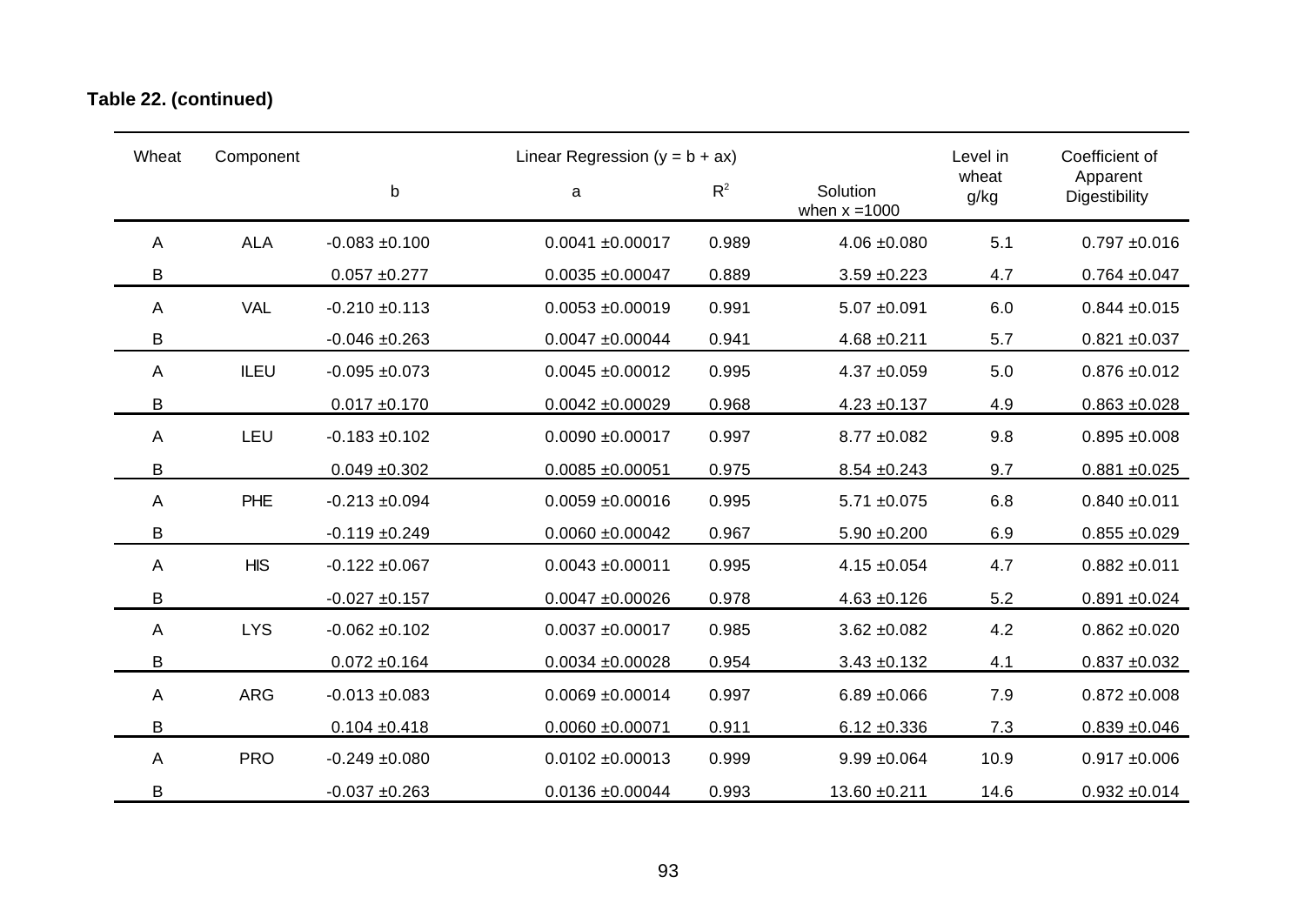**Table 23. Trial 5A Assessment of endosperm hardness (in a high protein background)**

| <b>Component</b> |      | Endosperm |      |      | <b>Time</b>    |
|------------------|------|-----------|------|------|----------------|
|                  | S    | Н         | Mean | 1    | $\overline{2}$ |
| <b>Starch</b>    | 478  | 449       | 463  | 493  | 434            |
| <b>CYS</b>       | 1.61 | 1.60      | 1.60 | 1.56 | 1.65           |
| <b>MET</b>       | 0.91 | 0.92      | 0.92 | 0.91 | 0.92           |
| <b>ASP</b>       | 2.23 | 2.34      | 2.28 | 2.28 | 2.29           |
| <b>THR</b>       | 1.13 | 1.19      | 1.16 | 1.16 | 1.16           |
| <b>SER</b>       | 2.11 | 2.50      | 2.31 | 2.30 | 2.31           |
| GLU              | 14.0 | 13.9      | 14.0 | 14.0 | 14.0           |
| <b>GLY</b>       | 1.56 | 1.63      | 1.59 | 1.56 | 1.63           |
| <b>ALA</b>       | 1.38 | 1.43      | 1.41 | 1.29 | 1.52           |
| <b>VAL</b>       | 1.63 | 2.11      | 1.87 | 1.84 | 1.90           |
| <b>ILEU</b>      | 1.34 | 1.52      | 1.43 | 1.42 | 1.45           |
| LEU              | 3.02 | 3.11      | 3.07 | 3.01 | 3.13           |
| <b>PHE</b>       | 1.79 | 1.63      | 1.71 | 1.69 | 1.73           |
| <b>HIS</b>       | 1.69 | 1.76      | 1.73 | 1.71 | 1.74           |
| <b>LYS</b>       | 1.24 | 1.49      | 1.36 | 1.36 | 1.37           |
| <b>ARG</b>       | 2.35 | 2.17      | 2.26 | 2.32 | 2.19           |
| <b>PRO</b>       | 5.45 | 3.77      | 4.61 | 4.58 | 4.64           |

**a. Mean data - g digestible component / kg diet**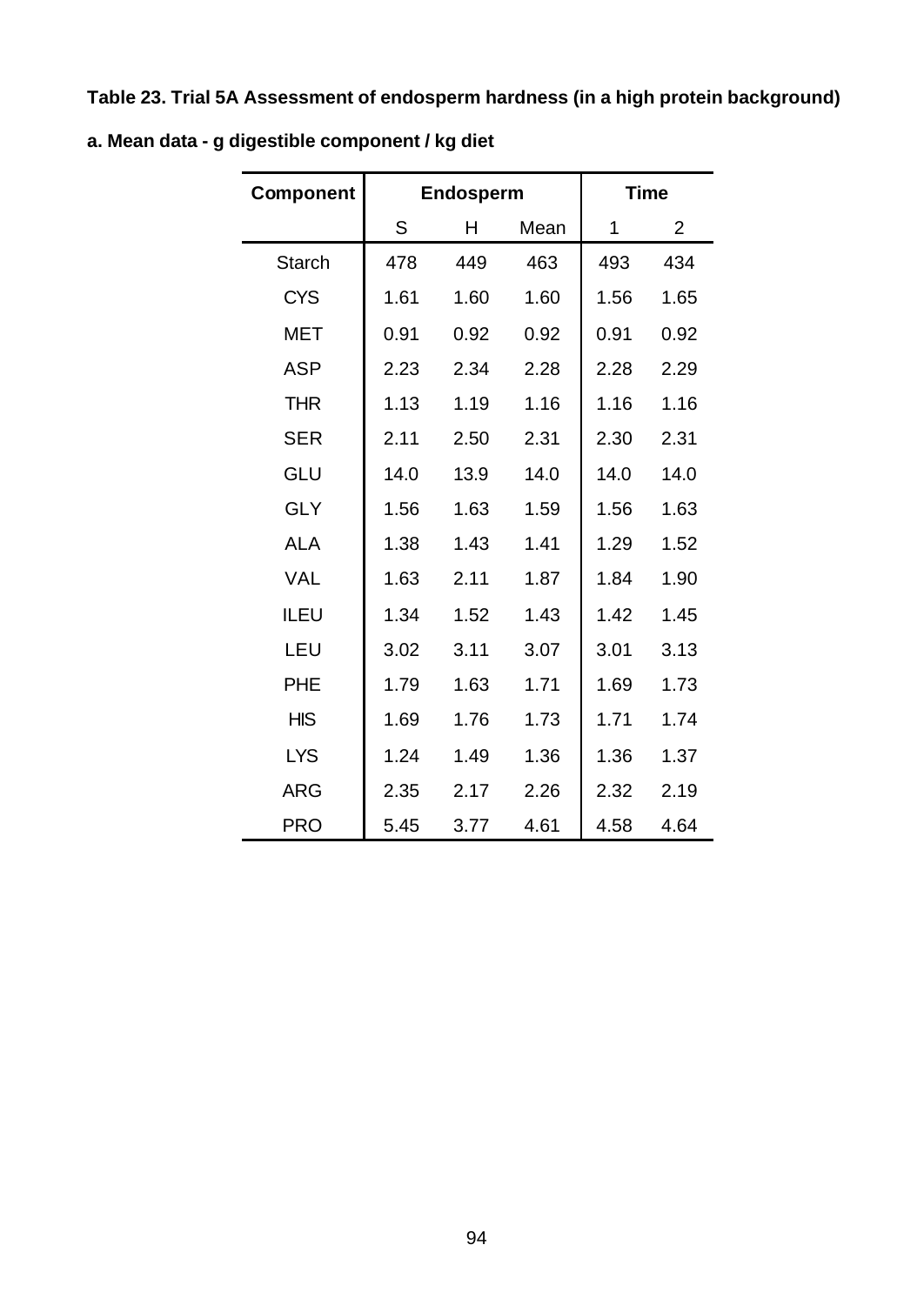**Table 23. Trial 5A Assessment of endosperm hardness (in a high protein background)**

#### **b. Analysis of variance of wheat characteristics**

**(In only two cases was effect of time significant)**

| <b>Component</b> |             | <b>Endosperm</b> | <b>Residual</b> |         |        |           |
|------------------|-------------|------------------|-----------------|---------|--------|-----------|
|                  | $^0$ F      | <b>MS</b>        | <b>SEd</b>      | $P =$   | $^0$ F | <b>MS</b> |
| <b>Starch</b>    | 1           | 6917             | 21.1            | 0.175   | 25(2)  | 3549      |
| <b>CYS</b>       | 1           | 0.00076          | 0.080           | 0.904   | 26(1)  | 0.05145   |
| <b>MET</b>       | 1           | 0.00066          | 0.047           | 0.848   | 26(1)  | 0.01745   |
| <b>ASP</b>       | 1           | 0.09164          | 0.111           | 0.342   | 26(1)  | 0.09782   |
| <b>THR</b>       | $\mathbf 1$ | 0.02459          | 0.069           | 0.428   | 26(1)  | 0.03795   |
| <b>SER</b>       | 1           | 1.21145          | 0.075           | < 0.001 | 26(1)  | 0.04479   |
| GLU              | 1<br>0.183  |                  | 0.363           | 0.680   | 26(1)  | 1.052     |
| <b>GLY</b>       | 1           | 0.04248          | 0.109           | 0.509   | 26(1)  | 0.09496   |
| <b>ALA</b>       | 1           | 0.01805          | 0.107           | 0.660   |        | 0.09136   |
| <b>VAL</b>       | 1           | 1.84056          | 0.076           | < 0.001 | 26(1)  | 0.04580   |
| <b>ILEU</b>      | $\mathbf 1$ | 0.25489          | 0.061           | 0.007   | 26(1)  | 0.02973   |
| LEU              | 1           | 0.0733           | 0.124           | 0.448   | 26(1)  | 0.1232    |
| <b>PHE</b>       | 1           | 0.18205          | 0.075           | 0.054   | 26(1)  | 0.04470   |
| <b>HIS</b>       | 1           | 0.03082          | 0.060           | 0.308   | 26(1)  | 0.02847   |
| <b>LYS</b>       | 1           | 0.4713           | 0.114           | 0.043   | 26(1)  | 0.1046    |
| <b>ARG</b>       | 1           | 0.25356          | 0.096           | 0.075   |        | 0.07391   |
| <b>PRO</b>       | 1           | 22.635           | 0.379           | < 0.001 | 26(1)  | 1.148     |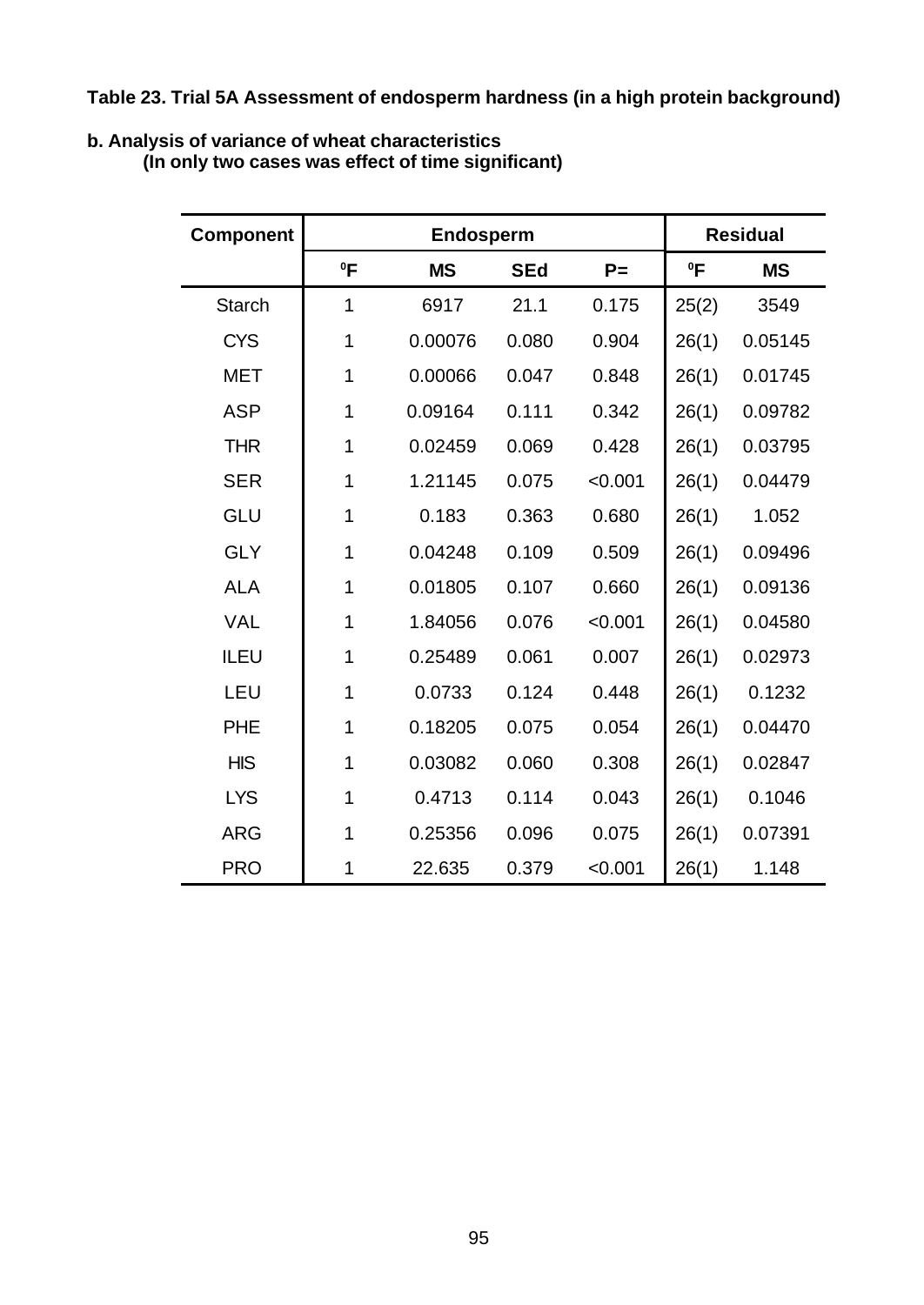| Endosperm     | Component     | Wheat       |                    | Linear Regression $(y = b + ax)$ |       |                             | Level in      | Coefficient of            |
|---------------|---------------|-------------|--------------------|----------------------------------|-------|-----------------------------|---------------|---------------------------|
|               |               |             | b                  | a                                | $R^2$ | Solution<br>when $x = 1000$ | wheat<br>g/kg | Apparent<br>Digestibility |
| $\mathsf S$   | <b>Starch</b> | $\mathbf 1$ | 580 ±67.7          | $-0.154 \pm 0.114$               | 0.104 | $426 + 54.3$                | 594           | $0.72 + 0.092$            |
| ${\mathsf S}$ |               | 8           | 711 ±61.8          | $-0.442 \pm 0.104$               | 0.708 | $269 + 49.6$                | 556           | $0.48 + 0.089$            |
| H             |               | 3           | 693 ±59.2          | $-0.436 + 0.099$                 | 0.784 | 256 ±47.5                   | 516           | $0.42 \pm 0.077$          |
| Н             |               | 5           | $595 + 98.6$       | $-0.258 + 0.166$                 | 0.168 | 336 ±79.1                   | 536           | $0.63 + 0.148$            |
| $\mathsf S$   | <b>CYS</b>    | $\mathbf 1$ | $-0.114 + 0.070$   | $0.0035 + 0.00012$               | 0.992 | $3.36 + 0.056$              | 4.1           | $0.821 + 0.014$           |
| ${\mathsf S}$ |               | 8           | $-0.021 + 0.177$   | $0.0025 + 0.00029$               | 0.924 | $2.43 \pm 0.129$            | 3.3           | $0.737 + 0.039$           |
| H             |               | 3           | $-0.203 + 0.152$   | $0.0031 + 0.00026$               | 0.954 | $2.89 + 0.122$              | 3.7           | $0.782 + 0.033$           |
| Η             |               | 5           | $-0.198 + 0.093$   | $0.0033 + 0.00016$               | 0.984 | $3.10 \pm 0.075$            | 3.7           | $0.839 + 0.020$           |
| $\mathsf S$   | <b>MET</b>    | $\mathbf 1$ | $0.007 + 0.034$    | $0.0018 + 0.00006$               | 0.993 | $1.83 + 0.028$              | 2.1           | $0.871 + 0.013$           |
| $\mathsf S$   |               | 8           | $0.047 + 0.067$    | $0.0013 \pm 0.00011$             | 0.960 | $1.36 \pm 0.049$            | 1.7           | $0.799 + 0.029$           |
| H             |               | 3           | $-0.040 + 0.053$   | $0.0016 + 0.00009$               | 0.977 | $1.51 \pm 0.042$            | 1.8           | $0.841 + 0.024$           |
| Н             |               | 5           | $-0.019 + 0.044$   | $0.0018 + 0.00007$               | 0.989 | $1.81 + 0.035$              | 2.0           | $0.906 \pm 0.018$         |
| $\mathsf S$   | <b>ASP</b>    | $\mathbf 1$ | $-0.070 + 0.136$   | $0.0045 \pm 0.00023$             | 0.982 | $4.45 + 0.109$              | 5.8           | $0.767 + 0.019$           |
| $\mathsf S$   |               | 8           | $0.215 \pm 0.318$  | $0.0031 + 0.00052$               | 0.856 | $3.33 + 0.232$              | 5.2           | $0.641 + 0.045$           |
| H             |               | 3           | $-0.135 + 0.158$   | $0.0041 + 0.00027$               | 0.971 | $3.96 + 0.127$              | 5.4           | $0.734 + 0.023$           |
| H             |               | 5           | $-0.311 \pm 0.201$ | $0.0050 + 0.00034$               | 0.969 | $4.69 + 0.161$              | 5.6           | $0.837 + 0.029$           |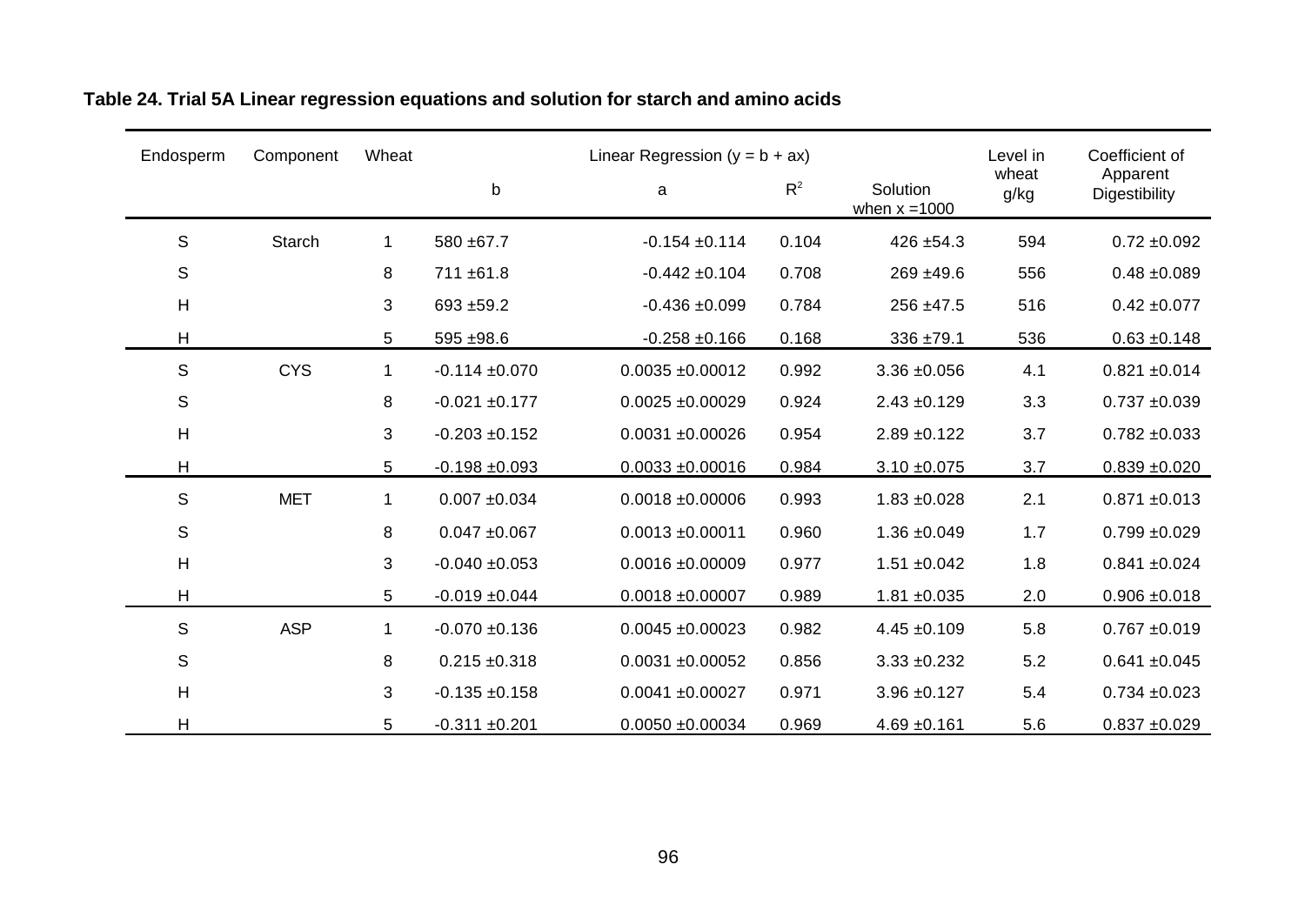| Endosperm      | Component  | Wheat          | Linear Regression ( $y = b + ax$ ) |                      |       | Level in                    | Coefficient of |                           |
|----------------|------------|----------------|------------------------------------|----------------------|-------|-----------------------------|----------------|---------------------------|
|                |            |                | $\sf b$                            | a                    | $R^2$ | Solution<br>when $x = 1000$ | wheat<br>g/kg  | Apparent<br>Digestibility |
| $\mathbb S$    | <b>THR</b> | 1              | $-0.127 + 0.088$                   | $0.0023 \pm 0.00015$ | 0.972 | $2.18 \pm 0.071$            | 3.20           | $0.682 + 0.022$           |
| S              |            | 8              | $-0.186 + 0.372$                   | $0.0023 + 0.00060$   | 0.685 | $2.08 \pm 0.272$            | 3.10           | $0.669 + 0.088$           |
| Н              |            | 3              | $-0.260 + 0.204$                   | $0.0024 \pm 0.00034$ | 0.870 | $2.12 \pm 0.164$            | 3.20           | $0.661 + 0.051$           |
| H              |            | 5              | $-0.269 + 0.118$                   | $0.0028 + 0.00020$   | 0.966 | $2.51 \pm 0.094$            | 3.30           | $0.762 + 0.029$           |
| S              | <b>SER</b> | $\mathbf{1}$   | $-0.129 + 0.150$                   | $0.0041 + 0.00025$   | 0.974 | $3.99 + 0.120$              | 5.00           | $0.798 + 0.024$           |
| $\mathbb S$    |            | 8              | $-0.079 + 0.179$                   | $0.0038 + 0.00029$   | 0.965 | $3.67 + 0.131$              | 4.90           | $0.749 + 0.027$           |
| $\mathsf{H}$   |            | 3              | $-0.273 + 0.221$                   | $0.0047 + 0.00037$   | 0.957 | $4.40 \pm 0.177$            | 5.40           | $0.814 \pm 0.033$         |
| Η              |            | 5 <sup>5</sup> | $-0.399 + 0.197$                   | $0.0054 \pm 0.00033$ | 0.974 | $5.02 \pm 0.158$            | 5.60           | $0.896 + 0.028$           |
| S              | GLU        | $\mathbf 1$    | $0.010 + 0.265$                    | 0.0268±0.00045       | 0.998 | 26.83 ±0.213                | 28.80          | $0.932 + 0.007$           |
| $\mathbb S$    |            | 8              | $0.745 + 0.687$                    | $0.0216 \pm 0.00111$ | 0.984 | 22.32 ±0.501                | 25.60          | $0.872 + 0.020$           |
| $\overline{H}$ |            | 3              | $-0.056 + 0.289$                   | $0.0242 \pm 0.00049$ | 0.997 | 24.19 ±0.232                | 26.60          | $0.909 + 0.009$           |
| H              |            | 5              | $-0.321 + 0.261$                   | $0.0258 + 0.00044$   | 0.998 | 26.90 ±0.209                | 26.90          | $0.946 + 0.008$           |
| S              | <b>GLY</b> | $\mathbf 1$    | $-0.035 + 0.143$                   | $0.0033 + 0.00024$   | 0.963 | $3.22 \pm 0.115$            | 4.30           | $0.750 + 0.027$           |
| $\mathbb S$    |            | 8              | $0.277 + 0.341$                    | $0.0019 + 0.00055$   | 0.649 | $2.15 \pm 0.249$            | 3.80           | $0.564 \pm 0.065$         |
| H              |            | 3              | $-0.088 + 0.210$                   | $0.0027 + 0.00036$   | 0.894 | $2.66 \pm 0.169$            | 4.00           | $0.665 + 0.042$           |
| $\overline{H}$ |            | 5              | $-0.149 + 0.123$                   | $0.0035 + 0.00021$   | 0.976 | $3.32 + 0.099$              | 4.20           | $0.792 + 0.024$           |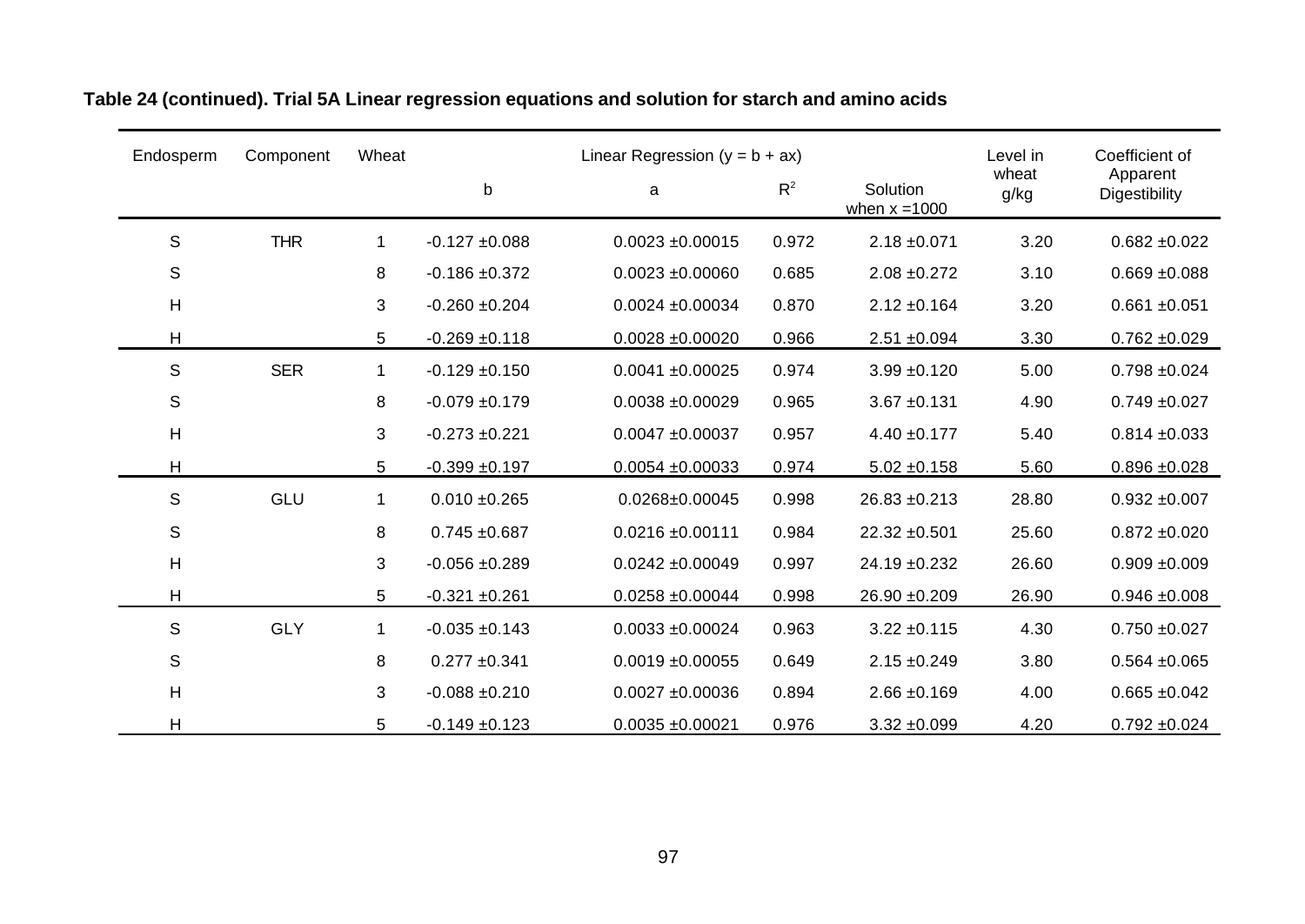| Endosperm      | Wheat<br>Component |                |                  | Linear Regression ( $y = b + ax$ ) |       |                             | Level in      | Coefficient of            |
|----------------|--------------------|----------------|------------------|------------------------------------|-------|-----------------------------|---------------|---------------------------|
|                |                    |                | $\mathsf b$      | a                                  | $R^2$ | Solution<br>when $x = 1000$ | wheat<br>g/kg | Apparent<br>Digestibility |
| $\mathbb S$    | <b>ALA</b>         | 1              | $-0.184 + 0.210$ | $0.0032 \pm 0.00035$               | 0.921 | $3.03 + 0.168$              | 3.9           | $0.777 \pm 0.043$         |
| $\mathbb S$    |                    | 8              | $0.283 + 0.434$  | $0.0015 \pm 0.00070$               | 0.384 | $1.81 + 0.317$              | 3.5           | $0.518 + 0.091$           |
| H              |                    | 3              | $-0.029 + 0.270$ | $0.0024 \pm 0.00046$               | 0.789 | $3.70 + 0.217$              | 3.7           | $0.634 + 0.059$           |
| Н              |                    | 5              | $-0.150 + 0.093$ | $0.0030 + 0.00016$                 | 0.981 | $2.87 + 0.075$              | 3.7           | $0.777 \pm 0.020$         |
| S              | <b>VAL</b>         | $\mathbf 1$    | $-0.081 + 0.102$ | $0.0033 + 0.00017$                 | 0.981 | $3.23 + 0.082$              | 4.3           | $0.751 + 0.019$           |
| $\mathbb S$    |                    | 8              | $0.157 + 0.219$  | $0.0023 \pm 0.00035$               | 0.876 | $2.49 + 0.160$              | 4.0           | $0.623 + 0.040$           |
| $\overline{H}$ |                    | 3              | $-0.094 + 0.214$ | $0.0037 + 0.00036$                 | 0.938 | $3.64 \pm 0.171$            | 5.0           | $0.728 + 0.034$           |
| Н              |                    | 5 <sup>5</sup> | $-0.234 + 0.121$ | $0.0043 + 0.00021$                 | 0.984 | $4.10 \pm 0.098$            | 4.9           | $0.836 + 0.020$           |
| $\mathbb S$    | <b>ILEU</b>        | $\mathbf{1}$   | $-0.023 + 0.086$ | $0.0027 \pm 0.00015$               | 0.980 | $2.67 + 0.069$              | 3.3           | $0.808 + 0.021$           |
| $\mathbb S$    |                    | 8              | $0.107 + 0.140$  | $0.0019 \pm 0.00023$               | 0.921 | $2.02 \pm 0.102$            | 2.9           | $0.697 + 0.035$           |
| $\mathsf{H}$   |                    | 3              | $-0.103 + 0.118$ | $0.0027 + 0.00020$                 | 0.964 | $2.62 \pm 0.095$            | 3.3           | $0.794 + 0.029$           |
| Н              |                    | 5              | $-0.077 + 0.058$ | $0.0030 + 0.00010$                 | 0.993 | $2.92 \pm 0.045$            | 3.4           | $0.860 + 0.014$           |
| $\mathbb S$    | LEU                | $\mathbf{1}$   | $-0.049 + 0.104$ | $0.0060 + 0.00018$                 | 0.994 | $5.95 + 0.084$              | 7.1           | $0.838 + 0.012$           |
| $\mathbb S$    |                    | 8              | $0.137 + 0.359$  | $0.0045 + 0.00058$                 | 0.909 | $4.68 + 0.262$              | 6.3           | $0.743 + 0.042$           |
| H              |                    | 3              | $-0.123 + 0.199$ | $0.0054 \pm 0.00034$               | 0.974 | $5.27 \pm 0.160$            | 6.6           | $0.799 + 0.024$           |
| $\overline{H}$ |                    | 5              | $-0.168 + 0.128$ | $0.0062 + 0.00022$                 | 0.992 | $6.02 \pm 0.102$            | 6.9           | $0.873 + 0.015$           |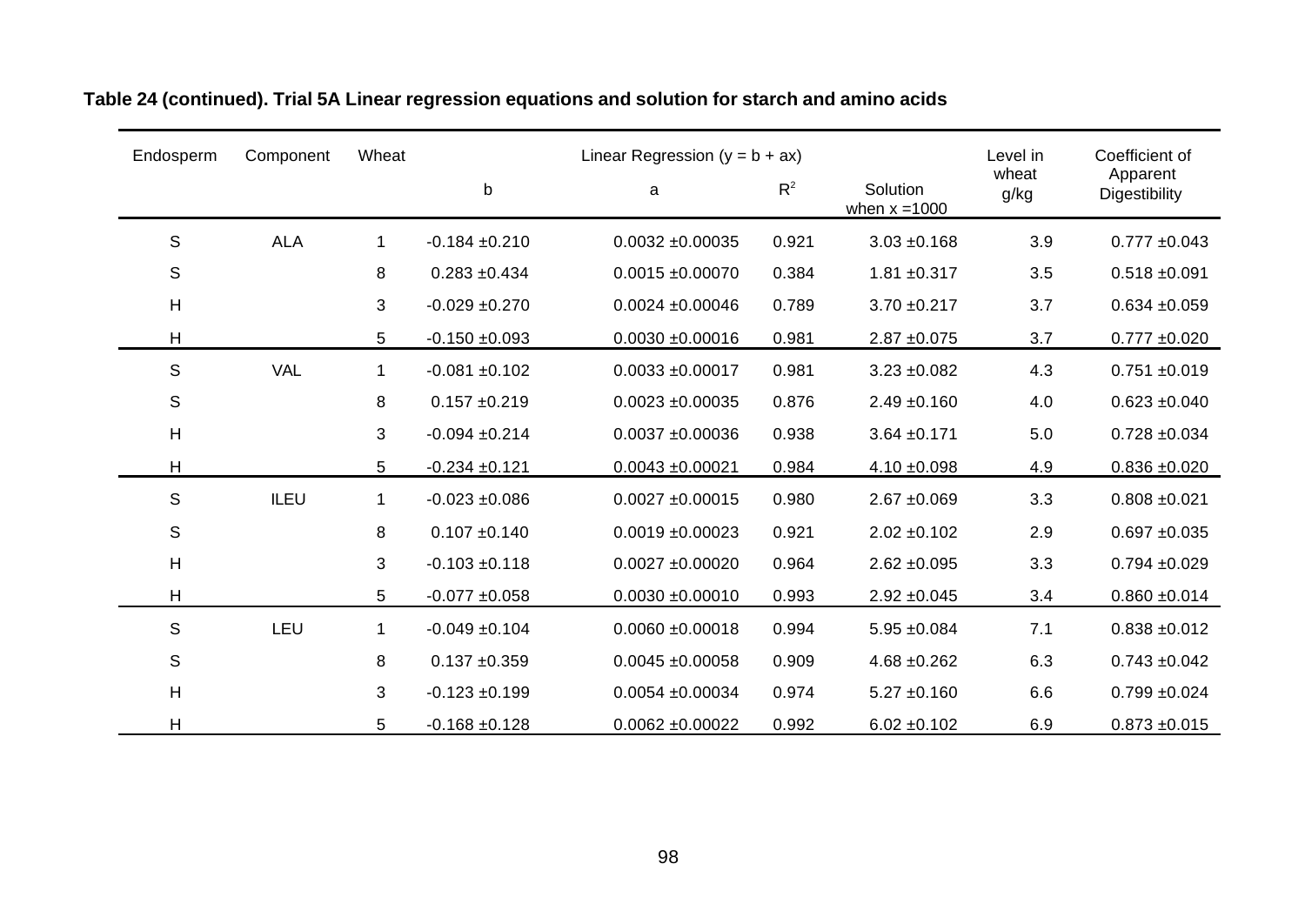| Endosperm   | Component  | Wheat |                    | Linear Regression ( $y = b + ax$ ) |       |                             | Level in      | Coefficient of            |
|-------------|------------|-------|--------------------|------------------------------------|-------|-----------------------------|---------------|---------------------------|
|             |            |       | b                  | a                                  | $R^2$ | Solution<br>when $x = 1000$ | wheat<br>g/kg | Apparent<br>Digestibility |
| S           | <b>PHE</b> | 1     | $-0.097 + 0.115$   | $0.0037 + 0.00019$                 | 0.981 | $3.56 + 0.093$              | 4.6           | $0.774 + 0.020$           |
| S           |            | 8     | $0.135 + 0.263$    | $0.0026 \pm 0.00043$               | 0.859 | $2.74 \pm 0.192$            | 4.1           | $0.668 + 0.047$           |
| Н           |            | 3     | $-0.244 \pm 0.152$ | $0.0033 + 0.00026$                 | 0.958 | $3.01 + 0.122$              | 4.0           | $0.753 + 0.030$           |
| н           |            | 5     | $-0.250 + 0.122$   | $0.0034 + 0.00021$                 | 0.975 | $3.18 + 0.098$              | 3.9           | $0.816 \pm 0.025$         |
| S           | <b>HIS</b> | 1     | $-0.031 + 0.054$   | $0.0034 + 0.00009$                 | 0.995 | $3.33 + 0.043$              | 4.0           | $0.832 \pm 0.011$         |
| $\mathsf S$ |            | 8     | $0.059 + 0.130$    | $0.0026 \pm 0.00021$               | 0.962 | $2.65 \pm 0.095$            | 3.5           | $0.757 + 0.027$           |
| H           |            | 3     | $-0.052 \pm 0.110$ | $0.0031 + 0.00019$                 | 0.976 | $3.08 + 0.088$              | 3.9           | $0.790 + 0.023$           |
| H           |            | 5     | $-0.133 + 0.079$   | $0.0034 \pm 0.00013$               | 0.990 | $3.31 + 0.064$              | 3.7           | $0.870 + 0.017$           |
| S           | <b>LYS</b> | 1     | $0.048 + 0.105$    | $0.0024 \pm 0.00018$               | 0.963 | $2.46 + 0.085$              | 3.2           | $0.768 + 0.026$           |
| S           |            | 8     | 0.197 ì0.162       | $0.0016 + 0.00026$                 | 0.851 | $1.75 \pm 0.118$            | 2.8           | $0.626 \pm 0.042$         |
| H           |            | 3     | $0.003 + 0.108$    | $0.0021 \pm 0.00018$               | 0.948 | $2.06 \pm 0.086$            | 2.9           | $0.711 \pm 0.030$         |
| H           |            | 5     | $-0.115 + 0.095$   | $0.0034 \pm 0.00016$               | 0.985 | $3.31 + 0.077$              | 3.8           | $0.871 + 0.020$           |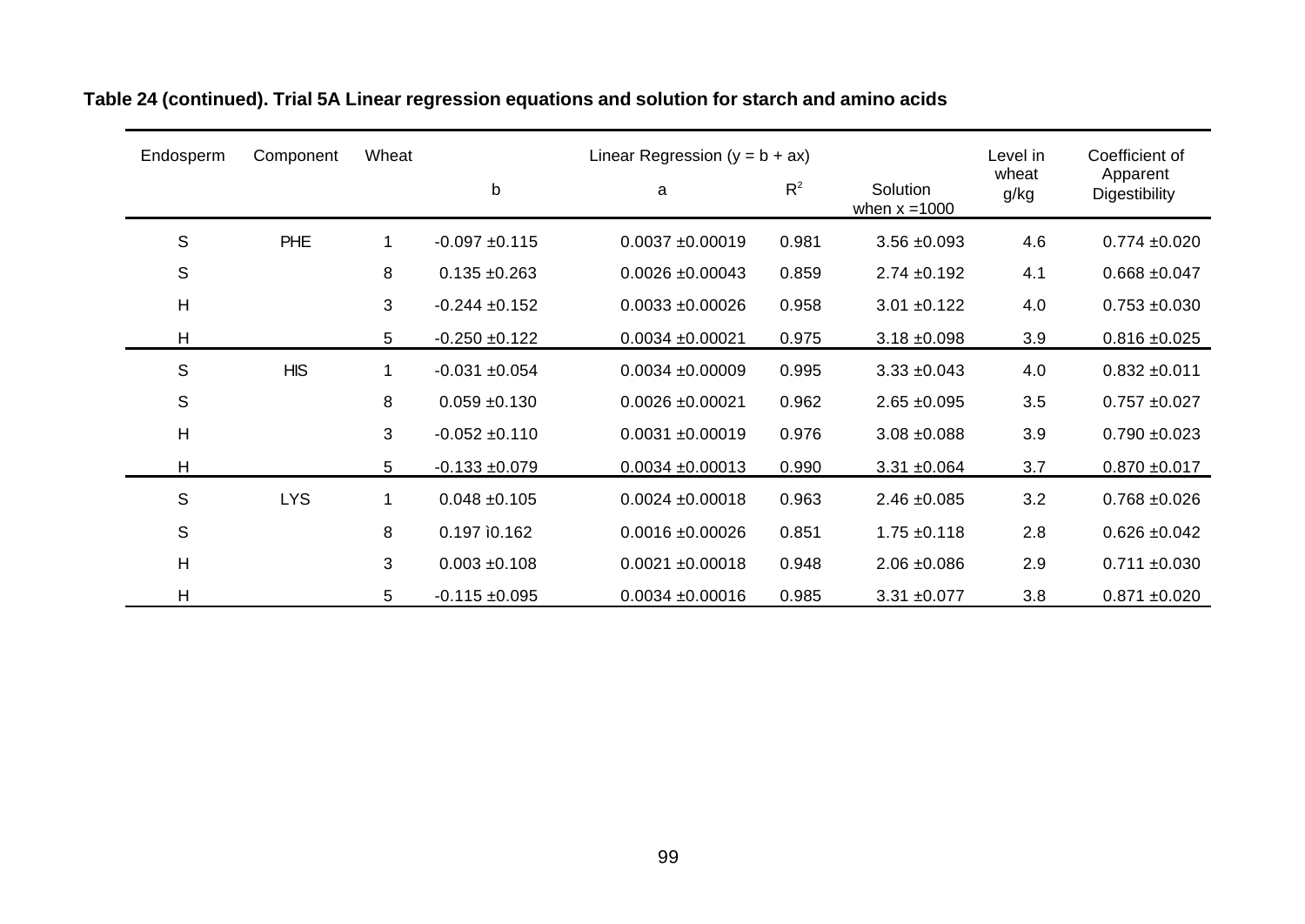| Endosperm    | Component  | Wheat |                   | Linear Regression ( $y = b + ax$ ) |       |                             | Level in      | Coefficient of            |
|--------------|------------|-------|-------------------|------------------------------------|-------|-----------------------------|---------------|---------------------------|
|              |            |       | b                 | a                                  | $R^2$ | Solution<br>when $x = 1000$ | wheat<br>g/kg | Apparent<br>Digestibility |
| S            | <b>ARG</b> | 1     | $0.035 + 0.142$   | $0.0046 \pm 0.00024$               | 0.981 | $4.62 \pm 0.114$            | 5.5           | $0.839 + 0.021$           |
| $\mathsf{S}$ |            | 8     | $0.134 \pm 0.102$ | $0.0034 \pm 0.00017$               | 0.986 | $3.53 + 0.074$              | 4.6           | $0.768 + 0.016$           |
| Η            |            | 3     | $-0.036 + 0.131$  | $0.0037 + 0.00022$                 | 0.975 | $3.65 + 0.105$              | 4.6           | $0.794 \pm 0.023$         |
| H            |            | 5     | $-0.084 + 0.146$  | $0.0042 \pm 0.00025$               | 0.977 | $4.15 \pm 0.117$            | 4.8           | $0.864 \pm 0.024$         |
| S            | <b>PRO</b> | 1     | $-0.089 + 0.130$  | $0.0105 + 0.00022$                 | 0.997 | $10.39 + 0.104$             | 11.5          | $0.904 + 0.009$           |
| S            |            | 8     | $0.171 \pm 0.262$ | $0.0087 + 0.00042$                 | 0.986 | $8.89 + 0.191$              | 10.4          | $0.855 \pm 0.018$         |
| Η            |            | 3     | $-0.097 + 0.197$  | $0.0047 + 0.00033$                 | 0.966 | $4.60 + 0.158$              | 5.9           | $0.780 + 0.027$           |
| н            |            | 5     | $-0.160 + 0.131$  | $0.0092 \pm 0.00022$               | 0.991 | $9.00 + 0.105$              | 9.8           | $0.919 + 0.011$           |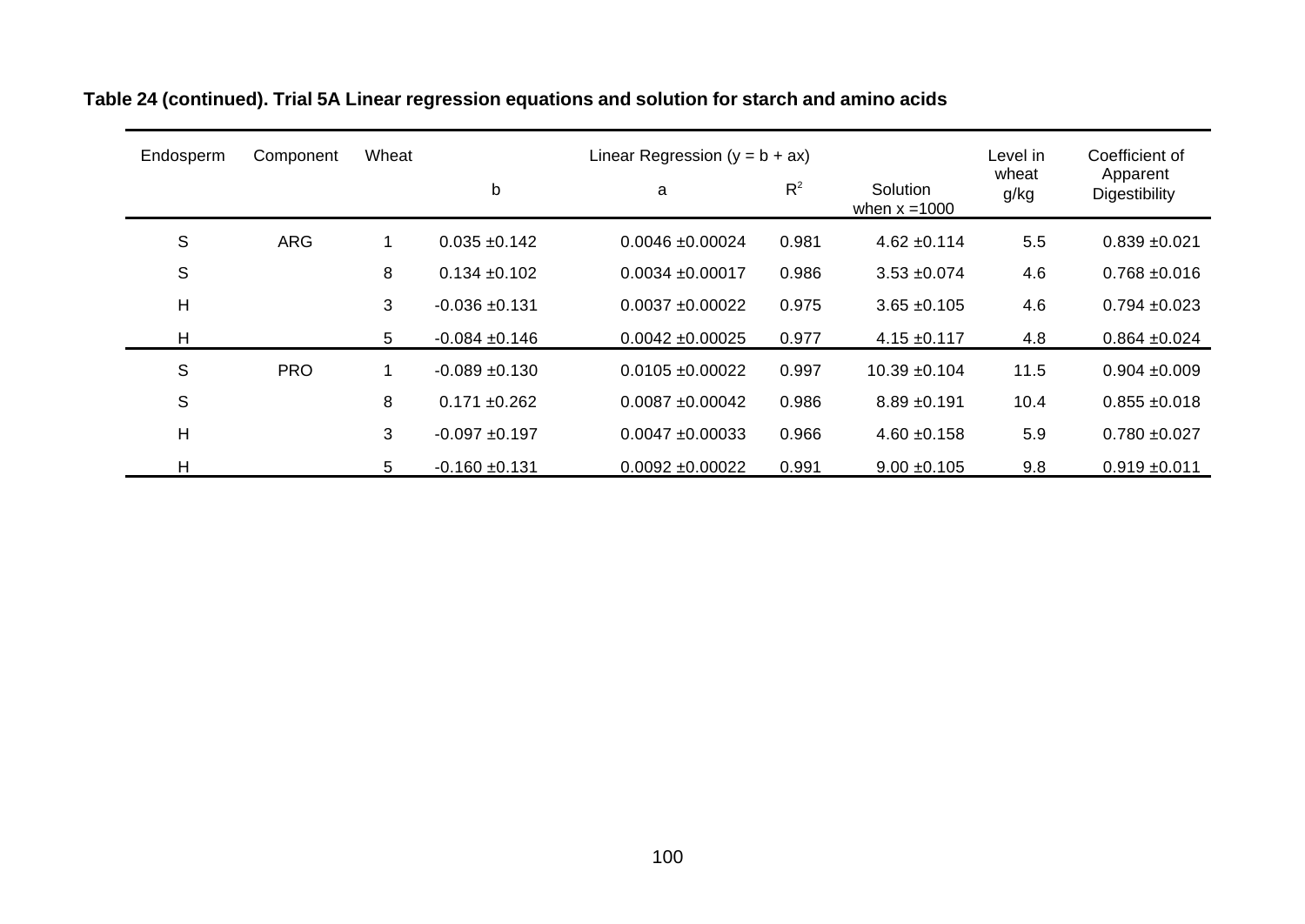**Table 25. Trial 5B. Assessment of endosperm hardness (in a low protein background)**

### **a. Mean data - g digestible component / kg diet**

| <b>Component</b> |      | Endosperm |      |      | <b>Time</b>    |
|------------------|------|-----------|------|------|----------------|
|                  | S    | н         | Mean | 1    | $\overline{2}$ |
| <b>Starch</b>    | 481  | 492       | 486  | 499  | 474            |
| <b>CYS</b>       | 1.51 | 1.48      | 1.49 | 1.43 | 1.56           |
| <b>MET</b>       | 0.87 | 0.89      | 0.88 | 0.86 | 0.89           |
| <b>ASP</b>       | 2.30 | 2.20      | 2.25 | 2.24 | 2.25           |
| <b>THR</b>       | 1.11 | 1.04      | 1.08 | 1.03 | 1.12           |
| <b>SER</b>       | 2.46 | 2.27      | 2.37 | 2.34 | 2.39           |
| GLU              | 12.4 | 12.9      | 12.7 | 12.6 | 12.7           |
| <b>GLY</b>       | 1.65 | 1.65      | 1.65 | 1.58 | 1.72           |
| <b>ALA</b>       | 1.51 | 1.46      | 1.48 | 1.37 | 1.60           |
| <b>VAL</b>       | 2.03 | 2.11      | 2.07 | 2.01 | 2.13           |
| <b>ILEU</b>      | 1.31 | 1.42      | 1.36 | 1.31 | 1.42           |
| LEU              | 2.80 | 2.94      | 2.87 | 2.79 | 2.94           |
| <b>PHE</b>       | 1.64 | 1.53      | 1.58 | 1.56 | 1.61           |
| <b>HIS</b>       | 1.46 | 1.57      | 1.52 | 1.48 | 1.56           |
| <b>LYS</b>       | 1.33 | 1.51      | 1.42 | 1.40 | 1.44           |
| <b>ARG</b>       | 2.27 | 2.09      | 2.18 | 2.22 | 2.14           |
| <b>PRO</b>       | 3.88 | 3.81      | 3.85 | 3.81 | 3.88           |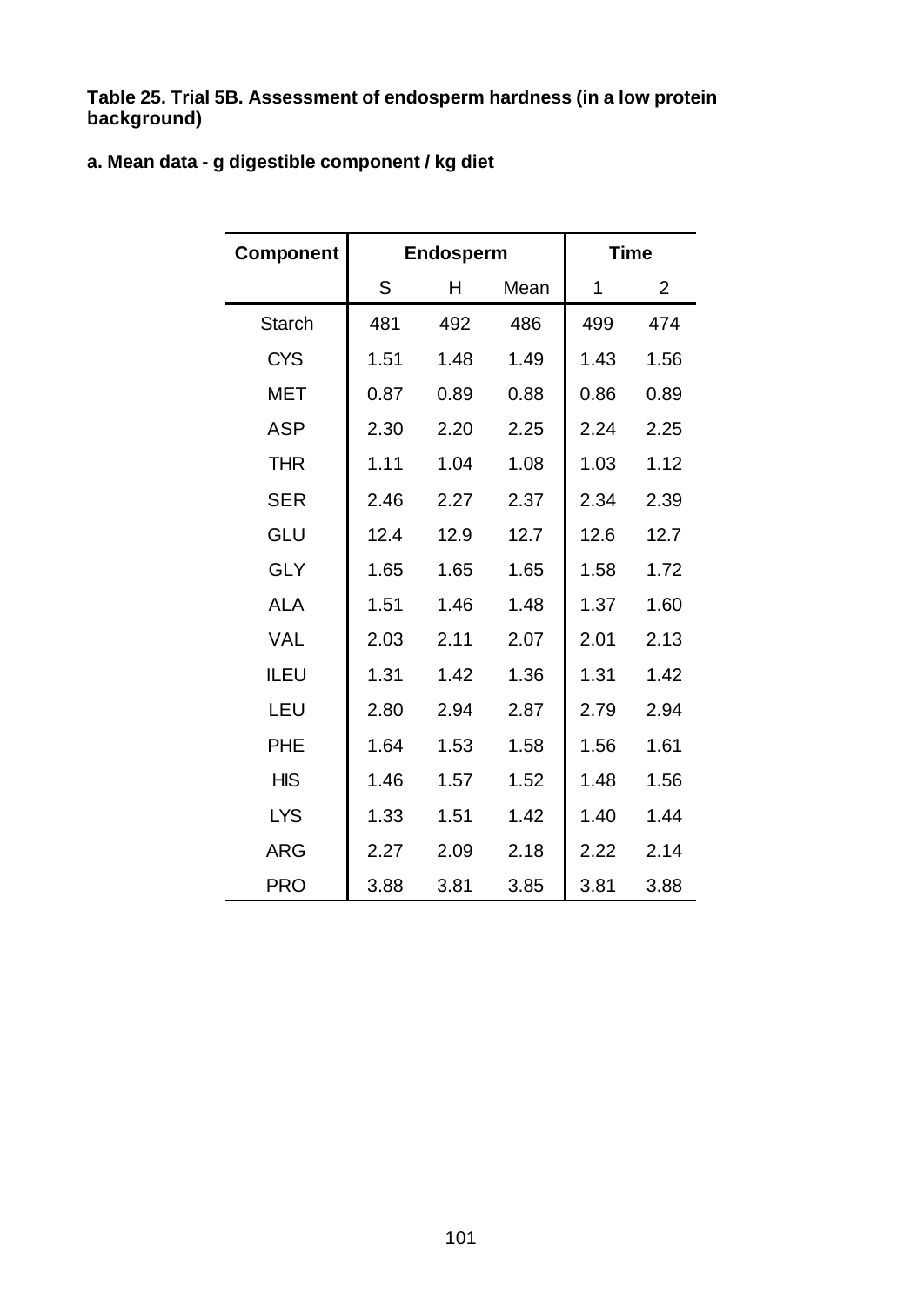**Table 25 (continued). Trial 5B. Assessment of endosperm hardness (in a low protein background)**

| <b>Component</b> |        | Endosperm |            |         | <b>Residual</b> |           |  |
|------------------|--------|-----------|------------|---------|-----------------|-----------|--|
|                  | $^0$ F | <b>MS</b> | <b>SEd</b> | $P =$   | ºΕ              | <b>MS</b> |  |
| <b>Starch</b>    | 1      | 1034      | 20.3       | 0.581   | 25(2)           | 3307      |  |
| <b>CYS</b>       | 1      | 0.01073   | 0.045      | 0.421   | 27              | 0.01604   |  |
| <b>MET</b>       | 1      | 0.001522  | 0.032      | 0.671   | 27              | 0.008268  |  |
| <b>ASP</b>       | 1      | 0.07941   | 0.073      | 0.182   | 27              | 0.04238   |  |
| <b>THR</b>       | 1      | 0.03896   | 0.063      | 0.281   | 27              | 0.03213   |  |
| <b>SER</b>       | 1      | 0.3071    | 0.169      | 0.255   | 27              | 0.2272    |  |
| GLU              | 1      | 1.2914    | 0.150      | 0.013   | 27              | 0.1821    |  |
| <b>GLY</b>       | 1      | 0.0001    | 0.121      | 0.977   |                 | 0.1174    |  |
| <b>ALA</b>       | 1      | 0.02236   | 0.096      | 0.586   | 27              | 0.07375   |  |
| <b>VAL</b>       | 1      | 0.0624    | 0.120      | 0.468   | 27              | 0.1151    |  |
| ILEU             | 1      | 0.08504   | 0.072      | 0.161   | 27              | 0.04093   |  |
| LEU              | 1      | 0.15611   | 0.078      | 0.084   | 27              | 0.04845   |  |
| <b>PHE</b>       | 1      | 0.09231   | 0.059      | 0.081   | 27              | 0.02817   |  |
| <b>HIS</b>       | 1      | 0.09562   | 0.070      | 0.130   | 27              | 0.03924   |  |
| <b>LYS</b>       | 1      | 0.28005   | 0.090      | 0.048   | 27              | 0.06520   |  |
| <b>ARG</b>       | 1      | 0.24651   | 0.047      | < 0.001 | 27              | 0.01762   |  |
| <b>PRO</b>       | 1      | 0.040     | 0.436      | 0.873   | 27              | 1.522     |  |

### **b. Analysis of variance of wheat characteristics**

**(In only two cases was effect of time significant)**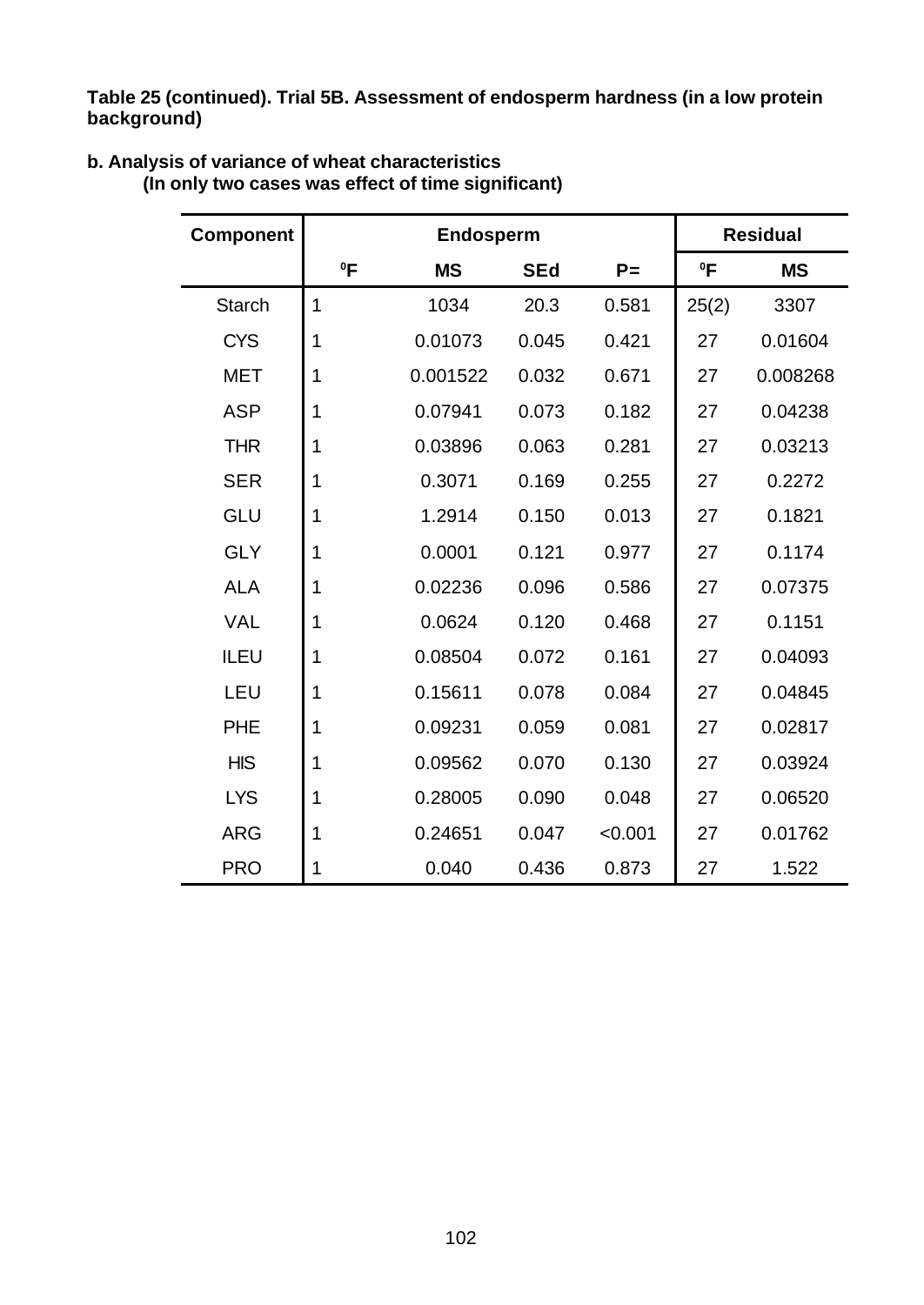| Endosperm     | Component     | Wheat          |                  | Linear Regression $(y = b + ax)$ |       |                             | Level in      | Coefficient of            |  |
|---------------|---------------|----------------|------------------|----------------------------------|-------|-----------------------------|---------------|---------------------------|--|
|               |               |                | b                | a                                | $R^2$ | Solution<br>when $x = 1000$ | wheat<br>g/kg | Apparent<br>Digestibility |  |
| S             | <b>Starch</b> | $\overline{2}$ | $628 \pm 71.2$   | $-0.225 + 0.120$                 | 0.333 | $373 + 57.2$                | 578           | $0.65 + 0.099$            |  |
| $\mathbb S$   |               | $\overline{7}$ | 737 ±54.6        | $-0.463 + 0.092$                 | 0.777 | $274 + 43.8$                | 524           | $0.52 \pm 0.084$          |  |
| H             |               | 4              | $605 + 52.1$     | $-0.276 + 0.092$                 | 0.573 | 328 ±45.9                   | 508           | $0.65 + 0.090$            |  |
| Н             |               | 6              | $670 + 41.8$     | $-0.236 + 0.068$                 | 0.650 | $434 + 30.5$                | 616           | $0.70 + 0.050$            |  |
| ${\mathsf S}$ | <b>CYS</b>    | $\overline{c}$ | $-0.321 + 0.204$ | $0.0031 + 0.00034$               | 0.922 | $2.83 + 0.164$              | 3.5           | $0.807 + 0.047$           |  |
| ${\mathsf S}$ |               | $\overline{7}$ | $-0.157 + 0.141$ | $0.0031 + 0.00024$               | 0.960 | $2.93 + 0.113$              | 3.6           | $0.813 + 0.031$           |  |
| H             |               | 4              | $-0.150 + 0.197$ | $0.0029 + 0.00033$               | 0.913 | $2.72 \pm 0.158$            | 3.5           | $0.776 + 0.045$           |  |
| H             |               | 6              | $-0.228 + 0.040$ | $0.0031 + 0.00007$               | 0.997 | $2.83 + 0.032$              | 3.5           | $0.808 + 0.009$           |  |
| $\mathsf S$   | <b>MET</b>    | $\overline{c}$ | $-0.096 + 0.071$ | $0.0019 + 0.00012$               | 0.972 | $1.76 \pm 0.057$            | 2.0           | $0.880 + 0.029$           |  |
| ${\mathsf S}$ |               | 7              | $-0.020 + 0.096$ | $0.0014 \pm 0.00016$             | 0.918 | $1.43 \pm 0.077$            | 1.7           | $0.839 + 0.045$           |  |
| H             |               | 4              | $-0.039 + 0.039$ | $0.0017 + 0.00007$               | 0.990 | $1.68 + 0.031$              | 1.9           | $0.883 + 0.017$           |  |
| $\mathsf{H}$  |               | 6              | $-0.042 + 0.028$ | $0.0016 \pm 0.00005$             | 0.994 | $1.53 + 0.022$              | 1.8           | $0.850 + 0.012$           |  |
| $\mathsf S$   | <b>ASP</b>    | $\overline{c}$ | $-0.552 + 0.298$ | $0.0051 + 0.00050$               | 0.936 | $4.53 + 0.239$              | 5.7           | $0.795 + 0.042$           |  |
| ${\mathsf S}$ |               | $\overline{7}$ | $-0.233 + 0.183$ | $0.0045 + 0.00031$               | 0.968 | $4.25 \pm 0.147$            | 5.5           | $0.772 + 0.027$           |  |
| H             |               | 4              | $-0.168 + 0.206$ | $0.0044 \pm 0.00035$             | 0.958 | $4.22 \pm 0.165$            | 5.4           | $0.782 + 0.031$           |  |
| H             |               | 6              | $-0.256 + 0.158$ | $0.0042 \pm 0.0027$              | 0.972 | $3.92 + 0.127$              | 5.2           | $0.754 + 0.024$           |  |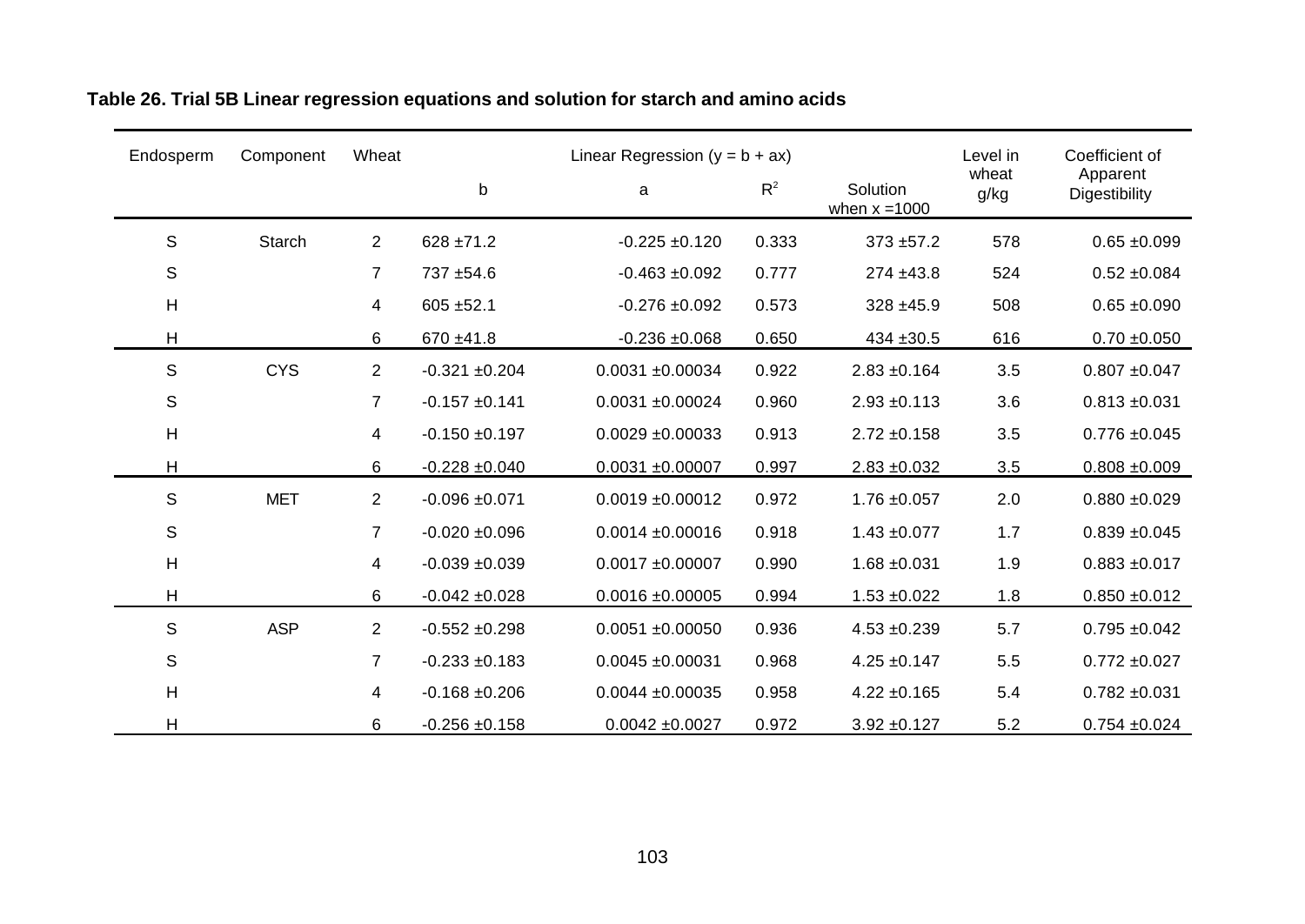| Endosperm   | Component  | Wheat          | Linear Regression ( $y = b + ax$ ) |                      |       |                             | Level in      | Coefficient of            |
|-------------|------------|----------------|------------------------------------|----------------------|-------|-----------------------------|---------------|---------------------------|
|             |            |                | $\sf b$                            | a                    | $R^2$ | Solution<br>when $x = 1000$ | wheat<br>g/kg | Apparent<br>Digestibility |
| S           | <b>THR</b> | 2              | $-0.464 + 0.242$                   | $0.0027 + 0.00041$   | 0.859 | $2.23 \pm 0.194$            | 3.2           | $0.697 + 0.061$           |
| S           |            | $\overline{7}$ | $-0.229 + 0.229$                   | $0.0025 + 0.00039$   | 0.850 | $2.26 \pm 0.184$            | 3.3           | $0.684 + 0.056$           |
| H           |            | 4              | $-0.208 + 0.130$                   | $0.0024 \pm 0.00022$ | 0.945 | $2.21 \pm 0.104$            | 3.2           | $0.690 + 0.033$           |
| Н           |            | 6              | $-0.276 + 0.098$                   | $0.0021 + 0.00017$   | 0.960 | $1.87 + 0.079$              | 2.9           | $0.644 + 0.027$           |
| $\mathsf S$ | <b>SER</b> | 2              | $-0.452 + 0.237$                   | $0.0043 + 0.00040$   | 0.943 | $3.86 + 0.191$              | 4.6           | $0.840 + 0.041$           |
| S           |            | $\overline{7}$ | $-0.223 + 0.174$                   | $0.0056 + 0.00029$   | 0.981 | $5.42 \pm 0.140$            | 6.4           | $0.847 + 0.022$           |
| H           |            | 4              | $-0.300 + 0.204$                   | $0.0051 + 0.00034$   | 0.969 | $4.76 \pm 0.164$            | 5.6           | $0.849 + 0.029$           |
| Н           |            | 6              | $-0.209 + 0.107$                   | $0.0039 + 0.00018$   | 0.985 | $3.70 \pm 0.090$            | 4.7           | $0.787 + 0.018$           |
| S           | GLU        | $\overline{2}$ | $-0.679 + 0.409$                   | $0.0227 + 0.00069$   | 0.994 | 22.04 ±0.328                | 23.8          | $0.926 + 0.014$           |
| $\mathbb S$ |            | $\overline{7}$ | $-0.494 + 0.363$                   | $0.0236 + 0.00061$   | 0.995 | 23.14 ±0.291                | 25.1          | $0.921 + 0.012$           |
| H           |            | 4              | $-0.190 + 0.345$                   | $0.0229 + 0.00058$   | 0.995 | 22.68 ±0.277                | 24.5          | $0.926 \pm 0.011$         |
| Н           |            | 6              | $-0.387 + 0.223$                   | $0.0238 + 0.00038$   | 0.998 | 23.46 ±0.179                | 25.4          | $0.924 \pm 0.007$         |
| S           | <b>GLY</b> | $\overline{2}$ | $-0.383 + 0.245$                   | $0.0029 + 0.00041$   | 0.877 | $2.56 \pm 0.196$            | 3.6           | $0.711 \pm 0.055$         |
| S           |            | $\overline{7}$ | $-0.157 + 0.259$                   | $0.0039 + 0.00044$   | 0.918 | $3.74 \pm 0.208$            | 4.9           | $0.762 + 0.042$           |
| H           |            | 4              | $-0.138 + 0.185$                   | $0.0033 + 0.00031$   | 0.941 | $3.18 + 0.149$              | 4.3           | $0.740 + 0.035$           |
| Η           |            | 6              | $-0.215 + 0.066$                   | $0.0032 \pm 0.00011$ | 0.991 | $2.96 \pm 0.053$            | 4.0           | $0.739 + 0.013$           |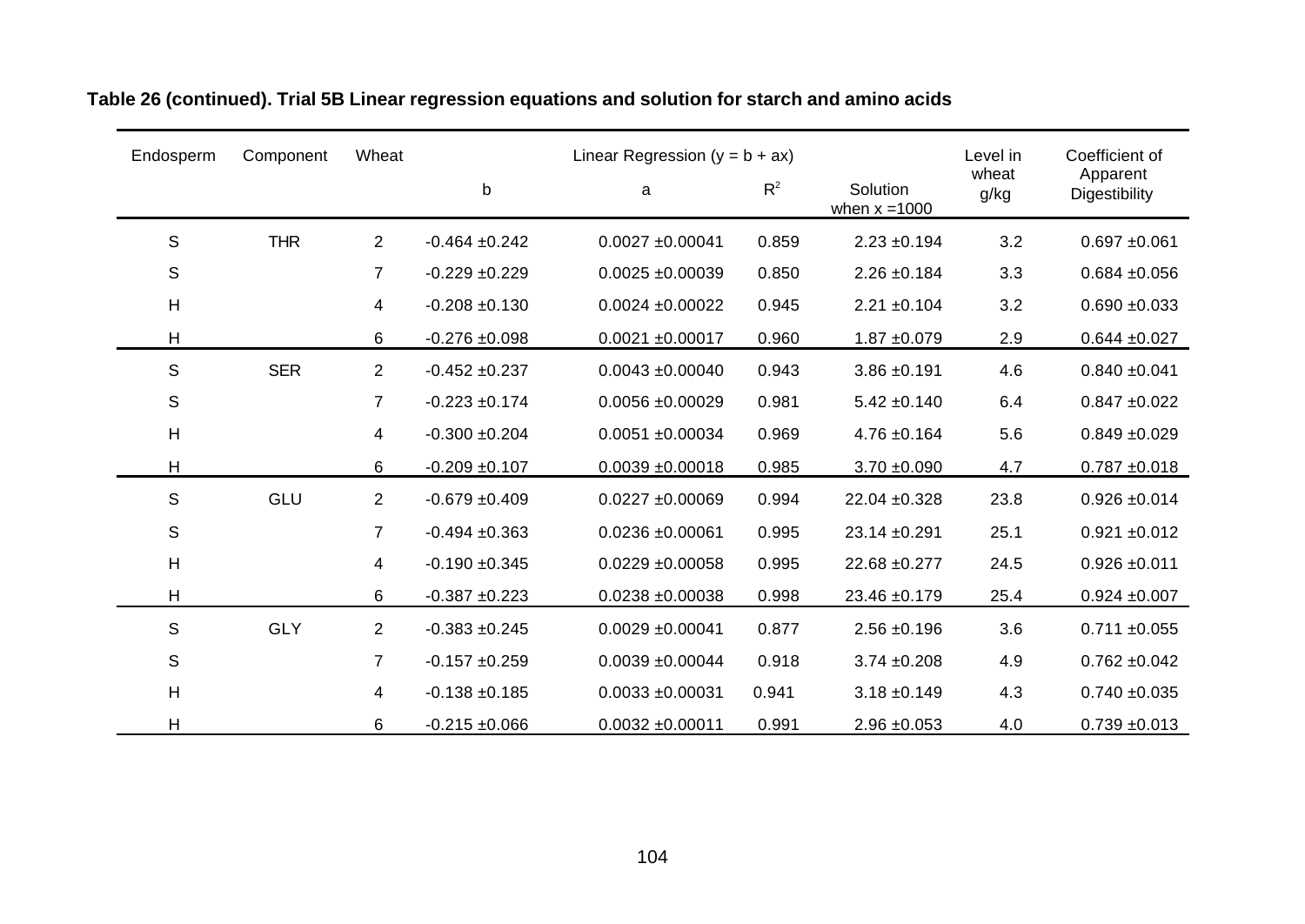| Endosperm   | Component  | Wheat          | Linear Regression ( $y = b + ax$ ) |                      |       |                             |               | Coefficient of            |
|-------------|------------|----------------|------------------------------------|----------------------|-------|-----------------------------|---------------|---------------------------|
|             |            |                | $\sf b$                            | a                    | $R^2$ | Solution<br>when $x = 1000$ | wheat<br>g/kg | Apparent<br>Digestibility |
| S           | <b>ALA</b> | 2              | $-0.378 + 0.269$                   | $0.0029 + 0.00045$   | 0.848 | $2.50 + 0.216$              | 3.5           | $0.713 + 0.062$           |
| S           |            | $\overline{7}$ | $-0.137 + 0.353$                   | $0.0034 + 0.00060$   | 0.819 | $3.27 \pm 0.284$            | 4.5           | $0.723 + 0.063$           |
| H           |            | 4              | $-0.103 + 0.176$                   | $0.0029 + 0.00030$   | 0.931 | $2.81 \pm 0.142$            | 3.9           | $0.719 + 0.036$           |
| Н           |            | 6              | $-0.148 + 0.070$                   | $0.0027 + 0.00012$   | 0.987 | $2.57 + 0.056$              | 3.7           | $0.694 + 0.015$           |
| $\mathsf S$ | <b>VAL</b> | 2              | $-0.437 + 0.259$                   | $0.0038 + 0.00044$   | 0.912 | $3.30 + 0.208$              | 4.3           | $0.768 + 0.048$           |
| S           |            | $\overline{7}$ | $-0.158 + 0.311$                   | $0.0045 + 0.00052$   | 0.913 | $4.36 + 0.249$              | 5.5           | $0.793 + 0.045$           |
| H           |            | 4              | $-0.102 + 0.208$                   | $0.0040 + 0.00035$   | 0.949 | $3.90 + 0.167$              | 5.1           | $0.765 + 0.033$           |
| Н           |            | 6              | $-0.228 + 0.113$                   | $0.0041 + 0.00019$   | 0.985 | $3.87 + 0.091$              | 5.0           | $0.774 + 0.018$           |
| S           | ILEU       | 2              | $-0.248 + 0.144$                   | $0.0028 + 0.00024$   | 0.948 | $2.50 + 0.115$              | 2.5           | $0.807 + 0.037$           |
| $\mathbb S$ |            | $\overline{7}$ | $0.024 \pm 0.383$                  | $0.0023 + 0.00065$   | 0.628 | $2.34 + 0.307$              | 3.2           | $0.730 + 0.096$           |
| H           |            | 4              | $-0.025 + 0.232$                   | $0.0026 + 0.00039$   | 0.860 | $2.58 + 0.186$              | 3.4           | $0.757 + 0.055$           |
| Н           |            | 6              | $-0.233 + 0.146$                   | $0.0029 + 0.00025$   | 0.951 | $2.66 \pm 0.118$            | 3.3           | $0.805 + 0.036$           |
| S           | LEU        | $\overline{2}$ | $-0.491 + 0.275$                   | $0.0056 + 0.00046$   | 0.954 | $5.12 \pm 0.221$            | 6.2           | $0.826 + 0.036$           |
| S           |            | $\overline{7}$ | $-0.056 + 0.323$                   | $0.0053 + 0.00054$   | 0.931 | $5.25 \pm 0.259$            | 6.6           | $0.795 + 0.039$           |
| H           |            | 4              | $-0.193 + 0.214$                   | $0.0055 \pm 0.00036$ | 0.970 | $5.29 \pm 0.172$            | 6.5           | $0.814 \pm 0.026$         |
| Η           |            | 6              | $-0.316 + 0.134$                   | $0.0059 + 0.00023$   | 0.990 | $5.54 \pm 0.108$            | 6.7           | $0.827 + 0.016$           |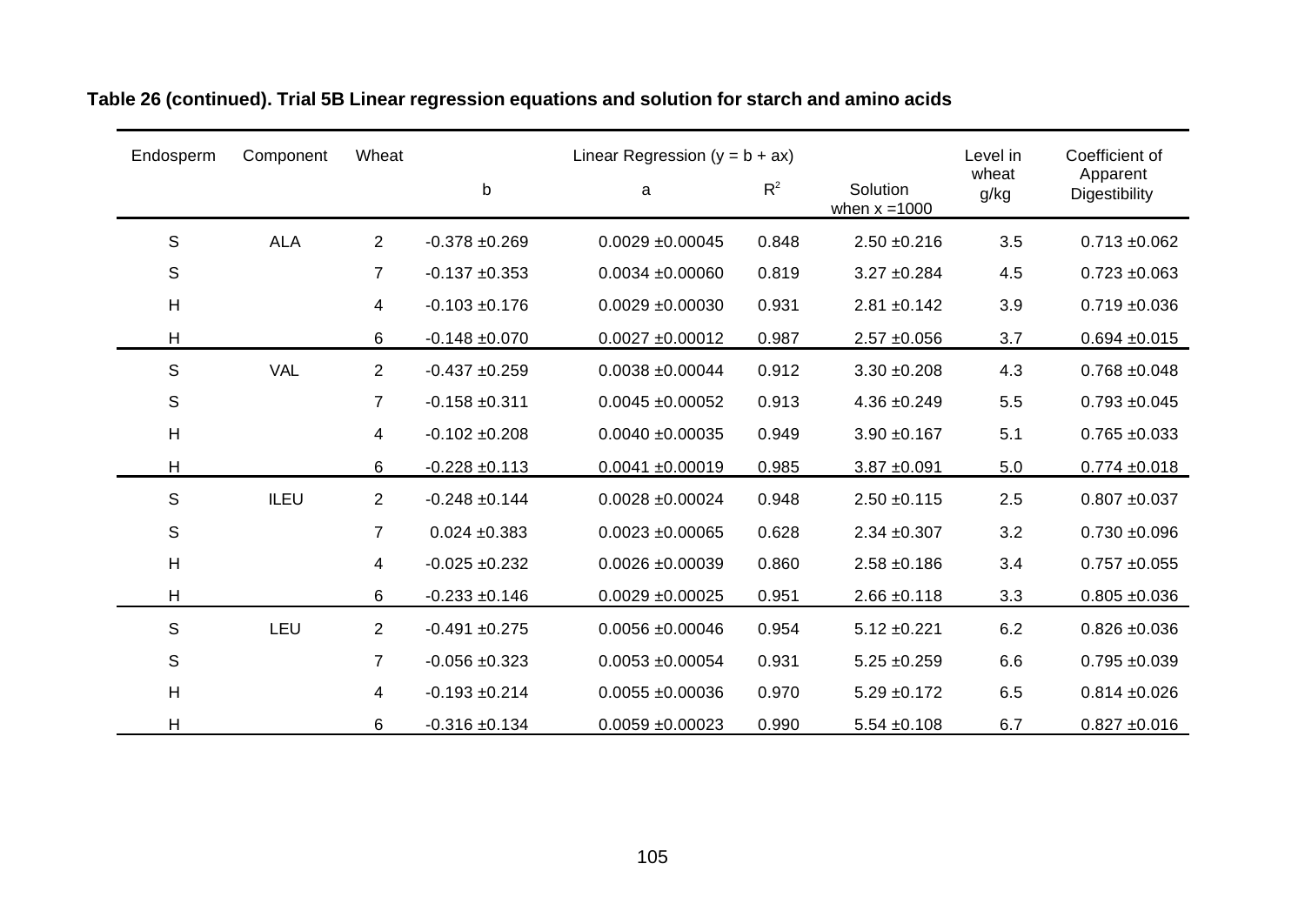| Endosperm      | Component  | Wheat          |                    | Linear Regression ( $y = b + ax$ ) |       |                             | Level in      | Coefficient of            |
|----------------|------------|----------------|--------------------|------------------------------------|-------|-----------------------------|---------------|---------------------------|
|                |            |                | b                  | a                                  | $R^2$ | Solution<br>when $x = 1000$ | wheat<br>g/kg | Apparent<br>Digestibility |
| S              | <b>PHE</b> | $\overline{2}$ | $-0.389 + 0.286$   | $0.0036 + 0.00048$                 | 0.888 | $3.23 + 0.230$              | 4.1           | $0.789 + 0.056$           |
| S              |            | 7              | $-0.557 + 0.153$   | $0.0039 + 0.00026$                 | 0.970 | $3.32 + 0.123$              | 4.0           | $0.831 + 0.031$           |
| $\overline{H}$ |            | 4              | $-0.319 + 0.182$   | $0.0032 \pm 0.00031$               | 0.941 | $2.93 + 0.146$              | 3.7           | $0.791 + 0.039$           |
| H              |            | 6              | $-0.311 \pm 0.142$ | $0.0033 + 0.00094$                 | 0.965 | $3.00 \pm 0.114$            | 3.9           | $0.770 + 0.029$           |
| S              | <b>HIS</b> | $\overline{2}$ | $-0.215 \pm 0.143$ | $0.0027 + 0.00024$                 | 0.948 | $2.51 + 0.115$              | 3.1           | $0.809 + 0.037$           |
| S              |            | $\overline{7}$ | $-0.098 + 0.138$   | $0.0030 + 0.00023$                 | 0.960 | $2.94 \pm 0.111$            | 3.6           | $0.815 \pm 0.031$         |
| $\overline{H}$ |            | 4              | $-0.119 \pm 0.115$ | $0.0033 + 0.00019$                 | 0.976 | $3.19 \pm 0.092$            | 3.8           | $0.838 + 0.024$           |
| H              |            | 6              | $-0.117 + 0.032$   | $0.0027 + 0.00005$                 | 0.997 | $2.59 + 0.026$              | 3.2           | $0.809 + 0.008$           |
| S              | <b>LYS</b> | $\overline{2}$ | $-0.170 + 0.130$   | $0.0027 + 0.00022$                 | 0.955 | $2.53 \pm 0.104$            | 3.2           | $0.789 + 0.033$           |
| S              |            | 7              | $-0.131 + 0.103$   | $0.0026 \pm 0.00017$               | 0.968 | $2.42 \pm 0.083$            | 3.1           | $0.780 + 0.027$           |
| $\overline{H}$ |            | 4              | $-0.100 + 0.107$   | $0.0034 \pm 0.00018$               | 0.980 | $3.29 \pm 0.086$            | 3.9           | $0.844 \pm 0.022$         |
| H              |            | 6              | $-0.101 + 0.067$   | $0.0023 \pm 0.00011$               | 0.984 | $2.24 \pm 0.054$            | 2.9           | $0.773 + 0.018$           |

## **Table 26 (continued). Trial 5B Linear regression equations and solution for starch and amino acids**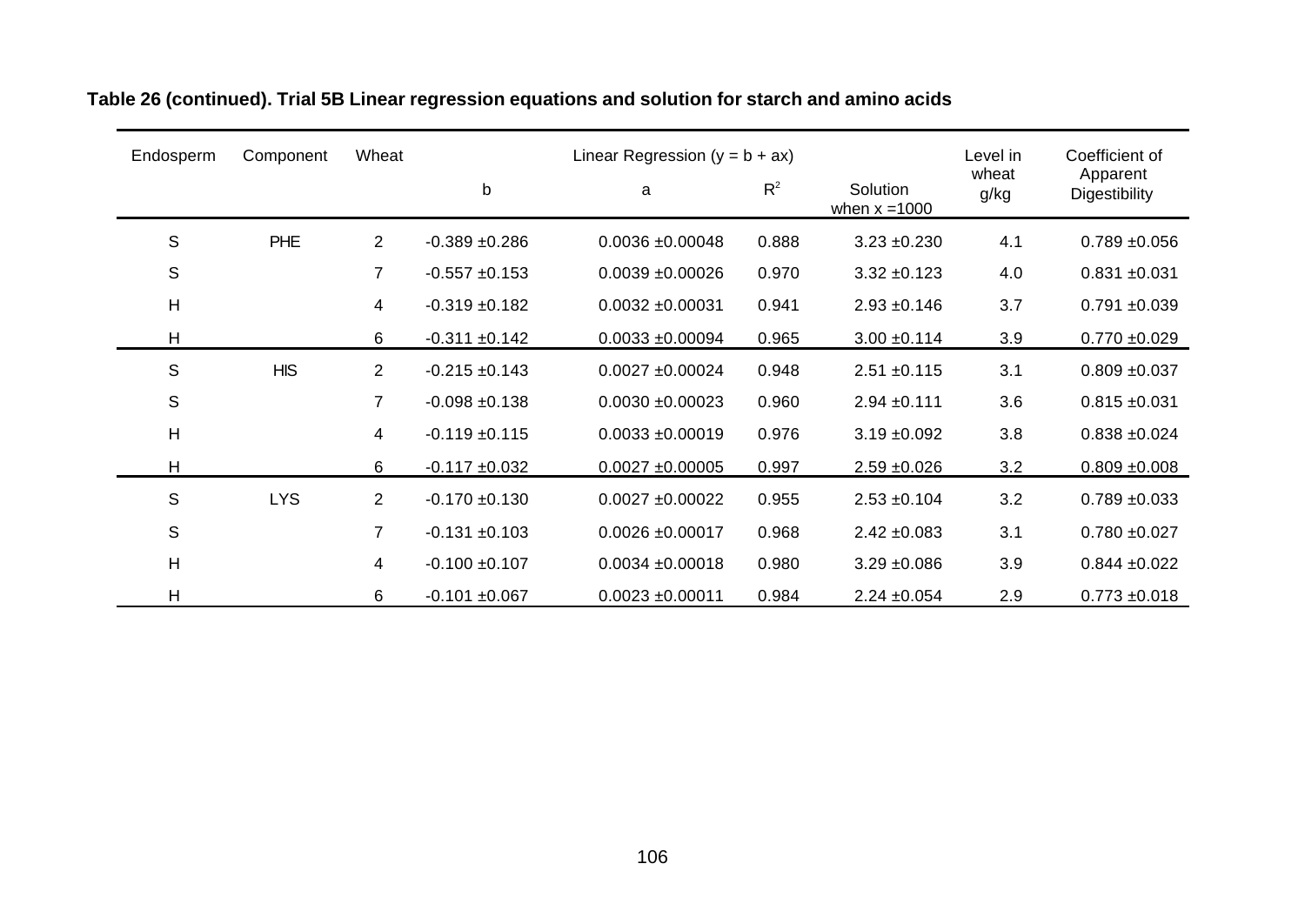| Endosperm | Component  | Wheat          | Linear Regression ( $y = b + ax$ ) |                    |       |                             | Level in      | Coefficient of            |
|-----------|------------|----------------|------------------------------------|--------------------|-------|-----------------------------|---------------|---------------------------|
|           |            |                | b                                  | a                  | $R^2$ | Solution<br>when $x = 1000$ | wheat<br>g/kg | Apparent<br>Digestibility |
| S         | <b>ARG</b> | $\overline{2}$ | $-0.166 \pm 0.161$                 | $0.0043 + 0.00027$ | 0.972 | $4.11 \pm 0.129$            | 5.0           | $0.822 \pm 0.026$         |
| S         |            | $\overline{7}$ | $-0.129 + 0.127$                   | $0.0043 + 0.00021$ | 0.983 | $4.18 \pm 0.102$            | 4.9           | $0.854 \pm 0.021$         |
| H         |            | 4              | $-0.086 + 0.182$                   | $0.0039 + 0.00031$ | 0.959 | $3.85 + 0.146$              | 4.6           | $0.838 + 0.033$           |
| н         |            | 6              | $-0.255 \pm 0.161$                 | $0.0041 + 0.00027$ | 0.970 | $3.85 + 0.130$              | 4.6           | $0.836 + 0.028$           |
| S         | <b>PRO</b> | $\overline{2}$ | $-0.162 + 0.104$                   | $0.0050 + 0.00018$ | 0.991 | $4.84 \pm 0.084$            | 5.8           | $0.835 + 0.014$           |
| S         |            | $\overline{7}$ | $-0.388 + 0.139$                   | $0.0098 + 0.00024$ | 0.996 | $9.39 + 0.112$              | 10.2          | $0.921 + 0.011$           |
| H         |            | $\overline{4}$ | $-0.257 + 0.159$                   | $0.0057 + 0.00027$ | 0.985 | $5.43 \pm 0.128$            | 6.3           | $0.862 + 0.020$           |
| H         |            | 6              | $-0.229 + 0.109$                   | $0.0087 + 0.00018$ | 0.997 | $8.50 + 0.088$              | 9.5           | $0.895 + 0.009$           |

# **Table 26 (continued). Trial 5B Linear regression equations and solution for starch and amino acids**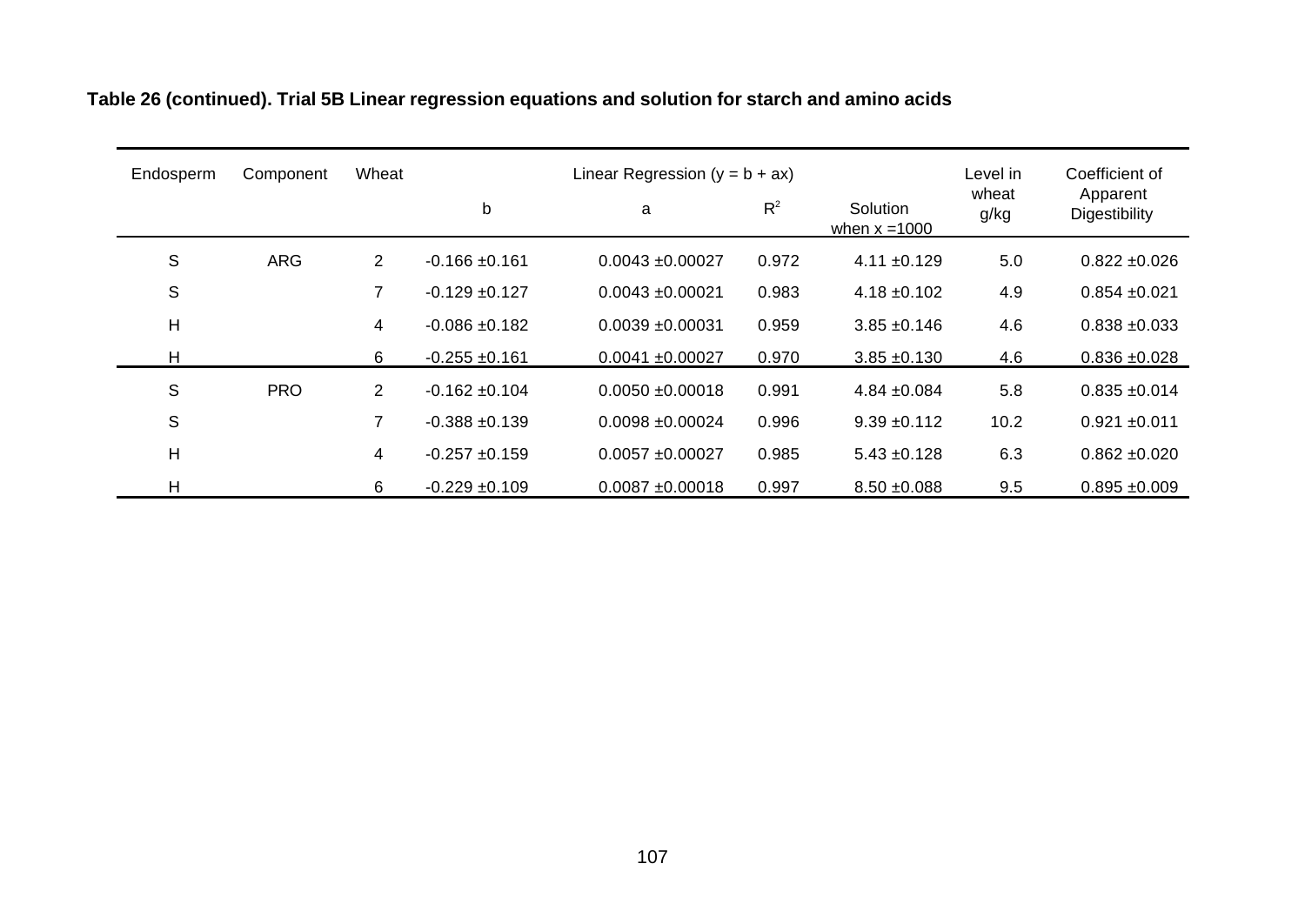**Table 27. Trial 6A. Assessment of Sicco isogenics containing high molecular weight sub-units**

### **A - Sicco 5 + 10 control**

**B - Sicco isogenic null 5 + 10** 

|  |  |  |  | a. Mean data - g digestible component / kg diet |  |
|--|--|--|--|-------------------------------------------------|--|
|--|--|--|--|-------------------------------------------------|--|

| <b>Component</b> |       | <b>Wheat</b> |       |       | <b>Time</b>    |  |  |
|------------------|-------|--------------|-------|-------|----------------|--|--|
|                  | A     | B            | Mean  | 1     | $\overline{2}$ |  |  |
| <b>Starch</b>    | 503   | 440          | 471   | 455   | 487            |  |  |
| <b>CYS</b>       | 1.73  | 1.76         | 1.75  | 1.71  | 1.78           |  |  |
| <b>MET</b>       | 1.05  | 0.96         | 1.01  | 0.98  | 1.03           |  |  |
| <b>ASP</b>       | 2.53  | 2.49         | 2.51  | 2.37  | 2.65           |  |  |
| <b>THR</b>       | 1.44  | 1.33         | 1.39  | 1.31  | 1.46           |  |  |
| <b>SER</b>       | 2.70  | 2.79         | 2.75  | 2.66  | 2.83           |  |  |
| GLU              | 17.73 | 18.07        | 17.90 | 17.58 | 18.23          |  |  |
| <b>GLY</b>       | 2.01  | 1.79         | 1.90  | 1.80  | 2.00           |  |  |
| <b>ALA</b>       | 1.57  | 1.52         | 1.55  | 1.44  | 1.65           |  |  |
| <b>VAL</b>       | 2.30  | 2.24         | 2.27  | 2.19  | 2.36           |  |  |
| <b>ILEU</b>      | 1.79  | 1.81         | 1.80  | 1.76  | 1.84           |  |  |
| LEU              | 3.64  | 3.69         | 3.66  | 3.58  | 3.75           |  |  |
| <b>PHE</b>       | 2.43  | 2.54         | 2.49  | 2.35  | 2.62           |  |  |
| <b>HIS</b>       | 1.91  | 1.88         | 1.90  | 1.86  | 1.93           |  |  |
| <b>LYS</b>       | 1.38  | 1.18         | 1.28  | 1.23  | 1.33           |  |  |
| <b>ARG</b>       | 2.40  | 2.28         | 2.34  | 2.24  | 2.44           |  |  |
| <b>PRO</b>       | 6.78  | 6.28         | 6.53  | 6.37  | 6.69           |  |  |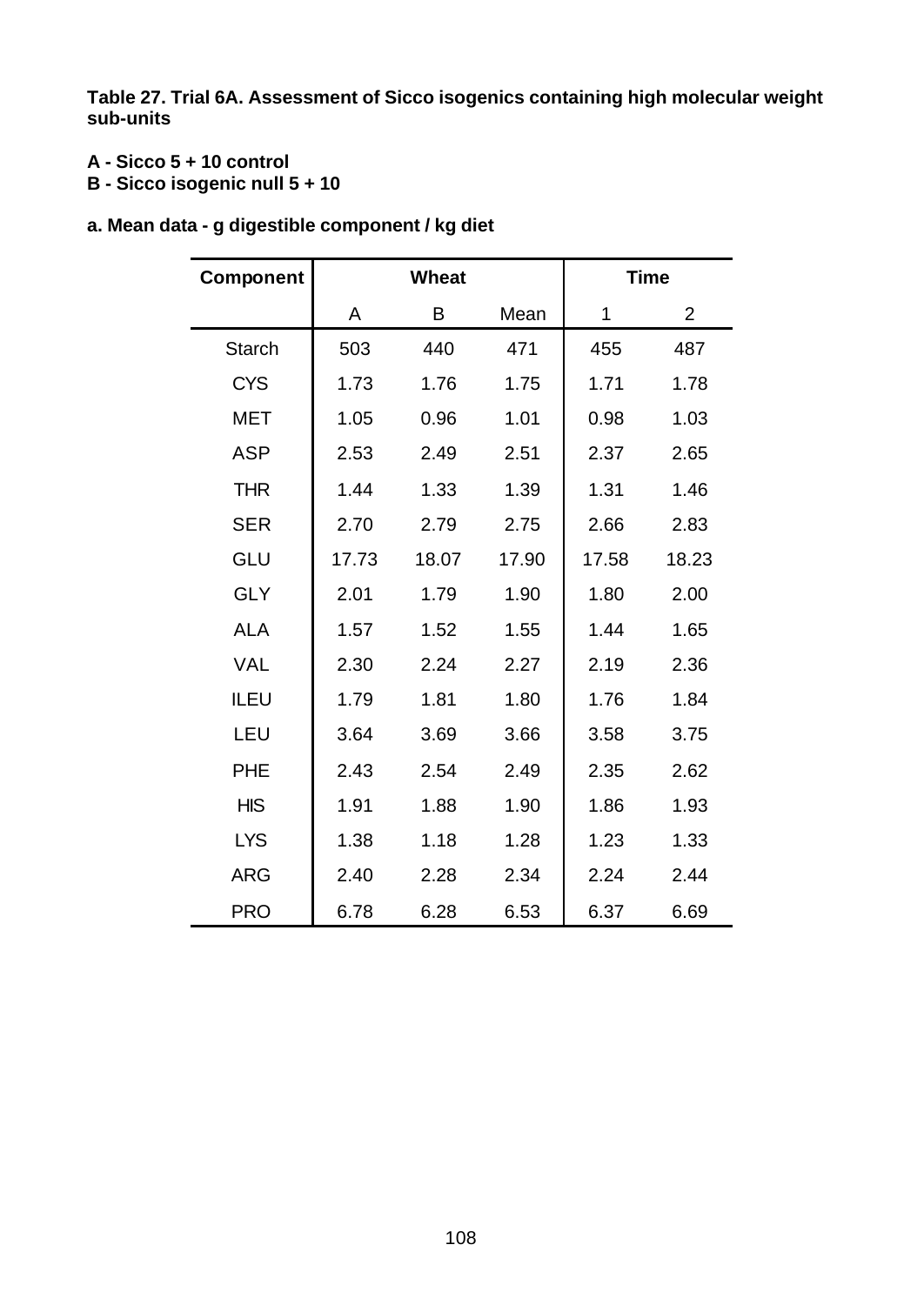**Table 27 (continued). Trial 6A. Assessment of Sicco isogenics containing high molecular weight sub-units**

- **A Sicco 5 + 10 control**
- **B Sicco isogenic null 5 + 10**

#### **b. Analysis of variance of wheat characteristics (In no case was effect of time significant)**

| <b>Component</b> |        |           | <b>Wheat</b> |       | <b>Residual</b> |           |  |
|------------------|--------|-----------|--------------|-------|-----------------|-----------|--|
|                  | $^0$ F | <b>MS</b> | <b>SEd</b>   | $P =$ | $^0$ F          | <b>MS</b> |  |
| <b>Starch</b>    | 1      | 16017     | 25.4         | 0.030 | 11              | 2582      |  |
| <b>CYS</b>       | 1      | 0.002559  | 0.048        | 0.609 | 11              | 0.009241  |  |
| <b>MET</b>       | 1      | 0.032690  | 0.027        | 0.006 | 11              | 0.002891  |  |
| <b>ASP</b>       | 1      | 0.00587   | 0.144        | 0.796 | 11              | 0.08332   |  |
| <b>THR</b>       | 1      | 0.04961   | 0.066        | 0.119 | 11              | 0.01740   |  |
| <b>SER</b>       | 1      | 0.03406   | 0.102        | 0.383 | 11              | 0.04125   |  |
| <b>GLU</b>       | 1      | 0.4577    | 0.391        | 0.405 | 11              | 0.6102    |  |
| <b>GLY</b>       | 1      | 0.18992   | 0.115        | 0.083 | 11              | 0.05242   |  |
| <b>ALA</b>       | 1      | 0.01069   | 0.108        | 0.641 | 11              | 0.04645   |  |
| <b>VAL</b>       | 1      | 0.01405   | 0.103        | 0.575 | 11              | 0.04203   |  |
| <b>ILEU</b>      | 1      | 0.00120   | 0.055        | 0.760 | 11              | 0.01226   |  |
| LEU              | 1      | 0.01220   | 0.131        | 0.681 | 11              | 0.06822   |  |
| <b>PHE</b>       | 1      | 0.04843   | 0.116        | 0.364 | 11              | 0.05397   |  |
| <b>HIS</b>       | 1      | 0.00244   | 0.067        | 0.720 | 11              | 0.01810   |  |
| <b>LYS</b>       | 1      | 0.14782   | 0.105        | 0.093 | 11              | 0.04365   |  |
| <b>ARG</b>       | 1      | 0.04908   | 0.124        | 0.390 | 11              | 0.06124   |  |
| <b>PRO</b>       | 1      | 1.00841   | 0.138        | 0.004 | 11              | 0.07664   |  |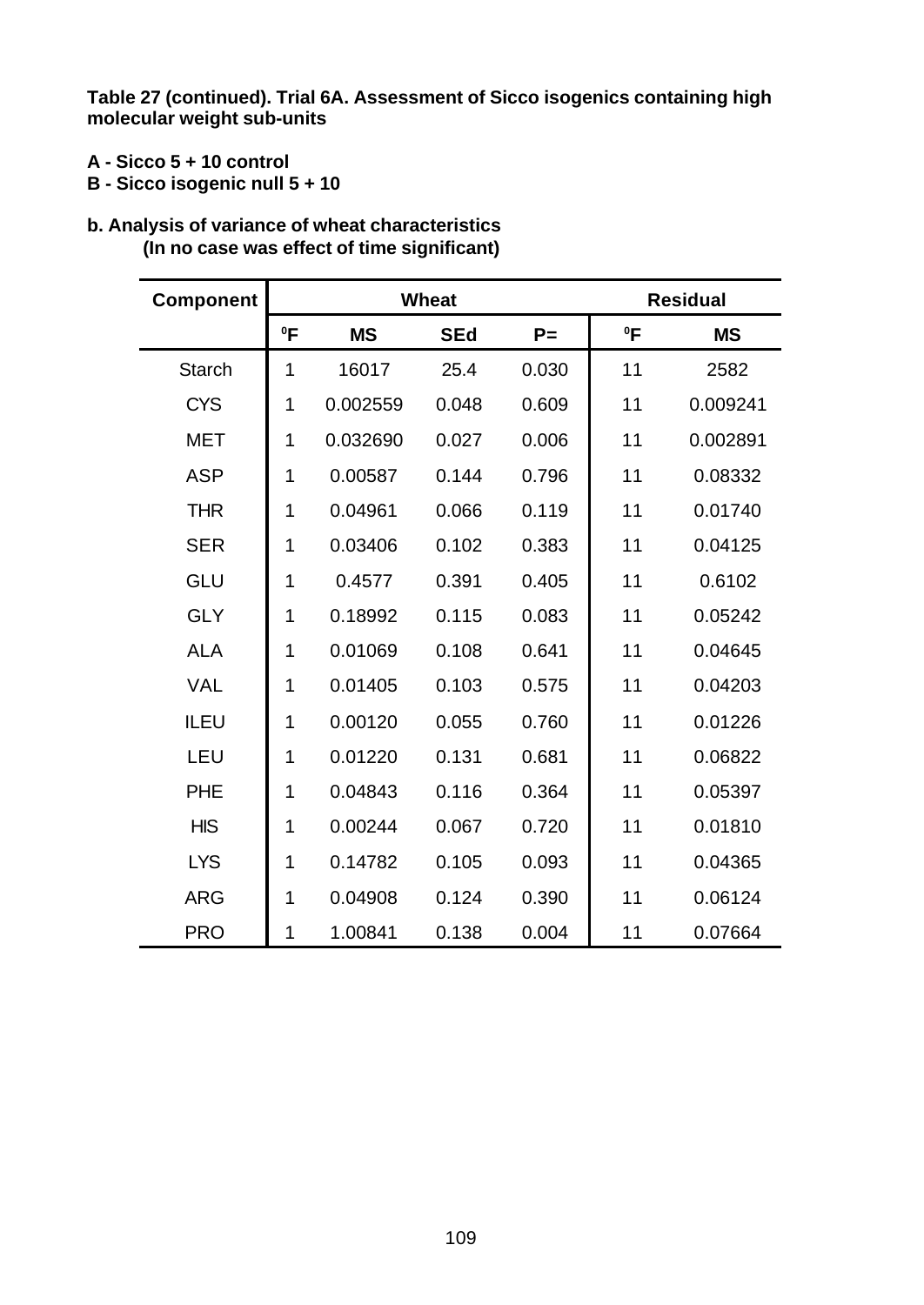| Wheat | Component     | Linear Regression $(y = b + ax)$ |                      |       |                             | Level in      | Coefficient of                   |
|-------|---------------|----------------------------------|----------------------|-------|-----------------------------|---------------|----------------------------------|
|       |               | $\mathsf{b}$                     | a                    | $R^2$ | Solution<br>when $x = 1000$ | wheat<br>g/kg | Apparent<br><b>Digestibility</b> |
| A     | <b>Starch</b> | 887 ±52.0                        | $-0.684 + 0.087$     | 0.895 | $203 + 41.7$                | 551           | $0.37 + 0.076$                   |
| В     |               | 741 ±64.0                        | $-0.536 + 0.108$     | 0.772 | $205 + 51.4$                | 545           | $0.38 + 0.094$                   |
| A     | <b>CYS</b>    | $-0.321 + 0.089$                 | $0.0037 + 0.00015$   | 0.988 | $3.33 + 0.071$              | 3.8           | $0.877 + 0.019$                  |
| B     |               | $-0.134 + 0.130$                 | $0.0034 \pm 0.00022$ | 0.971 | $3.23 + 0.105$              | 3.9           | $0.828 + 0.027$                  |
| A     | <b>MET</b>    | $-0.073 + 0.062$                 | $0.0020 \pm 0.00011$ | 0.981 | $1.92 \pm 0.050$            | 2.2           | $0.874 \pm 0.023$                |
| B     |               | $-0.052 \pm 0.068$               | $0.0018 \pm 0.00012$ | 0.972 | $1.75 + 0.055$              | 2.1           | $0.831 + 0.026$                  |
| A     | <b>ASP</b>    | $-0.574 \pm 0.303$               | $0.0055 \pm 0.00051$ | 0.943 | $4.94 \pm 0.243$            | 6.4           | $0.771 + 0.038$                  |
| B     |               | $-0.444 \pm 0.404$               | $0.0052 \pm 0.00068$ | 0.892 | $4.77 \pm 0.324$            | 6.5           | $0.734 + 0.050$                  |
| A     | <b>THR</b>    | $-0.442 \pm 0.134$               | $0.0033 + 0.00023$   | 0.969 | $2.91 \pm 0.108$            | 3.8           | $0.765 \pm 0.028$                |
| B     |               | $-0.267 + 0.197$                 | $0.0028 \pm 0.00033$ | 0.911 | $2.57 + 0.158$              | 3.7           | $0.695 \pm 0.043$                |
| A     | <b>SER</b>    | $-0.672 \pm 0.180$               | $0.0060 + 0.00030$   | 0.982 | $5.32 \pm 0.145$            | 6.3           | $0.845 \pm 0.023$                |
| B     |               | $-0.272 + 0.292$                 | $0.0054 \pm 0.00049$ | 0.946 | $5.18 \pm 0.234$            | 6.5           | $0.796 + 0.036$                  |
| A     | <b>GLU</b>    | $-0.705 + 0.527$                 | $0.0328 + 0.00089$   | 0.995 | $32.07 + 0.423$             | 34.4          | $0.935 + 0.012$                  |
| B     |               | $-1.440 \pm 1.220$               | $0.0347 + 0.00205$   | 0.976 | 33.25 ±0.976                | 35.6          | $0.934 + 0.027$                  |
| A     | <b>GLY</b>    | $-0.469 + 0.238$                 | $0.0044 \pm 0.00040$ | 0.945 | $3.94 + 0.191$              | 5.0           | $0.787 + 0.038$                  |
| B     |               | $-0.344 \pm 0.308$               | $0.0038 + 0.00052$   | 0.882 | $3.45 + 0.247$              | 4.7           | $0.734 + 0.053$                  |

**Table 28. Trial 6A Linear regression equations and solution for starch and amino acids**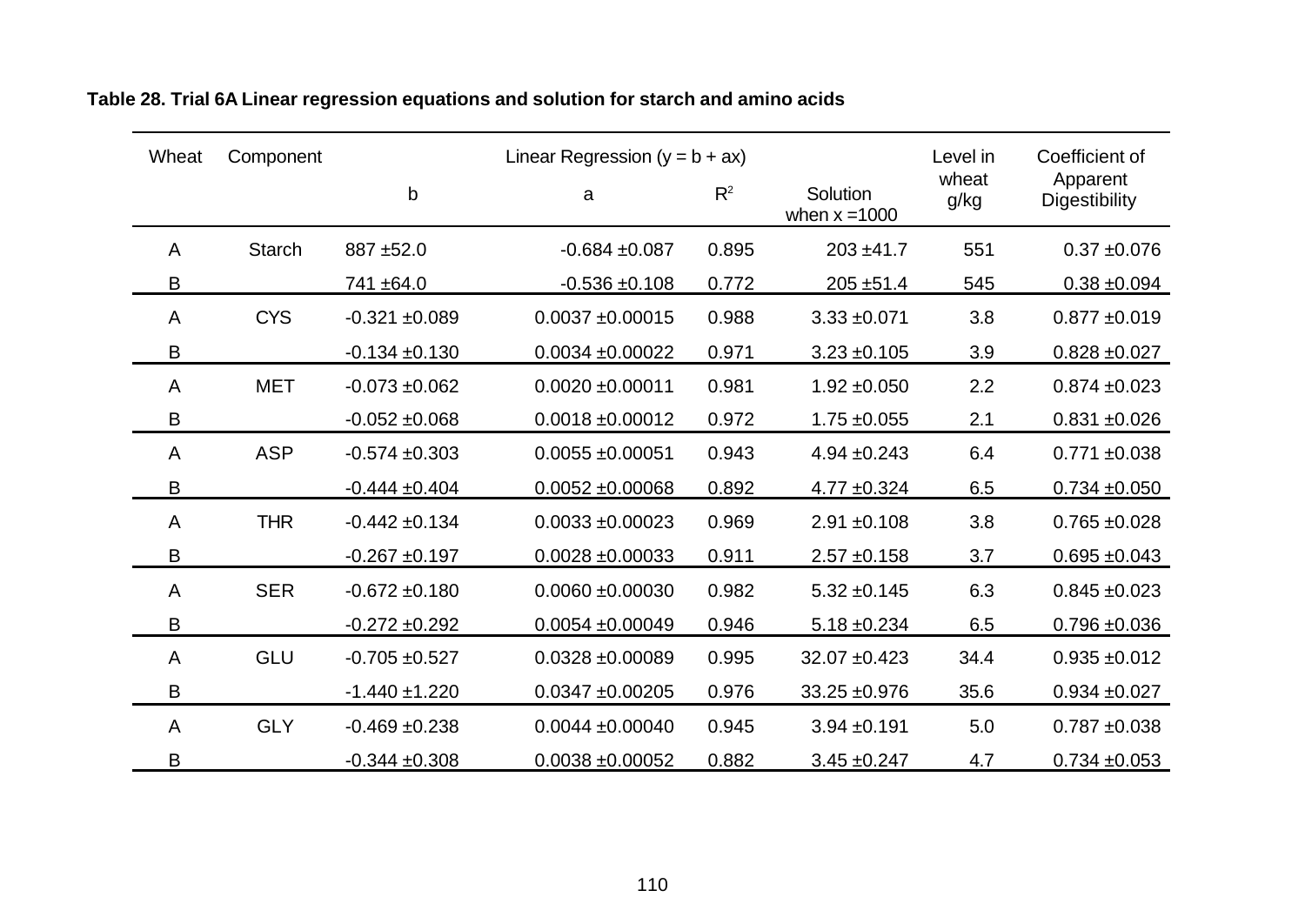|  | Table 28. (continued) Trial 6A. |
|--|---------------------------------|
|--|---------------------------------|

| Wheat | Component  |                    | Linear Regression $(y = b + ax)$ |       | Level in                    | Coefficient of |                           |
|-------|------------|--------------------|----------------------------------|-------|-----------------------------|----------------|---------------------------|
|       |            | $\mathsf b$        | a                                | $R^2$ | Solution<br>when $x = 1000$ | wheat<br>g/kg  | Apparent<br>Digestibility |
| A     | <b>ALA</b> | $-0.355 \pm 0.218$ | $0.0034 + 0.00037$               | 0.924 | $3.07 + 0.175$              | 4.1            | $0.749 + 0.043$           |
| B     |            | $-0.346 + 0.311$   | $0.0033 + 0.00052$               | 0.848 | $2.97 + 0.249$              | 4.1            | $0.725 \pm 0.061$         |
| A     | <b>VAL</b> | $-0.470 + 0.261$   | $0.0049 + 0.00044$               | 0.947 | $4.46 \pm 0.209$            | 5.5            | $0.811 + 0.038$           |
| B     |            | $-0.282 + 0.226$   | $0.0045 + 0.00038$               | 0.952 | $4.21 \pm 0.182$            | 5.5            | $0.765 + 0.033$           |
| A     | ILEU       | $-0.224 \pm 0.122$ | $0.0036 + 0.00021$               | 0.977 | $3.36 + 0.098$              | 4.0            | $0.839 + 0.025$           |
| B     |            | $-0.178 + 0.134$   | $0.0035 + 0.00023$               | 0.972 | $3.35 + 0.108$              | 4.1            | $0.818 + 0.026$           |
| A     | LEU        | $-0.419 + 0.231$   | $0.0072 + 0.00039$               | 0.980 | $6.79 + 0.186$              | 8.1            | $0.838 + 0.023$           |
| B     |            | $-0.482 + 0.353$   | $0.0074 + 0.00060$               | 0.957 | $6.94 \pm 0.284$            | 8.3            | $0.835 + 0.034$           |
| A     | PHE        | $-0.447 + 0.174$   | $0.0051 + 0.00029$               | 0.977 | $4.67 + 0.140$              | 5.7            | $0.820 + 0.025$           |
| B     |            | $-0.544 + 0.395$   | $0.0055 + 0.00067$               | 0.905 | $4.94 \pm 0.317$            | 6.0            | $0.824 + 0.053$           |
| A     | <b>HIS</b> | $-0.311 \pm 0.119$ | $0.0039 + 0.00020$               | 0.982 | $3.63 + 0.096$              | 4.2            | $0.865 + 0.023$           |
| B     |            | $-0.169 + 0.178$   | $0.0036 + 0.00030$               | 0.954 | $3.48 + 0.143$              | 4.2            | $0.828 + 0.034$           |
| Α     | <b>LYS</b> | $-0.255 \pm 0.183$ | $0.0029 + 0.00031$               | 0.926 | $2.64 \pm 0.147$            | 3.4            | $0.778 + 0.043$           |
| B     |            | $-0.125 + 0.273$   | $0.0023 + 0.00046$               | 0.778 | $2.20 \pm 0.219$            | 3.2            | $0.688 + 0.068$           |
| A     | <b>ARG</b> | $-0.344 + 0.286$   | $0.0049 + 0.00048$               | 0.935 | $4.53 + 0.230$              | 5.8            | $0.780 + 0.040$           |
| B     |            | $-0.322 + 0.303$   | $0.0047 + 0.00051$               | 0.921 | $4.32 + 0.243$              | 5.7            | $0.758 + 0.043$           |
| Α     | <b>PRO</b> | $-0.505 + 0.261$   | $0.0129 + 0.00044$               | 0.992 | 12.44 ±0.210                | 13.3           | $0.936 + 0.016$           |
| B     |            | $-0.500 + 0.436$   | $0.0120 + 0.00074$               | 0.974 | $11.55 + 0.350$             | 12.6           | $0.917 + 0.028$           |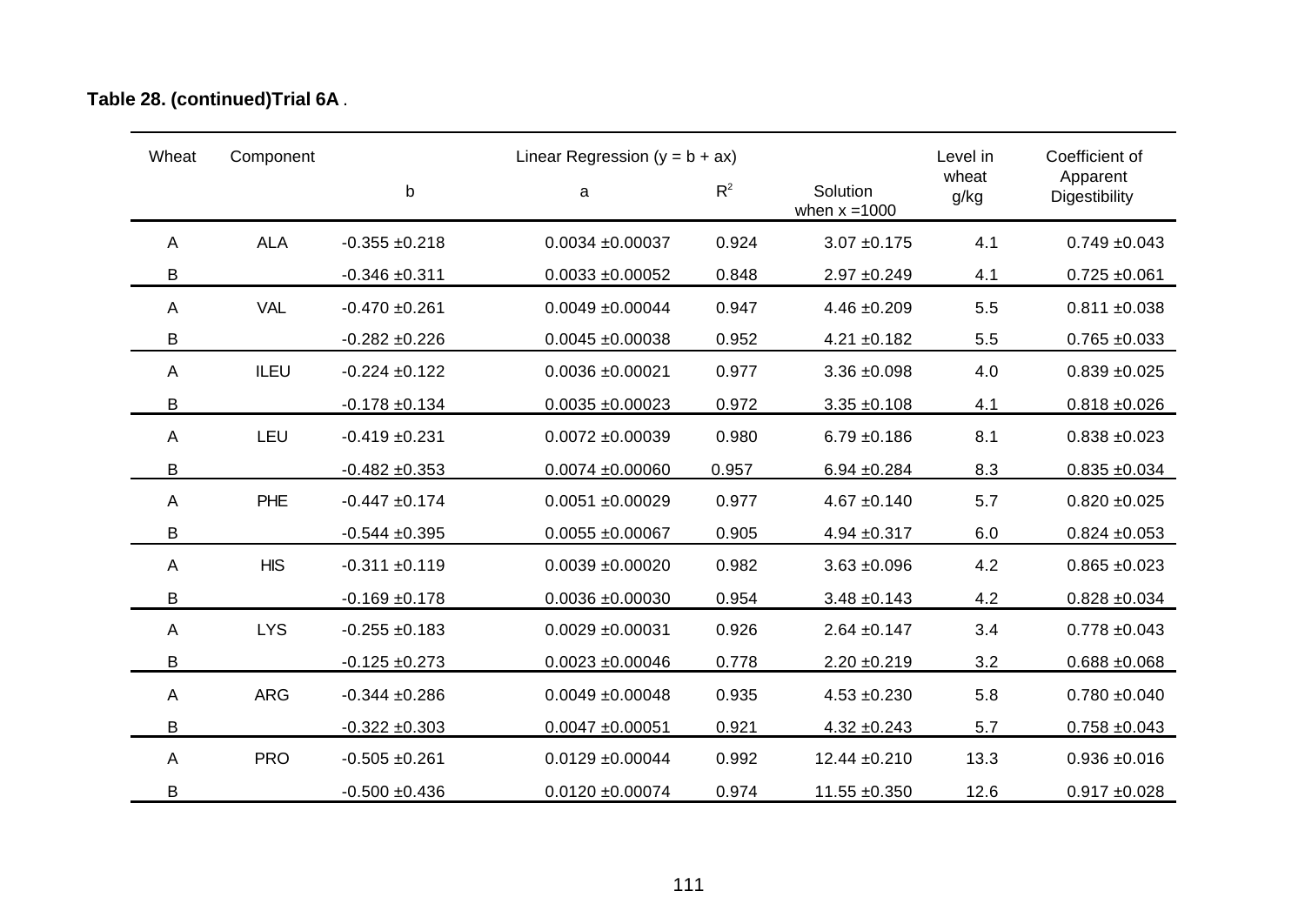**Table 29. Trial 6B. Assessment of Sicco isogenics containing high molecular weight sub-units**

### **A - Sicco 5 + 10 control**

- **B Sicco isogenic 2 + 12**
- **a. Mean data g digestible component / kg diet**

| Component     | <b>Wheat</b> |       |       |       | <b>Time</b>    |  |  |
|---------------|--------------|-------|-------|-------|----------------|--|--|
|               | A            | Β     | Mean  | 1     | $\overline{2}$ |  |  |
| <b>Starch</b> | 474          | 497   | 485   | 483   | 488            |  |  |
| <b>CYS</b>    | 1.75         | 1.85  | 1.80  | 1.80  | 1.81           |  |  |
| <b>MET</b>    | 1.07         | 1.26  | 1.17  | 1.18  | 1.16           |  |  |
| <b>ASP</b>    | 2.80         | 2.71  | 2.76  | 2.73  | 2.79           |  |  |
| <b>THR</b>    | 1.51         | 1.42  | 1.46  | 1.44  | 1.49           |  |  |
| <b>SER</b>    | 2.96         | 2.71  | 2.84  | 2.81  | 2.87           |  |  |
| GLU           | 18.53        | 17.58 | 18.05 | 18.03 | 18.08          |  |  |
| <b>GLY</b>    | 2.35         | 1.95  | 2.15  | 2.13  | 2.16           |  |  |
| <b>ALA</b>    | 1.96         | 1.56  | 1.76  | 1.74  | 1.79           |  |  |
| <b>VAL</b>    | 2.67         | 2.25  | 2.46  | 2.47  | 2.44           |  |  |
| <b>ILEU</b>   | 1.76         | 1.56  | 1.66  | 1.68  | 1.65           |  |  |
| LEU           | 3.88         | 3.48  | 3.68  | 3.67  | 3.69           |  |  |
| <b>PHE</b>    | 2.52         | 2.12  | 2.32  | 2.29  | 2.35           |  |  |
| <b>HIS</b>    | 1.95         | 1.78  | 1.86  | 1.87  | 1.86           |  |  |
| <b>LYS</b>    | 1.41         | 1.22  | 1.32  | 1.31  | 1.32           |  |  |
| <b>ARG</b>    | 2.27         | 2.07  | 2.17  | 2.17  | 2.16           |  |  |
| <b>PRO</b>    | 3.53         | 4.01  | 3.77  | 3.73  | 3.82           |  |  |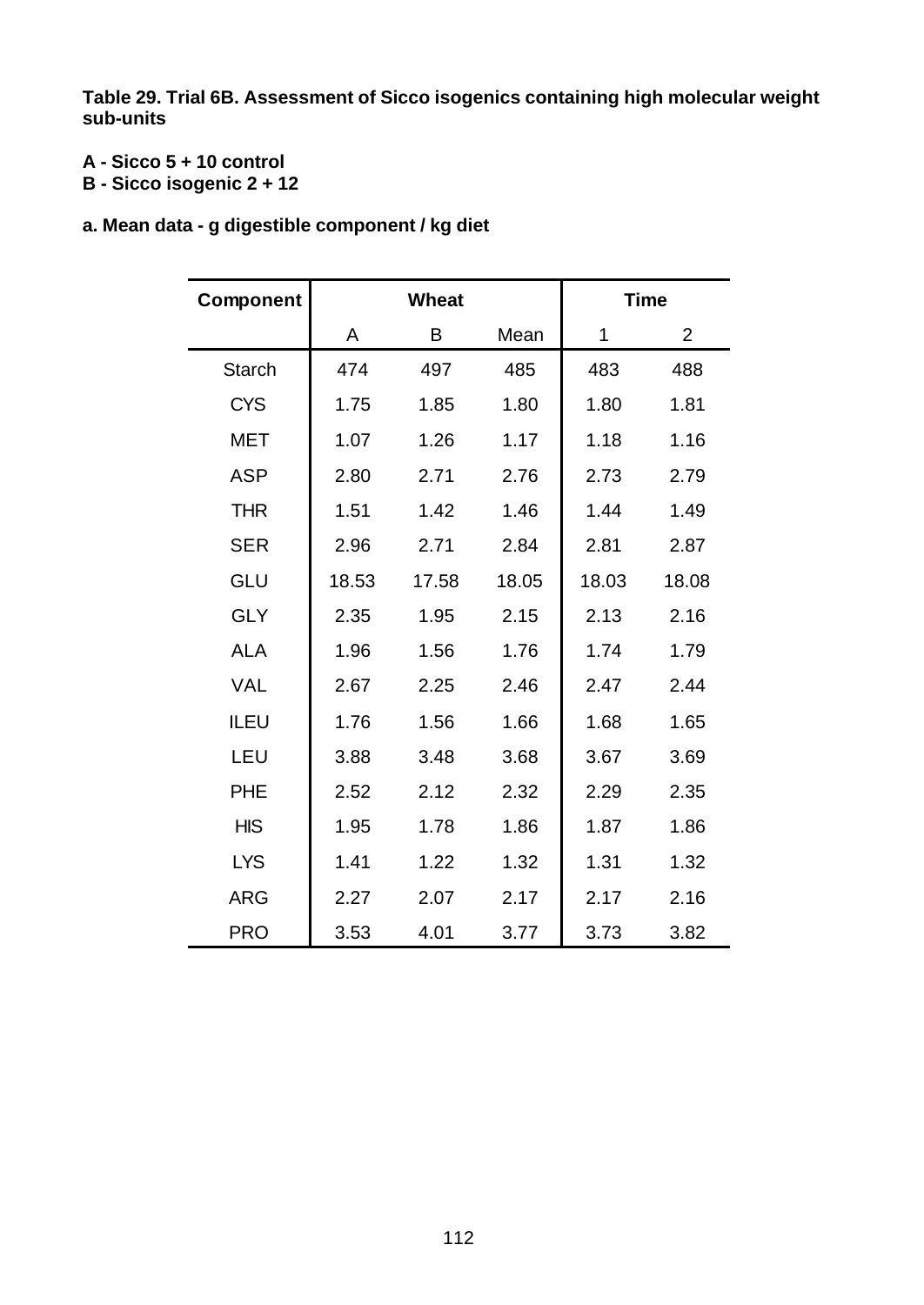**Table 29 (continued). Trial 6B. Assessment of Sicco isogenics containing high molecular weight sub-units**

- **A Sicco 5 + 10 control**
- **B Sicco isogenic 2 + 12**

**b. Analysis of variance of wheat characteristics**

**(In no case was effect of time significant)**

| <b>Component</b> |             | <b>Wheat</b> |            |         |        | <b>Residual</b> |  |  |
|------------------|-------------|--------------|------------|---------|--------|-----------------|--|--|
|                  | $^0$ F      | <b>MS</b>    | <b>SEd</b> | $P =$   | $^0$ F | <b>MS</b>       |  |  |
| <b>Starch</b>    | 1           | 2105         | 19.8       | 0.271   | 11     | 1566            |  |  |
| <b>CYS</b>       | 1           | 0.036953     | 0.021      | < 0.001 | 11     | 0.001724        |  |  |
| <b>MET</b>       | 1           | 0.1446284    | 0.015      | < 0.001 | 11     | 0.0008419       |  |  |
| <b>ASP</b>       | $\mathbf 1$ | 0.03183      | 0.051      | 0.108   | 11     | 0.01041         |  |  |
| <b>THR</b>       | 1           | 0.031759     | 0.036      | 0.030   | 11     | 0.005094        |  |  |
| <b>SER</b>       | 1           | 0.251871     | 0.050      | < 0.001 | 11     | 0.009969        |  |  |
| <b>GLU</b>       | 1           | 3.58668      | 0.096      | < 0.001 | 11     | 0.03683         |  |  |
| <b>GLY</b>       | 1           | 0.635070     | 0.046      | < 0.001 | 11     | 0.008611        |  |  |
| <b>ALA</b>       | 1           | 0.638874     | 0.040      | < 0.001 | 11     | 0.006450        |  |  |
| <b>VAL</b>       | 1           | 0.71495      | 0.055      | < 0.001 | 11     | 0.01218         |  |  |
| <b>ILEU</b>      | 1           | 0.161419     | 0.036      | < 0.001 | 11     | 0.005130        |  |  |
| LEU              | 1           | 0.66036      | 0.066      | < 0.001 | 11     | 0.01732         |  |  |
| <b>PHE</b>       | 1           | 0.634148     | 0.046      | < 0.001 | 11     | 0.008565        |  |  |
| <b>HIS</b>       | 1           | 0.110197     | 0.035      | < 0.001 | 11     | 0.005039        |  |  |
| <b>LYS</b>       | 1           | 0.153074     | 0.028      | < 0.001 | 11     | 0.003229        |  |  |
| <b>ARG</b>       | 1           | 0.154806     | 0.049      | 0.002   | 11     | 0.009688        |  |  |
| <b>PRO</b>       | 1           | 0.91703      | 0.091      | < 0.001 | 11     | 0.03323         |  |  |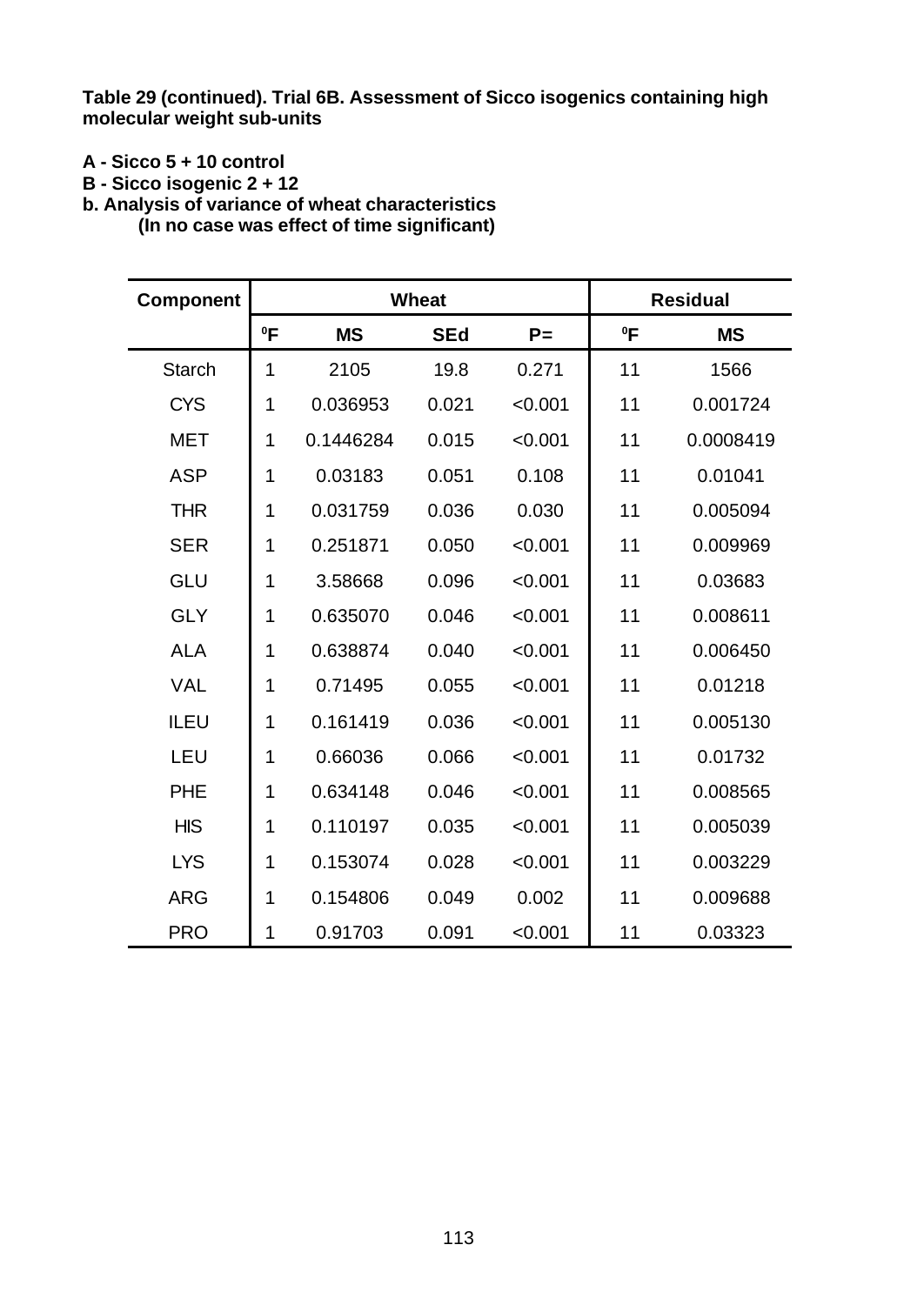| Wheat        | Component     |                    | Linear Regression ( $y = b + ax$ ) |       | Level in                    | Coefficient of |                           |
|--------------|---------------|--------------------|------------------------------------|-------|-----------------------------|----------------|---------------------------|
|              |               | $\mathsf b$        | a                                  | $R^2$ | Solution<br>when $x = 1000$ | wheat<br>g/kg  | Apparent<br>Digestibility |
| Α            | <b>Starch</b> | 754 ± 37.2         | $-0.498 + 0.063$                   | 0.899 | 256 ±29.9                   | 510            | $0.50 + 0.059$            |
| B            |               | 790 ±47.2          | $-0.521 + 0.080$                   | 0.857 | $269 + 37.9$                | 546            | $0.49 + 0.069$            |
| A            | <b>CYS</b>    | $-0.089 + 0.047$   | $0.0033 + 0.00008$                 | 0.996 | $3.18 + 0.037$              | 3.7            | $0.862 + 0.010$           |
| B            |               | $0.021 \pm 0.043$  | $0.0033 + 0.00007$                 | 0.997 | $3.27 \pm 0.035$            | 4.0            | $0.818 + 0.009$           |
| A            | <b>MET</b>    | $-0.012 \pm 0.021$ | $0.0019 + 0.00004$                 | 0.998 | $1.91 \pm 0.017$            | 2.2            | $0.870 + 0.008$           |
| В            |               | $0.020 + 0.042$    | $0.0022 \pm 0.00007$               | 0.993 | $2.23 \pm 0.003$            | 2.6            | $0.857 + 0.013$           |
| A            | <b>ASP</b>    | $-0.204 \pm 0.125$ | $0.0053 \pm 0.00021$               | 0.989 | $5.14 \pm 0.100$            | 6.5            | $0.791 + 0.015$           |
| B            |               | $0.104 \pm 0.108$  | $0.0046 + 0.00018$                 | 0.989 | $4.74 \pm 0.087$            | 6.7            | $0.708 + 0.013$           |
| A            | <b>THR</b>    | $-0.117 + 0.079$   | $0.0029 \pm 0.00013$               | 0.985 | $2.77 \pm 0.063$            | 3.7            | $0.749 + 0.017$           |
| B            |               | $-0.026 + 0.086$   | $0.0026 \pm 0.00014$               | 0.978 | $2.54 \pm 0.069$            | 3.8            | $0.669 + 0.018$           |
| $\mathsf{A}$ | <b>SER</b>    | $-0.130 + 0.076$   | $0.0055 \pm 0.00013$               | 0.996 | $5.37 + 0.061$              | 6.4            | $0.838 + 0.009$           |
| B            |               | $-0.127 + 0.143$   | $0.0050 + 0.00024$                 | 0.984 | $4.92 \pm 0.115$            | 6.3            | $0.781 + 0.018$           |
| A            | GLU           | $-0.243 + 0.223$   | $0.0334 + 0.00038$                 | 0.999 | $33.12 \pm 0.179$           | 35.2           | $0.941 + 0.005$           |
| B            |               | $0.447 + 0.191$    | $0.0305 + 0.00032$                 | 0.999 | $30.90 + 0.154$             | 34.1           | $0.906 + 0.005$           |
| $\mathsf{A}$ | <b>GLY</b>    | $-0.080 + 0.090$   | $0.0043 + 0.00015$                 | 0.991 | $4.23 + 0.072$              | 5.3            | $0.799 + 0.014$           |
| B            |               | $0.009 + 0.111$    | $0.0034 + 0.00019$                 | 0.980 | $3.46 \pm 0.089$            | 4.8            | $0.720 + 0.019$           |

### **Table 30. Trial 6B Linear regression equations and solution for starch and amino acids**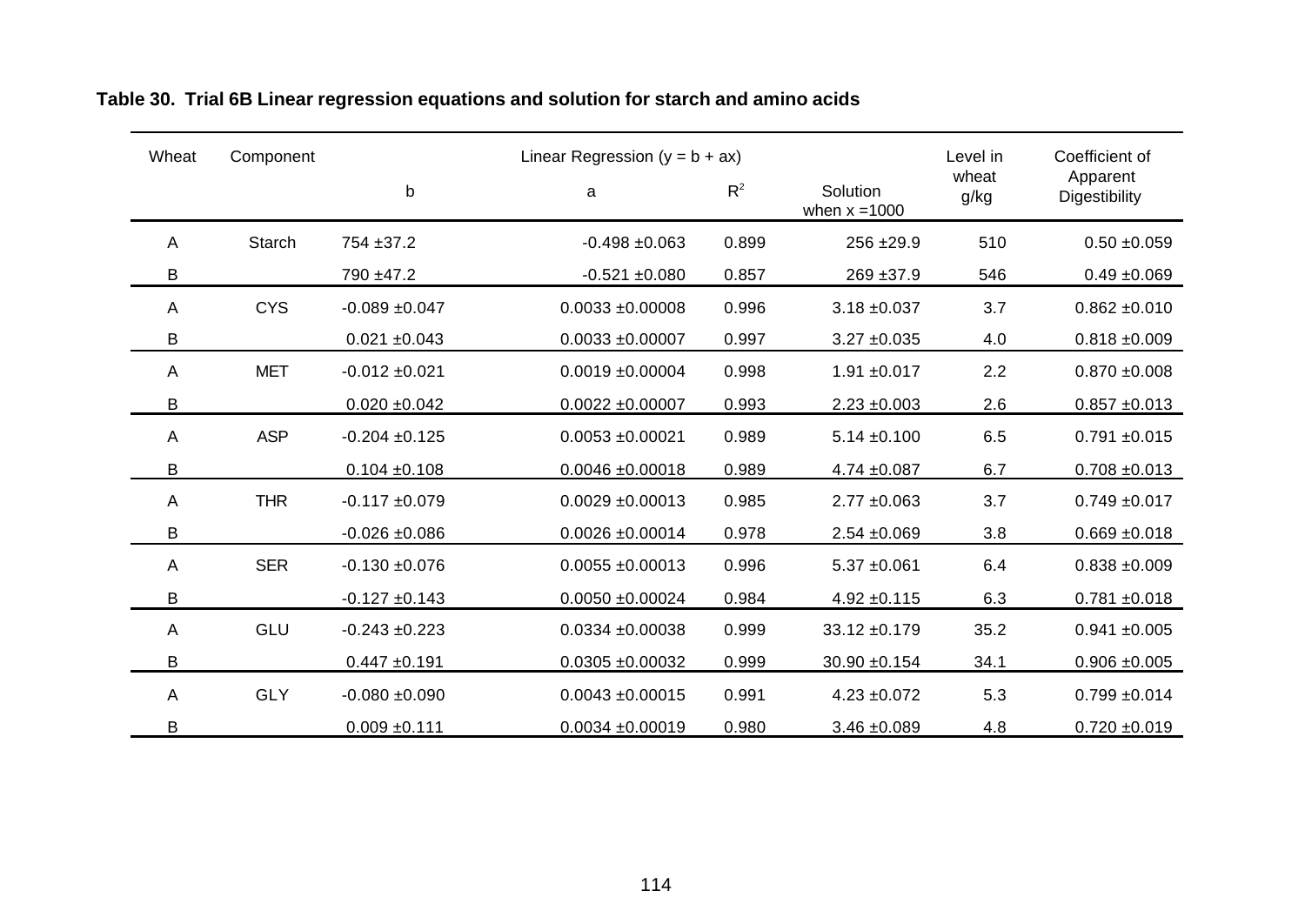### **Table 30. (continued)**

| Wheat | Component  |                    | Linear Regression ( $y = b + ax$ ) |       | Level in                    | Coefficient of |                           |
|-------|------------|--------------------|------------------------------------|-------|-----------------------------|----------------|---------------------------|
|       |            | b                  | a                                  | $R^2$ | Solution<br>when $x = 1000$ | wheat<br>g/kg  | Apparent<br>Digestibility |
| Α     | <b>ALA</b> | $-0.090 + 0.091$   | $0.0037 + 0.00015$                 | 0.988 | $3.56 + 0.073$              | 4.5            | $0.791 + 0.016$           |
| B     |            | $0.102 \pm 0.093$  | $0.0026 + 0.00016$                 | 0.975 | $2.70 + 0.075$              | 4.0            | $0.675 + 0.019$           |
| A     | <b>VAL</b> | $-0.161 + 0.112$   | $0.0050 + 0.00019$                 | 0.990 | $4.87 + 0.090$              | 5.9            | $0.826 \pm 0.015$         |
| B     |            | $0.028 + 0.127$    | $0.0039 + 0.00021$                 | 0.980 | $3.97 + 0.102$              | 5.4            | $0.736 + 0.019$           |
| A     | ILEU       | $-0.135 + 0.071$   | $0.0034 + 0.00012$                 | 0.991 | $3.24 \pm 0.057$            | 3.8            | $0.853 + 0.015$           |
| B     |            | $0.016 \pm 0.085$  | $0.0027 + 0.00014$                 | 0.981 | $2.76 \pm 0.068$            | 3.6            | $0.768 + 0.019$           |
| A     | LEU        | $-0.181 + 0.130$   | $0.0072 + 0.00022$                 | 0.994 | $7.05 \pm 0.104$            | 8.1            | $0.870 + 0.013$           |
| B     |            | $0.195 + 0.153$    | $0.0058 + 0.00026$                 | 0.987 | $6.03 \pm 0.123$            | 7.7            | $0.783 + 0.016$           |
| A     | PHE        | $-0.160 + 0.107$   | $0.0048 + 0.00018$                 | 0.990 | $4.59 + 0.086$              | 5.6            | $0.820 + 0.015$           |
| B     |            | $0.038 + 0.105$    | $0.0037 + 0.00018$                 | 0.984 | $3.73 + 0.084$              | 5.2            | $0.718 + 0.016$           |
| A     | <b>HIS</b> | $-0.085 + 0.048$   | $0.0036 + 0.00008$                 | 0.997 | $3.53 + 0.038$              | 4.1            | $0.860 + 0.009$           |
| B     |            | $-0.052 + 0.097$   | $0.0033 + 0.00016$                 | 0.983 | $3.20 \pm 0.078$            | 4.0            | $0.801 + 0.019$           |
| Α     | <b>LYS</b> | $-0.055 + 0.074$   | $0.0026 \pm 0.00012$               | 0.984 | $2.55 \pm 0.059$            | 3.3            | $0.774 \pm 0.018$         |
| B     |            | $0.089 + 0.047$    | $0.0020 + 0.00008$                 | 0.989 | $2.09 + 0.038$              | 3.1            | $0.676 + 0.012$           |
| A     | <b>ARG</b> | $-0.004 \pm 0.108$ | $0.0040 + 0.00018$                 | 0.986 | $4.03 + 0.087$              | 5.3            | $0.761 + 0.016$           |
| B     |            | $0.274 \pm 0.103$  | $0.0032 + 0.00017$                 | 0.980 | $3.47 \pm 0.083$            | 5.2            | $0.667 + 0.016$           |
| A     | <b>PRO</b> | $-0.220 + 0.230$   | $0.0067 + 0.00039$                 | 0.977 | $6.45 \pm 0.185$            | 7.40           | $0.872 + 0.025$           |
| B     |            | $0.014 \pm 0.176$  | $0.0071 + 0.00030$                 | 0.988 | $7.12 \pm 0.141$            | 8.40           | $0.848 + 0.017$           |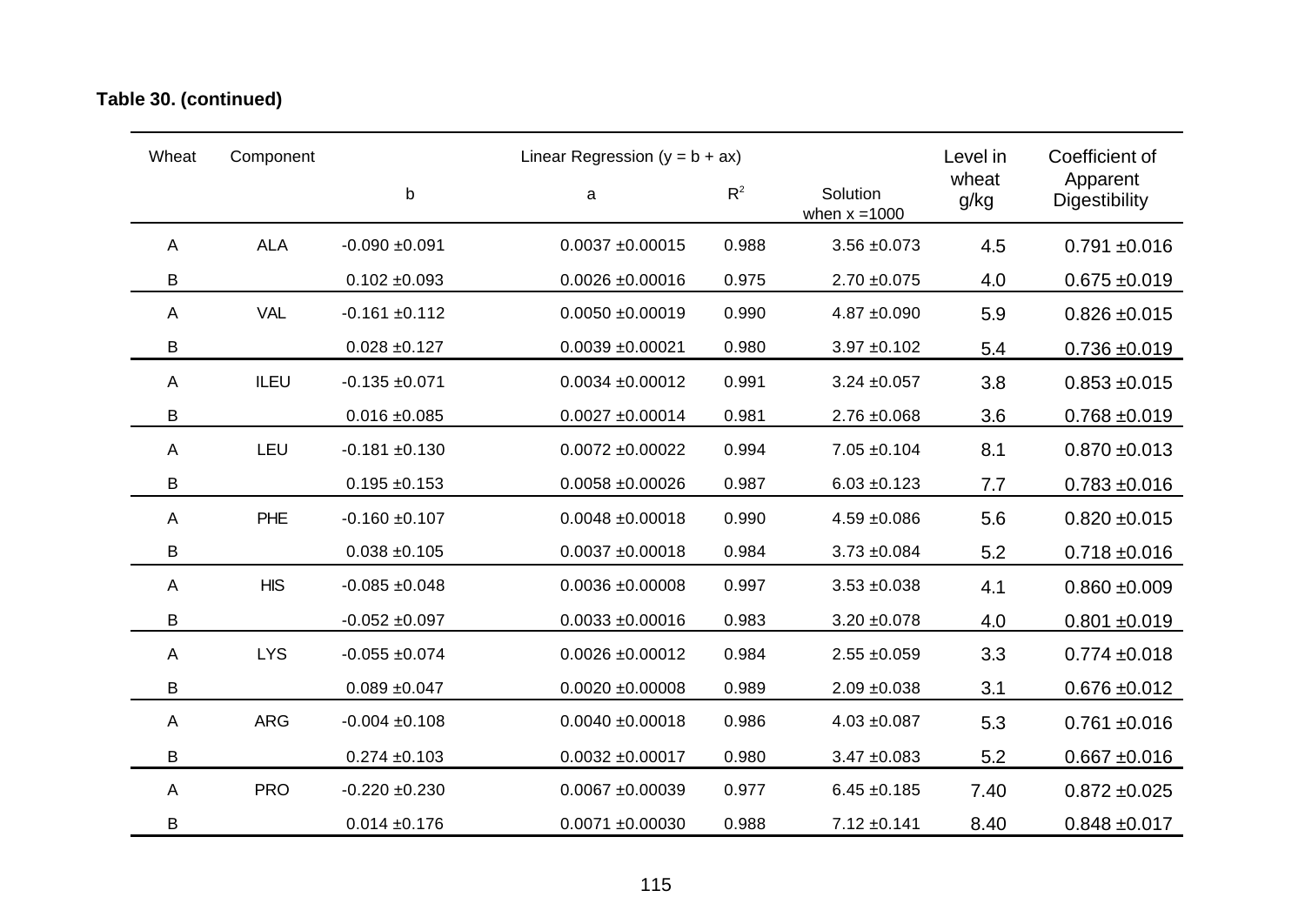#### **Table 31 Trial 6C Assessment of starch composition**

- **A Waxy wheat (Chinese Spring) control**
- **B/D Waxy wheat ACS (CNN 4A) lower amylose**
- **C Waxy wheat BSC (CNN 4A) lower amylose**

| <b>Component</b> |       |       | <b>Wheat</b> |       |       |             | <b>Time</b> |
|------------------|-------|-------|--------------|-------|-------|-------------|-------------|
|                  | A     | B     | C            | D     | Mean  | $\mathbf 1$ | 2           |
| <b>Starch</b>    | 433   | 425   | 436          | 469   | 441   | 466         | 416         |
| <b>CYS</b>       | 2.00  | 1.98  | 2.06         | 1.91  | 1.99  | 1.98        | 1.99        |
| <b>MET</b>       | 1.24  | 1.14  | 1.26         | 1.10  | 1.18  | 1.15        | 1.21        |
| <b>ASP</b>       | 3.33  | 2.80  | 3.22         | 3.02  | 3.09  | 3.04        | 3.15        |
| <b>THR</b>       | 1.82  | 1.63  | 1.72         | 1.70  | 1.72  | 1.68        | 1.76        |
| <b>SER</b>       | 3.44  | 3.30  | 3.36         | 3.40  | 3.37  | 3.38        | 3.37        |
| <b>GLU</b>       | 21.92 | 20.10 | 24.47        | 22.76 | 22.31 | 22.13       | 22.49       |
| <b>GLY</b>       | 2.58  | 2.45  | 2.75         | 2.61  | 2.60  | 2.62        | 2.57        |
| <b>ALA</b>       | 2.20  | 1.96  | 2.27         | 2.22  | 2.16  | 2.14        | 2.19        |
| <b>VAL</b>       | 2.78  | 2.63  | 3.21         | 2.91  | 2.89  | 2.87        | 2.90        |
| ILEU             | 2.28  | 2.03  | 2.28         | 2.19  | 2.19  | 2.19        | 2.20        |
| LEU              | 4.83  | 4.38  | 4.88         | 4.65  | 4.68  | 4.67        | 4.69        |
| <b>PHE</b>       | 3.60  | 3.28  | 3.36         | 3.33  | 3.39  | 3.34        | 3.44        |
| <b>HIS</b>       | 2.83  | 2.08  | 2.40         | 2.24  | 2.39  | 2.39        | 2.39        |
| <b>LYS</b>       | 2.63  | 1.53  | 1.65         | 1.64  | 1.86  | 1.83        | 1.89        |
| <b>ARG</b>       | 3.04  | 2.75  | 2.69         | 2.84  | 2.83  | 2.78        | 2.88        |
| <b>PRO</b>       | 7.91  | 7.88  | 5.68         | 4.77  | 6.56  | 6.44        | 6.68        |

### **a. Mean data - g digestible component / kg diet**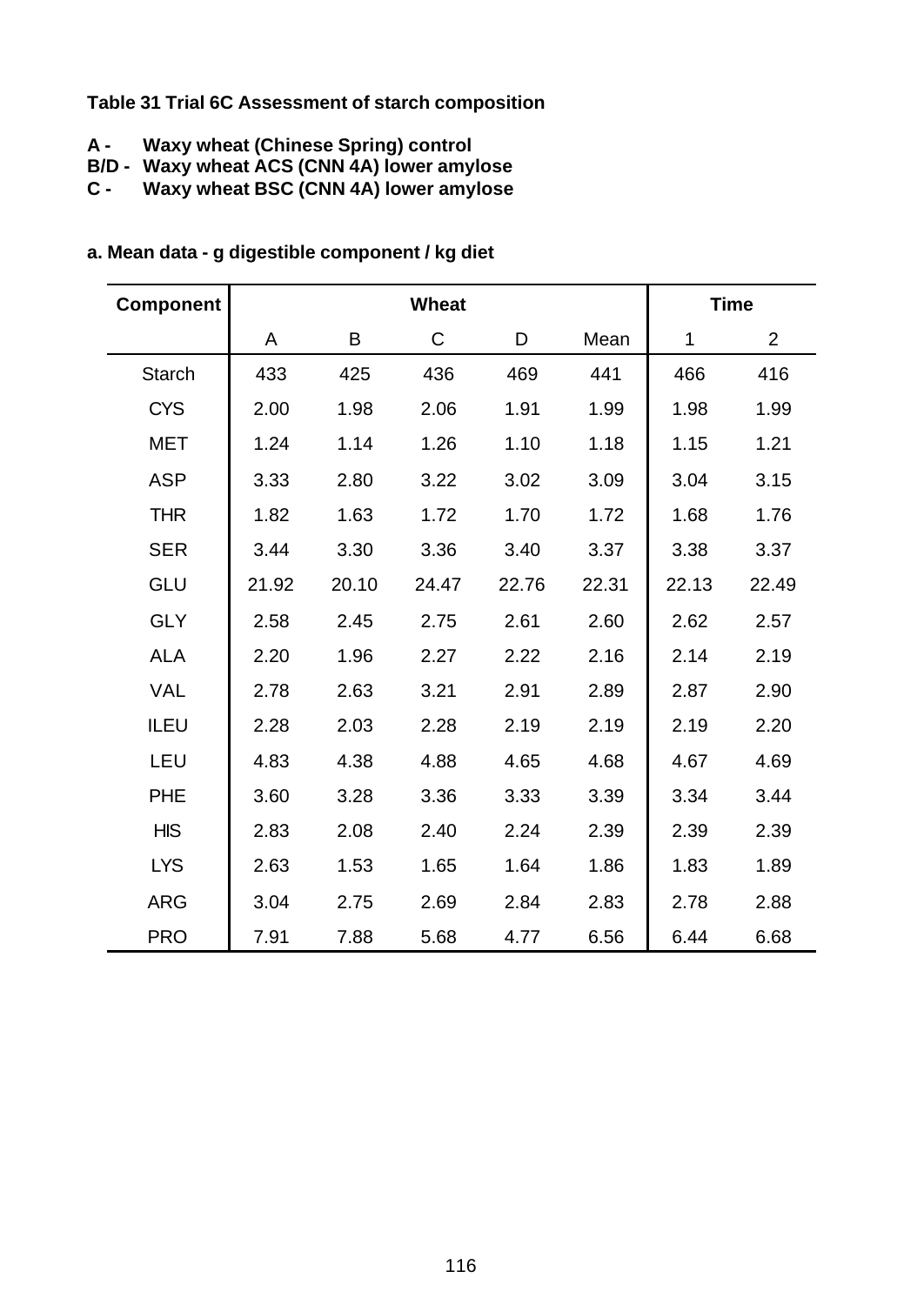**Table 31 Trial 6C Assessment of starch composition**

| <b>Component</b> |        |           | <b>Wheat</b> |         |        | <b>Residual</b> |
|------------------|--------|-----------|--------------|---------|--------|-----------------|
|                  | $^0$ F | <b>MS</b> | <b>SEd</b>   | $P =$   | $^0$ F | <b>MS</b>       |
| <b>Starch</b>    | 3      | 3006      | 46.9         | 0.795   | 23     | 8784            |
| <b>CYS</b>       | 3      | 0.03288   | 0.057        | 0.082   | 23     | 0.01297         |
| <b>MET</b>       | 3      | 0.04076   | 0.067        | 0.109   | 23     | 0.01807         |
| <b>ASP</b>       | 3      | 0.43495   | 0.157        | 0.013   | 23     | 0.09814         |
| <b>THR</b>       | 3      | 0.05003   | 0.097        | 0.292   | 23     | 0.03792         |
| <b>SER</b>       | 3      | 0.02722   | 0.139        | 0.787   | 23     | 0.07712         |
| <b>GLU</b>       | 3      | 26.4253   | 0.373        | < 0.001 | 23     | 0.5553          |
| <b>GLY</b>       | 3      | 0.11698   | 0.120        | 0.137   | 23     | 0.05742         |
| <b>ALA</b>       | 3      | 0.15752   | 0.099        | 0.020   | 23     | 0.03945         |
| <b>VAL</b>       | 3      | 0.48950   | 0.140        | 0.003   | 23     | 0.07840         |
| ILEU             | 3      | 0.11145   | 0.077        | 0.011   | 23     | 0.02399         |
| LEU              | 3      | 0.41142   | 0.142        | 0.008   | 23     | 0.08071         |
| <b>PHE</b>       | 3      | 0.16852   | 0.099        | 0.015   | 23     | 0.03882         |
| <b>HIS</b>       | 3      | 0.83215   | 0.076        | < 0.001 | 23     | 0.02316         |
| <b>LYS</b>       | 3      | 2.10619   | 0.070        | < 0.001 | 23     | 0.01944         |
| <b>ARG</b>       | 3      | 0.18465   | 0.117        | 0.036   | 23     | 0.05493         |
| <b>PRO</b>       | 3      | 20.19052  | 0.129        | < 0.001 | 23     | 0.06643         |

#### **b. Analysis of variance of wheat characteristics (In only one case was effect of time significant)**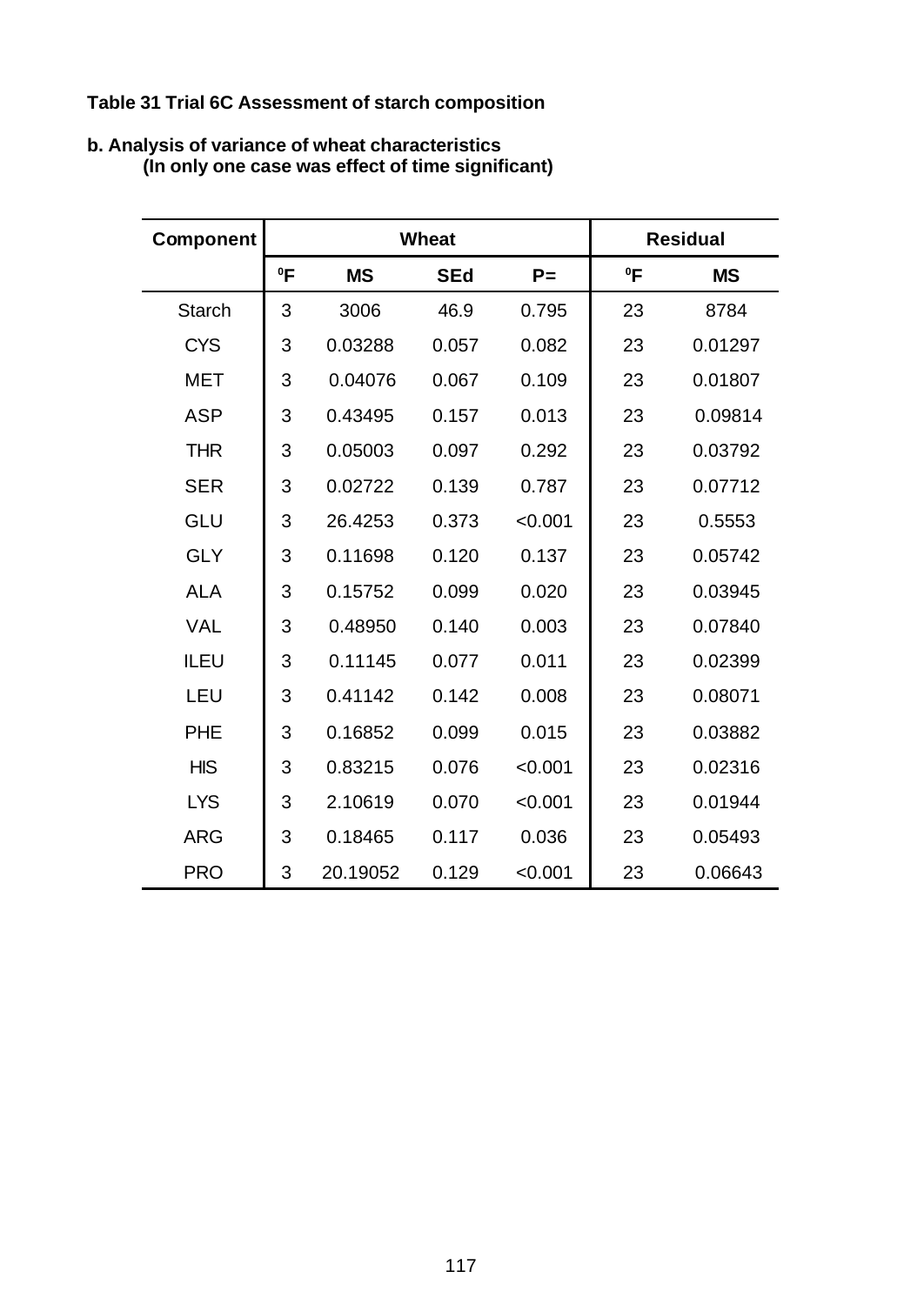| Wheat       | Component     |                    | Linear Regression $(y = b + ax)$ |       |                             | Level in      | Coefficient of            |  |
|-------------|---------------|--------------------|----------------------------------|-------|-----------------------------|---------------|---------------------------|--|
|             |               | $\mathsf b$        | a                                | $R^2$ | Solution<br>when $x = 1000$ | wheat<br>g/kg | Apparent<br>Digestibility |  |
| A           | <b>Starch</b> | 787 ±64.6          | $-0.629 \pm 0.109$               | 0.822 | 158 ±51.9                   | 494           | $0.32 + 0.105$            |  |
| B           |               | 748 ±169.0         | $-0.574 \pm 0.286$               | 0.303 | $173 + 136.0$               | 523           | $0.33 + 0.260$            |  |
| C           |               | 731 ±70.6          | $-0.525 \pm 0.119$               | 0.724 | 207 ±56.7                   | 506           | $0.41 \pm 0.112$          |  |
| D           |               | 791 ±91.9          | $-0.573 + 0.155$                 | 0.644 | $218 + 73.8$                | 551           | $0.40 \pm 0.134$          |  |
| A           | <b>CYS</b>    | $-0.046 + 0.076$   | $0.0036 + 0.00013$               | 0.991 | $3.59 + 0.061$              | 4.3           | $0.835 \pm 0.014$         |  |
| B           |               | $-0.085 + 0.160$   | $0.0037 + 0.00027$               | 0.963 | $3.59 + 0.128$              | 4.3           | $0.835 + 0.030$           |  |
| $\mathsf C$ |               | $-0.138 + 0.157$   | $0.0039 + 0.00026$               | 0.969 | $3.77 \pm 0.126$            | 4.5           | $0.838 + 0.028$           |  |
| D           |               | $-0.141 + 0.081$   | $0.0036 \pm 0.00014$             | 0.990 | $3.50 + 0.065$              | 4.2           | $0.833 + 0.016$           |  |
| A           | <b>MET</b>    | $0.054 + 0.070$    | $0.0021 \pm 0.00012$             | 0.978 | $2.15 \pm 0.057$            | 2.5           | $0.862 \pm 0.023$         |  |
| B           |               | $-0.052 \pm 0.055$ | $0.0021 \pm 0.00009$             | 0.987 | $2.07 + 0.044$              | 2.4           | $0.864 \pm 0.018$         |  |
| $\mathsf C$ |               | $0.066 \pm 0.271$  | $0.0021 \pm 0.00046$             | 0.741 | $2.16 \pm 0.218$            | 2.7           | $0.801 + 0.081$           |  |
| D           |               | $-0.161 + 0.106$   | $0.0022 \pm 0.00018$             | 0.957 | $2.08 \pm 0.085$            | 2.4           | $0.866 \pm 0.035$         |  |
| A           | <b>ASP</b>    | $-0.154 + 0.288$   | $0.0062 \pm 0.00049$             | 0.959 | $6.05 \pm 0.231$            | 7.8           | $0.775 + 0.030$           |  |
| B           |               | $-0.177 + 0.320$   | $0.0053 \pm 0.00054$             | 0.931 | $5.12 \pm 0.257$            | 7.0           | $0.732 + 0.037$           |  |
| $\mathsf C$ |               | $-0.277 \pm 0.506$ | $0.0062 \pm 0.00085$             | 0.881 | $5.93 \pm 0.406$            | 7.9           | $0.751 + 0.051$           |  |
| D           |               | $-0.248 + 0.222$   | $0.0058 + 0.00037$               | 0.972 | $5.56 \pm 0.178$            | 7.5           | $0.741 + 0.024$           |  |

**Table 32. Trial 6C Linear regression equations and solution for starch and amino acids**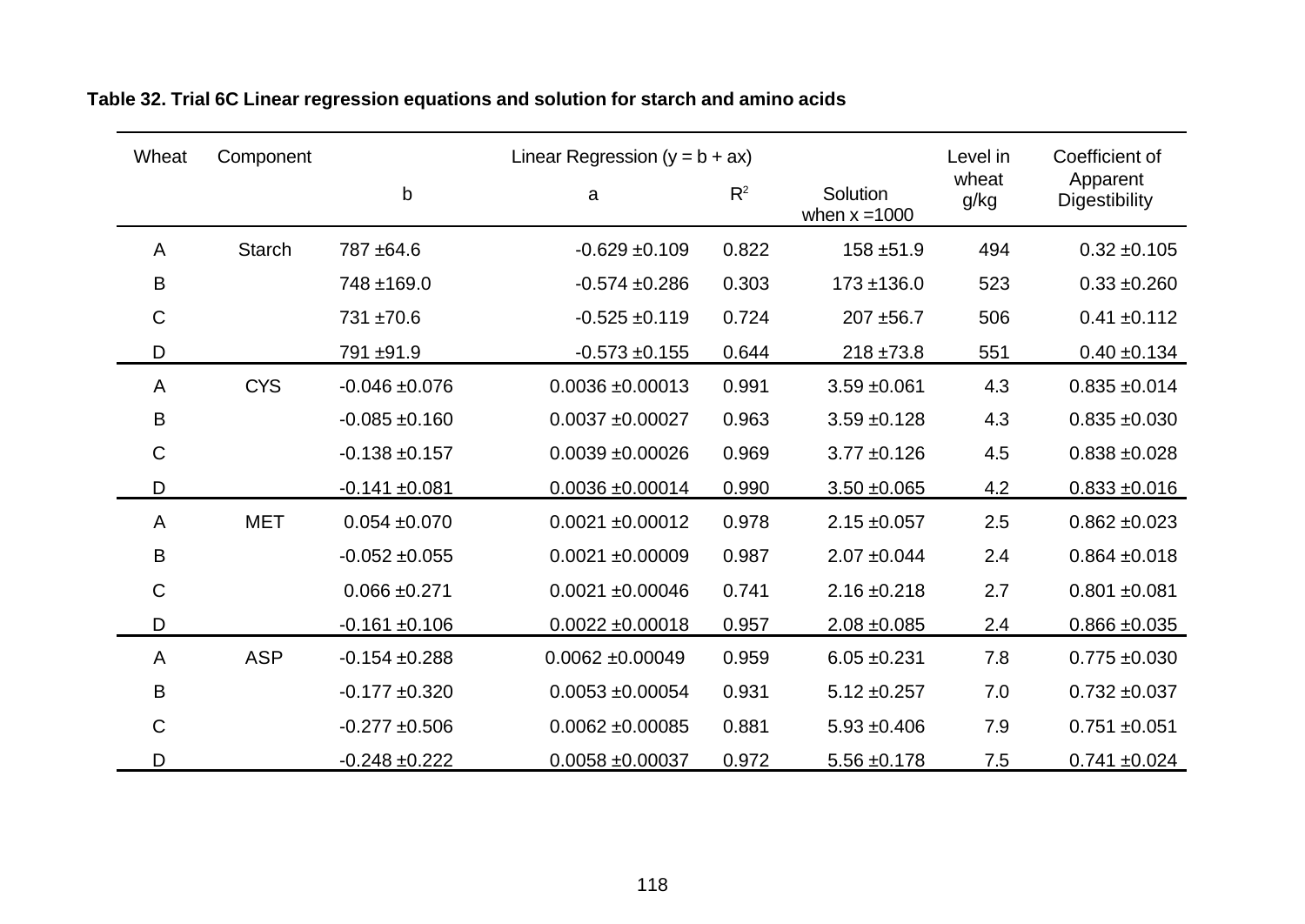## **Table 32. (continued)**

| Wheat       | Component  |                    | Linear Regression $(y = b + ax)$ |       |                             | Level in      | Coefficient of            |
|-------------|------------|--------------------|----------------------------------|-------|-----------------------------|---------------|---------------------------|
|             |            | $\mathsf b$        | a                                | $R^2$ | Solution<br>when $x = 1000$ | wheat<br>g/kg | Apparent<br>Digestibility |
| A           | <b>THR</b> | $-0.136 \pm 0.183$ | $0.0035 + 0.00031$               | 0.947 | $3.35 + 0.147$              | 4.5           | $0.744 \pm 0.033$         |
| B           |            | $-0.214 \pm 0.193$ | $0.0033 \pm 0.00033$             | 0.935 | $3.07 + 0.155$              | 4.2           | $0.731 + 0.037$           |
| $\mathsf C$ |            | $-0.200 + 0.325$   | $0.0034 \pm 0.00055$             | 0.844 | $3.22 \pm 0.261$            | 4.5           | $0.716 + 0.058$           |
| D           |            | $-0.271 + 0.126$   | $0.0035 + 0.00021$               | 0.975 | $3.23 + 0.101$              | 4.4           | $0.733 + 0.023$           |
| A           | <b>SER</b> | $-0.199 + 0.227$   | $0.0065 \pm 0.00038$             | 0.976 | $6.26 \pm 0.182$            | 7.7           | $0.813 \pm 0.024$         |
| B           |            | $-0.152 \pm 0.416$ | $0.0061 + 0.00070$               | 0.915 | $5.98 \pm 0.334$            | 7.4           | $0.808 + 0.045$           |
| $\mathsf C$ |            | $-0.205 + 0.330$   | $0.0063 \pm 0.00056$             | 0.949 | $6.14 \pm 0.265$            | 7.7           | $0.797 + 0.034$           |
| D           |            | $-0.231 + 0.191$   | $0.0064 \pm 0.00032$             | 0.983 | $6.22 \pm 0.154$            | 7.7           | $0.808 + 0.020$           |
| A           | <b>GLU</b> | $-0.010 + 0.524$   | $0.0390 + 0.00088$               | 0.996 | 38.97 ±0.421                | 41.9          | $0.931 + 0.010$           |
| B           |            | $0.039 + 0.651$    | $0.0357 + 0.00110$               | 0.993 | $35.70 + 0.523$             | 38.9          | $0.918 + 0.013$           |
| $\mathsf C$ |            | $0.140 + 1.270$    | $0.0432 \pm 0.00214$             | 0.983 | $43.39 + 1.020$             | 47.2          | $0.919 + 0.022$           |
| D           |            | $0.203 + 0.753$    | $0.0401 + 0.00127$               | 0.993 | 40.31 ±0.604                | 44.1          | $0.914 \pm 0.014$         |
| A           | <b>GLY</b> | $-0.090 + 0.230$   | $0.0047 + 0.00039$               | 0.955 | $4.65 \pm 0.185$            | 6.0           | $0.775 \pm 0.031$         |
| B           |            | $-0.099 + 0.286$   | $0.0045 \pm 0.00048$             | 0.926 | $4.44 \pm 0.229$            | 5.8           | $0.765 + 0.040$           |
| $\mathsf C$ |            | $-0.554 + 0.338$   | $0.0059 + 0.00057$               | 0.937 | $5.31 \pm 0.271$            | 6.1           | $0.871 + 0.044$           |
| D           |            | $-0.136 + 0.178$   | $0.0049 \pm 0.00030$             | 0.974 | $4.74 \pm 0.143$            | 6.2           | $0.765 + 0.023$           |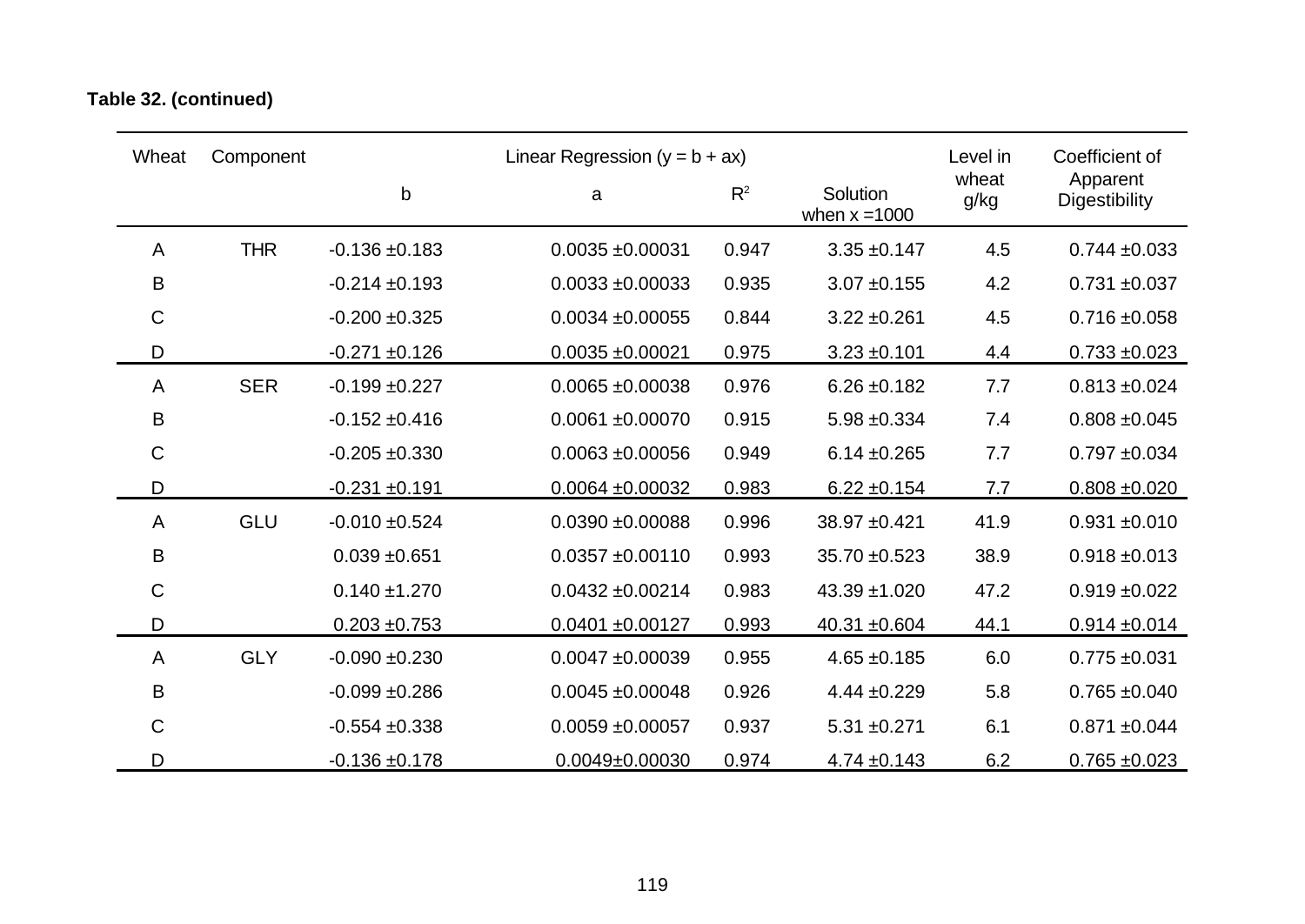## **Table 32. (continued)**

| Wheat       | Component   |                    | Linear Regression $(y = b + ax)$ |       |                             | Level in      | Coefficient of            |
|-------------|-------------|--------------------|----------------------------------|-------|-----------------------------|---------------|---------------------------|
|             |             | b                  | a                                | $R^2$ | Solution<br>when $x = 1000$ | wheat<br>g/kg | Apparent<br>Digestibility |
| A           | <b>ALA</b>  | $-0.068 + 0.214$   | $0.0040 \pm 0.00036$             | 0.946 | $3.97 + 0.172$              | 5.2           | $0.764 \pm 0.033$         |
| B           |             | $-0.053 + 0.204$   | $0.0036 + 0.00035$               | 0.938 | $3.52 \pm 0.164$            | 4.8           | $0.734 \pm 0.034$         |
| C           |             | $-0.226 + 0.275$   | $0.0044 \pm 0.00046$             | 0.929 | $4.22 \pm 0.221$            | 5.4           | $0.781 + 0.041$           |
| D           |             | $-0.114 \pm 0.174$ | $0.0041 \pm 0.00029$             | 0.966 | $4.03 \pm 0.140$            | 5.4           | $0.746 + 0.026$           |
| A           | <b>VAL</b>  | $-0.103 + 0.217$   | $0.0051 \pm 0.00037$             | 0.965 | $5.02 \pm 0.174$            | 6.4           | $0.785 + 0.027$           |
| B           |             | $-0.096 + 0.388$   | $0.0049 \pm 0.00065$             | 0.885 | $4.76 \pm 0.311$            | 6.2           | $0.767 + 0.050$           |
| $\mathsf C$ |             | $-0.252 \pm 0.377$ | $0.0062 \pm 0.00064$             | 0.930 | $5.91 \pm 0.302$            | 7.3           | $0.810 \pm 0.041$         |
| D           |             | $-0.264 + 0.194$   | $0.0056 \pm 0.00033$             | 0.977 | $5.38 + 0.156$              | 6.7           | $0.803 + 0.023$           |
| A           | <b>ILEU</b> | $-0.050 + 0.128$   | $0.0041 \pm 0.00022$             | 0.981 | $4.09 \pm 0.103$            | 4.9           | $0.835 + 0.021$           |
| B           |             | $-0.019 + 0.186$   | $0.0036 + 0.00031$               | 0.950 | $3.62 \pm 0.150$            | 4.5           | $0.805 \pm 0.033$         |
| С           |             | $-0.138 + 0.232$   | $0.0043 \pm 0.00039$             | 0.945 | $4.16 \pm 0.186$            | 5.0           | $0.832 \pm 0.037$         |
| D           |             | $-0.140 + 0.101$   | $0.0041 \pm 0.00017$             | 0.988 | $4.00 \pm 0.081$            | 4.8           | $0.833 + 0.017$           |
| A           | LEU         | $-0.100 + 0.291$   | $0.0088 + 0.00049$               | 0.978 | $8.66 \pm 0.234$            | 10.1          | $0.858 + 0.023$           |
| B           |             | $-0.048 + 0.274$   | $0.0079 + 0.00046$               | 0.976 | $7.82 \pm 0.220$            | 9.4           | $0.831 \pm 0.023$         |
| C           |             | $-0.315 + 0.422$   | $0.0093 + 0.00071$               | 0.960 | $8.91 \pm 0.339$            | 10.4          | $0.857 + 0.033$           |
| D           |             | $-0.199 + 0.223$   | $0.0086 + 0.00038$               | 0.987 | $8.42 \pm 0.179$            | 10.1          | $0.834 + 0.018$           |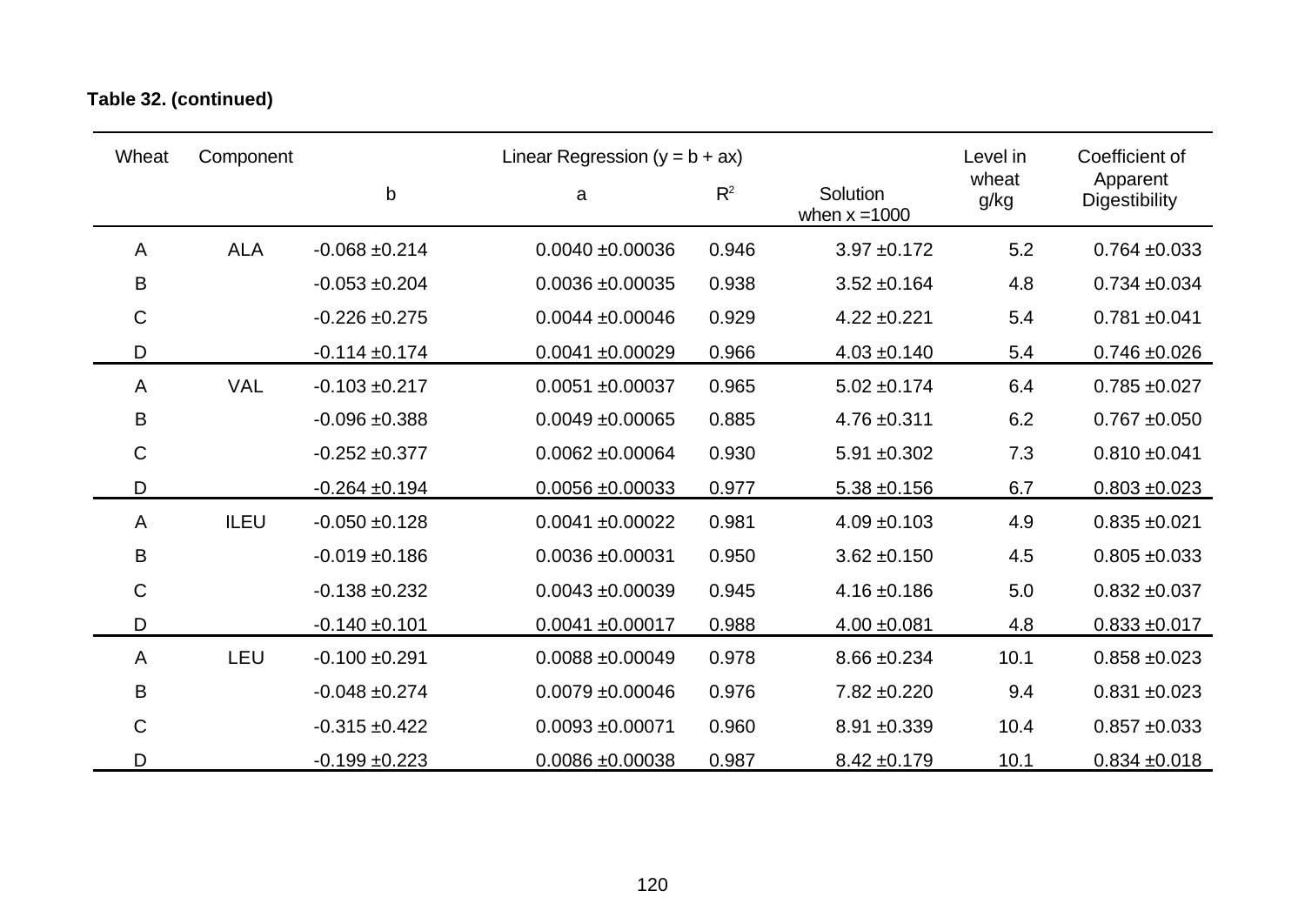| Wheat        | Component  |                    | Linear Regression $(y = b + ax)$ |       |                                    | Level in      | Coefficient of            |
|--------------|------------|--------------------|----------------------------------|-------|------------------------------------|---------------|---------------------------|
|              |            | b                  | a                                | $R^2$ | <b>Solution</b><br>when $x = 1000$ | wheat<br>g/kg | Apparent<br>Digestibility |
| A            | <b>PHE</b> | $-0.200 + 0.207$   | $0.0068 + 0.00035$               | 0.982 | $6.56 \pm 0.166$                   | 7.7           | $0.852 \pm 0.022$         |
| B            |            | $-0.150 + 0.229$   | $0.0061 + 0.00039$               | 0.973 | $5.94 \pm 0.183$                   | 7.3           | $0.813 \pm 0.025$         |
| $\mathsf C$  |            | $-0.286 + 0.280$   | $0.0065 \pm 0.00047$             | 0.964 | $6.19 \pm 0.225$                   | 7.5           | $0.825 \pm 0.030$         |
| D            |            | $-0.077 + 0.178$   | $0.0061 + 0.00030$               | 0.983 | $5.97 \pm 0.143$                   | 7.5           | $0.797 + 0.019$           |
| A            | <b>HIS</b> | $-0.059 + 0.135$   | $0.0051 + 0.00023$               | 0.986 | $5.08 \pm 0.109$                   | 5.9           | $0.861 + 0.018$           |
| B            |            | $-0.005 + 0.230$   | $0.0037 + 0.00039$               | 0.928 | $3.71 \pm 0.185$                   | 4.6           | $0.806 \pm 0.040$         |
| $\mathsf C$  |            | $-0.068 + 0.172$   | $0.0044 \pm 0.00029$             | 0.970 | $4.32 \pm 0.138$                   | 5.2           | $0.830 + 0.027$           |
| D            |            | $-0.075 + 0.100$   | $0.0041 \pm 0.00017$             | 0.988 | $4.04 \pm 0.081$                   | 4.9           | $0.824 \pm 0.016$         |
| A            | <b>LYS</b> | $-0.034 \pm 0.123$ | $0.0047 + 0.00021$               | 0.987 | $4.69 + 0.099$                     | 5.6           | $0.838 + 0.018$           |
| B            |            | $-0.059 + 0.146$   | $0.0028 \pm 0.00025$             | 0.949 | $2.76 \pm 0.118$                   | 3.7           | $0.746 \pm 0.032$         |
| $\mathsf{C}$ |            | $-0.176 \pm 0.221$ | $0.0032 \pm 0.00037$             | 0.914 | $3.07 + 0.178$                     | 4.0           | $0.767 + 0.044$           |
| D            |            | $-0.099 + 0.118$   | $0.0031 \pm 0.00020$             | 0.972 | $2.99 + 0.095$                     | 4.0           | $0.748 + 0.024$           |

**Table 32. (continued)**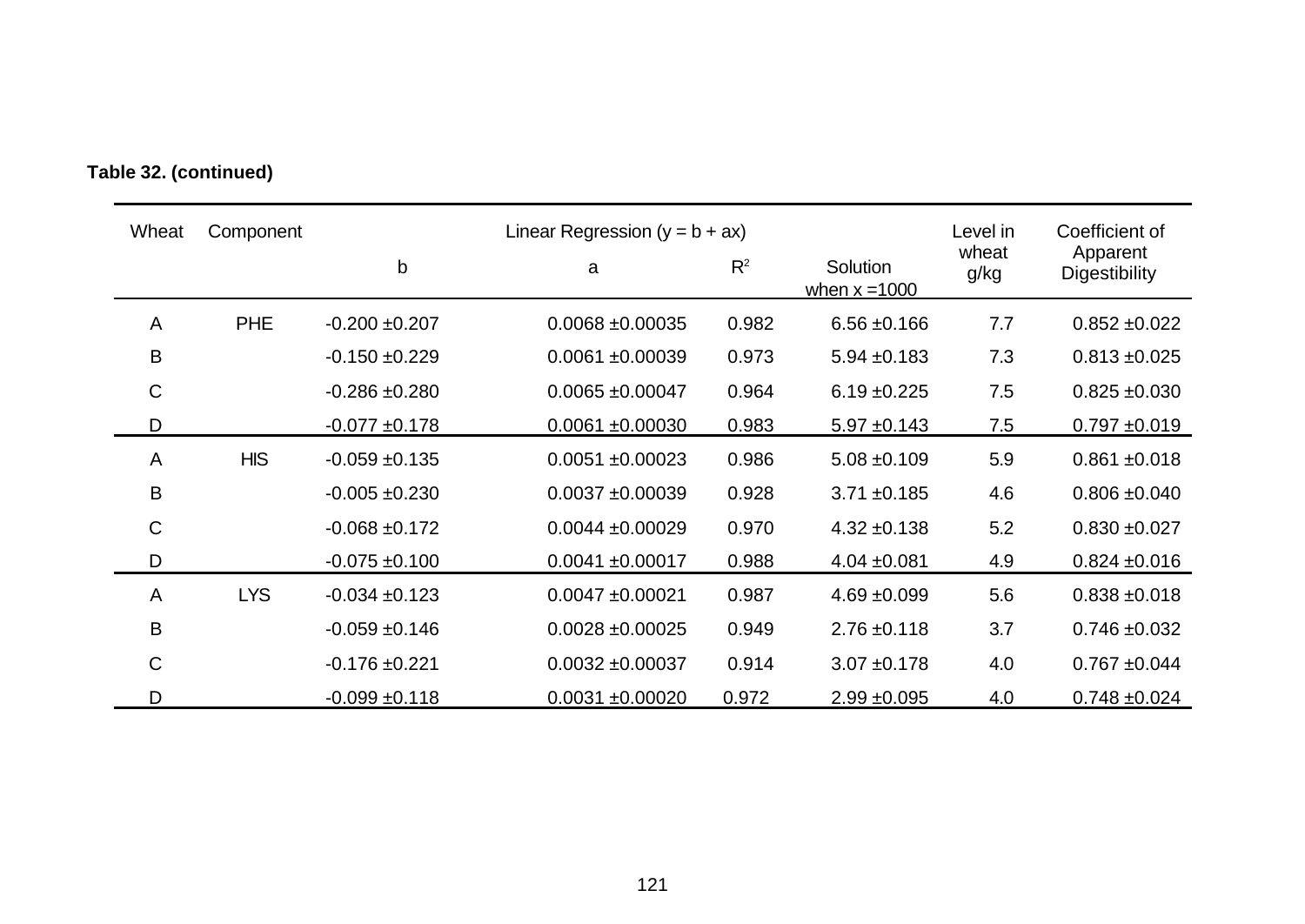## **Table 32. (continued)**

| Wheat       | Component  |                    | Linear Regression $(y = b + ax)$ |       |                             | Level in      | Coefficient of            |
|-------------|------------|--------------------|----------------------------------|-------|-----------------------------|---------------|---------------------------|
|             |            | b                  | a                                | $R^2$ | Solution<br>when $x = 1000$ | wheat<br>g/kg | Apparent<br>Digestibility |
| A           | <b>ARG</b> | $-0.037 + 0.251$   | $0.0055 \pm 0.00042$             | 0.959 | $5.43 \pm 0.202$            | 6.9           | $0.787 + 0.029$           |
| B           |            | $-0.049 + 0.240$   | $0.0050 + 0.00041$               | 0.955 | $4.92 \pm 0.193$            | 6.5           | $0.757 + 0.030$           |
| $\mathsf C$ |            | $-0.157 + 0.373$   | $0.0051 + 0.00063$               | 0.901 | $4.91 \pm 0.300$            | 6.5           | $0.756 \pm 0.046$         |
| D           |            | $-0.140 \pm 0.134$ | $0.0053 + 0.00023$               | 0.987 | $5.16 \pm 0.107$            | 6.7           | $0.770 \pm 0.016$         |
| A           | <b>PRO</b> | $-0.065 + 0.336$   | $0.0142 \pm 0.00057$             | 0.989 | $14.12 \pm 0.270$           | 15.5          | $0.911 \pm 0.017$         |
| B           |            | $-0.290 + 0.211$   | $0.0145 \pm 0.00036$             | 0.996 | $14.24 \pm 0.169$           | 15.3          | $0.931 + 0.011$           |
| $\mathsf C$ |            | $0.216 \pm 0.434$  | $0.0097 + 0.00073$               | 0.962 | $9.92 \pm 0.348$            | 11.8          | $0.841 \pm 0.029$         |
| D           |            | $-0.127 \pm 0.263$ | $0.0087 + 0.00044$               | 0.982 | $8.58 \pm 0.211$            | 10.1          | $0.849 \pm 0.021$         |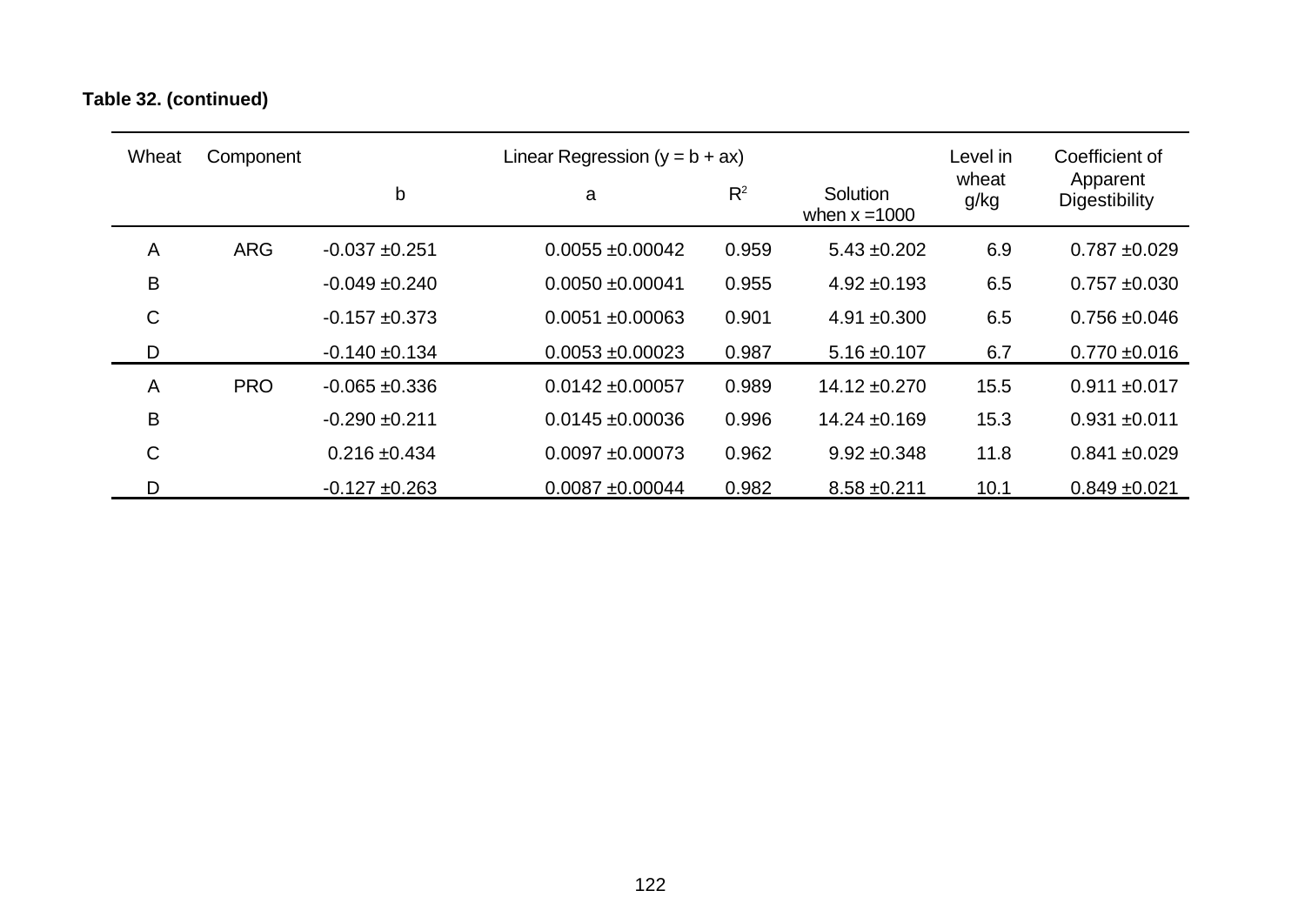**Table 33 Trial 7A. Assessment of red grain**

- **A Control**
- **B ANK 1E**
- **C ANK 1C**
- **D ANK 1A**
- **E ANK 1B**
- **F ANK 1D**

### **a. Mean data - g digestible component / kg diet**

| Component     |     |     | ⊺ime |     |     |     |     |     |
|---------------|-----|-----|------|-----|-----|-----|-----|-----|
|               |     |     |      |     |     |     |     |     |
| <b>Starch</b> | 468 | 451 | 370  | 424 | 397 | 455 | 418 | 437 |

#### **b. Analysis of variance of wheat characteristics (The effect of time was not significant)**

| Component     |        | Wheat     | <b>Residual</b> |       |         |           |
|---------------|--------|-----------|-----------------|-------|---------|-----------|
|               | $^0$ F | <b>MS</b> | <b>SEd</b>      | $P =$ | $0\Box$ | <b>MS</b> |
| <b>Starch</b> | b      | 11455     | 26.3            | 0.005 | 34(1)   | 2775      |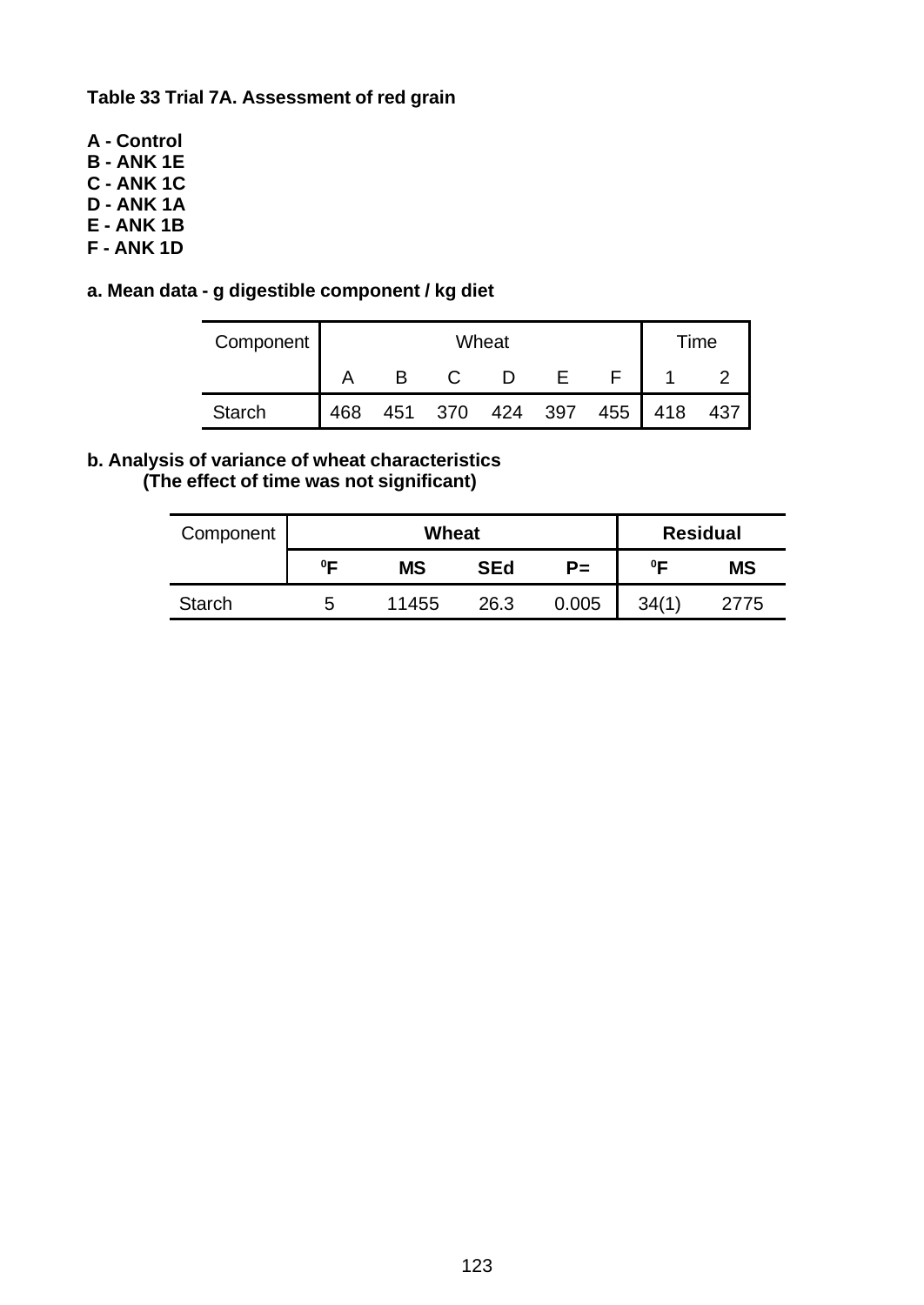| Wheat          | Component     |              | Linear Regression $(Y = b + ax)$ |       |                             | Level in      | Coefficient of            |
|----------------|---------------|--------------|----------------------------------|-------|-----------------------------|---------------|---------------------------|
|                |               | b            | a                                | $R^2$ | Solution when<br>$x = 1000$ | wheat<br>g/kg | Apparent<br>Digestibility |
| A <sub>5</sub> | <b>Starch</b> | $685 + 51.3$ | $-0.385 + 0.087$                 | 0.729 | $300 + 41.2$                | 507           | $0.591 + 0.081$           |
| <b>B</b> 1     |               | 756 ± 24.3   | $-0.542 \pm 0.041$               | 0.961 | $214 + 19.5$                | 512           | $0.418 + 0.038$           |
| C <sub>2</sub> |               | $734 + 119$  | $-0.650 + 0.192$                 | 0.634 | $84 + 86.7$                 | 494           | $0.170 \pm 0.175$         |
| $D_3$          |               | $817 + 38.8$ | $-0.700 + 0.065$                 | 0.942 | $118 + 31.1$                | 504           | $0.234 \pm 0.062$         |
| E <sub>4</sub> |               | $733 + 69.3$ | $-0.597 + 0.117$                 | 0.782 | $136 + 55.7$                | 507           | $0.269 + 0.110$           |
| F6             |               | $642 + 42.0$ | $-0.333 + 0.071$                 | 0.752 | $309 + 33.7$                | 534           | $0.579 \pm 0.063$         |

**Table 34. Trial 7A Linear regression equations and solution for starch**